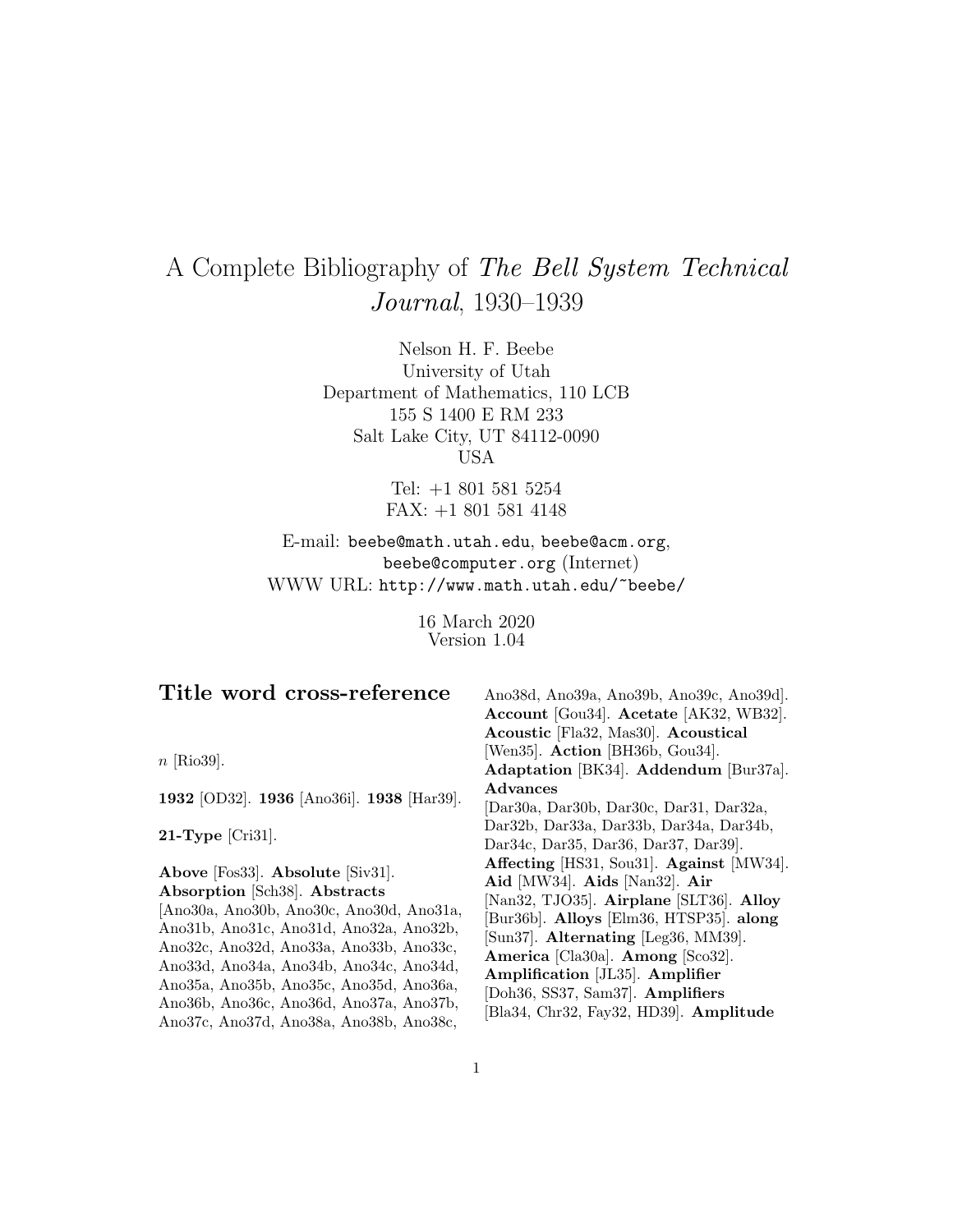[Nor38, Wri38]. **Analysis** [CH36, CR38]. **Analyzer** [Mon38]. **Antenna** [FF37]. **Antennas** [Bru31, BBL35, Sou31]. **Anti** [Gib38]. **Anti-sidetone** [Gib38]. **Apparatus** [Ive31a, Lan30]. **Application** [BM31, CF37, CC33, Cha39, Fru32, Law35, Sch36, Sch38]. **Applications** [Leg39, Mol32, Nor37, SM39]. **Applied** [Col37b]. **Applying** [BRS39]. **Approximate** [Mas30]. **Area** [Han35]. **Articles** [Ano30a, Ano30b, Ano30c, Ano30d, Ano31a, Ano31b, Ano31c, Ano31d, Ano32a, Ano32b, Ano32c, Ano32d, Ano33a, Ano33b, Ano33c, Ano33d, Ano34a, Ano34b, Ano34c, Ano34d, Ano35a, Ano35b, Ano35c, Ano35d, Ano36a, Ano36b, Ano36c, Ano36d, Ano37a, Ano37b, Ano38a, Ano38b, Ano38c, Ano38d, Ano39a, Ano39b, Ano39c, Ano39d]. **Articulation** [CC33]. **Artificial** [Dar38]. **Aspects** [DH33, HO35, SS33]. **Associated** [BH36a]. **Atmospheric** [ECM38, Wal33]. **Atmospherics** [BB33]. **Atoms** [Dar37]. **Attenuation** [GLC36]. **Audible** [Sno31]. **Audio** [BB33, Gus38]. **Auditoriums** [Mac30]. **Auditory** [ACM34, BK34, Fle34, Scr34, SS34, WT34]. **B** [Fay32]. **Background** [Aik34]. **Balanced** [Cla35, MS37]. **Band** [Aff37, Cla35, ES34, Ham34, Mas37, MS37, MP37]. **Band-Pass** [Mas37]. **Barrie** [AG39]. **Basic** [Fle34]. **Battery** [Gib38, HTSP35]. **Bayes** [Mol31]. **Bearing** [Gou34]. **Behavior** [BH36b]. **Bell** [Ano30a, Ano30b, Ano30c, Ano30d, Ano31a, Ano31b, Ano31c, Ano31d, Ano32a, Ano32b,

Ano32c, Ano32d, Ano33a, Ano33b, Ano33c, Ano33d, Ano34a, Ano34b, Ano34c, Ano34d, Ano35a, Ano35b, Ano35c, Ano35d, Ano36a, Ano36b, Ano36c, Ano36d, Ano36i, Ano37a, Ano37b, Ano37c, Ano37d, Ano38a, Ano38b, Ano38c, Ano38d, Ano39a, Ano39b, Ano39c, Ano39d, Bro36, OD32, Wat38]. **Between** [CA36, FSS38, HO35, SO37, Wal33]. **Boston**

**C** [Fay32]. **Cable** [Abr35, AGC32, AG39, Bur36b, CIK38, CG30, CO32, CK33, HE31, HB35, Lan38, She31, Str38, WTD38].

[Fer33, HE31, Leg36, Mea38]. **Broad** [Aff37, MP37]. **Broad-Band** [Aff37, MP37]. **Broadcasting** [Aik34, Cla30b, Gil31, Nel30].

**Cables** [BRS39, Cla30a, GG38, Kem31, Law35, WF33]. **Caesium** [PK32]. **Calcium** [HTSP35]. **Calculation** [Ben33, FM33]. **Calculus** [Car30a, Car36c]. **Calibration** [Siv31]. **Campbell** [Ano35j, Jew35]. **Carbon** [CP36, Gou34, Jon31b]. **Carrier** [AGC32, Aik31, BRS39, Car39b, CIK38, CK33, FAM38, GG38, Har32, IHW39, KA39, Lan38, OBB39, SM39, WTD38]. **Carrying** [TJO35]. **Cathode** [Fru32, Joh32]. **Cell** [PK32]. **Cellulose** [AK32, WB32]. **Centenary** [Ano31i]. **Ceramic** [JS39]. **Certain** [Abr33, Sou31]. **Cessation** [BH36a]. **Channel** [Aik34, FAM38, HD39, IHW39, Ive31a, KA39, Lan38, OBB39]. **Characteristic** [NM38]. **Characteristics** [BHD35, Fle31, Gre30, MG34, Nor38]. **Charge** [FSS38, Rac38]. **Chemistry** [Wil30a]. **Circuit** [Bes33, Bes38, CF37, Car39a, CG30, LWF34]. **Circuits** [Abr33, Abr35, Aff37, BM31, BG30, Chr32, CO32, Cla35, CD37, GLC36, HO35, LP34, LP35, Mar30, Mar31, Mas37, ME33, MP37, Pet30, PH39, PP36, Wis31, WM32]. **Circulating** [Abr35]. **Class** [Fay32]. **Classification** [Fer33]. **Clearance** [EN39]. **Closing** [Ghe31]. **Clutch** [Wie39]. **Coaxial** [ES34, MS37, Sch34, SO37, Str38]. **Cobalt** [Elm36]. **Coil** [WT31]. **Commercial** [Fru32]. **Common** [CD37, Gib38, Gil31]. **Common-Neutral** [CD37]. **Communication** [CH36, CR38, Fon30, GL36, GJ30, Nan32]. **Compandor** [MW34]. **Company** [JS39]. **Compensated** [Mas37]. **Composite** [DG39]. **Computation** [DG39]. **Concept**

[GM35]. **Bridge**

[Sch38]. **Conception** [Dav32]. **Condenser**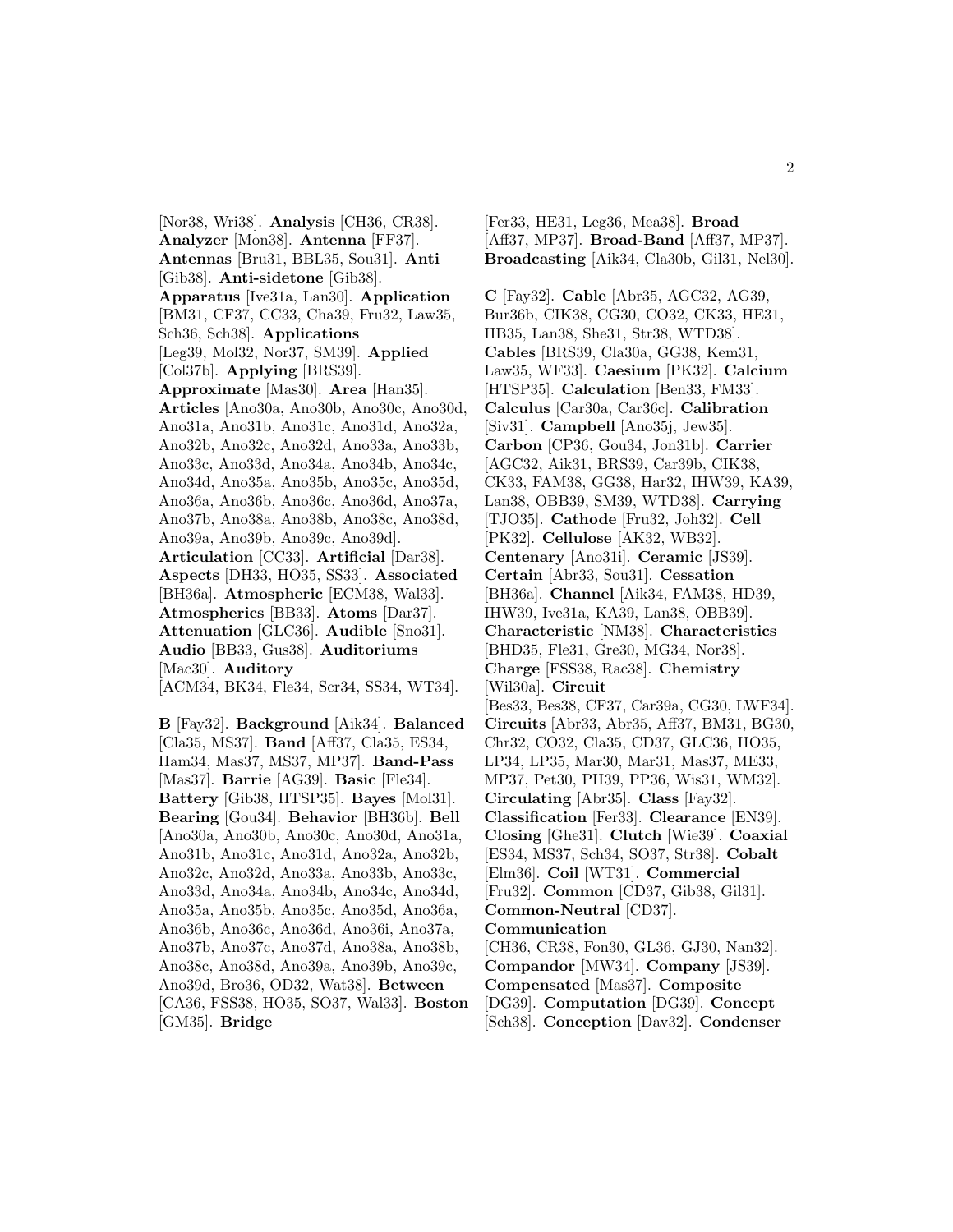[HF32, Jon31b, Siv31]. **Conductivity** [MM39, Wal33]. **Conductors** [Sun37]. **Considerations** [Sou36]. **Constant** [Lle32, Nor37]. **Constructing** [Har32]. **Construction** [HTSP35, Jon31b].

# **Contemporary**

[Dar30a, Dar30b, Dar30c, Dar31, Dar32a, Dar32b, Dar33a, Dar33b, Dar34a, Dar34b, Dar34c, Dar35, Dar36, Dar37, Dar39]. **Content** [Wal33]. **Continuously** [Zin30]. **Contributors**

[Ano30e, Ano30f, Ano30g, Ano30h, Ano31e, Ano31f, Ano31g, Ano31h, Ano32e, Ano32f, Ano32g, Ano32h, Ano33e, Ano33f, Ano33g, Ano33h, Ano34e, Ano34f, Ano34g, Ano34h, Ano35f, Ano35g, Ano35h, Ano35i, Ano36e, Ano36f, Ano36g, Ano36h, Ano37f, Ano37g, Ano37e, Ano37h, Ano38e, Ano38f, Ano38g, Ano38h, Ano39e, Ano39f, Ano39g, Ano39h]. **Control** [She30, Tay37, Wri38]. **Controlling** [Nor38]. **Conversation** [NM38]. **Conversations** [FCK30]. **Cooperative** [MH31]. **Coordination** [CD37, Ghe31, HS31, Pac31]. **Copper** [Car39b]. **Corpuscle** [Dar30a]. **Correction** [Bod30, Pay30]. **Correlation** [Ske36]. **Corrosion** [Bur36b, Bur36a, BH36b]. **Cosmic** [Dar32a, Dar39]. **Cotton** [Wal33]. **Coupling** [Chr32]. **Covered** [She31]. **Craft** [Han35]. **Creosoted** [CA36]. **Crossbar** [SR39]. **Crosstalk** [Cha34a, Cha34b, HB35, SO37, WTD38]. **Crystal** [LWF34, Lan38, Mas35, Mas37]. **Crystals** [Mas34, Sho39]. **Current** [HB35, Leg36, MM39]. **Currents** [Abr35, Sun37]. **Curve** [Haw31]. **Curves** [Bur37b, Bur37a]. **Cycle** [And39, Str37]. **Cycles** [Cur33]. **Cylindrical** [Sch34].

**Data** [Dar32a, ME33]. **Decay** [CA36]. **Definition** [FM33]. **Demonstration** [Dav32]. **Densities** [EL37, Leg36]. **Design** [MD30, Zob31]. **Detection** [Aik31]. **Determination** [BH36b]. **Development**

[AK32, Bow37, CW31, IHW39, JI32, WB31, WB32]. **Developments** [Ano36i, Bru31, CC33, Cla30a, Fon30, Gil31, JS39, SCC39, She31]. **Devices** [Nor38]. **Dial** [SR39, Wie39]. **Dielectric** [MM37, MM38, MM39]. **Differ** [Aik31]. **Digests** [Ano35k, BBK36, Bow37, BH36b, Car36a, Doh36, FKSW36, GM35, Han35, HTSP35, Mas35, Sam37, SG36, Ske36, SLT36, Sun37, Wil35]. **Diodes** [LB39, Rac38]. **Dipole** [Ric37]. **Direct** [MM39]. **Directional** [MR36]. **Directive** [Bru31, Sou31]. **Directivity** [BB35]. **Discoverer** [Bla38]. **Discoveries** [OD32]. **Discovery** [Dav38]. **Distance** [CG30, Cla30a, CO32]. **Distortion** [KB35, Lan30, NB30, Ste30]. **Distribution** [CD37, HB35]. **Disturbances** [Car31]. **Dr.** [Ano35j, Jew35].

**Ear** [IGJ32]. **Earth** [Bur37a, Bur35, Bur37b, Car36a, Fos31, Fos33, Ric37, Rio31, RS33]. **Echo** [Hor38]. **Eclipse** [SG36]. **Economic** [She30]. **Effect** [Aik34, FKSW36, Hor38, HB35, Rac38, Wal33, Wis31]. **Effective** [ME33]. **Effects** [SG36, Ste30]. **Efficiency** [Abr33, Doh36]. **Efficient** [HF32]. **Elastic** [PL36]. **Electric** [Bla38, Bod35, CF37, FKSW36, Har32, JS39, Zob31]. **Electrical** [Ghe32, Mas34, OD32, Wal33]. **Electrode** [LP34, LP35, Pid35]. **Electrodes** [FSS38]. **Electromagnetic** [Sch34]. **Electromagnetics** [Sch36]. **Electromechanical** [HW36, Mas35]. **Electron** [Bec35, Dav32, Dav38, Gra39, Pet39]. **Electron-Optics** [Gra39]. **Electronics** [Lle34]. **Electrons** [Dar30c, Dar37, Sho39]. **Electrostatic** [Gra39]. **Elements** [LWF34, Mas34]. **Emission** [Bec35]. **Employing** [Mas34]. **Energies** [Sho39]. **Energy** [Car30b, Car31]. **Energy-Frequency** [Car31]. **Engineering** [Hoy33, WB32]. **Equalizers** [Bod38].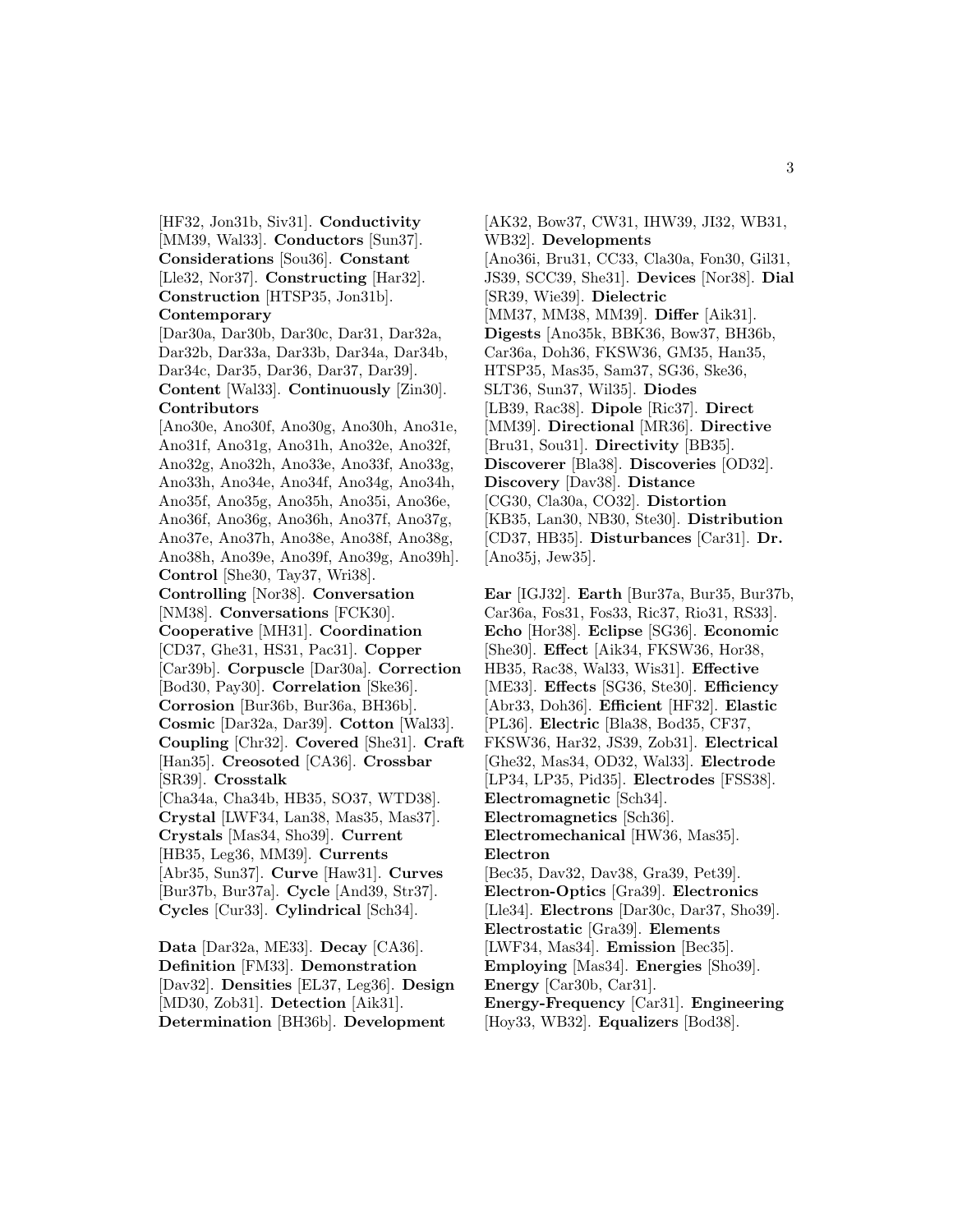**Equipment** [Osw30]. **Equivalence** [Sch36]. **Equivalent** [Lle36, PH39]. **Evaluation** [WLH37]. **Exchange** [KLS36, PB36]. **Expansion** [Mol32, Mol36]. **Experience** [BRS39]. **Experiment** [PKW34]. **Experimental** [Sou36]. **Experiments** [BB35]. **Explanation** [Gib38]. **Exponential** [Bur38]. **Expository** [Mol31]. **Extension** [Car36c, LP34]. **Extensions** [EW31, LP35, Zob31]. **Extraneous** [TJO35].

**Facilities** [KLS36]. **Factor** [Bla32]. **Factors** [Abr33, Sou31, SS34]. **Fading** [BB35]. **Faraday** [Ano31i]. **Faults** [HE31]. **Features** [Ing38, Ive31b, WTD38]. **Feedback** [Bla34, Car39a, Cha39, Ste38]. **Ferromagnetic** [Boz36, KB35]. **Field** [Bur37a, Bur37b]. **Filter** [Cle34, Nor37]. **Filters** [Bod35, BD35, Har32, Lan38, Mas30, Mas34, Mas37, MS37, Pay30, Zob31]. **Fine** [Zin30]. **First** [Dar32b, Dar33b]. **Flood** [Har39]. **Fluctuation** [Pea34]. **Fluctuations** [CP36]. **Flux** [EL37, Leg36]. **Forces** [Car36b]. **Fourth** [Dar35]. **Frequencies** [Gus38, Lle34, Lle36, MS37, SS37, Sam37, TJO35]. **Frequency** [Aff37, Aik31, BB33, Car31, CMS36, CF37, Car39a, Cha39, Chr32, CW31, Dar32b, Dar33a, Gil31, GLC36, HO35, KB35, KS35, Lle32, Lle35, LB39, Mar30, Sno31, Sou36, WB31]. **Frequency-Modulation** [CF37, Car39a, Cha39]. **Function** [Ric37]. **Functions** [Mol32, Mol36]. **Fundamentals** [Wat38]. **Further** [ECM35, LP35]. **Fusion** [Dar30a]. **Future** [GJ32].

**Gain** [Sou31]. **Gamma** [Mol32]. **Gases** [Dar30b, Dar32b, Dar33a, SS33]. **General** [Bod35, Osb30, Sou36]. **Generated** [TJO35]. **Generation** [PMW37]. **Geological** [Car36a]. **George** [Jew35]. **Graded** [Wil31]. **Granular** [CP36]. **Grid** [Lle36, Sam37]. **Ground** [BG30, Sun37, Wis31]. **Ground-Return** [BG30, Sun37].

**Grounded**

[Fos31, Fos33, Pet30, Rio31, RS33]. **Group** [PMW37]. **Groups** [Nor37]. **Guides** [CMS36, Sou36].

**Handset** [JI32]. **Harbor** [Han35, Wil35, GM35]. **Harmonic** [Mon38]. **Harmonics** [PMW37]. **Havana** [AGC32]. **Heart** [FKSW36]. **Heaviside** [Car30a]. **Henry** [Ghe32, OD32]. **Hermitian** [Mol36]. **Hertz** [Bla38]. **High** [Chr32, Dar32b, Dar33a, Doh36, GLC36, Her38, KS35, Lle35, Lle36, LB39, MS37, Mol36, SS37, Sam37, Lle34]. **High-Efficiency** [Doh36]. **High-Frequency** [Chr32, Dar32b, Dar33a, GLC36, KS35]. **Horizontal** [BBL35]. **Horizontally** [RS33]. **Humidity** [Wal33]. **Hurricane** [Har39]. **Hyper** [CMS36, Sou36]. **Hyper-Frequency** [CMS36, Sou36].

**Ideal** [BD35]. **II** [Bur36b]. **III** [MM39]. **Image** [IGB30]. **Impedance** [Bod30, Fla32, Fos31, Fos33, Pay30, Pet39, RS33, Sch38]. **Impedances** [BG30, Cri31, Fer33, HM35, Rio39]. **Improved** [OBB39]. **Improvements** [GL36, LWF34]. **Incomplete** [Mol32]. **Indicator** [EN39]. **Induction** [CW31, DH33, HO35, WB31]. **Inductive** [CD37]. **Industry** [Wil30a]. **Infinite** [Pet30]. **Inhibitive** [BH36b]. **Instruments** [Jon38, Wen35]. **Insulated** [She31]. **Insulating** [Kem31, MM37, MM38, MM39]. **Insulation** [AK32, WF33, WB32]. **Insulators** [Wil30b]. **Integrals** [Mol32]. **Intense** [TJO35]. **Interception** [Dar30c]. **Interconnection** [Wil31]. **Intervals** [NM38]. **Ionization** [Dar30b]. **Ions** [Dar30c]. **Ionsphere** [SG36]. **Iron** [BH36b, Elm36]. **Irregularities** [ECM38, MP37]. **Issue** [Ano30e, Ano30f, Ano30g, Ano30h, Ano31e, Ano31f, Ano31g, Ano31h, Ano32e, Ano32f,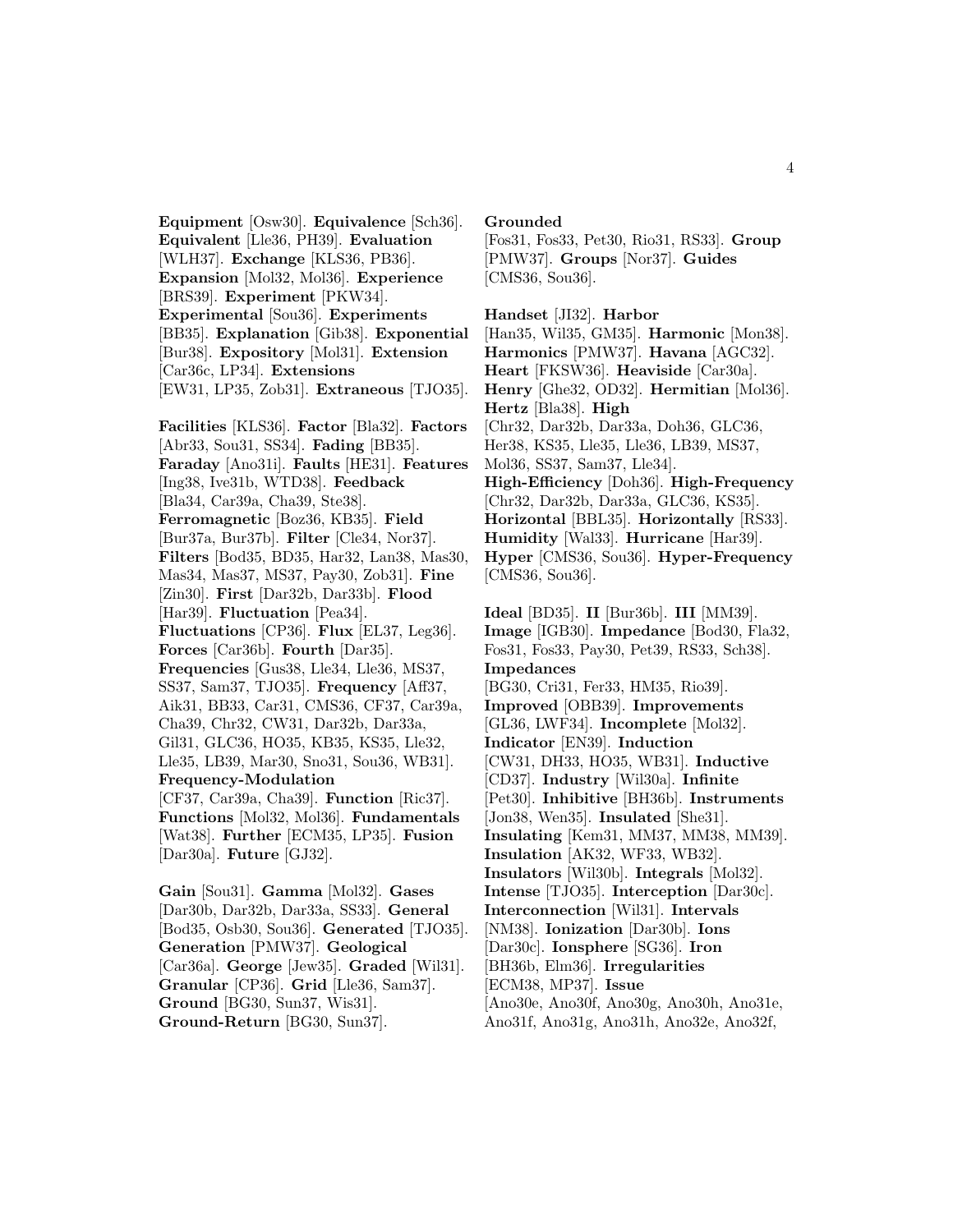Ano32g, Ano32h, Ano33e, Ano33f, Ano33g, Ano33h, Ano34e, Ano34f, Ano34g, Ano34h, Ano35f, Ano35g, Ano35h, Ano35i, Ano36e, Ano36f, Ano36g, Ano36h, Ano37f, Ano37g, Ano37e, Ano37h, Ano38e, Ano38f, Ano38g, Ano38h, Ano39e, Ano39f, Ano39g, Ano39h].

**J** [SM39]. **Joint** [CW31, MH31, WB31]. **Joseph** [OD32]. **Journal** [Ano36i, OD32]. **July** [Ano36i, OD32].

**Key** [AGC32].

**Laboratory** [WLH37]. **Ladder** [Rio37]. **Laplace** [Mol36]. **Laplacian** [Mol32, Mol36]. **Larynx** [Weg30]. **Layer** [RS33]. **Lead** [Bur36b, HTSP35, She31]. **Lead-Alloy** [Bur36b]. **Lead-Calcium** [HTSP35]. **Lead-Covered** [She31]. **Leaky** [Sun37]. **Length** [Pet30]. **Light** [Dar30b]. **Limiting** [Abr33]. **Limits** [JL35]. **Line** [Bur38, CH38, Cla30b, Cle34, IHW39, Wil30b]. **linear** [Har36]. **Lines** [ACM34, ES34, Gre30, KA39, MS37, Pil39, Sch34, SO37, SF32]. **Load** [HD39]. **Loaded** [Zin30]. **Locating** [HE31]. **Locations** [WM30]. **Lockout** [Hor38]. **Long** [BM31, BT35, BH36a, CG30, Cla30a, CO32]. **Long-Wave** [BM31, BT35, BH36a]. **Losses** [EL37]. **Loud** [WT34]. **Loudness** [FM33]. **Low** [CW31, EL37, HO35, Leg36]. **Low-Frequency** [CW31, HO35]. **Lying** [Fos31, Fos33].

**Magnet** [Sco32]. **Magnetic** [ES35, EL37, Elm36, Gus38, Haw31, Hic37, Leg36, Leg39, PMW37, Sco32]. **Magnetism** [Dar36]. **Magneto** [PL36]. **Magneto-Elastic** [PL36]. **Magnets** [Sco32]. **Maintenance** [Bes38]. **Manufacture** [She31]. **Manufactured** [She30]. **Manufacturing** [AK32, JS39]. **Marine** [GM35]. **Material** [Kem31]. **Materials** [ES35, Fon30, Leg39, MM37, MM38, MM39,

TC39]. **Mathematical** [CMS36]. **Means** [LB39]. **Measurement** [BBK36, FM33, NB30, Pen34, SCC39]. **Measurements** [IGJ32, Leg36]. **Measuring** [Bes33, Bes38, Fer33, Fla32]. **Mechanism** [Bur36a]. **Memoranda** [Ano35j]. **Message** [Mar30]. **Metals** [Bur36b, Bur36a, SS33]. **Method** [Bod30, Fla32]. **Methods** [CH36, Fer33, Har32, HE31]. **Microchemical** [CH36]. **Microphone** [Gou34, HF32, MR36]. **Microphones** [CP36, Jon31b, WT31, WT34]. **Microphonic** [Pen34]. **Million** [Str37]. **Million-Cycle** [Str37]. **Miniature** [HF32]. **Minimum** [GLC36]. **Mobile** [BHD35]. **Modulated** [Aik31, Doh36]. **Modulation** [Ben33, CF37, Car39a, Cha39]. **Modulator** [PH39]. **Modulators** [Car39b]. **Moisture** [Wal33, Wal37]. **Motion** [Her38, Qua30]. **Moving** [WT31]. **Moving-Coil** [WT31]. **Multi** [HD39, Ive31a, LP35, Pid35]. **Multi-Channel** [HD39, Ive31a]. **Multi-Electrode** [LP35, Pid35]. **Multiple** [FF37]. **Multiples** [Wil31]. **Music** [ACM34, BK34, Fle31, Fle34, Sno31, SS34, WT34]. **Mutual** [BG30, Fos31, Fos33, HM35, RS33].

**National** [Cla30b]. **Natural** [Dar38]. **Nature** [Dar32a, Luc30]. **Negative** [Cha39, Cri31, Lle36, Sam37]. **Negative-Grid** [Lle36, Sam37]. **Network** [Rio37, Rio39]. **Networks** [EW31, Lle36, Mas30]. **Neutral** [CD37]. **Nickel** [Elm36]. **Noise** [Aik34, BBK36, DH33, DG39, Pea34, Pen34, PL36, Rac38, Sno31, SLT36, Tay37, WTD38, WM30, WB31]. **Non** [Har36, HB35, MR36]. **Non-Directional** [MR36]. **Non-linear** [Har36]. **Non-Uniform** [HB35]. **Notes** [Car30a]. **Nucleus** [Dar33b, Dar34a, Dar34b, Dar34c, Dar35]. **Number** [Law35, Rio39].

**Oblique** [Car36b]. **Occasioned** [Hor38].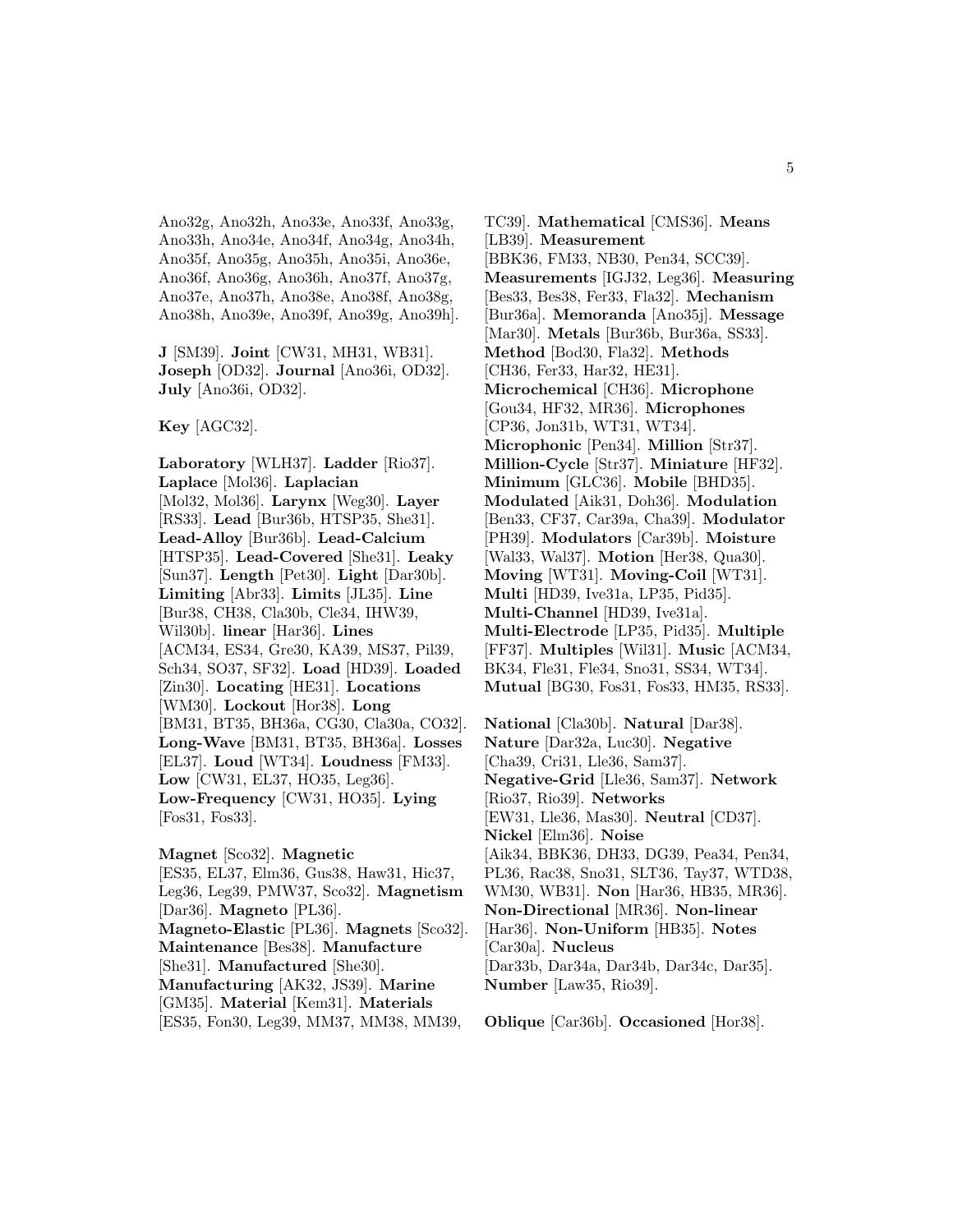**Occurrence** [Hor38]. **One** [Pet30]. **Open** [Cha34a, Cha34b, Gre30, Ham34, IHW39, KA39]. **Open-Wire** [Cha34a, Cha34b, Gre30, Ham34, IHW39, KA39]. **Operation** [Bro36, Fay32, Lle35]. **Operational** [Car30a, Car36c]. **Optical** [Ive31b, Mon38]. **Optics** [Gra39]. **Optimum** [Mac30]. **Order** [Mol36]. **Oscillations** [Har36, HW36, LB39]. **Oscillator** [Mea38, Sam37]. **Oscillators** [KS35, Lle32, Ste38]. **Oscillograph** [Cur33, Joh32]. **Other** [CP36]. **Overseas** [EW31]. **Oxide** [Car39b]. **Oxygen** [PK32].

**Painted** [BH36b]. **Paints** [BH36b]. **Paper** [She31]. **Paper-Insulated** [She31]. **Papers** [Ano37c, Ano37d]. **Paragutta** [Kem31]. **Parallel** [FSS38, HM35, Pet30]. **Part** [Dar32b, Dar33a, Dar33b, Dar34a, Dar34b, Dar34c, Dar35]. **Particles** [Dar39]. **Pass** [Mas37]. **Penetration** [CA36]. **Performance** [Mar31]. **Permalloy** [EL37]. **Permanent** [Sco32]. **Permeability** [Wis31]. **Perspective** [ACM34, BK34, Fle34, Scr34, SS34, WT34]. **Phase** [Lan30, NB30, Ste30]. **Phenomena** [BT35, BH36a, Dar32b, Dar33a, ECM33, ECM35, Nel30, Ske36]. **Photoelectric** [PK32]. **Photography** [Her38]. **Physical** [Fle31, MPS32, SS34, Wis37]. **Physics** [Dar30a, Dar30b, Dar30c, Dar31, Dar32a, Dar32b, Dar33a, Dar33b, Dar34a, Dar34b, Dar34c, Dar35, Dar36, Dar37, Dar39, Sho39]. **Picture** [Her38]. **Piezoelectric** [Mas35]. **Pine** [CA36]. **Pioneer** [Ghe32]. **Plan** [Osb30]. **Plane** [Bur37a, Bur37b, FSS38]. **Plant** [Ghe31, Pac31]. **Plastic** [TC39]. **Poles** [CA36, Jon31a, MH31]. **Potentials** [Sun37]. **Power** [BBK36, CD37, Doh36, Ghe31, HS31, HO35, Pac31, SS37, Sch38]. **Practical** [DH33, SS33]. **Practise** [HS31]. **Precision** [Har32]. **Present** [Boz36]. **Presentation** [Mol31]. **Preservatives** [WLH37]. **Printing** [BM31]. **Probability** [Hoy33]. **Problems**

[CH38, GJ32, IHW39, Sch36, Sch38]. **Process** [AK32]. **Processes** [Bur36a]. **Product** [She30]. **Production** [LB39]. **Products** [Ben33]. **Program** [CG30, Cle34, Ham34]. **Propagation** [Bur35, BHD35, Bur37a, Bur37b, SBF33, Zin30]. **Properties** [MPS32, MM37, MM38, MM39, Pet39, Sco32]. **Proportioning** [GLC36]. **Puget** [Han35]. **Pulp** [WF33].

**Quality** [She30, Ste30]. **Quantum** [Sho39]. **Quartz** [LWF34, Mas34].

**Radiating** [Ric37]. **Radiation** [Sch36]. **Radio** [BM31, BT35, BH36a, Bow37, Bur35, Bur37b, EW31, GM35, Han35, MS37, MW34, Nel30, PP36, SP35, Ske36, SF32, Tay37, WE30, WM32, Bur37a]. **Radioactivity** [Dar38]. **Random** [Car31, DG39]. **Range** [Aff37, Mar30, Wri38]. **Ranges** [Sno31]. **Rating** [HD39, Mar31, ME33]. **Ray** [Joh32]. **Rays** [BH36a, Dar32a, Dar39]. **Reactance** [Har36]. **Reality** [Wis37]. **Receiver** [Col37b, Tay37]. **Receivers** [MD30, WT31]. **Receiving** [Car39a]. **Reception** [FF37]. **Reciprocal** [Car30b]. **Recording** [Bes33, Hic37]. **Reduction** [BB35, Pen34, SLT36, Tay37]. **Reflection** [Sch38]. **Refraction** [Sch38]. **Regeneration** [Nyq32, PKW34]. **Related** [BT35, Nel30]. **Relation** [CA36, ES35, MG34, Wal33]. **Relationships** [Sco32]. **Reliability** [PP36]. **Remarks** [Ghe31]. **Repeater** [Cri31]. **Repeatered** [Abr33]. **Representation** [And39, Mas35]. **Reproduction** [ACM34, BK34, Fle34, Scr34, SS34, WT34]. **Requirements** [Fle34]. **Research** [CH36, CR38, Col37b, CW31, WB31]. **Researches** [Gou34]. **Resistance** [CP36, HE31, Mas37, Nor37]. **Resistances** [CP36]. **Resistivity** [Car36a]. **Resulting** [DG39]. **Results** [Ben33, ECM33, ECM35, Sou36]. **Return**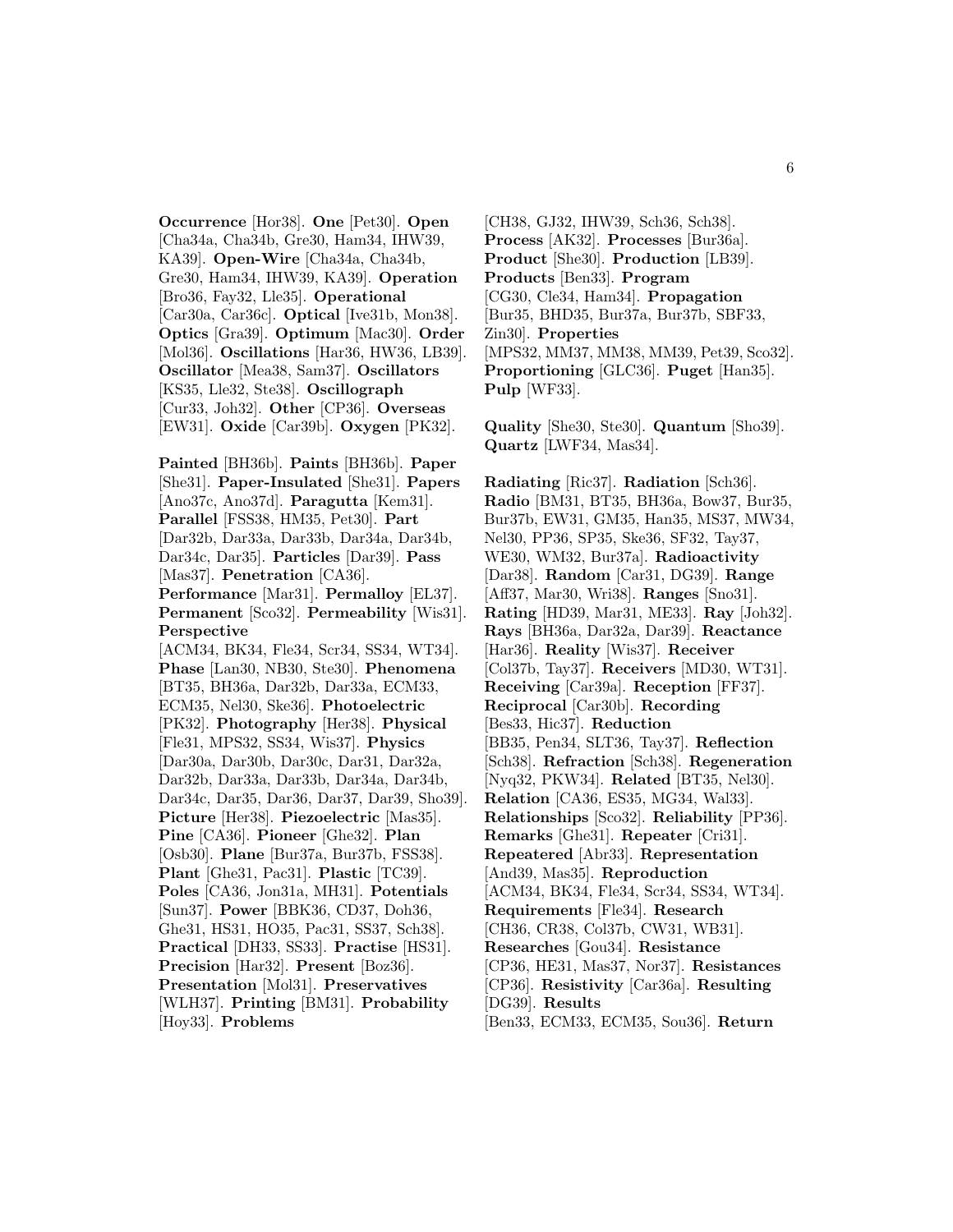[BG30, Sun37, Wis31]. **Reverberation** [Mac30]. **Rhombic** [BBL35]. **Room** [WM30].

**Scanning** [MG34]. **Scattering** [Dar30c]. **Scientific** [Col37b]. **Sea** [WE30]. **Second** [Dar33a, Dar34a]. **September** [Har39]. **Series** [Ric37]. **Service** [Bow30, GM35, Han35, Osb30, Osw30, PB36, Wil35, WE30]. **Services** [Ano36i]. **Set** [Gib38]. **Sets** [Ing38, Jon38, Wil35]. **Shape** [BBK36]. **Shared** [Aik34]. **Sheathing** [Bur36b]. **Sheet** [EL37]. **Shielded** [GLC36]. **Shielding** [Gus38, Sch38]. **Shields** [Sch34]. **Ship** [Han35, Wil35]. **Ship-to-Shore** [Han35, Wil35]. **Ships** [WE30]. **Shock** [FKSW36]. **Shore** [Han35, Wil35]. **Short** [Bow30, Bru31, BHD35, ECM33, ECM35, ECM38, FF37, Osw30, PS35, PP36, SBF33, SP35, SF32]. **Short-Wave** [Bow30, Bru31, FF37, Osw30, PS35, PP36, SF32]. **Shot** [Rac38]. **Sideband** [PS35]. **sidetone** [Gib38]. **Signal** [MG34]. **Signaling** [KLS36]. **Signals** [Nor38]. **Silver** [PK32]. **Singing** [Abr35]. **Single** [FAM38, PS35]. **Single-Sideband** [PS35]. **Slightly** [Aik31]. **Solar** [Ske36]. **Solders** [MPS32]. **Solids** [Sho39]. **Some** [Cla30a, DH33, ECM33, Fle31, Gil31, Gou34, HO35, Ive31b, JS39, LWF34, MPS32, Mol32, SS33, Sch36, SM39]. **Sound** [BB30, Han35, Hic37, TJO35]. **Sounds** [FCK30]. **Source** [PL36]. **Sources** [Ano30a, Ano30b, Ano30c, Ano30d, Ano31a, Ano31b, Ano31c, Ano31d, Ano32a, Ano32b, Ano32c, Ano32d, Ano33a, Ano33b, Ano33c, Ano33d, Ano34a, Ano34b, Ano34c, Ano34d, Ano35a, Ano35b, Ano35c, Ano35d, Ano36a, Ano36b, Ano36c, Ano36d, Ano37a, Ano37b, Ano37c, Ano37d, Ano38a, Ano38b, Ano38c, Ano38d, Ano39a, Ano39b, Ano39c, Ano39d, DG39]. **Southern** [CA36]. **Space** [FSS38, Rac38]. **Spacing** [CH38]. **Speakers** [WT34]. **Special** [CH36]. **Specifications**

[Jon31a]. **Spectrochemical** [CR38].

**Spectrum** [Car31]. **Speech** [Fle31, Sno31]. **Speed** [Her38]. **Spherical** [Bur35]. **Spinning** [Dar37]. **Splicing** [Law35]. **Spontaneous** [CP36]. **Spring** [Wie39]. **Sputtering** [Fru32]. **Stabilized** [Bla34, Mea38, Ste38]. **Standard** [Jon31a]. **States** [Cla30a, Col37a, GJ30]. **Static** [MW34]. **Stations** [JI32]. **Statistical** [Car31]. **Status** [Boz36, CW31, MH31, WB31]. **Steel** [PL36]. **Steels** [Sco32]. **Steerable** [FF37]. **Steering** [BB35]. **Storage** [HTSP35]. **Stratified** [RS33]. **Streams** [Pet39]. **Strength** [Bur37a, Bur37b]. **Structure** [Car36a, ES35, Luc30]. **Studies** [CH38]. **Study** [EL37, ECM33, ECM35, Wil30b]. **Submarine** [Kem31]. **Subscriber** [Gib38]. **Sun** [BH36a]. **Sunspot** [And39]. **Superiorities** [HTSP35]. **Supplement** [Ano36i, OD32]. **Suppressors** [Hor38]. **Surface** [Fos31, Fos33, Ric37, Rio31, Wis37]. **Survey** [ES35, Leg39, WM30]. **Switchboards** [KLS36]. **Switching** [Osb30, SR39]. **Symphonic** [ACM34, BK34, Fle34, SS34, WT34]. **Symposium** [ACM34, BK34, Fle34, Ghe31, Pac31, SS34, WT34]. **Synchronization** [Sto30]. **System** [Ano36i, BK34, Bes33, BB30, Cle34, FAM38, GJ30, GG38, Ham34, HF32, HW36, IHW39, IGB30, KA39, KLS36, Lan38, Leg39, ME33, OBB39, OD32, PB36, PS35, Rey36, SP35, SR39, SM39, Sto30, Str37, Str38, WTD38, Ano30a, Ano30b, Ano30c, Ano30d, Ano31a, Ano31b, Ano31c, Ano31d, Ano32a, Ano32b, Ano32c, Ano32d, Ano33a, Ano33b, Ano33c, Ano33d, Ano34a, Ano34b, Ano34c, Ano34d, Ano35a, Ano35b, Ano35c, Ano35d, Ano36a, Ano36b, Ano36c, Ano36d, Ano36i, Ano37a, Ano37b, Ano37c, Ano37d, Ano38a, Ano38b, Ano38c, Ano38d, Ano39a, Ano39b, Ano39c, Ano39d, Bro36, Wat38]. **Systems** [Aff37, BRS39, Bes38, Car39b, Cha39, Cla30b, CD37, ES34, Har32, Har36, SF32, Wil31].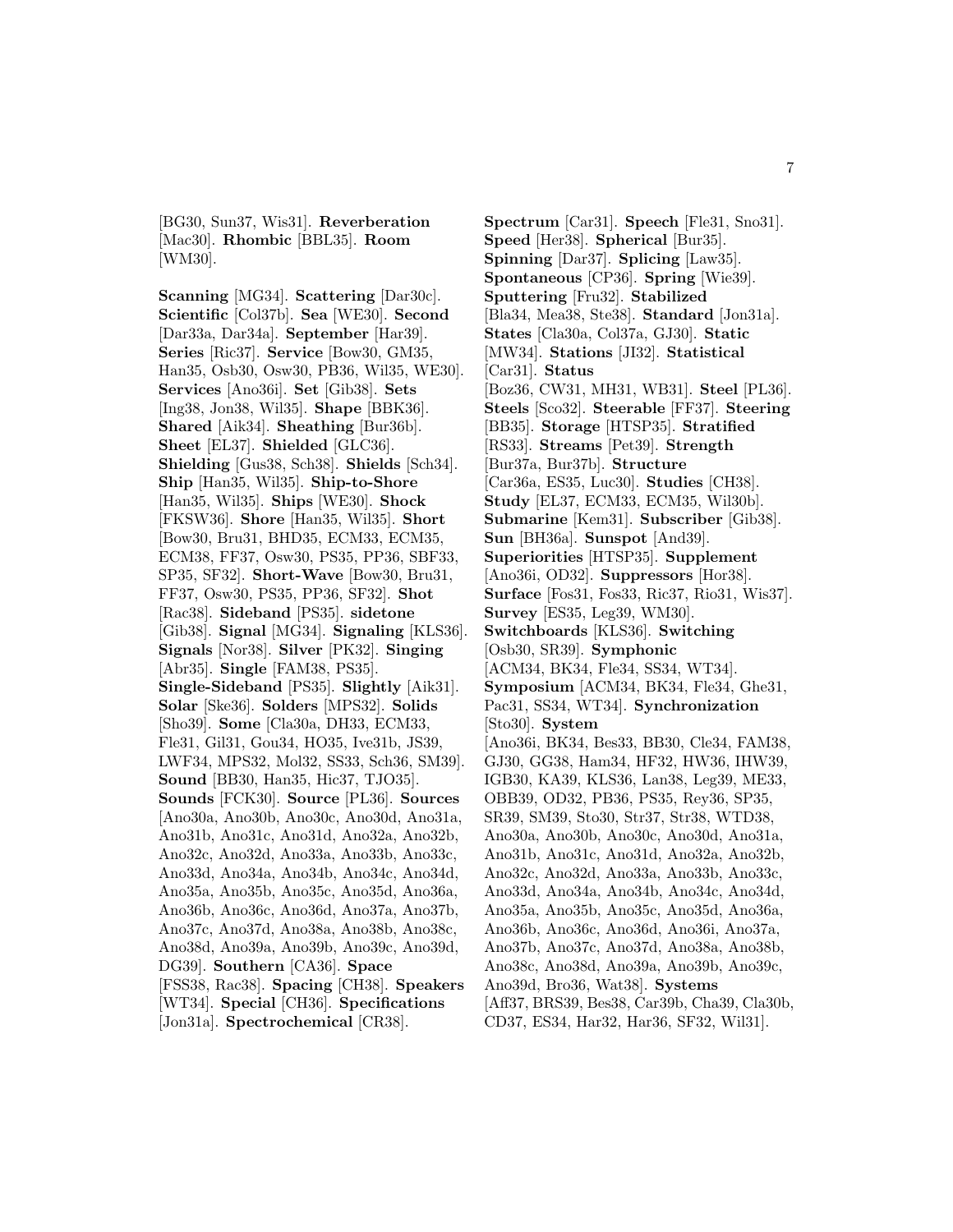**Tandem** [Bro36]. **Tape** [Hic37]. **Technical** [Ano30a, Ano30b, Ano30c, Ano30d, Ano31a, Ano31b, Ano31c, Ano31d, Ano32a, Ano32b, Ano32c, Ano32d, Ano33a, Ano33b, Ano33c, Ano33d, Ano34a, Ano34b, Ano34c, Ano34d, Ano35b, Ano35c, Ano35d, Ano35k, Ano36a, Ano36b, Ano36c, Ano36d, Ano36i, Ano37a, Ano37b, Ano37c, Ano37d, Ano38a, Ano38b, Ano38c, Ano38d, Ano39a, Ano39b, Ano39c, Ano39d, BBK36, Bow37, BH36b, Car36a, Doh36, FKSW36, GM35, Han35, HTSP35, Mas35, OD32, Sam37, SG36, Ske36, SLT36, Sun37, Wil35]. **Telegraph** [BM31, SCC39]. **Telephone** [Abr33, AGC32, Ano35e, BT35, BBK36, BRS39, Bes33, Bes38, Bla32, Bow30, Bow37, Car36b, CH38, Car39b, CIK38, CO32, CD37, Col37b, EW31, FAM38, FCK30, GJ30, Ghe31, GM35, Gre30, GG38, Han35, HS31, Hoy33, HO35, IGJ32, Ing38, JI32, Jon38, KA39, Lan30, Law35, Leg39, MD30, Mar30, Mar31, ME33, OBB39, Osb30, Osw30, Pac31, PL36, Pil39, PP36, Qua30, Qua36, SP35, SR39, She31, Ste30, Str37, Tay37, TC39, WF33, WTD38, WT31, Wil31, Wil30a, WM30, WE30, Wil30b, WM32]. **Telephonic** [NM38, Nor38]. **Telephony** [GJ32, MW34, PS35]. **Telephotograph** [Rey36]. **Telephotography** [MG34]. **Teletypewriter** [KLS36, PB36]. **Teletypewriters** [Wat38]. **Television** [BB30, IGB30, Ive31a, Ive31b, MG34, Sto30, Str38]. **Temperature** [Wal33]. **Ten** [Cur33]. **Terminal** [Rio39]. **Terminals** [CIK38]. **Terms** [Mol32]. **Terrain** [EN39]. **Testing** [Bes33, CC33]. **Textile** [AK32, WB32]. **Textiles** [Wal37]. **Their** [Jon31b, Sch36, Sco32]. **Theorem** [Car30b, Mol31, Rio37]. **Theorems** [Sch36]. **Theoretical** [DH33, SS33]. **Theories** [Dar30a]. **Theory** [Bod35, Boz36, CMS36, CF37, Car39a, Dar36, FSS38, HD39, Hoy33, Law35, LP34, LP35, MG34, Nyq32, PKW34, Pid35, Sch34, Weg30, Zob31]. **Thermionic** [Bec35]. **Third** [Dar34b, Dar34c].

**Thousand** [Cur33]. **Three** [LP34, OBB39]. **Three-Channel** [OBB39]. **Three-Electrode** [LP34]. **Time** [Bla32, Mac30, NM38, Rac38]. **Toll** [Ano36i, AG39, BRS39, Col37a, GG38, Osb30]. **Toronto** [AG39]. **Tracer** [Haw31]. **Transatlantic** [BT35, PS35]. **Transcontinental** [Pil39]. **Transducer** [Mas35]. **Transformer** [Chr32]. **Transformers** [GL36, Gus38, MS37]. **Transients** [Pet30, Rio31]. **Transit** [Rac38]. **Transmission** [ACM34, BT35, BH36a, BK34, Bes33, Bes38, Bla32, BB30, Bow30, BHD35, Bur38, CG30, Cla35, Col37a, ECM33, ECM35, ECM38, ES34, Fle34, Gre30, Hoy33, Ing38, IGB30, Mar31, MS37, ME33, MP37, Nel30, PB36, Sch34, SO37, SCC39, Ske36, SS34, SF32, Str38, WT34]. **Transmitted** [Aff37, Mar30, MG34]. **Transmitter** [Col37b]. **Transmitters** [MD30, Nel30, Siv31]. **Transmutation** [Dar31]. **Transoceanic** [Bow30, Bow37, Osw30]. **Transportation** [Nan32]. **Treatment** [AK32, WB32]. **Trend** [MD30]. **Trends** [Col37a, HS31]. **Triode** [Sam37]. **Troostite** [Luc30]. **Tube** [LP34, LP35, Lle34]. **Tubes** [Fay32, KS35, Lle35, Lle36, Pea34, Pen34, Pid35]. **Twelve** [IHW39, KA39]. **Twelve-Channel** [IHW39, KA39]. **Twin** [Cri31]. **Two** [Abr35, Aik31, BB30, Hor38, IGB30, Ive31b, KB35, RS33, Sto30, WM32]. **Two-Frequency** [KB35]. **Two-Layer** [RS33]. **Two-Way** [BB30, IGB30, Ive31b, Sto30, WM32]. **Two-Wire** [Abr35]. **Type** [Cri31, Qua36, SM39, Wie39]. **Ultra** [BHD35, ECM33, ECM35, ECM38,

Lle34, Lle35, Lle36, LB39, SS37, Sam37, SBF33, SP35]. **Ultra-High** [Lle36, SS37, Sam37, Lle34]. **Ultra-High-Frequency** [Lle35, LB39]. **Ultra-Short** [SBF33]. **Ultra-Short-Wave**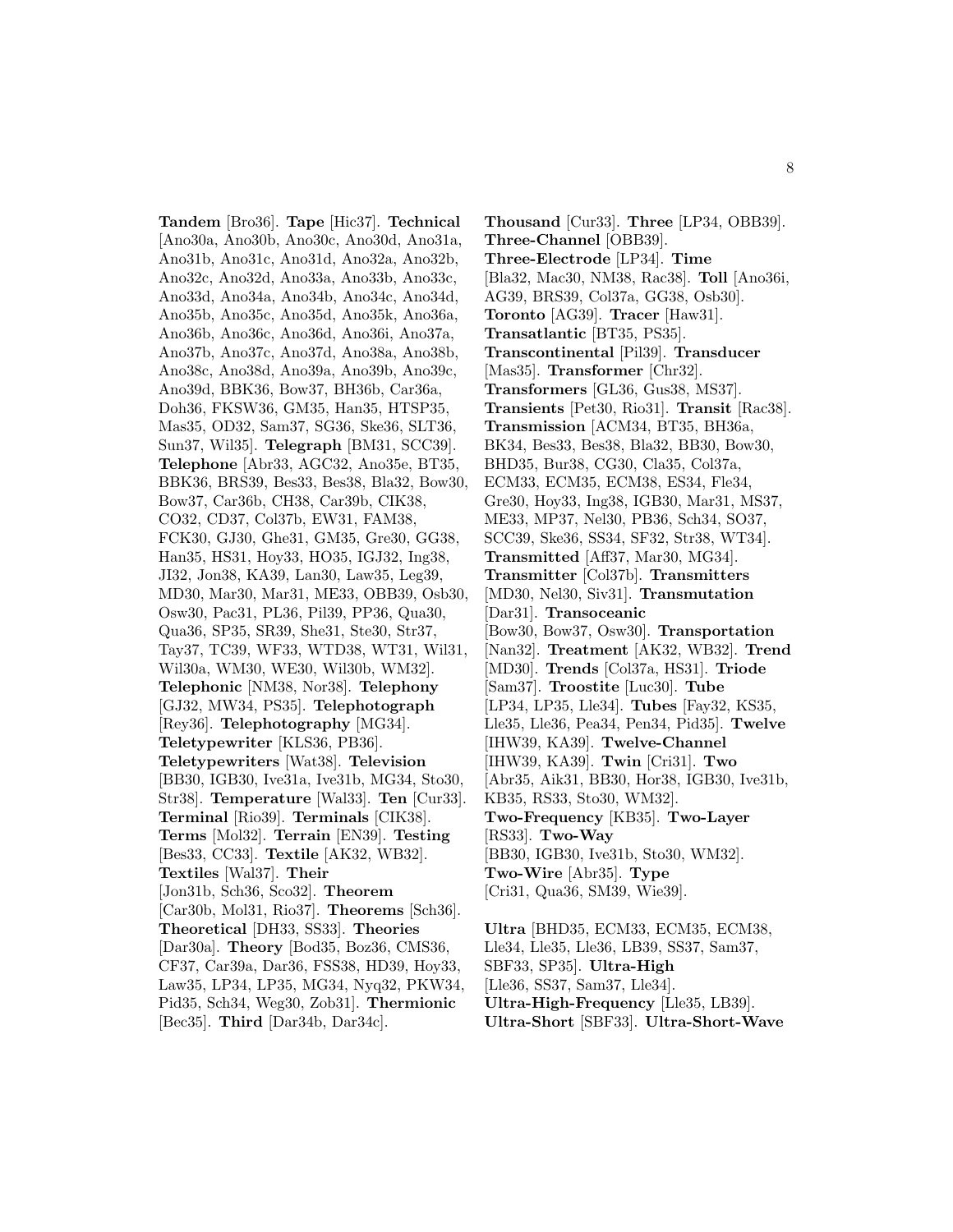[BHD35, ECM33, ECM35, ECM38, SP35]. **Unattended** [SP35]. **Unbalanced** [Mas37]. **Underground** [Qua36]. **Underlying** [Ano36i]. **Uniform** [HB35]. **Unit** [FF37]. **United** [Cla30a, Col37a, GJ30]. **Urban** [BHD35]. **Use** [Jon31b, MH31, Mas37, MS37, TC39]. **Used** [Har32, Mas35, Wat38]. **Using** [Leg36].

**Vacuum** [Fay32, KS35, LP34, LP35, Lle34, Lle35, Lle36, Pea34, Pen34, Pid35]. **Variable** [Bod38, CF37, DG39]. **Vibration** [SLT36, Weg30]. **Vodas** [Wri37]. **Voice** [IGJ32, Tay37]. **Volume** [Abr33].

**Wave** [BM31, BT35, BH36a, BBK36, Bod35, BD35, Bow30, Bru31, BHD35, CMS36, Dar30a, ECM33, ECM35, ECM38, FF37, Har32, KB35, Mas34, Osw30, Pay30, PS35, PP36, Ric37, SBF33, SP35, Sou36, SF32, Wis37, Zin30, Zob31]. **Wave-Filters** [Zob31]. **Waves** [Aik31, Bla38, Dav32, Dav38, Doh36, TJO35]. **Way** [BB30, IGB30, Ive31b, Sto30, WM32]. **West** [AGC32]. **Western** [JS39]. **Which** [Aik31, Pet30]. **Wide** [Cla35, ES34, GJ32, Ham34, MS37]. **Wide-Band** [ES34, Ham34]. **Wind** [Qua30]. **Winds** [Car36b]. **Wiping** [MPS32]. **Wire** [Abr35, ACM34, BK34, CH38, Cha34a, Cha34b, Cla30b, EW31, Fle34, Gre30, Ham34, IHW39, KA39, MP37, Nan32, Qua36, SS34, WT34]. **Wires** [Car36b, Fos31, Fos33, HE31, HM35, HB35, PL36, Qua30, Rio31, RS33, Zin30]. **Wood** [Jon31a, WLH37]. **Words** [FCK30]. **Work** [MH31]. **World** [Ano35e, GJ32]. **World-Wide** [GJ32].

**XIX** [Dar30a]. **XX** [Dar30b]. **XXI** [Dar30c]. **XXII** [Dar31]. **XXIII** [Dar32a]. **XXIV** [Dar32b]. **XXIX** [Dar35]. **XXV** [Dar33a]. **XXVI** [Dar33b]. **XXVII** [Dar34a]. **XXVIII** [Dar34b, Dar34c]. **XXX** [Dar36].

**XXXI** [Dar37]. **XXXII** [Dar39].

**Zenneck** [Wis37].

# **References**

#### **Abraham:1933:CFL**

[Abr33] Leonard Gladstone Abraham. Certain factors limiting the volume efficiency of repeatered telephone circuits. The Bell System Technical Journal, 12(4): 517–532, October 1933. CO-DEN BSTJAN. ISSN 0005- 8580 (print), 2376-7154 (electronic). URL http://bstj.belllabs.com/BSTJ/images/Vol12/ bstj12-4-517.pdf; http:// www.alcatel-lucent.com/bstj/ vol12-1933/articles/bstj12- 4-517.pdf.

#### **Abraham:1935:CCS**

[Abr35] Leonard Gladstone Abraham. Circulating currents and singing on two-wire cable circuits. The Bell System Technical Journal, 14(4): 600–631, October 1935. CO-DEN BSTJAN. ISSN 0005- 8580 (print), 2376-7154 (electronic). URL http://bstj.belllabs.com/BSTJ/images/Vol14/ bstj14-4-600.pdf; http:// www.alcatel-lucent.com/bstj/ vol14-1935/articles/bstj14- 4-600.pdf.

**Affel:1934:TLS**

[ACM34] H. A. Affel, R. W. Chesnut, and R. H. Mills. Transmission lines, symposium on wire transmission of symphonic music and its re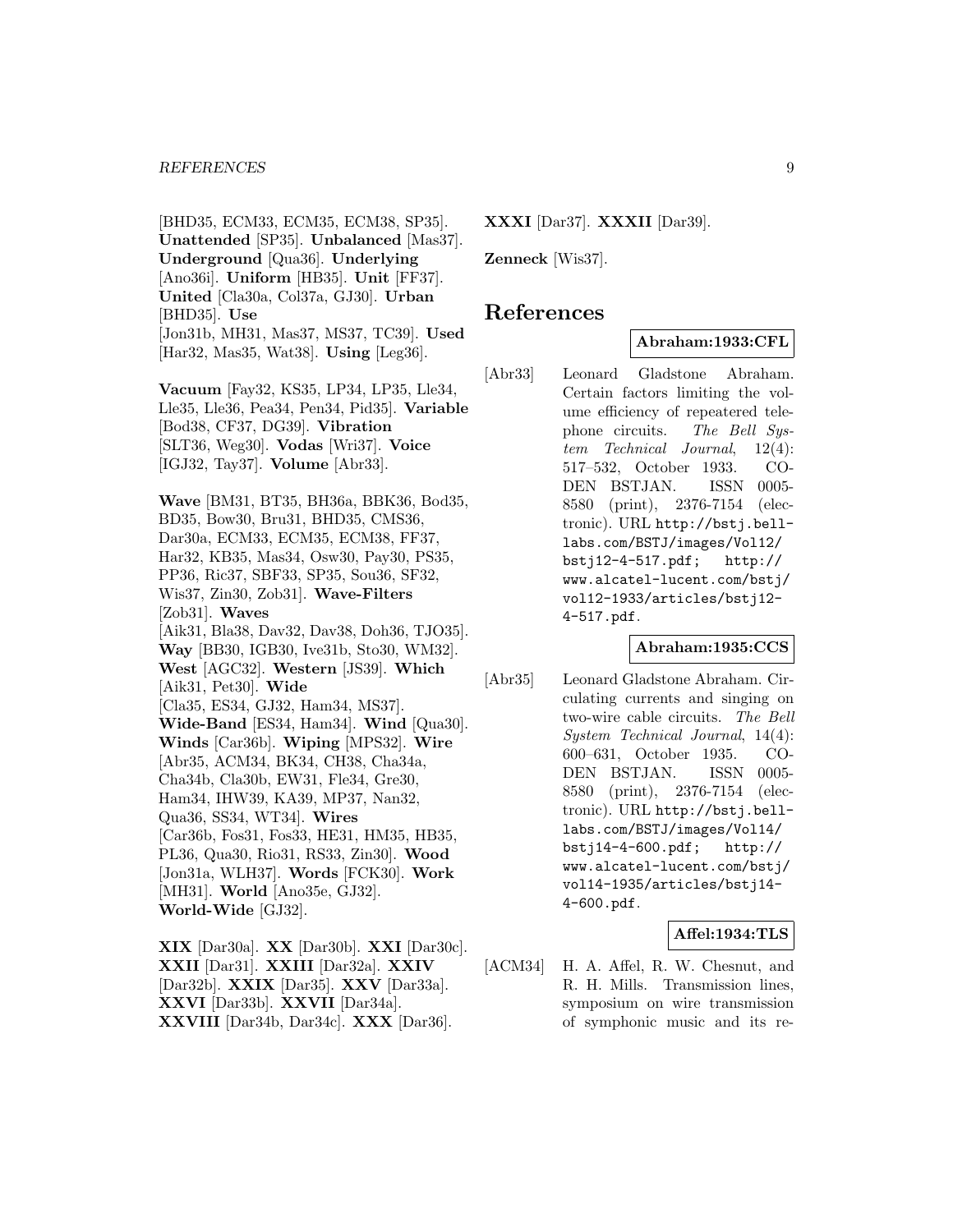production in auditory perspective. The Bell System Technical Journal, 13(2):285–300, April 1934. CODEN BSTJAN. ISSN 0005-8580 (print), 2376-7154 (electronic). URL http://bstj.belllabs.com/BSTJ/images/Vol13/ bstj13-2-285.pdf; http:// www.alcatel-lucent.com/bstj/ vol13-1934/articles/bstj13- 2-285.pdf.

# **Affel:1937:TFR**

[Aff37] H. A. Affel. Transmitted frequency range for circuits in broad-band systems. The Bell System Technical Journal, 16(4):487–492, October 1937. CODEN BSTJAN. ISSN 0005-8580 (print), 2376-7154 (electronic). URL http://bstj.belllabs.com/BSTJ/images/Vol16/ bstj16-4-487.pdf; http:// www.alcatel-lucent.com/bstj/ vol16-1937/articles/bstj16- 4-487.pdf.

# **Aykroyd:1939:TBT**

[AG39] M. J. Aykroyd and D. G. Geiger. The Toronto–Barrie toll cable. The Bell System Technical Journal, 18(4):588–604, October 1939. CODEN BSTJAN. ISSN 0005- 8580 (print), 2376-7154 (electronic). URL http://bstj.belllabs.com/BSTJ/images/Vol18/ bstj18-4-588.pdf; http:// www.alcatel-lucent.com/bstj/ vol18-1939/articles/bstj18- 4-588.pdf.

# **Affel:1932:NKW**

[AGC32] H. A. Affel, W. S. Gorton, and R. W. Chesnut. A new Key

West–Havana carrier telephone cable. The Bell System Technical Journal, 11(2):197–212, April 1932. CODEN BSTJAN. ISSN 0005-8580 (print), 2376-7154 (electronic). URL http://bstj.belllabs.com/BSTJ/images/Vol11/ bstj11-2-197.pdf; http:// www.alcatel-lucent.com/bstj/ vol11-1932/articles/bstj11- 2-197.pdf.

# **Aiken:1931:DTM**

[Aik31] Charles B. Aiken. The detection of two modulated waves which differ slightly in carrier frequency. The Bell System Technical Journal,  $10(1):1-19$ , January 1931. CODEN BSTJAN. ISSN 0005-8580 (print), 2376-7154 (electronic). URL http://bstj.belllabs.com/BSTJ/images/Vol10/ bstj10-1-1.pdf; http://www. alcatel-lucent.com/bstj/vol10- 1931/articles/bstj10-1-1.pdf.

# **Aiken:1934:EBN**

[Aik34] C. B. Aiken. The effect of background noise in shared channel broadcasting. The Bell System Technical Journal, 13 (3):333–350, July 1934. CO-DEN BSTJAN. ISSN 0005- 8580 (print), 2376-7154 (electronic). URL http://bstj.belllabs.com/BSTJ/images/Vol13/ bstj13-3-333.pdf; http:// www.alcatel-lucent.com/bstj/ vol13-1934/articles/bstj13- 3-333.pdf.

# **Avery:1932:CAT**

[AK32] C. R. Avery and H. Kress. Cel-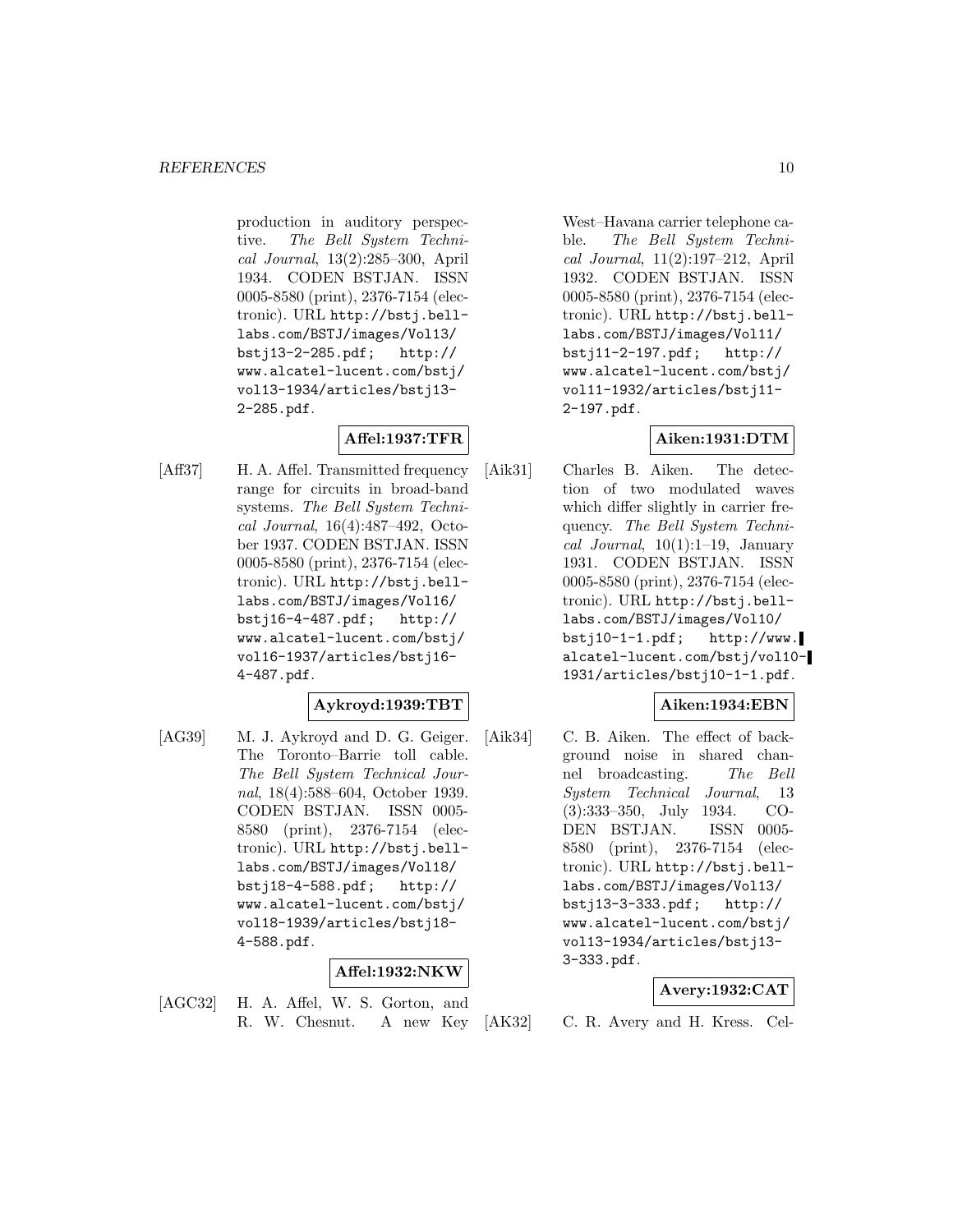lulose acetate treatment for textile insulation — development of the manufacturing process. The Bell System Technical Journal, 11 (2):231–244, April 1932. CO-DEN BSTJAN. ISSN 0005- 8580 (print), 2376-7154 (electronic). URL http://bstj.belllabs.com/BSTJ/images/Vol11/ bstj11-2-231.pdf; http:// www.alcatel-lucent.com/bstj/ vol11-1932/articles/bstj11- 2-231.pdf.

# **Anderson:1939:RSC**

[And39] C. N. Anderson. A representation of the sunspot cycle. The Bell System Technical Journal, 18 (2):292–299, April 1939. CO-DEN BSTJAN. ISSN 0005- 8580 (print), 2376-7154 (electronic). URL http://bstj.belllabs.com/BSTJ/images/Vol18/ bstj18-2-292.pdf; http:// www.alcatel-lucent.com/bstj/ vol18-1939/articles/bstj18- 2-292.pdf.

# **Anonymous:1930:ATAa**

[Ano30a] Anonymous. Abstracts of technical articles from Bell System sources. The Bell System Technical Journal, 9(1): 228–233, January 1930. CO-DEN BSTJAN. ISSN 0005-8580 (print), 2376-7154 (electronic). URL http://bstj.bell-labs. com/BSTJ/images/Vol09/bstj9- 1-228.pdf; http://www.alcatellucent.com/bstj/vol09-1930/ articles/bstj9-1-228.pdf.

#### **Anonymous:1930:ATAb**

[Ano30b] Anonymous. Abstracts of technical articles from Bell System sources. The Bell Sustem Technical Journal, 9(2): 398–403, April 1930. CO-DEN BSTJAN. ISSN 0005-8580 (print), 2376-7154 (electronic). URL http://bstj.bell-labs. com/BSTJ/images/Vol09/bstj9- 2-398.pdf; http://www.alcatellucent.com/bstj/vol09-1930/ articles/bstj9-2-398.pdf.

#### **Anonymous:1930:ATAc**

[Ano30c] Anonymous. Abstracts of technical articles from Bell System sources. The Bell System Technical Journal, 9(3): 595–599, July 1930. CODEN BSTJAN. ISSN 0005-8580 (print), 2376-7154 (electronic). URL http://bstj.bell-labs. com/BSTJ/images/Vol09/bstj9- 3-595.pdf; http://www.alcatellucent.com/bstj/vol09-1930/ articles/bstj9-3-595.pdf.

# **Anonymous:1930:ATAd**

[Ano30d] Anonymous. Abstracts of technical articles from Bell System sources. The Bell System Technical Journal, 9(4): 836–839, October 1930. CO-DEN BSTJAN. ISSN 0005-8580 (print), 2376-7154 (electronic). URL http://bstj.bell-labs. com/BSTJ/images/Vol09/bstj9- 4-836.pdf; http://www.alcatellucent.com/bstj/vol09-1930/ articles/bstj9-4-836.pdf.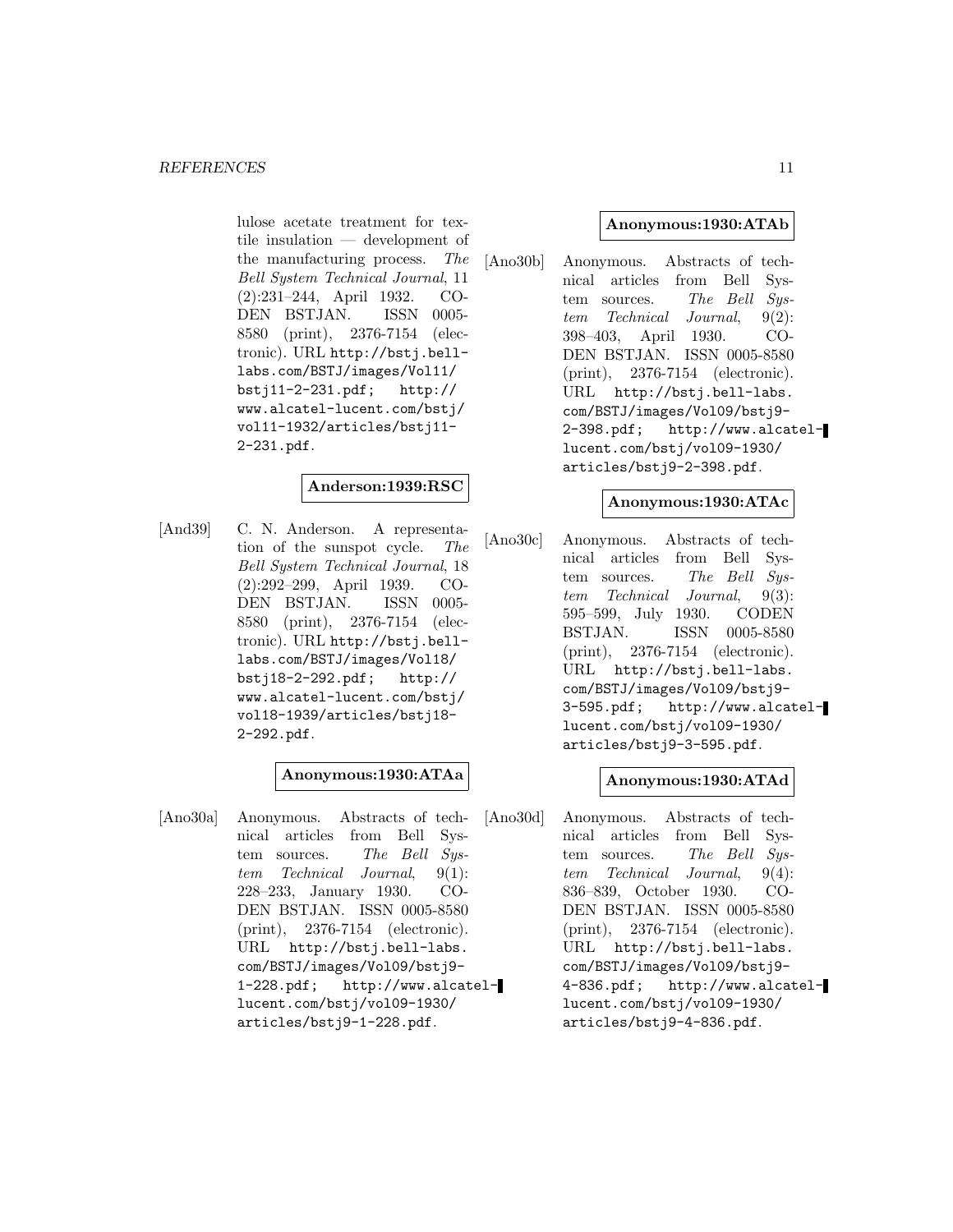#### *REFERENCES* 12

#### **Anonymous:1930:CIa**

[Ano30e] Anonymous. Contributors to this issue. The Bell System Technical Journal, 9(1): 234–235, January 1930. CO-DEN BSTJAN. ISSN 0005-8580 (print), 2376-7154 (electronic). URL http://bstj.bell-labs. com/BSTJ/images/Vol09/bstj9- COM/BO10/1mdo-2.<br>1-234.pdf; http://www.alcatellucent.com/bstj/vol09-1930/ articles/bstj9-1-234.pdf.

#### **Anonymous:1930:CIb**

[Ano30f] Anonymous. Contributors to this issue. The Bell System Technical Journal, 9(2): 404–405, April 1930. CO-DEN BSTJAN. ISSN 0005-8580 (print), 2376-7154 (electronic). URL http://bstj.bell-labs. com/BSTJ/images/Vol09/bstj9- 2-404.pdf; http://www.alcatellucent.com/bstj/vol09-1930/ articles/bstj9-2-404.pdf.

# **Anonymous:1930:CIc**

[Ano30g] Anonymous. Contributors to this issue. The Bell System Technical Journal, 9(3): 600–602, July 1930. CODEN BSTJAN. ISSN 0005-8580 (print), 2376-7154 (electronic). URL http://bstj.bell-labs. com/BSTJ/images/Vol09/bstj9- 3-600.pdf; http://www.alcatellucent.com/bstj/vol09-1930/ articles/bstj9-3-600.pdf.

# **Anonymous:1930:CId**

[Ano30h] Anonymous. Contributors to this issue. The Bell System Technical Journal, 9(4): 840–842, October 1930. CO-DEN BSTJAN. ISSN 0005-8580 (print), 2376-7154 (electronic). URL http://bstj.bell-labs. com/BSTJ/images/Vol09/bstj9- 4-840.pdf; http://www.alcatellucent.com/bstj/vol09-1930/ articles/bstj9-4-840.pdf.

# **Anonymous:1931:ATAa**

Anonymous. Abstracts of technical articles from Bell System sources. The Bell System Technical Journal, 10(1): 149–152, January 1931. CO-DEN BSTJAN. ISSN 0005- 8580 (print), 2376-7154 (electronic). URL http://bstj.belllabs.com/BSTJ/images/Vol10/ bstj10-1-149.pdf; http:// www.alcatel-lucent.com/bstj/ vol10-1931/articles/bstj10- 1-149.pdf.

# **Anonymous:1931:ATAb**

[Ano31b] Anonymous. Abstracts of technical articles from Bell System sources. The Bell System Technical Journal, 10(2):342–345, April 1931. CODEN BSTJAN. ISSN 0005-8580 (print), 2376-7154 (electronic). URL http://bstj.belllabs.com/BSTJ/images/Vol10/ bstj10-2-342.pdf; http:// www.alcatel-lucent.com/bstj/ vol10-1931/articles/bstj10- 2-342.pdf.

# **Anonymous:1931:ATAc**

[Ano31c] Anonymous. Abstracts of technical articles from Bell System sources. The Bell System Technical Journal, 10(3):525–528, July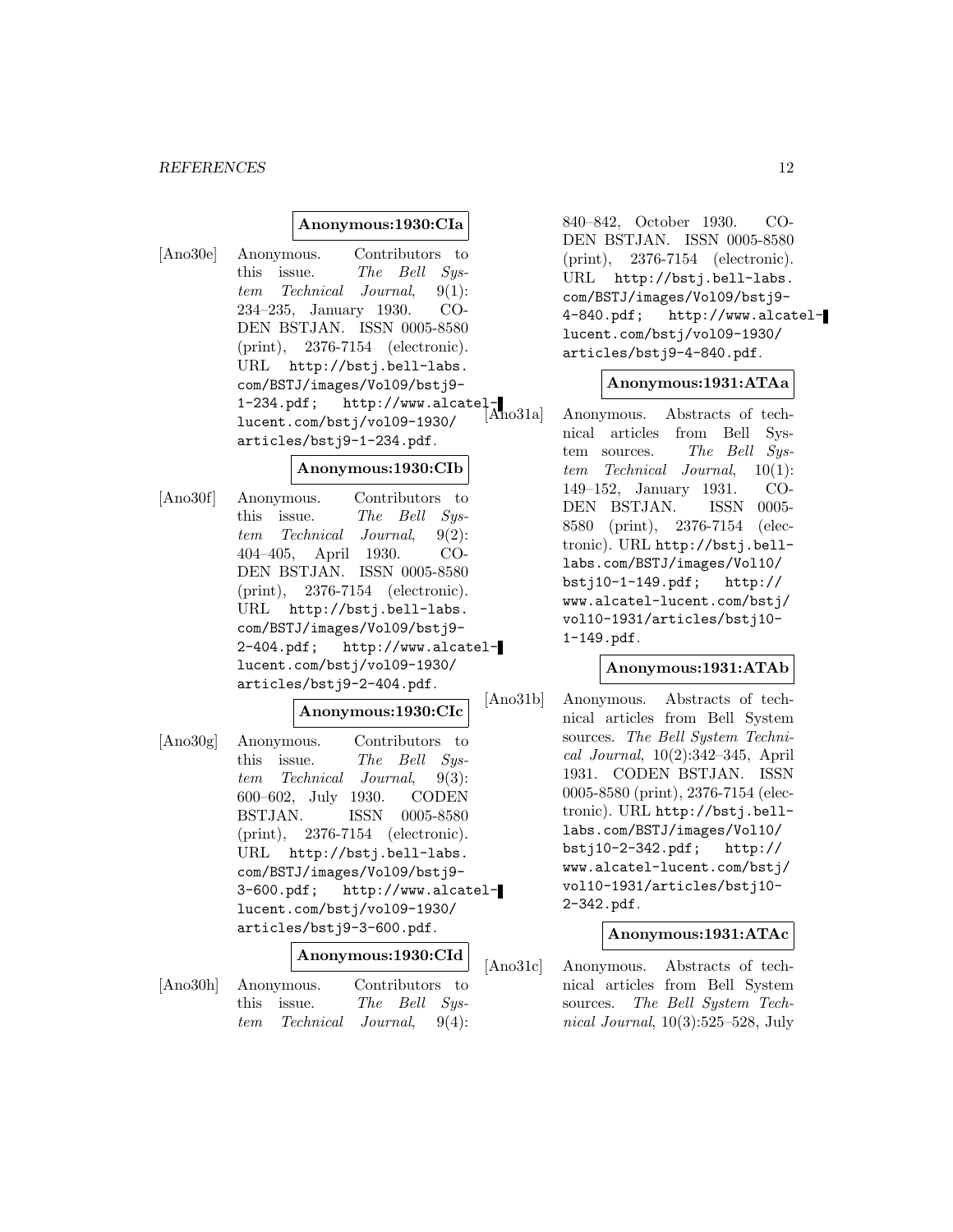1931. CODEN BSTJAN. ISSN 0005-8580 (print), 2376-7154 (electronic). URL http://bstj.belllabs.com/BSTJ/images/Vol10/ bstj10-3-525.pdf; http:// www.alcatel-lucent.com/bstj/ vol10-1931/articles/bstj10- 3-525.pdf.

#### **Anonymous:1931:ATAd**

[Ano31d] Anonymous. Abstracts of technical articles from Bell System sources. The Bell System Technical Journal, 10(4):684–690, October 1931. CODEN BSTJAN. ISSN 0005-8580 (print), 2376-7154 (electronic). URL http://bstj.belllabs.com/BSTJ/images/Vol10/ bstj10-4-684.pdf; http:// www.alcatel-lucent.com/bstj/ vol10-1931/articles/bstj10- 4-684.pdf.

#### **Anonymous:1931:CIa**

[Ano31e] Anonymous. Contributors to this issue. The Bell System Technical Journal, 10(1):153–154, January 1931. CODEN BSTJAN. ISSN 0005-8580 (print), 2376-7154 (electronic). URL http://bstj.belllabs.com/BSTJ/images/Vol10/ bstj10-1-153.pdf; http:// www.alcatel-lucent.com/bstj/ vol10-1931/articles/bstj10- 1-153.pdf.

# **Anonymous:1931:CIb**

[Ano31f] Anonymous. Contributors to this issue. The Bell System Technical Journal, 10(2):346–348, April 1931. CODEN BSTJAN. ISSN 0005-8580 (print), 2376-7154 (electronic). URL http://bstj.belllabs.com/BSTJ/images/Vol10/ bstj10-2-346.pdf; http:// www.alcatel-lucent.com/bstj/ vol10-1931/articles/bstj10- 2-346.pdf.

# **Anonymous:1931:CIc**

[Ano31g] Anonymous. Contributors to this issue. The Bell System Technical Journal, 10(3):529–530, July 1931. CODEN BSTJAN. ISSN 0005-8580 (print), 2376-7154 (electronic). URL http://bstj.belllabs.com/BSTJ/images/Vol10/ bstj10-3-529.pdf; http:// www.alcatel-lucent.com/bstj/ vol10-1931/articles/bstj10- 3-529.pdf.

# **Anonymous:1931:CId**

[Ano31h] Anonymous. Contributors to this issue. The Bell System Technical Journal, 10(4):691–692, October 1931. CODEN BSTJAN. ISSN 0005-8580 (print), 2376-7154 (electronic). URL http://bstj.belllabs.com/BSTJ/images/Vol10/ bstj10-4-691.pdf; http:// www.alcatel-lucent.com/bstj/ vol10-1931/articles/bstj10- 4-691.pdf.

# **Anonymous:1931:FC**

[Ano31i] Anonymous. The Faraday Centenary. The Bell System Technical Journal, 10(4):iii–vii, October 1931. CODEN BSTJAN. ISSN 0005-8580 (print), 2376-7154 (electronic). URL http://bstj.belllabs.com/BSTJ/images/Vol10/ bstj10-4-iii.pdf; http:// www.alcatel-lucent.com/bstj/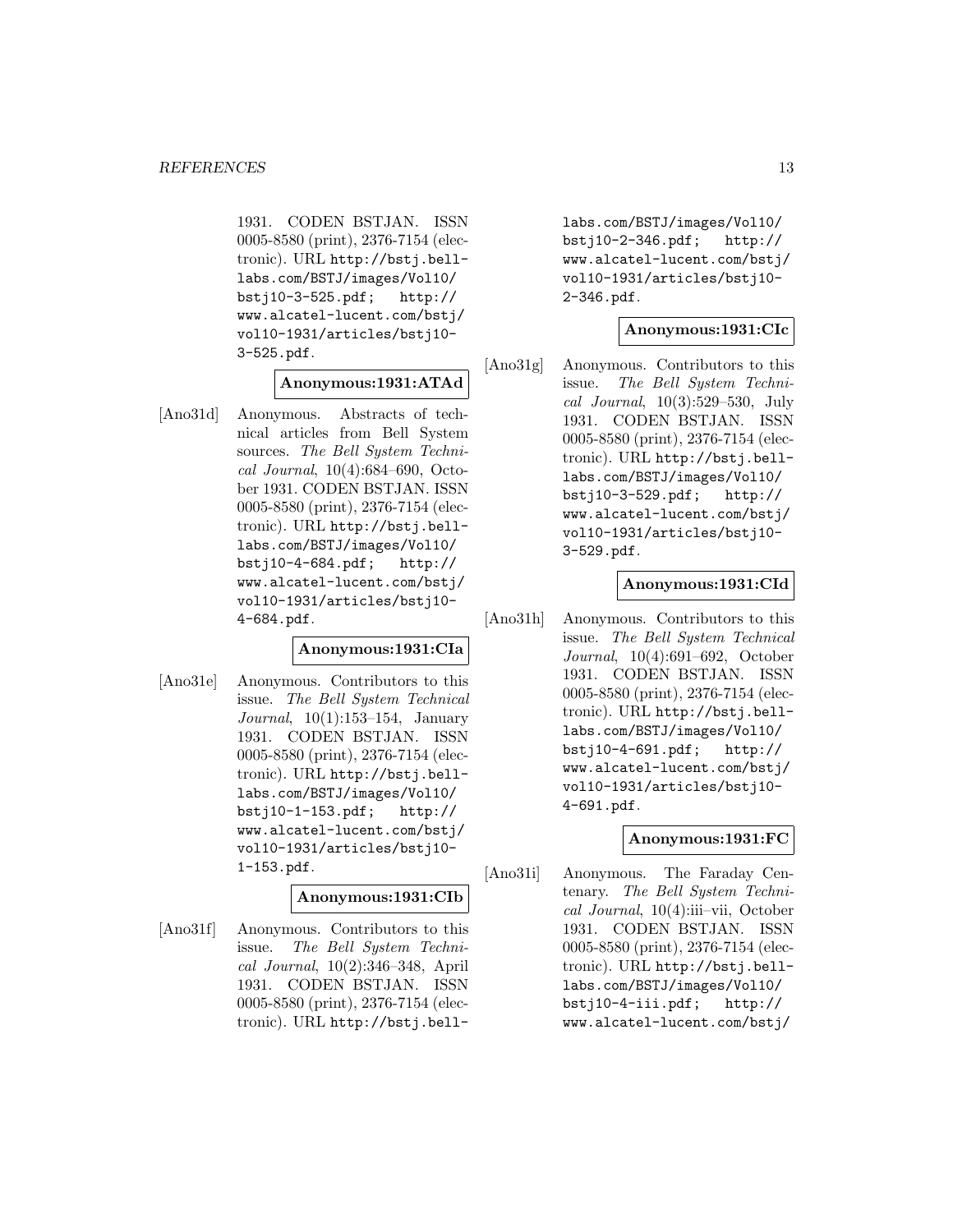vol10-1931/articles/bstj10- 4-iii.pdf.

#### **Anonymous:1932:ATAa**

[Ano32a] Anonymous. Abstracts of technical articles from Bell System sources. The Bell System Technical Journal, 11(1): 185–194, January 1932. CO-DEN BSTJAN. ISSN 0005- 8580 (print), 2376-7154 (electronic). URL http://bstj.belllabs.com/BSTJ/images/Vol11/ bstj11-1-185.pdf; http:// www.alcatel-lucent.com/bstj/ vol11-1932/articles/bstj11- 1-185.pdf.

#### **Anonymous:1932:ATAb**

[Ano32b] Anonymous. Abstracts of technical articles from Bell System sources. The Bell System Technical Journal, 11(2):318–323, April 1932. CODEN BSTJAN. ISSN 0005-8580 (print), 2376-7154 (electronic). URL http://bstj.belllabs.com/BSTJ/images/Vol11/ bstj11-2-318.pdf; http:// www.alcatel-lucent.com/bstj/ vol11-1932/articles/bstj11- 2-318.pdf.

#### **Anonymous:1932:ATAc**

[Ano32c] Anonymous. Abstracts of technical articles from Bell System sources. The Bell System Technical Journal, 11(3):477–481, July 1932. CODEN BSTJAN. ISSN 0005-8580 (print), 2376-7154 (electronic). URL http://bstj.belllabs.com/BSTJ/images/Vol11/ bstj11-3-477.pdf; http:// www.alcatel-lucent.com/bstj/

vol11-1932/articles/bstj11- 3-477.pdf.

#### **Anonymous:1932:ATAd**

[Ano32d] Anonymous. Abstracts of technical articles from Bell System sources. The Bell System Technical Journal, 11(4):622–628, October 1932. CODEN BSTJAN. ISSN 0005-8580 (print), 2376-7154 (electronic). URL http://bstj.belllabs.com/BSTJ/images/Vol11/ bstj11-4-622.pdf; http:// www.alcatel-lucent.com/bstj/ vol11-1932/articles/bstj11- 4-622.pdf.

#### **Anonymous:1932:CIa**

[Ano32e] Anonymous. Contributors to this issue. The Bell System Technical Journal, 11(1):195–196, January 1932. CODEN BSTJAN. ISSN 0005-8580 (print), 2376-7154 (electronic). URL http://bstj.belllabs.com/BSTJ/images/Vol11/ bstj11-1-195.pdf; http:// www.alcatel-lucent.com/bstj/ vol11-1932/articles/bstj11- 1-195.pdf.

#### **Anonymous:1932:CIb**

[Ano32f] Anonymous. Contributors to this issue. The Bell System Technical Journal, 11(2):324–325, April 1932. CODEN BSTJAN. ISSN 0005-8580 (print), 2376-7154 (electronic). URL http://bstj.belllabs.com/BSTJ/images/Vol11/<br>bstj11-2-324.pdf; http://  $bstj11-2-324.pdf;$ www.alcatel-lucent.com/bstj/ vol11-1932/articles/bstj11- 2-324.pdf.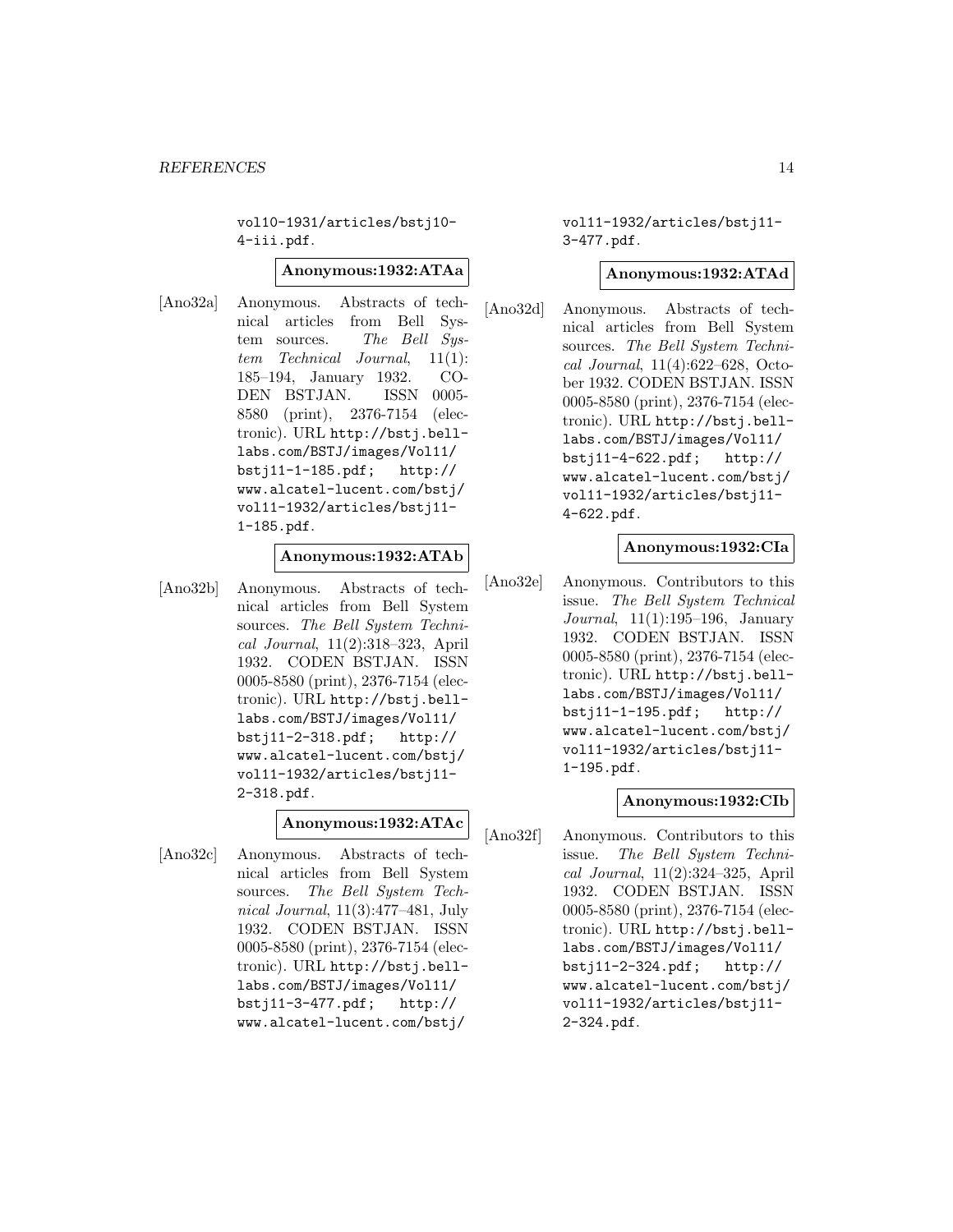#### **Anonymous:1932:CIc**

[Ano32g] Anonymous. Contributors to this issue. The Bell System Technical Journal, 11(3):482–483, July 1932. CODEN BSTJAN. ISSN 0005-8580 (print), 2376-7154 (electronic). URL http://bstj.belllabs.com/BSTJ/images/Vol11/ bstj11-3-482.pdf; http:// www.alcatel-lucent.com/bstj/ vol11-1932/articles/bstj11- 3-482.pdf.

#### **Anonymous:1932:CId**

[Ano32h] Anonymous. Contributors to this issue. The Bell System Technical Journal, 11(4):629–630, October 1932. CODEN BSTJAN. ISSN 0005-8580 (print), 2376-7154 (electronic). URL http://bstj.belllabs.com/BSTJ/images/Vol11/ bstj11-4-629.pdf; http:// www.alcatel-lucent.com/bstj/ vol11-1932/articles/bstj11- 4-629.pdf.

# **Anonymous:1933:ATAa**

[Ano33a] Anonymous. Abstracts of technical articles from Bell System sources. The Bell System Technical Journal, 12(1): 119–122, January 1933. CO-DEN BSTJAN. ISSN 0005- 8580 (print), 2376-7154 (electronic). URL http://bstj.belllabs.com/BSTJ/images/Vol12/ bstj12-1-119.pdf; http:// www.alcatel-lucent.com/bstj/ vol12-1933/articles/bstj12- 1-119.pdf.

#### **Anonymous:1933:ATAb**

[Ano33b] Anonymous. Abstracts of technical articles from Bell System sources. The Bell System Technical Journal, 12(2):244–247, April 1933. CODEN BSTJAN. ISSN 0005-8580 (print), 2376-7154 (electronic). URL http://bstj.belllabs.com/BSTJ/images/Vol12/ bstj12-2-244.pdf; http:// www.alcatel-lucent.com/bstj/ vol12-1933/articles/bstj12- 2-244.pdf.

# **Anonymous:1933:ATAc**

[Ano33c] Anonymous. Abstracts of technical articles from Bell System sources. The Bell System Technical Journal, 12(3):371–374, July 1933. CODEN BSTJAN. ISSN 0005-8580 (print), 2376-7154 (electronic). URL http://bstj.belllabs.com/BSTJ/images/Vol12/ bstj12-3-371.pdf; http:// www.alcatel-lucent.com/bstj/ vol12-1933/articles/bstj12- 3-371.pdf.

#### **Anonymous:1933:ATAd**

[Ano33d] Anonymous. Abstracts of technical articles from Bell System sources. The Bell System Technical Journal, 12(4):533–537, October 1933. CODEN BSTJAN. ISSN 0005-8580 (print), 2376-7154 (electronic). URL http://bstj.belllabs.com/BSTJ/images/Vol12/<br>bstj12-4-533.pdf; http://  $bstj12-4-533.pdf;$ www.alcatel-lucent.com/bstj/ vol12-1933/articles/bstj12- 4-533.pdf.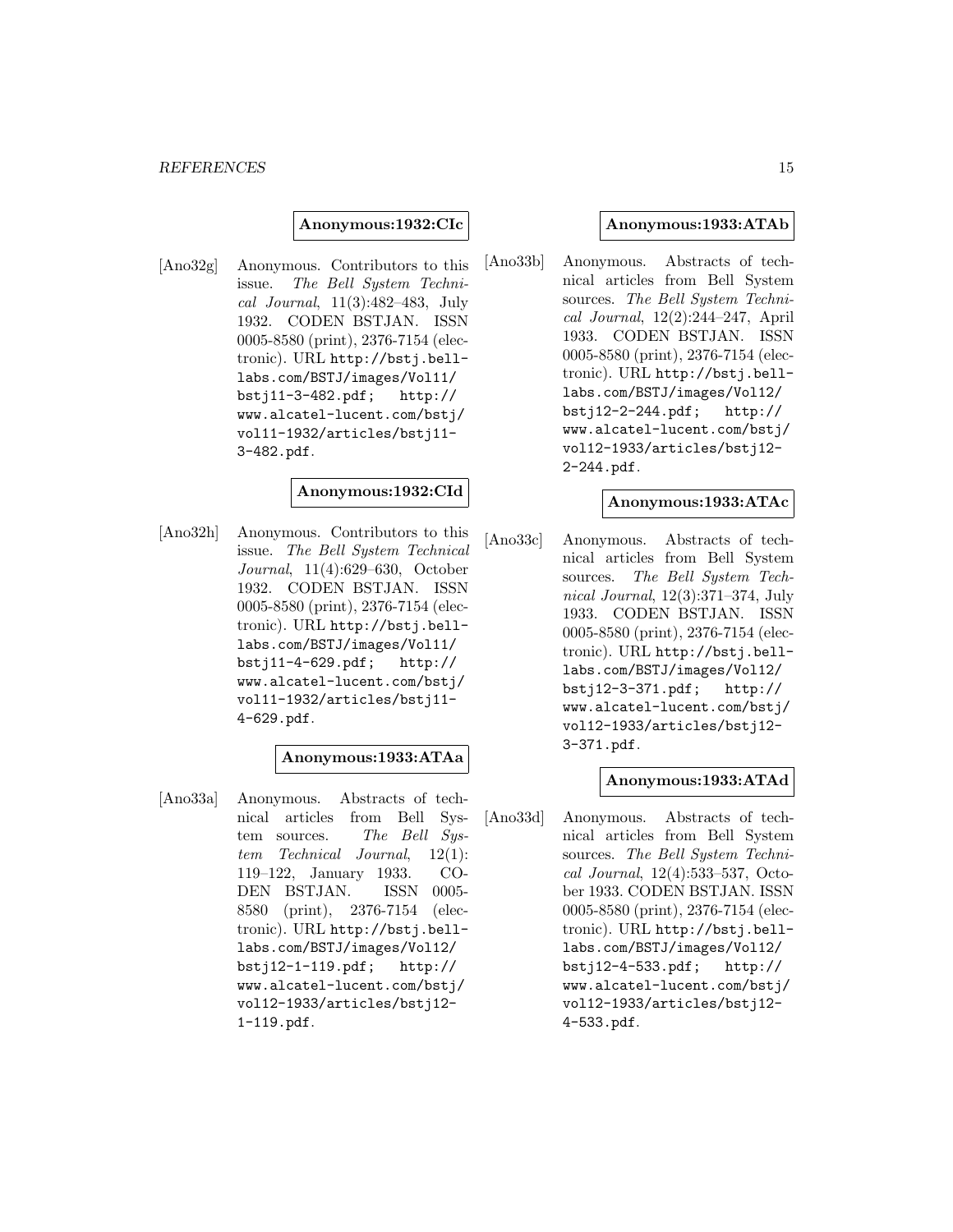#### *REFERENCES* 16

#### **Anonymous:1933:CIa**

[Ano33e] Anonymous. Contributors to this issue. The Bell System Technical Journal, 12(1):123–124, January 1933. CODEN BSTJAN. ISSN 0005-8580 (print), 2376-7154 (electronic). URL http://bstj.belllabs.com/BSTJ/images/Vol12/ bstj12-1-123.pdf; http:// www.alcatel-lucent.com/bstj/ vol12-1933/articles/bstj12- 1-123.pdf.

#### **Anonymous:1933:CIb**

[Ano33f] Anonymous. Contributors to this issue. The Bell System Technical Journal, 12(2):248–249, April 1933. CODEN BSTJAN. ISSN 0005-8580 (print), 2376-7154 (electronic). URL http://bstj.belllabs.com/BSTJ/images/Vol12/ bstj12-2-248.pdf; http:// www.alcatel-lucent.com/bstj/ vol12-1933/articles/bstj12- 2-248.pdf.

# **Anonymous:1933:CIc**

[Ano33g] Anonymous. Contributors to this issue. The Bell System Technical Journal, 12(3):375–376, July 1933. CODEN BSTJAN. ISSN 0005-8580 (print), 2376-7154 (electronic). URL http://bstj.belllabs.com/BSTJ/images/Vol12/ bstj12-3-375.pdf; http:// www.alcatel-lucent.com/bstj/ vol12-1933/articles/bstj12- 3-375.pdf.

#### **Anonymous:1933:CId**

[Ano33h] Anonymous. Contributors to this issue. The Bell System Technical

Journal, 12(4):538–539, October 1933. CODEN BSTJAN. ISSN 0005-8580 (print), 2376-7154 (electronic). URL http://bstj.belllabs.com/BSTJ/images/Vol12/ bstj12-4-538.pdf; http:// www.alcatel-lucent.com/bstj/ vol12-1933/articles/bstj12- 4-538.pdf.

#### **Anonymous:1934:ATAa**

[Ano34a] Anonymous. Abstracts of technical articles from Bell System sources. The Bell System Technical Journal, 13(1): 159–160, January 1934. CO-DEN BSTJAN. ISSN 0005- 8580 (print), 2376-7154 (electronic). URL http://bstj.belllabs.com/BSTJ/images/Vol13/ bstj13-1-159.pdf; http:// www.alcatel-lucent.com/bstj/ vol13-1934/articles/bstj13- 1-159.pdf.

# **Anonymous:1934:ATAb**

[Ano34b] Anonymous. Abstracts of technical articles from Bell System sources. The Bell System Technical Journal, 13(2):309–312, April 1934. CODEN BSTJAN. ISSN 0005-8580 (print), 2376-7154 (electronic). URL http://bstj.belllabs.com/BSTJ/images/Vol13/ bstj13-2-309.pdf; http:// www.alcatel-lucent.com/bstj/ vol13-1934/articles/bstj13- 2-309.pdf.

# **Anonymous:1934:ATAc**

[Ano34c] Anonymous. Abstracts of technical articles from Bell System sources. The Bell System Tech-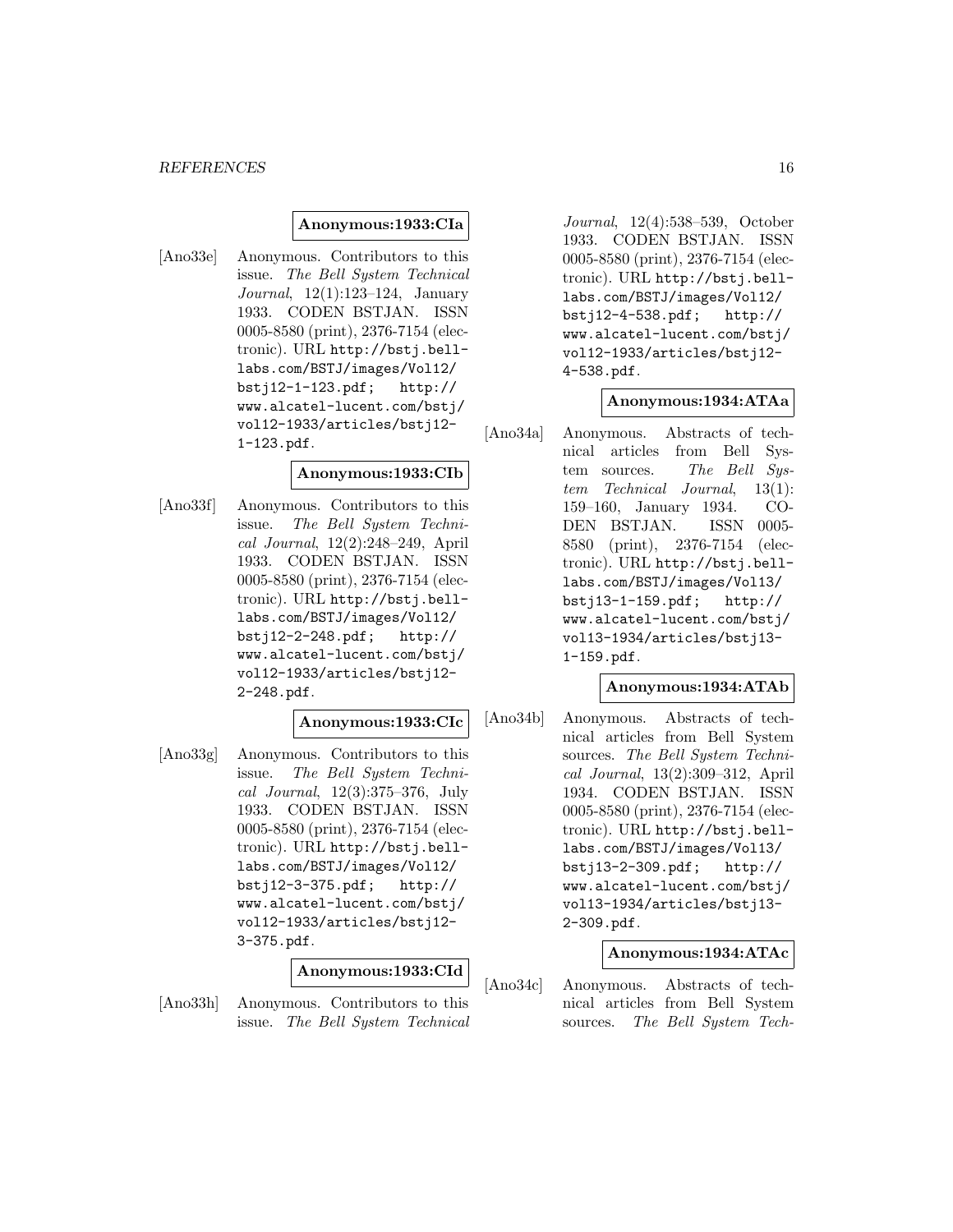nical Journal, 13(3):516–519, July 1934. CODEN BSTJAN. ISSN 0005-8580 (print), 2376-7154 (electronic). URL http://bstj.belllabs.com/BSTJ/images/Vol13/ bstj13-3-516.pdf; http:// www.alcatel-lucent.com/bstj/ vol13-1934/articles/bstj13- 3-516.pdf.

# **Anonymous:1934:ATAd**

[Ano34d] Anonymous. Abstracts of technical articles from Bell System sources. The Bell System Technical Journal, 13(4):701–703, October 1934. CODEN BSTJAN. ISSN 0005-8580 (print), 2376-7154 (electronic). URL http://bstj.belllabs.com/BSTJ/images/Vol13/ bstj13-4-701.pdf; http:// www.alcatel-lucent.com/bstj/ vol13-1934/articles/bstj13- 4-701.pdf.

# **Anonymous:1934:CIa**

[Ano34e] Anonymous. Contributors to this issue. The Bell System Technical Journal,  $13(1):161$ , January 1934. CODEN BSTJAN. ISSN 0005-8580 (print), 2376-7154 (electronic). URL http://bstj.belllabs.com/BSTJ/images/Vol13/ bstj13-1-161.pdf; http:// www.alcatel-lucent.com/bstj/ vol13-1934/articles/bstj13- 1-161.pdf.

# **Anonymous:1934:CIb**

[Ano34f] Anonymous. Contributors to this issue. The Bell System Technical Journal, 13(2):313–314, April 1934. CODEN BSTJAN. ISSN 0005-8580 (print), 2376-7154 (electronic). URL http://bstj.belllabs.com/BSTJ/images/Vol13/ bstj13-2-313.pdf; http:// www.alcatel-lucent.com/bstj/ vol13-1934/articles/bstj13- 2-313.pdf.

# **Anonymous:1934:CIc**

[Ano34g] Anonymous. Contributors to this issue. The Bell System Technical Journal, 13(3):520–521, July 1934. CODEN BSTJAN. ISSN 0005-8580 (print), 2376-7154 (electronic). URL http://bstj.belllabs.com/BSTJ/images/Vol13/ bstj13-3-520.pdf; http:// www.alcatel-lucent.com/bstj/ vol13-1934/articles/bstj13- 3-520.pdf.

#### **Anonymous:1934:CId**

[Ano34h] Anonymous. Contributors to this issue. The Bell System Technical Journal, 13(4):704–705, October 1934. CODEN BSTJAN. ISSN 0005-8580 (print), 2376-7154 (electronic). URL http://bstj.belllabs.com/BSTJ/images/Vol13/ bstj13-4-704.pdf; http:// www.alcatel-lucent.com/bstj/ vol13-1934/articles/bstj13- 4-704.pdf.

# **Anonymous:1935:AAB**

[Ano35a] Anonymous. Abstracts of articles from Bell System sources. The Bell System Technical Journal, 14(1):173–175, January 1935. CODEN BSTJAN. ISSN 0005- 8580 (print), 2376-7154 (electronic). URL http://bstj.belllabs.com/BSTJ/images/Vol14/ bstj14-1-173.pdf; http://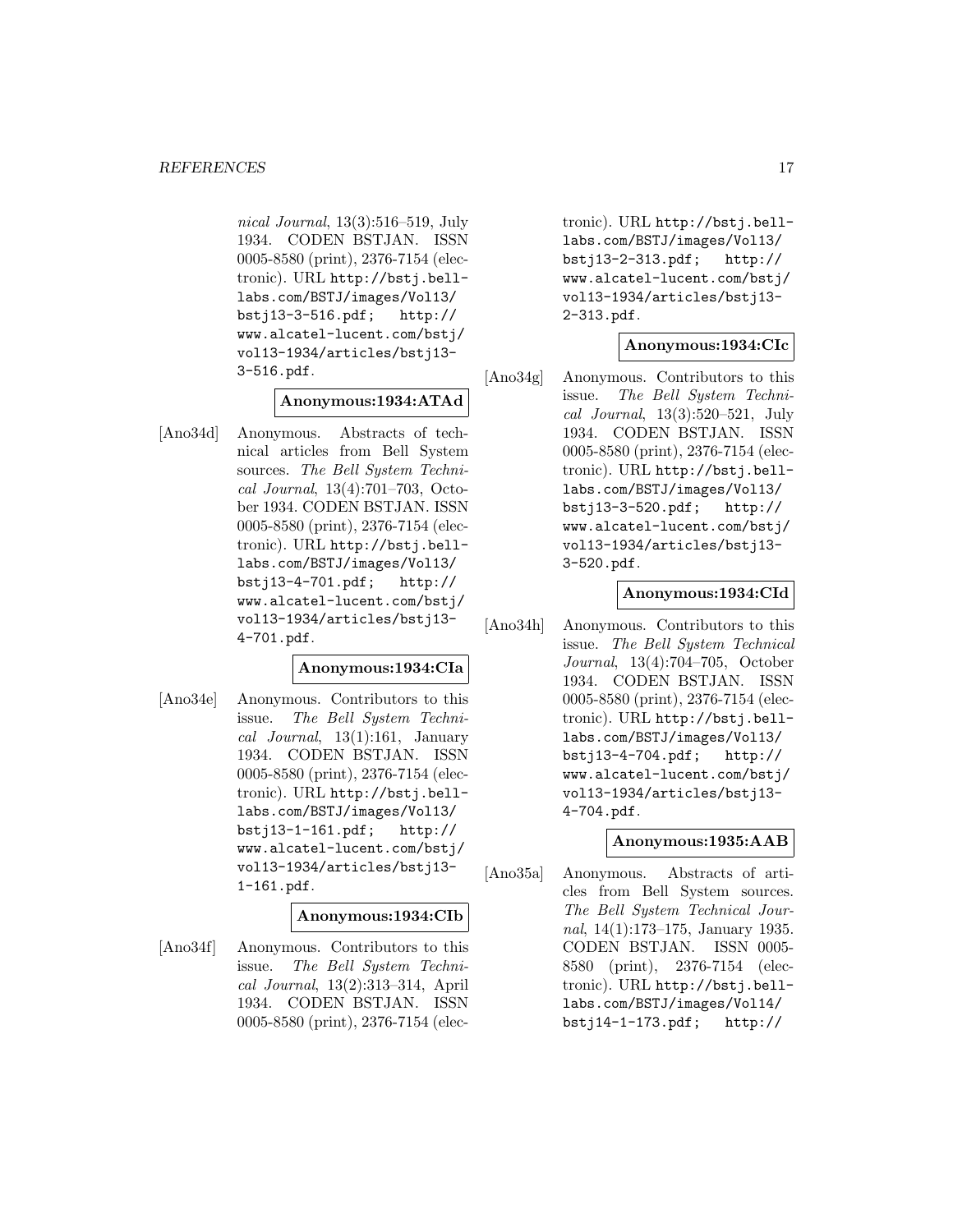www.alcatel-lucent.com/bstj/ vol14-1935/articles/bstj14- 1-173.pdf.

#### **Anonymous:1935:ATAa**

[Ano35b] Anonymous. Abstracts of technical articles from Bell System sources. The Bell System Technical Journal, 14(2):360–365, April 1935. CODEN BSTJAN. ISSN 0005-8580 (print), 2376-7154 (electronic). URL http://bstj.belllabs.com/BSTJ/images/Vol14/ bstj14-2-360.pdf; http:// www.alcatel-lucent.com/bstj/ vol14-1935/articles/bstj14- 2-360.pdf.

# **Anonymous:1935:ATAb**

[Ano35c] Anonymous. Abstracts of technical articles from Bell System sources. The Bell System Technical Journal, 14(3):544–549, July 1935. CODEN BSTJAN. ISSN 0005-8580 (print), 2376-7154 (electronic). URL http://bstj.belllabs.com/BSTJ/images/Vol14/ bstj14-3-544.pdf; http:// www.alcatel-lucent.com/bstj/ vol14-1935/articles/bstj14- 3-544.pdf.

#### **Anonymous:1935:ATAc**

[Ano35d] Anonymous. Abstracts of technical articles from Bell System sources. The Bell System Technical Journal, 14(4):724–727, October 1935. CODEN BSTJAN. ISSN 0005-8580 (print), 2376-7154 (electronic). URL http://bstj.belllabs.com/BSTJ/images/Vol14/ bstj14-4-724.pdf; http:// www.alcatel-lucent.com/bstj/

vol14-1935/articles/bstj14- 4-724.pdf.

#### **Anonymous:1935:AWT**

[Ano35e] Anonymous. Around the world by telephone. The Bell System Technical Journal, 14(3):542–543, July 1935. CODEN BSTJAN. ISSN 0005-8580 (print), 2376-7154 (electronic). URL http://bstj.belllabs.com/BSTJ/images/Vol14/ bstj14-3-542.pdf; http:// www.alcatel-lucent.com/bstj/ vol14-1935/articles/bstj14- 3-542.pdf.

# **Anonymous:1935:CIa**

[Ano35f] Anonymous. Contributors to this issue. The Bell System Technical Journal, 14(1):176–178, January 1935. CODEN BSTJAN. ISSN 0005-8580 (print), 2376-7154 (electronic). URL http://bstj.belllabs.com/BSTJ/images/Vol14/ bstj14-1-176.pdf; http:// www.alcatel-lucent.com/bstj/ vol14-1935/articles/bstj14- 1-176.pdf.

# **Anonymous:1935:CIb**

[Ano35g] Anonymous. Contributors to this issue. The Bell System Technical Journal, 14(2):366–367, April 1935. CODEN BSTJAN. ISSN 0005-8580 (print), 2376-7154 (electronic). URL http://bstj.belllabs.com/BSTJ/images/Vol14/<br>bstj14-2-366.pdf; http://  $bstj14-2-366.pdf;$ www.alcatel-lucent.com/bstj/ vol14-1935/articles/bstj14- 2-366.pdf.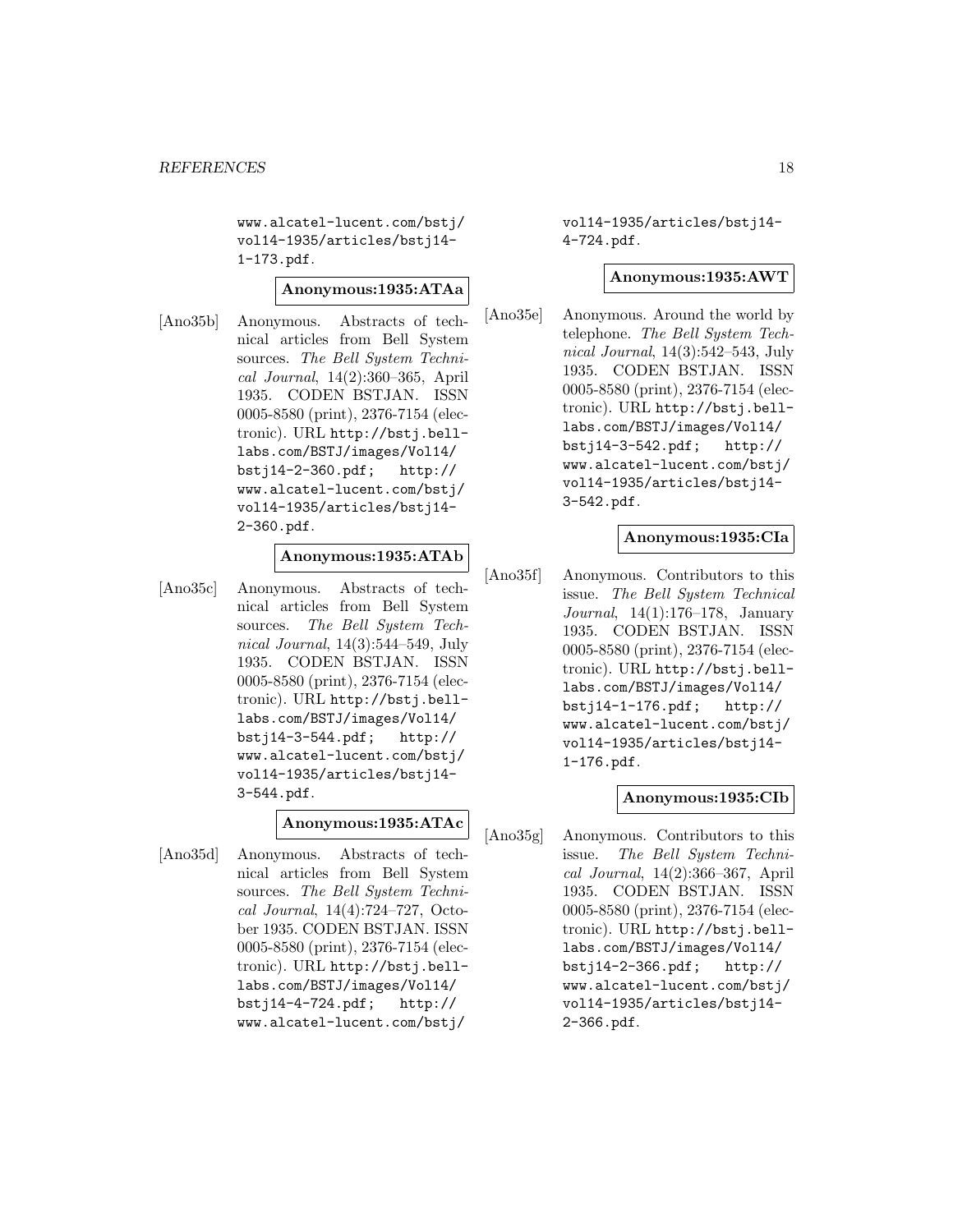#### *REFERENCES* 19

#### **Anonymous:1935:CIc**

[Ano35h] Anonymous. Contributors to this issue. The Bell System Technical Journal, 14(3):550–551, July 1935. CODEN BSTJAN. ISSN 0005-8580 (print), 2376-7154 (electronic). URL http://bstj.belllabs.com/BSTJ/images/Vol14/ bstj14-3-550.pdf; http:// www.alcatel-lucent.com/bstj/ vol14-1935/articles/bstj14- 3-550.pdf.

#### **Anonymous:1935:CId**

[Ano35i] Anonymous. Contributors to this issue. The Bell System Technical Journal, 14(4):728–730, October 1935. CODEN BSTJAN. ISSN 0005-8580 (print), 2376-7154 (electronic). URL http://bstj.belllabs.com/BSTJ/images/Vol14/ bstj14-4-728.pdf; http:// www.alcatel-lucent.com/bstj/ vol14-1935/articles/bstj14- 4-728.pdf.

# **Anonymous:1935:DCM**

[Ano35j] Anonymous. Dr. Campbell's memoranda of 1907 and 1912. The Bell System Technical Journal, 14 (4):558–572, October 1935. CO-DEN BSTJAN. ISSN 0005- 8580 (print), 2376-7154 (electronic). URL http://bstj.belllabs.com/BSTJ/images/Vol14/ bstj14-4-558.pdf; http:// www.alcatel-lucent.com/bstj/ vol14-1935/articles/bstj14- 4-558.pdf.

#### **Anonymous:1935:TD**

[Ano35k] Anonymous. Technical digests. The Bell System Technical Journal, 14(4):698, October 1935. CODEN BSTJAN. ISSN 0005- 8580 (print), 2376-7154 (electronic). URL http://bstj.belllabs.com/BSTJ/images/Vol14/ bstj14-4-698.pdf; http:// www.alcatel-lucent.com/bstj/ vol14-1935/articles/bstj14- 4-698.pdf.

#### **Anonymous:1936:ATAa**

[Ano36a] Anonymous. Abstracts of technical articles from Bell System sources. The Bell System Technical Journal, 15(1): 172–176, January 1936. CO-DEN BSTJAN. ISSN 0005- 8580 (print), 2376-7154 (electronic). URL http://bstj.belllabs.com/BSTJ/images/Vol15/ bstj15-1-172.pdf; http:// www.alcatel-lucent.com/bstj/ vol15-1936/articles/bstj15- 1-172.pdf.

# **Anonymous:1936:ATAb**

[Ano36b] Anonymous. Abstracts of technical articles from Bell System sources. The Bell System Technical Journal, 15(2):349–350, April 1936. CODEN BSTJAN. ISSN 0005-8580 (print), 2376-7154 (electronic). URL http://bstj.belllabs.com/BSTJ/images/Vol15/ bstj15-2-349.pdf; http:// www.alcatel-lucent.com/bstj/ vol15-1936/articles/bstj15- 2-349.pdf.

# **Anonymous:1936:ATAc**

[Ano36c] Anonymous. Abstracts of technical articles from Bell System sources. The Bell System Tech-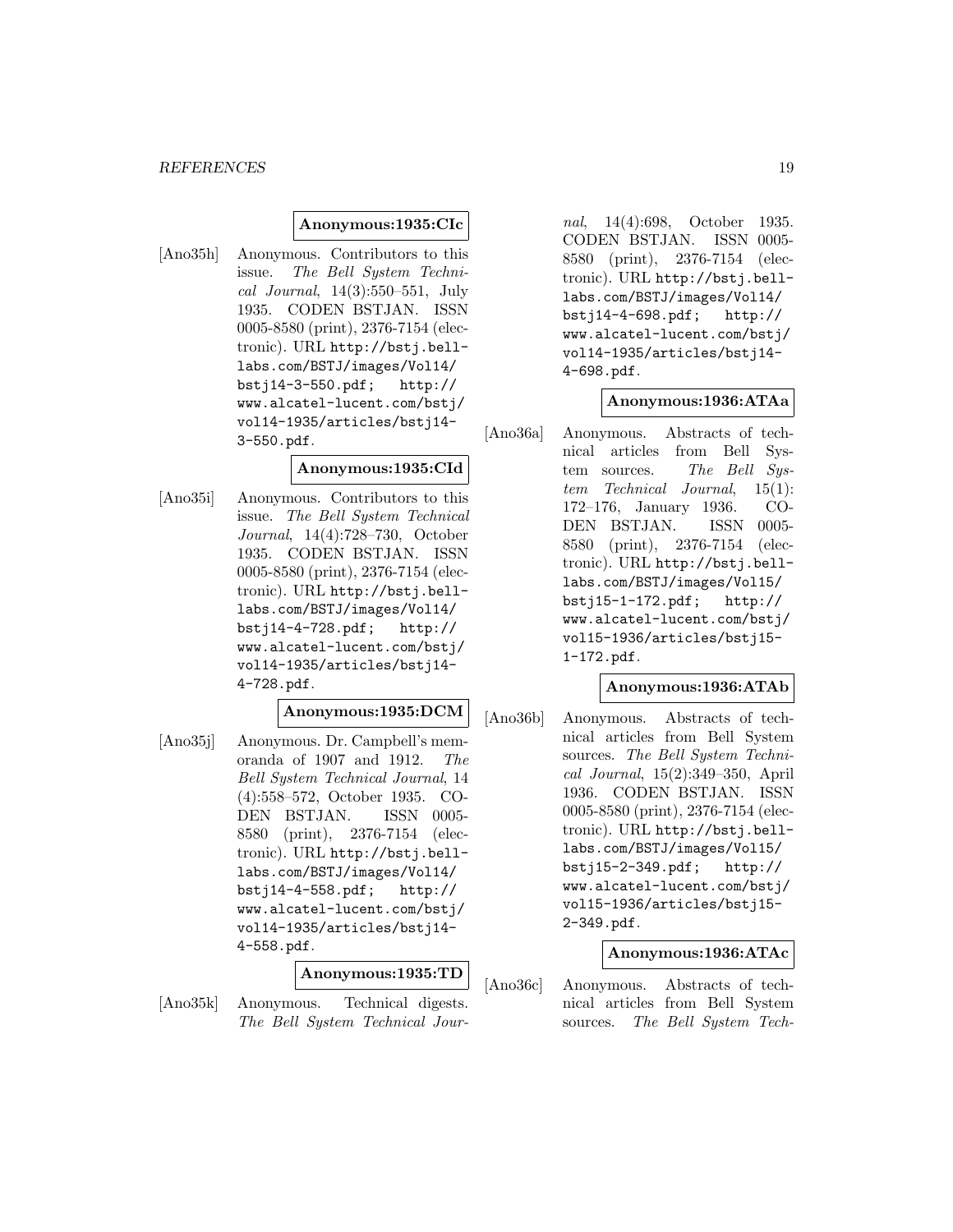nical Journal, 15(3):476–479, July 1936. CODEN BSTJAN. ISSN 0005-8580 (print), 2376-7154 (electronic). URL http://bstj.belllabs.com/BSTJ/images/Vol15/ bstj15-3-476.pdf; http:// www.alcatel-lucent.com/bstj/ vol15-1936/articles/bstj15- 3-476.pdf.

# **Anonymous:1936:ATAd**

[Ano36d] Anonymous. Abstracts of technical articles from Bell System sources. The Bell System Technical Journal, 15(4):628–632, October 1936. CODEN BSTJAN. ISSN 0005-8580 (print), 2376-7154 (electronic). URL http://bstj.belllabs.com/BSTJ/images/Vol15/ bstj15-4-628.pdf; http:// www.alcatel-lucent.com/bstj/ vol15-1936/articles/bstj15- 4-628.pdf.

# **Anonymous:1936:CIa**

[Ano36e] Anonymous. Contributors to this issue. The Bell System Technical Journal, 15(1):177–179, January 1936. CODEN BSTJAN. ISSN 0005-8580 (print), 2376-7154 (electronic). URL http://bstj.belllabs.com/BSTJ/images/Vol15/ bstj15-1-177.pdf; http:// www.alcatel-lucent.com/bstj/ vol15-1936/articles/bstj15- 1-177.pdf.

# **Anonymous:1936:CIb**

[Ano36f] Anonymous. Contributors to this issue. The Bell System Technical Journal, 15(2):351–353, April 1936. CODEN BSTJAN. ISSN 0005-8580 (print), 2376-7154 (electronic). URL http://bstj.belllabs.com/BSTJ/images/Vol15/ bstj15-2-351.pdf; http:// www.alcatel-lucent.com/bstj/ vol15-1936/articles/bstj15- 2-351.pdf.

# **Anonymous:1936:CIc**

[Ano36g] Anonymous. Contributors to this issue. The Bell System Technical Journal, 15(3):480–482, July 1936. CODEN BSTJAN. ISSN 0005-8580 (print), 2376-7154 (electronic). URL http://bstj.belllabs.com/BSTJ/images/Vol15/ bstj15-3-480.pdf; http:// www.alcatel-lucent.com/bstj/ vol15-1936/articles/bstj15- 3-480.pdf.

#### **Anonymous:1936:CId**

[Ano36h] Anonymous. Contributors to this issue. The Bell System Technical Journal, 15(4):633–634, October 1936. CODEN BSTJAN. ISSN 0005-8580 (print), 2376-7154 (electronic). URL http://bstj.belllabs.com/BSTJ/images/Vol15/ bstj15-4-633.pdf; http:// www.alcatel-lucent.com/bstj/ vol15-1936/articles/bstj15- 4-633.pdf.

# **Anonymous:1936:TDU**

[Ano36i] Anonymous. Technical developments underlying the toll services of the Bell System: A supplement to the Bell System Technical Journal, July 1936. The Bell System Technical Journal, 15(4):1–80, October 1936. CO-DEN BSTJAN. ISSN 0005- 8580 (print), 2376-7154 (elec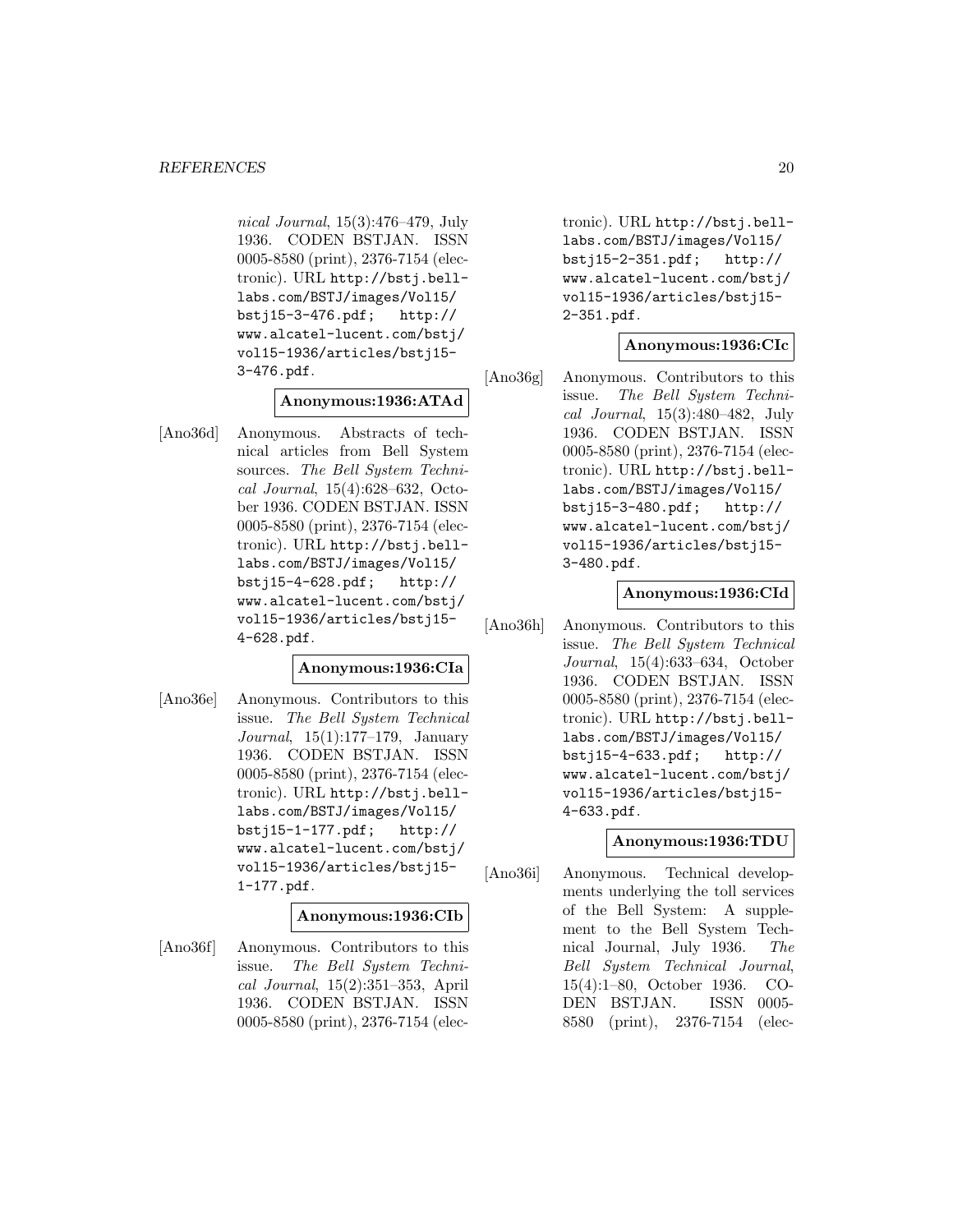tronic). URL http://bstj.belllabs.com/BSTJ/images/Vol15/  $bsti15-4-1.pdf;$  http://www. alcatel-lucent.com/bstj/vol15- 1936/articles/bstj15-4-1.pdf.

# **Anonymous:1937:ATAa**

[Ano37a] Anonymous. Abstracts of technical articles from Bell System sources. The Bell System Technical Journal, 16(1): 113–115, January 1937. CO-DEN BSTJAN. ISSN 0005- 8580 (print), 2376-7154 (electronic). URL http://bstj.belllabs.com/BSTJ/images/Vol16/ bstj16-1-113.pdf; http:// www.alcatel-lucent.com/bstj/ vol16-1937/articles/bstj16- 1-113.pdf.

#### **Anonymous:1937:ATAb**

[Ano37b] Anonymous. Abstracts of technical articles from Bell System sources. The Bell System Technical Journal, 16(4):578–580, October 1937. CODEN BSTJAN. ISSN 0005-8580 (print), 2376-7154 (electronic). URL http://bstj.belllabs.com/BSTJ/images/Vol16/ bstj16-4-578.pdf; http:// www.alcatel-lucent.com/bstj/ vol16-1937/articles/bstj16- 4-578.pdf.

#### **Anonymous:1937:ATPa**

[Ano37c] Anonymous. Abstracts of technical papers from Bell System sources. The Bell System Technical Journal, 16(2):247–248, April 1937. CODEN BSTJAN. ISSN 0005-8580 (print), 2376-7154 (electronic). URL http://bstj.belllabs.com/BSTJ/images/Vol16/ bstj16-2-247.pdf; http:// www.alcatel-lucent.com/bstj/ vol16-1937/articles/bstj16- 2-247.pdf.

# **Anonymous:1937:ATPb**

[Ano37d] Anonymous. Abstracts of technical papers from Bell System sources. The Bell System Technical Journal, 16(3):420–421, July 1937. CODEN BSTJAN. ISSN 0005-8580 (print), 2376-7154 (electronic). URL http://bstj.belllabs.com/BSTJ/images/Vol16/ bstj16-3-420.pdf; http:// www.alcatel-lucent.com/bstj/ vol16-1937/articles/bstj16- 3-420.pdf.

#### **Anonymous:1937:CIc**

[Ano37e] Anonymous. Contributors in this issue. The Bell System Technical Journal, 16(3):422, July 1937. CODEN BSTJAN. ISSN 0005-8580 (print), 2376-7154 (electronic). URL http://bstj.belllabs.com/BSTJ/images/Vol16/ bstj16-3-422.pdf; http:// www.alcatel-lucent.com/bstj/ vol16-1937/articles/bstj16- 3-422.pdf.

# **Anonymous:1937:CIa**

[Ano37f] Anonymous. Contributors to this issue. The Bell System Technical Journal, 16(1):116–117, January 1937. CODEN BSTJAN. ISSN 0005-8580 (print), 2376-7154 (electronic). URL http://bstj.belllabs.com/BSTJ/images/Vol16/ bstj16-1-116.pdf; http:// www.alcatel-lucent.com/bstj/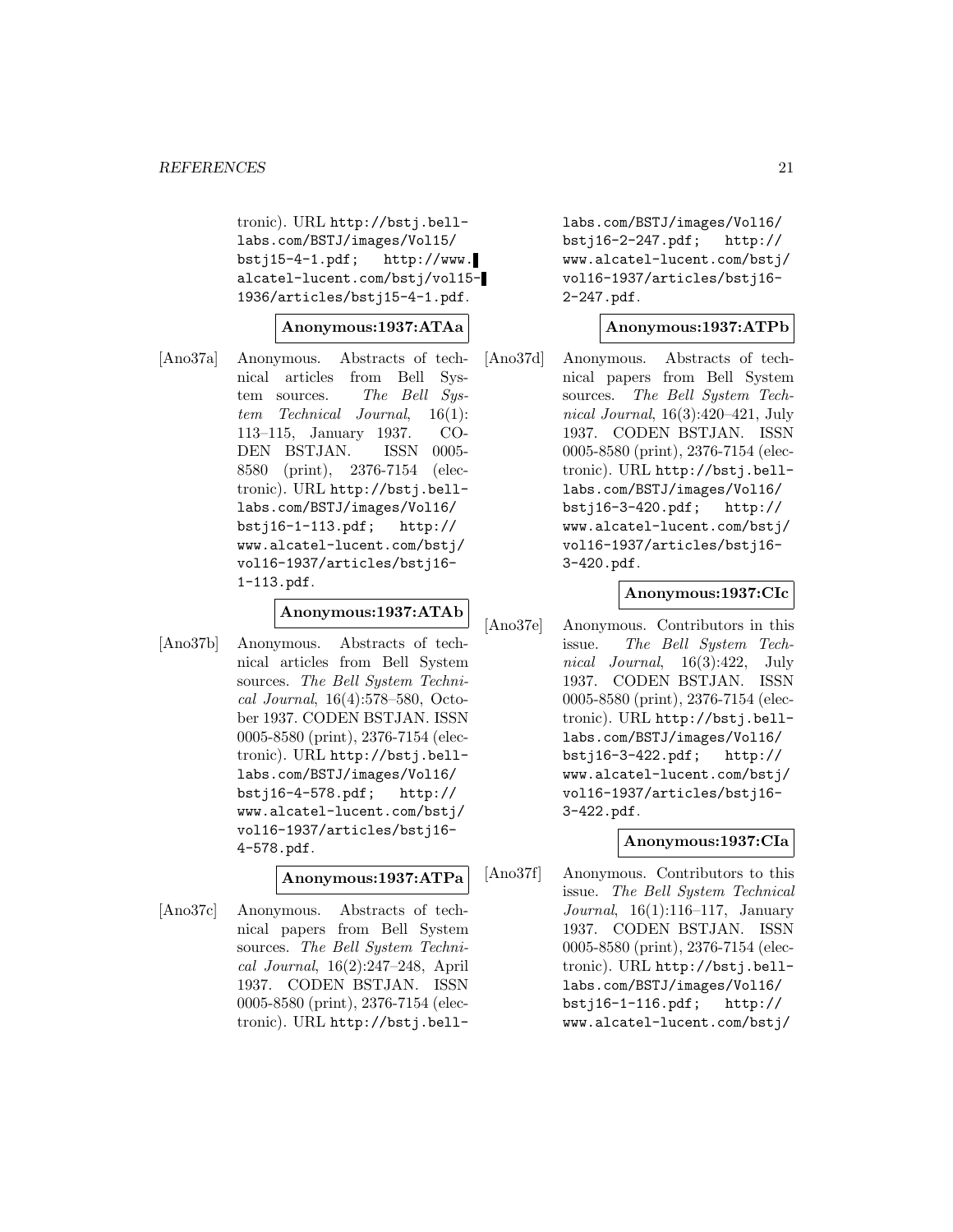vol16-1937/articles/bstj16- 1-116.pdf.

#### **Anonymous:1937:CIb**

[Ano37g] Anonymous. Contributors to this issue. The Bell System Technical Journal, 16(2):249–250, April 1937. CODEN BSTJAN. ISSN 0005-8580 (print), 2376-7154 (electronic). URL http://bstj.belllabs.com/BSTJ/images/Vol16/ bstj16-2-249.pdf; http:// www.alcatel-lucent.com/bstj/ vol16-1937/articles/bstj16- 2-249.pdf.

# **Anonymous:1937:CId**

[Ano37h] Anonymous. Contributors to this issue. The Bell System Technical Journal, 16(4):581–583, October 1937. CODEN BSTJAN. ISSN 0005-8580 (print), 2376-7154 (electronic). URL http://bstj.belllabs.com/BSTJ/images/Vol16/ bstj16-4-581.pdf; http:// www.alcatel-lucent.com/bstj/ vol16-1937/articles/bstj16- 4-581.pdf.

#### **Anonymous:1938:ATAa**

[Ano38a] Anonymous. Abstracts of technical articles from Bell System sources. The Bell System Technical Journal, 17(1): 184–190, January 1938. CO-DEN BSTJAN. ISSN 0005- 8580 (print), 2376-7154 (electronic). URL http://bstj.belllabs.com/BSTJ/images/Vol17/ bstj17-1-184.pdf; http:// www.alcatel-lucent.com/bstj/ vol17-1938/articles/bstj17- 1-184.pdf.

#### **Anonymous:1938:ATAb**

[Ano38b] Anonymous. Abstracts of technical articles from Bell System sources. The Bell System Technical Journal, 17(2):319–323, April 1938. CODEN BSTJAN. ISSN 0005-8580 (print), 2376-7154 (electronic). URL http://bstj.belllabs.com/BSTJ/images/Vol17/ bstj17-2-319.pdf; http:// www.alcatel-lucent.com/bstj/ vol17-1938/articles/bstj17- 2-319.pdf.

# **Anonymous:1938:ATAc**

[Ano38c] Anonymous. Abstracts of technical articles from Bell System sources. The Bell System Technical Journal, 17(3):483–485, July 1938. CODEN BSTJAN. ISSN 0005-8580 (print), 2376-7154 (electronic). URL http://bstj.belllabs.com/BSTJ/images/Vol17/ bstj17-3-483.pdf; http:// www.alcatel-lucent.com/bstj/ vol17-1938/articles/bstj17- 3-483.pdf.

# **Anonymous:1938:ATAd**

[Ano38d] Anonymous. Abstracts of technical articles from Bell System sources. The Bell System Technical Journal, 17(4):670–672, October 1938. CODEN BSTJAN. ISSN 0005-8580 (print), 2376-7154 (electronic). URL http://bstj.belllabs.com/BSTJ/images/Vol17/<br>bstj17-4-670.pdf; http://  $bstj17-4-670.pdf;$ www.alcatel-lucent.com/bstj/ vol17-1938/articles/bstj17- 4-670.pdf.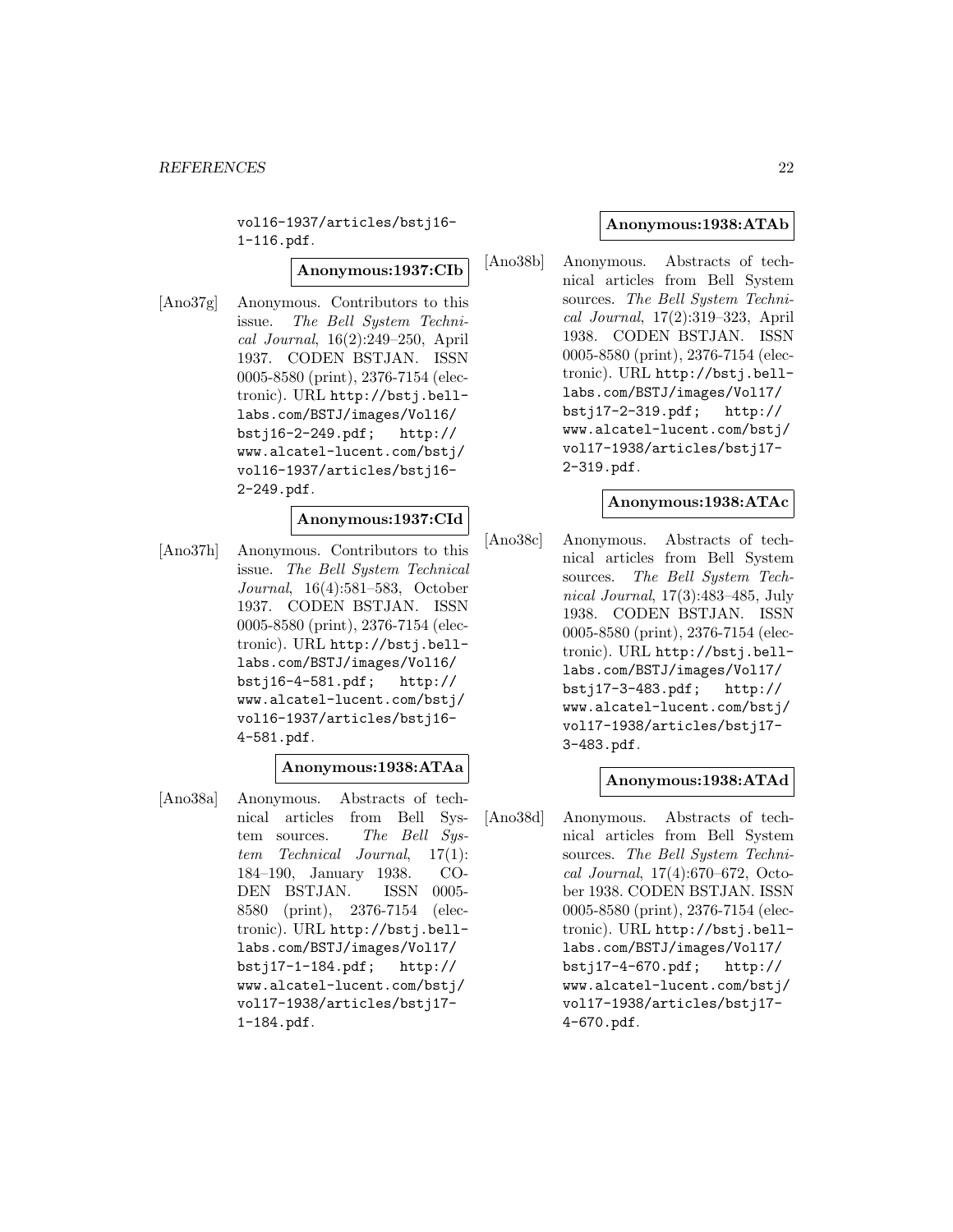#### *REFERENCES* 23

#### **Anonymous:1938:CIa**

[Ano38e] Anonymous. Contributors to this issue. The Bell System Technical Journal, 17(1):191–193, January 1938. CODEN BSTJAN. ISSN 0005-8580 (print), 2376-7154 (electronic). URL http://bstj.belllabs.com/BSTJ/images/Vol17/ bstj17-1-191.pdf; http:// www.alcatel-lucent.com/bstj/ vol17-1938/articles/bstj17- 1-191.pdf.

#### **Anonymous:1938:CIb**

[Ano38f] Anonymous. Contributors to this issue. The Bell System Technical Journal, 17(2):324–325, April 1938. CODEN BSTJAN. ISSN 0005-8580 (print), 2376-7154 (electronic). URL http://bstj.belllabs.com/BSTJ/images/Vol17/ bstj17-2-324.pdf; http:// www.alcatel-lucent.com/bstj/ vol17-1938/articles/bstj17- 2-324.pdf.

# **Anonymous:1938:CIc**

[Ano38g] Anonymous. Contributors to this issue. The Bell System Technical Journal, 17(3):486–488, July 1938. CODEN BSTJAN. ISSN 0005-8580 (print), 2376-7154 (electronic). URL http://bstj.belllabs.com/BSTJ/images/Vol17/ bstj17-3-486.pdf; http:// www.alcatel-lucent.com/bstj/ vol17-1938/articles/bstj17- 3-486.pdf.

#### **Anonymous:1938:CId**

[Ano38h] Anonymous. Contributors to this issue. The Bell System Technical

Journal, 17(4):673–674, October 1938. CODEN BSTJAN. ISSN 0005-8580 (print), 2376-7154 (electronic). URL http://bstj.belllabs.com/BSTJ/images/Vol17/ bstj17-4-673.pdf; http:// www.alcatel-lucent.com/bstj/ vol17-1938/articles/bstj17- 4-673.pdf.

#### **Anonymous:1939:ATAa**

[Ano39a] Anonymous. Abstracts of technical articles from Bell System sources. The Bell System Technical Journal, 18(1): 246–250, January 1939. CO-DEN BSTJAN. ISSN 0005- 8580 (print), 2376-7154 (electronic). URL http://bstj.belllabs.com/BSTJ/images/Vol18/ bstj18-1-246.pdf; http:// www.alcatel-lucent.com/bstj/ vol18-1939/articles/bstj18- 1-246.pdf.

# **Anonymous:1939:ATAb**

[Ano39b] Anonymous. Abstracts of technical articles from Bell System sources. The Bell System Technical Journal, 18(2):388–390, April 1939. CODEN BSTJAN. ISSN 0005-8580 (print), 2376-7154 (electronic). URL http://bstj.belllabs.com/BSTJ/images/Vol18/ bstj18-2-388.pdf; http:// www.alcatel-lucent.com/bstj/ vol18-1939/articles/bstj18- 2-388.pdf.

# **Anonymous:1939:ATAc**

[Ano39c] Anonymous. Abstracts of technical articles from Bell System sources. The Bell System Tech-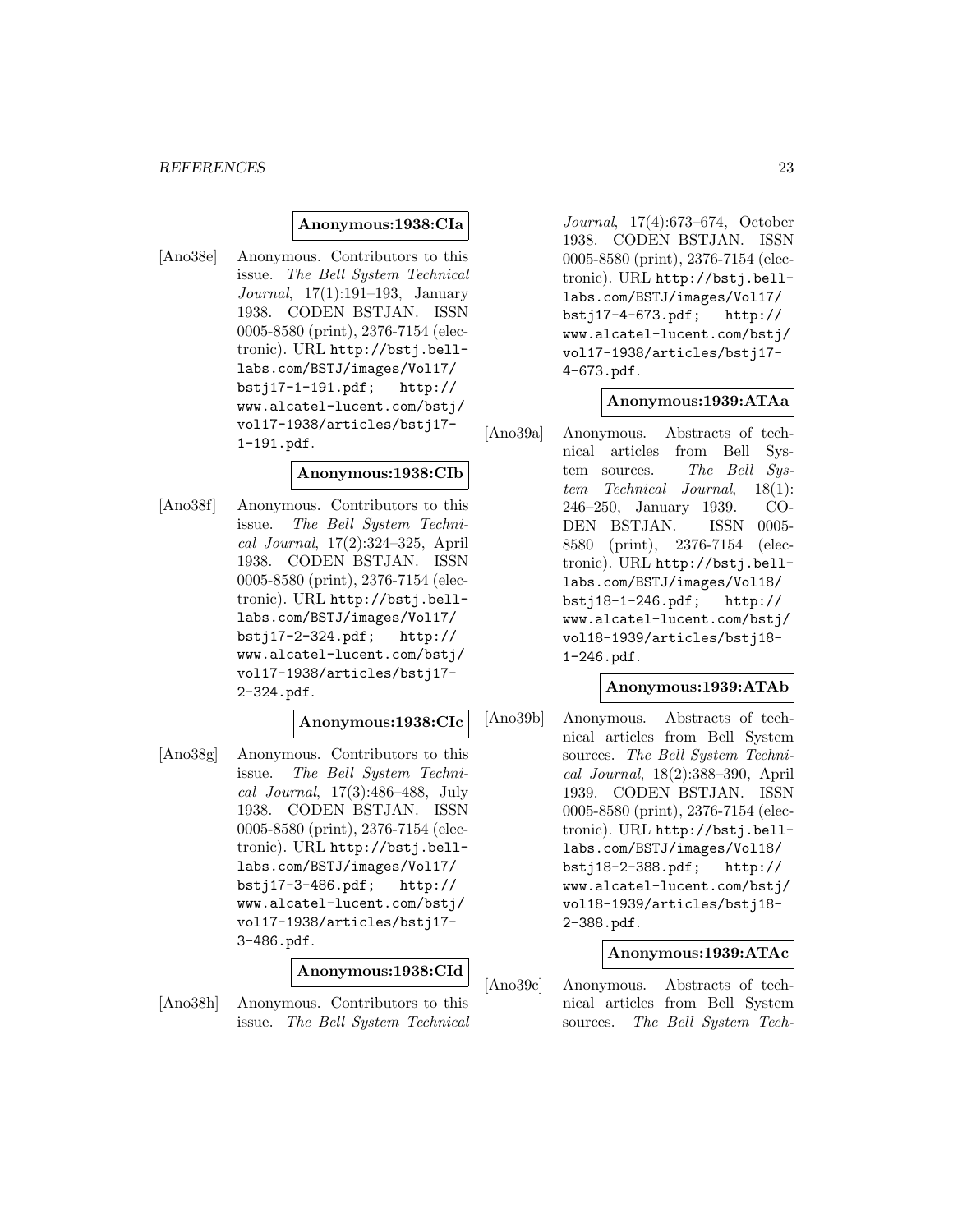nical Journal, 18(3):538–543, July 1939. CODEN BSTJAN. ISSN 0005-8580 (print), 2376-7154 (electronic). URL http://bstj.belllabs.com/BSTJ/images/Vol18/ bstj18-3-538.pdf; http:// www.alcatel-lucent.com/bstj/ vol18-1939/articles/bstj18- 3-538.pdf.

# **Anonymous:1939:ATAd**

[Ano39d] Anonymous. Abstracts of technical articles from Bell System sources. The Bell System Technical Journal, 18(4):742–746, October 1939. CODEN BSTJAN. ISSN 0005-8580 (print), 2376-7154 (electronic). URL http://bstj.belllabs.com/BSTJ/images/Vol18/ bstj18-4-742.pdf; http:// www.alcatel-lucent.com/bstj/ vol18-1939/articles/bstj18- 4-742.pdf.

# **Anonymous:1939:CIa**

[Ano39e] Anonymous. Contributors to this issue. The Bell System Technical Journal, 18(1):251–254, January 1939. CODEN BSTJAN. ISSN 0005-8580 (print), 2376-7154 (electronic). URL http://bstj.belllabs.com/BSTJ/images/Vol18/ bstj18-1-251.pdf; http:// www.alcatel-lucent.com/bstj/ vol18-1939/articles/bstj18- 1-251.pdf.

# **Anonymous:1939:CIb**

[Ano39f] Anonymous. Contributors to this issue. The Bell System Technical Journal, 18(2):391–393, April 1939. CODEN BSTJAN. ISSN 0005-8580 (print), 2376-7154 (electronic). URL http://bstj.belllabs.com/BSTJ/images/Vol18/ bstj18-2-391.pdf; http:// www.alcatel-lucent.com/bstj/ vol18-1939/articles/bstj18- 2-391.pdf.

# **Anonymous:1939:CIc**

[Ano39g] Anonymous. Contributors to this issue. The Bell System Technical Journal, 18(3):544–545, July 1939. CODEN BSTJAN. ISSN 0005-8580 (print), 2376-7154 (electronic). URL http://bstj.belllabs.com/BSTJ/images/Vol18/ bstj18-3-544.pdf; http:// www.alcatel-lucent.com/bstj/ vol18-1939/articles/bstj18- 3-544.pdf.

#### **Anonymous:1939:CId**

[Ano39h] Anonymous. Contributors to this issue. The Bell System Technical Journal, 18(4):747–748, October 1939. CODEN BSTJAN. ISSN 0005-8580 (print), 2376-7154 (electronic). URL http://bstj.belllabs.com/BSTJ/images/Vol18/ bstj18-4-747.pdf; http:// www.alcatel-lucent.com/bstj/ vol18-1939/articles/bstj18- 4-747.pdf.

# **Blattner:1930:STS**

[BB30] D. G. Blattner and L. G. Bostwick. Sound transmission system for two-way television. The Bell System Technical Journal, 9(3):478–482, July 1930. CO-DEN BSTJAN. ISSN 0005-8580 (print), 2376-7154 (electronic). URL http://bstj.bell-labs. com/BSTJ/images/Vol09/bstj9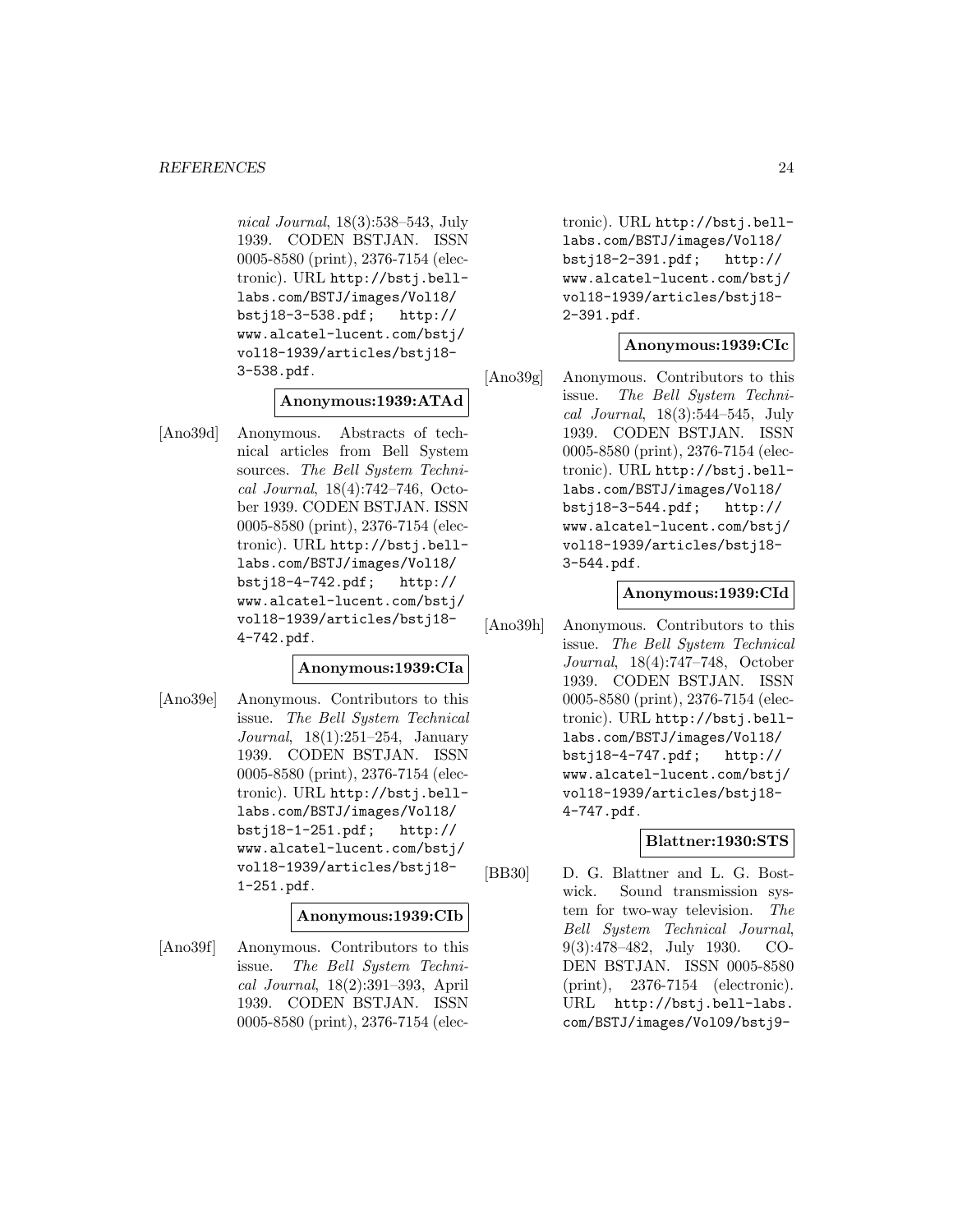3-478.pdf; http://www.alcatellucent.com/bstj/vol09-1930/ articles/bstj9-3-478.pdf.

# **Burton:1933:AFA**

[BB33] E. T. Burton and E. M. Boardman. Audio frequency atmospherics. The Bell System Technical Journal, 12(4):498–516, October 1933. CODEN BSTJAN. ISSN 0005-8580 (print), 2376-7154 (electronic). URL http://bstj.belllabs.com/BSTJ/images/Vol12/ bstj12-4-498.pdf; http:// www.alcatel-lucent.com/bstj/ vol12-1933/articles/bstj12- 4-498.pdf.

# **Bruce:1935:EDS**

[BB35] E. Bruce and A. C. Beck. Experiments with directivity steering for fading reduction. The Bell System Technical Journal, 14 (2):195–210, April 1935. CO-DEN BSTJAN. ISSN 0005- 8580 (print), 2376-7154 (electronic). URL http://bstj.belllabs.com/BSTJ/images/Vol14/ bstj14-2-195.pdf; http:// www.alcatel-lucent.com/bstj/ vol14-1935/articles/bstj14- 2-195.pdf.

#### **Barstow:1936:TDM**

[BBK36] J. M. Barstow, P. W. Blye, and H. E. Kent. Technical digests– measurement of telephone noise and power wave shape. The Bell System Technical Journal, 15(1): 151–156, January 1936. CO-DEN BSTJAN. ISSN 0005- 8580 (print), 2376-7154 (electronic). URL http://bstj.belllabs.com/BSTJ/images/Vol15/ bstj15-1-151.pdf; http:// www.alcatel-lucent.com/bstj/ vol15-1936/articles/bstj15- 1-151.pdf.

# **Bruce:1935:HRA**

[BBL35] E. Bruce, A. C. Beck, and L. R. Lowry. Horizontal rhombic antennas. The Bell System Technical Journal, 14(1):135–158, January 1935. CODEN BSTJAN. ISSN 0005-8580 (print), 2376-7154 (electronic). URL http://bstj.belllabs.com/BSTJ/images/Vol14/ bstj14-1-135.pdf; http:// www.alcatel-lucent.com/bstj/ vol14-1935/articles/bstj14- 1-135.pdf.

# **Bode:1935:IWF**

[BD35] H. W. Bode and R. L. Dietzold. Ideal wave filters. The Bell System Technical Journal, 14 (2):215–252, April 1935. CO-DEN BSTJAN. ISSN 0005- 8580 (print), 2376-7154 (electronic). URL http://bstj.belllabs.com/BSTJ/images/Vol14/ bstj14-2-215.pdf; http:// www.alcatel-lucent.com/bstj/ vol14-1935/articles/bstj14- 2-215.pdf.

# **Becker:1935:TEE**

[Bec35] J. A. Becker. Thermionic electron emission. The Bell System Technical Journal, 14(3):413–476, July 1935. CODEN BSTJAN. ISSN 0005-8580 (print), 2376-7154 (electronic). URL http://bstj.belllabs.com/BSTJ/images/Vol14/ bstj14-3-413.pdf; http://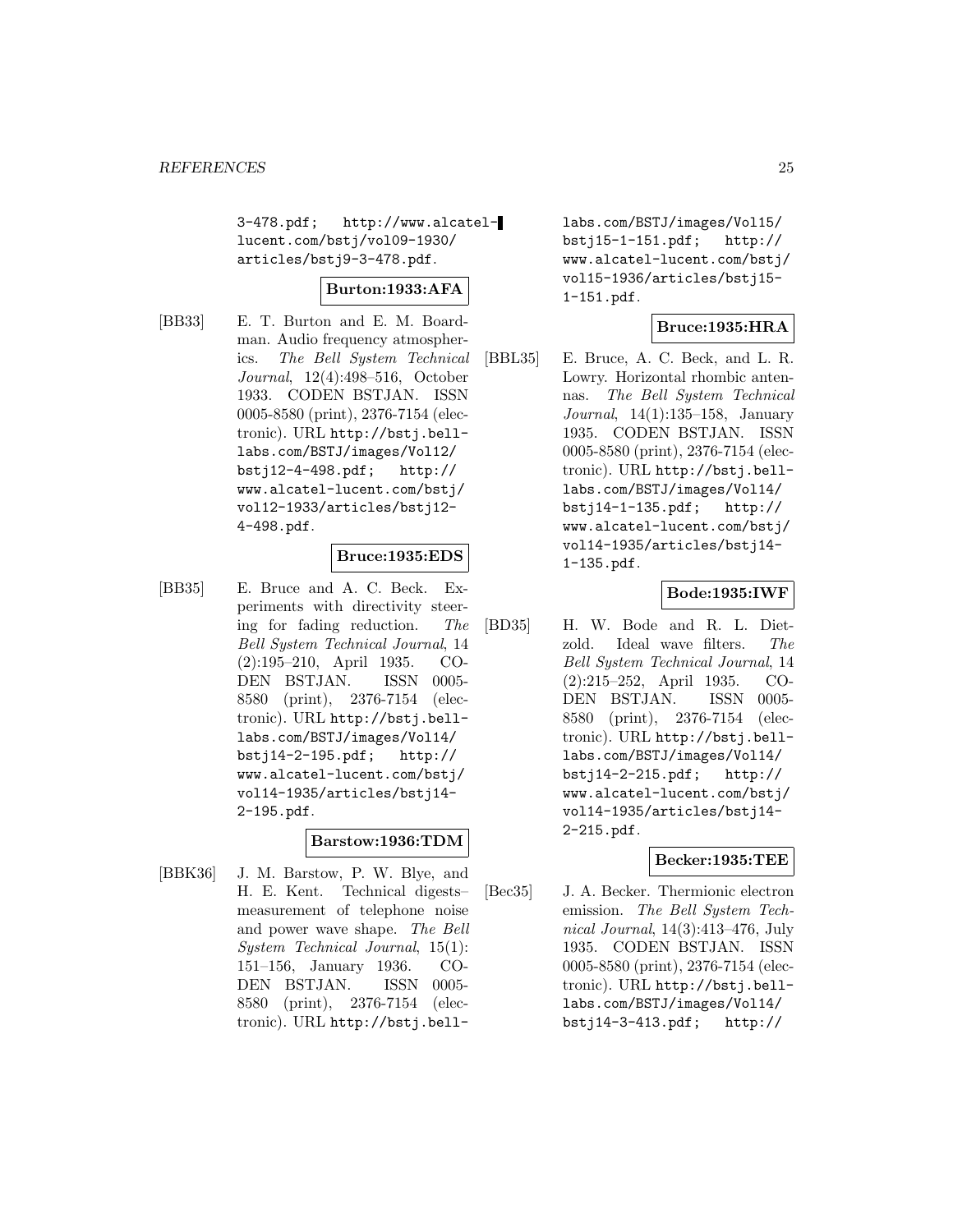www.alcatel-lucent.com/bstj/ vol14-1935/articles/bstj14- 3-413.pdf.

# **Bennett:1933:NRC**

[Ben33] W. R. Bennett. New results in the calculation of modulation products. The Bell System Technical Journal, 12(2):228–243, April 1933. CODEN BSTJAN. ISSN 0005-8580 (print), 2376-7154 (electronic). URL http://bstj.belllabs.com/BSTJ/images/Vol12/ bstj12-2-228.pdf; http:// www.alcatel-lucent.com/bstj/ vol12-1933/articles/bstj12- 2-228.pdf.

# **Best:1933:RTM**

[Bes33] F. H. Best. A recording transmission measuring system for telephone circuit testing. The Bell System Technical Journal, 12 (1):22–34, January 1933. CO-DEN BSTJAN. ISSN 0005- 8580 (print), 2376-7154 (electronic). URL http://bstj.belllabs.com/BSTJ/images/Vol12/ bstj12-1-22.pdf; http://www. alcatel-lucent.com/bstj/vol12- 1933/articles/bstj12-1-22.pdf.

# **Best:1938:NTM**

[Bes38] F. H. Best. New transmission measuring systems for telephone circuit maintenance. The Bell System Technical Journal, 17(1):1–16, January 1938. CO-DEN BSTJAN. ISSN 0005- 8580 (print), 2376-7154 (electronic). URL http://bstj.belllabs.com/BSTJ/images/Vol17/  $bstj17-1-1.pdf;$  http://www. alcatel-lucent.com/bstj/vol17- 1938/articles/bstj17-1-1.pdf.

# **Bowen:1930:MIG**

[BG30] A. E. Bowen and G. L. Gilkeson. Mutual impedances of ground-return circuits. The Bell System Technical Journal, 9(4): 628–651, October 1930. CO-DEN BSTJAN. ISSN 0005-8580 (print), 2376-7154 (electronic). URL http://bstj.bell-labs. com/BSTJ/images/Vol09/bstj9- 4-628.pdf; http://www.alcatellucent.com/bstj/vol09-1930/ articles/bstj9-4-628.pdf.

# **Bailey:1936:LWR**

[BH36a] Austin Bailey and A. E. Harper. Long-wave radio transmission phenomena associated with a cessation of the Sun's rays. The Bell System Technical Journal, 15(1):1–19, January 1936. CO-DEN BSTJAN. ISSN 0005- 8580 (print), 2376-7154 (electronic). URL http://bstj.belllabs.com/BSTJ/images/Vol15/ bstj15-1-1.pdf; http://www. alcatel-lucent.com/bstj/vol15- 1936/articles/bstj15-1-1.pdf.

# **Burns:1936:TDD**

[BH36b] R. M. Burns and H. E. Haring. Technical digests—determination of the corrosion behavior of painted iron and the inhibitive action of paints. The Bell System Technical Journal, 15 (2):343–348, April 1936. CO-DEN BSTJAN. ISSN 0005- 8580 (print), 2376-7154 (electronic). URL http://bstj.bell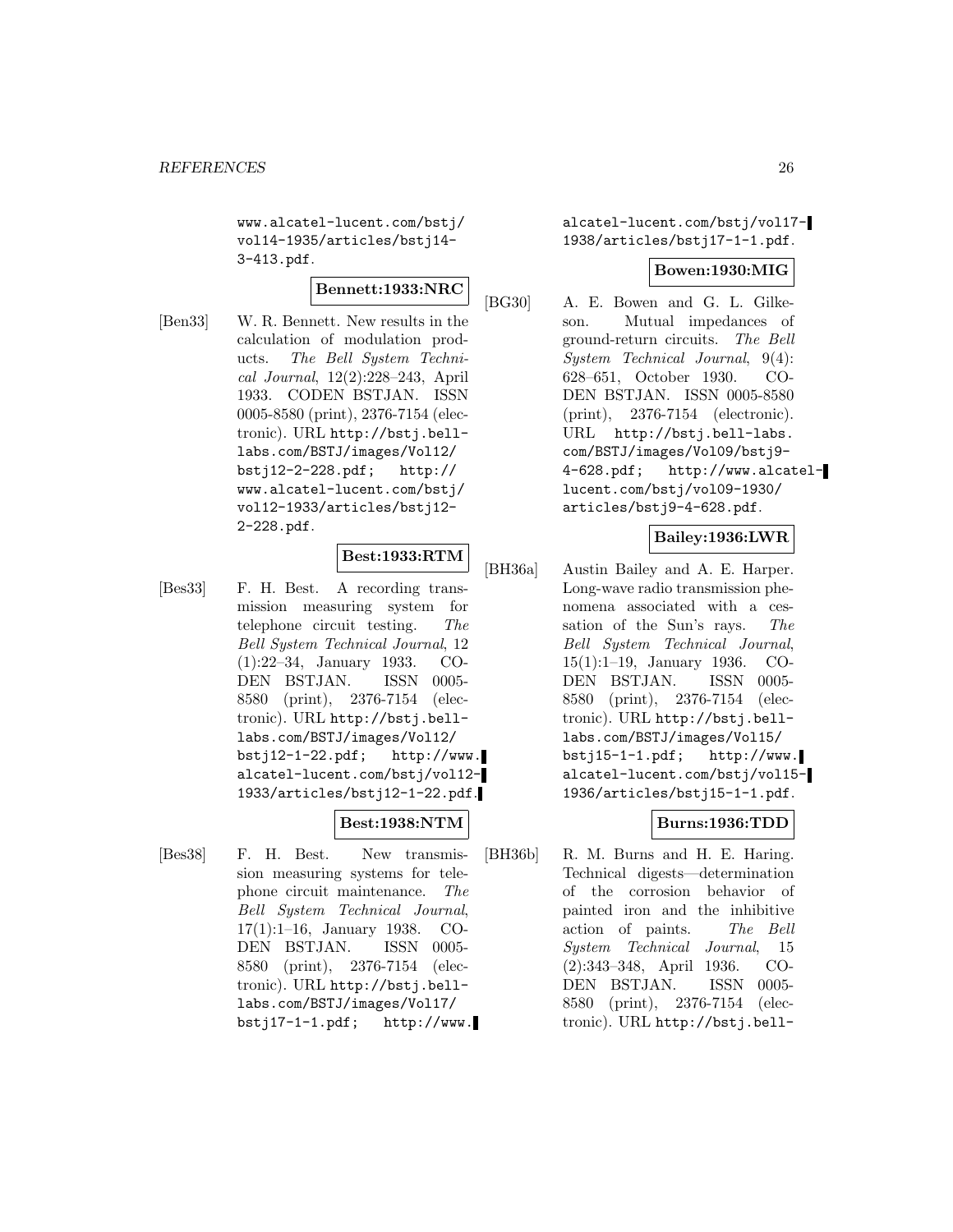labs.com/BSTJ/images/Vol15/ bstj15-2-343.pdf; http:// www.alcatel-lucent.com/bstj/ vol15-1936/articles/bstj15- 2-343.pdf.

#### **Burrows:1935:USW**

[BHD35] C. R. Burrows, L. E. Hunt, and A. Decino. Ultra-shortwave propagation: Mobile urban transmission characteristics. The Bell System Technical Journal, 14(2):253–272, April 1935. CODEN BSTJAN. ISSN 0005- 8580 (print), 2376-7154 (electronic). URL http://bstj.belllabs.com/BSTJ/images/Vol14/ bstj14-2-253.pdf; http:// www.alcatel-lucent.com/bstj/ vol14-1935/articles/bstj14- 2-253.pdf.

# **Bedell:1934:SAS**

[BK34] E. H. Bedell and Iden Kerney. System adaptation, symposium on wire transmission of symphonic music and its reproduction in auditory perspective. The Bell System Technical Journal, 13(2):301–308, April 1934. CODEN BSTJAN. ISSN 0005- 8580 (print), 2376-7154 (electronic). URL http://bstj.belllabs.com/BSTJ/images/Vol13/ bstj13-2-301.pdf; http:// www.alcatel-lucent.com/bstj/ vol13-1934/articles/bstj13- 2-301.pdf.

# **Blackwell:1932:TFT**

[Bla32] O. B. Blackwell. The time factor in telephone transmission. The Bell System Technical Journal, 11(1):53–66, January 1932. CODEN BSTJAN. ISSN 0005- 8580 (print), 2376-7154 (electronic). URL http://bstj.belllabs.com/BSTJ/images/Vol11/ bstj11-1-53.pdf; http://www. alcatel-lucent.com/bstj/vol11- 1932/articles/bstj11-1-53.pdf.

# **Black:1934:SFA**

[Bla34] H. S. Black. Stabilized feedback amplifiers. The Bell System Technical Journal, 13(1):1–18, January 1934. CODEN BSTJAN. ISSN 0005-8580 (print), 2376-7154 (electronic). URL http://bstj.belllabs.com/BSTJ/images/Vol13/ bstj13-1-1.pdf; http://www. alcatel-lucent.com/bstj/vol13- 1934/articles/bstj13-1-1.pdf.

# **Blanchard:1938:HDE**

[Bla38] Julian Blanchard. Hertz, the discoverer of electric waves. The Bell System Technical Journal, 17(3):327–337, July 1938. CO-DEN BSTJAN. ISSN 0005- 8580 (print), 2376-7154 (electronic). URL http://bstj.belllabs.com/BSTJ/images/Vol17/ bstj17-3-327.pdf; http:// www.alcatel-lucent.com/bstj/ vol17-1938/articles/bstj17- 3-327.pdf.

# **Bailey:1931:APT**

[BM31] Austin Bailey and T. A. Mc-Cann. Application of printing telegraph to long-wave radio circuits. The Bell System Technical Journal, 10(4):601–615, October 1931. CODEN BSTJAN. ISSN 0005-8580 (print), 2376-7154 (elec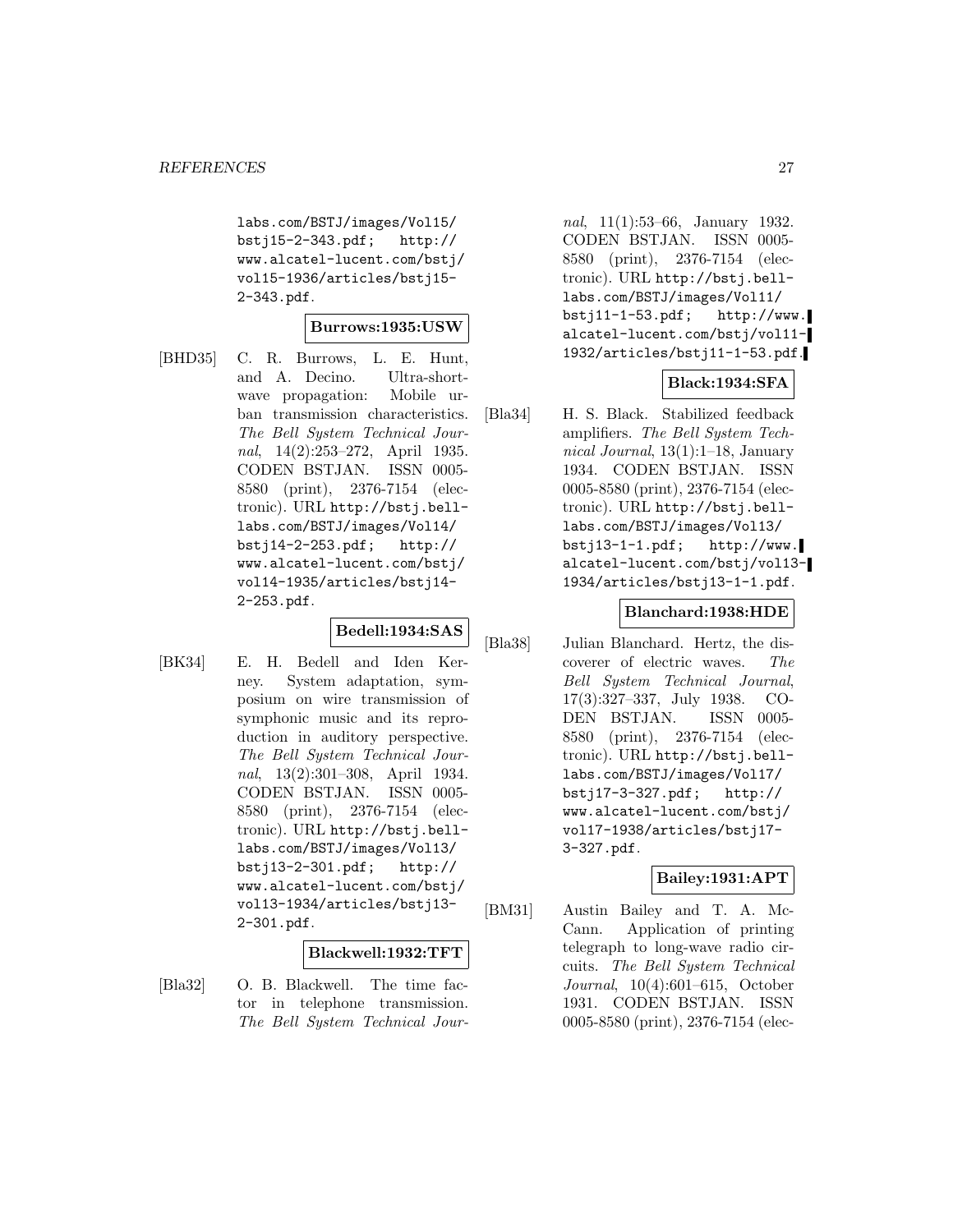tronic). URL http://bstj.belllabs.com/BSTJ/images/Vol10/ bstj10-4-601.pdf; http:// www.alcatel-lucent.com/bstj/ vol10-1931/articles/bstj10- 4-601.pdf.

# **Bode:1930:MIC**

[Bod30] H. W. Bode. A method of impedance correction. The Bell System Technical Journal, 9(4): 794–835, October 1930. CO-DEN BSTJAN. ISSN 0005-8580 (print), 2376-7154 (electronic). URL http://bstj.bell-labs. com/BSTJ/images/Vol09/bstj9- 4-794.pdf; http://www.alcatellucent.com/bstj/vol09-1930/ articles/bstj9-4-794.pdf.

# **Bode:1935:GTE**

[Bod35] H. W. Bode. A general theory of electric wave filters. The Bell System Technical Journal, 14 (2):211–214, April 1935. CO-DEN BSTJAN. ISSN 0005- 8580 (print), 2376-7154 (electronic). URL http://bstj.belllabs.com/BSTJ/images/Vol14/ bstj14-2-211.pdf; http:// www.alcatel-lucent.com/bstj/ vol14-1935/articles/bstj14- 2-211.pdf.

# **Bode:1938:VE**

[Bod38] H. W. Bode. Variable equalizers. The Bell System Technical Journal, 17(2):229–244, April 1938. CODEN BSTJAN. ISSN 0005-8580 (print), 2376-7154 (electronic). URL http://bstj.belllabs.com/BSTJ/images/Vol17/ bstj17-2-229.pdf; http://

www.alcatel-lucent.com/bstj/ vol17-1938/articles/bstj17- 2-229.pdf.

# **Bown:1930:TTS**

[Bow30] Ralph Bown. Transoceanic telephone service — short-wave transmission. The Bell System Technical Journal, 9(2): 258–269, April 1930. CO-DEN BSTJAN. ISSN 0005-8580 (print), 2376-7154 (electronic). URL http://bstj.bell-labs. com/BSTJ/images/Vol09/bstj9- 2-258.pdf; http://www.alcatellucent.com/bstj/vol09-1930/ articles/bstj9-2-258.pdf.

# **Bown:1937:TDT**

[Bow37] Ralph Bown. Technical digests — transoceanic radio telephone development. The Bell System Technical Journal, 16(4): 560–567, October 1937. CO-DEN BSTJAN. ISSN 0005- 8580 (print), 2376-7154 (electronic). URL http://bstj.belllabs.com/BSTJ/images/Vol16/ bstj16-4-560.pdf; http:// www.alcatel-lucent.com/bstj/ vol16-1937/articles/bstj16- 4-560.pdf.

# **Bozorth:1936:PSF**

[Boz36] R. M. Bozorth. The present status of ferromagnetic theory. The Bell System Technical Journal, 15(1):63–91, January 1936. CODEN BSTJAN. ISSN 0005- 8580 (print), 2376-7154 (electronic). URL http://bstj.belllabs.com/BSTJ/images/Vol15/  $bst$ <sup>15-1-63.pdf; http://www.</sup>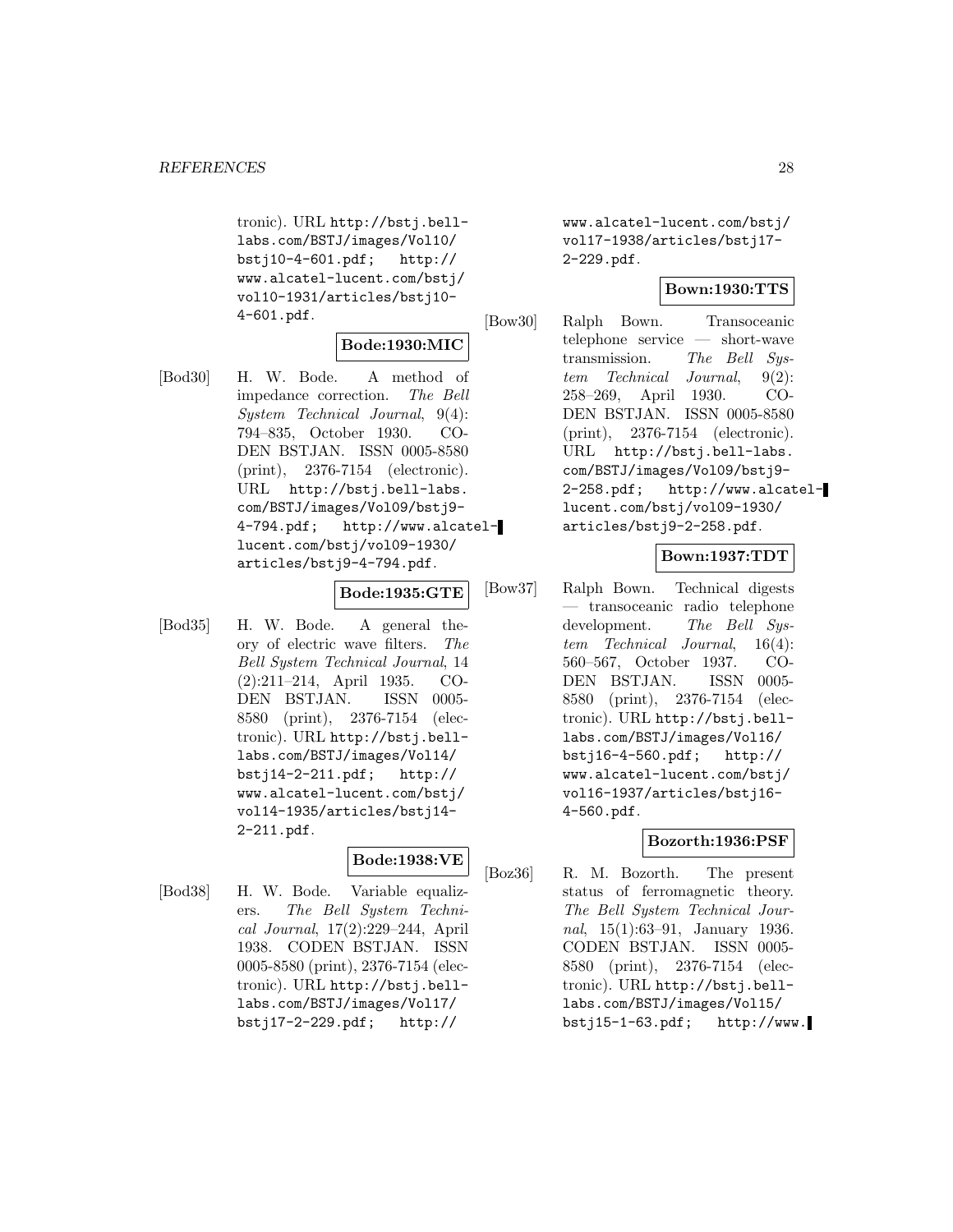alcatel-lucent.com/bstj/vol15- 1936/articles/bstj15-1-63.pdf.

#### **Bronson:1936:TOB**

[Bro36] F. M. Bronson. Tandem operation in the Bell System. The Bell System Technical Journal, 15(3):380–404, July 1936. CO-DEN BSTJAN. ISSN 0005- 8580 (print), 2376-7154 (electronic). URL http://bstj.belllabs.com/BSTJ/images/Vol15/ bstj15-3-380.pdf; http:// www.alcatel-lucent.com/bstj/ vol15-1936/articles/bstj15- 3-380.pdf.

# **Bedell:1939:EAC**

[BRS39] W. B. Bedell, G. B. Ransom, and W. A. Stevens. Experience in applying carrier telephone systems to toll cables. The Bell System Technical Journal, 18(4): 547–587, October 1939. CO-DEN BSTJAN. ISSN 0005- 8580 (print), 2376-7154 (electronic). URL http://bstj.belllabs.com/BSTJ/images/Vol18/ bstj18-4-547.pdf; http:// www.alcatel-lucent.com/bstj/ vol18-1939/articles/bstj18- 4-547.pdf.

# **Bruce:1931:DSW**

[Bru31] E. Bruce. Developments in shortwave directive antennas. The Bell System Technical Journal, 10 (4):656–683, October 1931. CO-DEN BSTJAN. ISSN 0005- 8580 (print), 2376-7154 (electronic). URL http://bstj.belllabs.com/BSTJ/images/Vol10/ bstj10-4-656.pdf; http://

www.alcatel-lucent.com/bstj/ vol10-1931/articles/bstj10- 4-656.pdf.

# **Bailey:1935:TLW**

[BT35] Austin Bailey and Howard M. Thomson. Transatlantic long-wave radio telephone transmission and related phenomena from 1923 to 1933. The Bell System Technical Journal, 14(4):680–697, October 1935. CODEN BSTJAN. ISSN 0005-8580 (print), 2376-7154 (electronic). URL http://bstj.belllabs.com/BSTJ/images/Vol14/ bstj14-4-680.pdf; http:// www.alcatel-lucent.com/bstj/ vol14-1935/articles/bstj14- 4-680.pdf.

#### **Burrows:1935:RPS**

[Bur35] Charles R. Burrows. Radio propagation over spherical Earth. The Bell System Technical Journal, 14(3):477–488, July 1935. CO-DEN BSTJAN. ISSN 0005- 8580 (print), 2376-7154 (electronic). URL http://bstj.belllabs.com/BSTJ/images/Vol14/ bstj14-3-477.pdf; http:// www.alcatel-lucent.com/bstj/ vol14-1935/articles/bstj14- 3-477.pdf.

# **Burns:1936:CMM**

[Bur36a] R. M. Burns. The corrosion of metals—I. mechanism of corrosion processes. The Bell System Technical Journal, 15(1): 20–38, January 1936. CO-DEN BSTJAN. ISSN 0005- 8580 (print), 2376-7154 (electronic). URL http://bstj.bell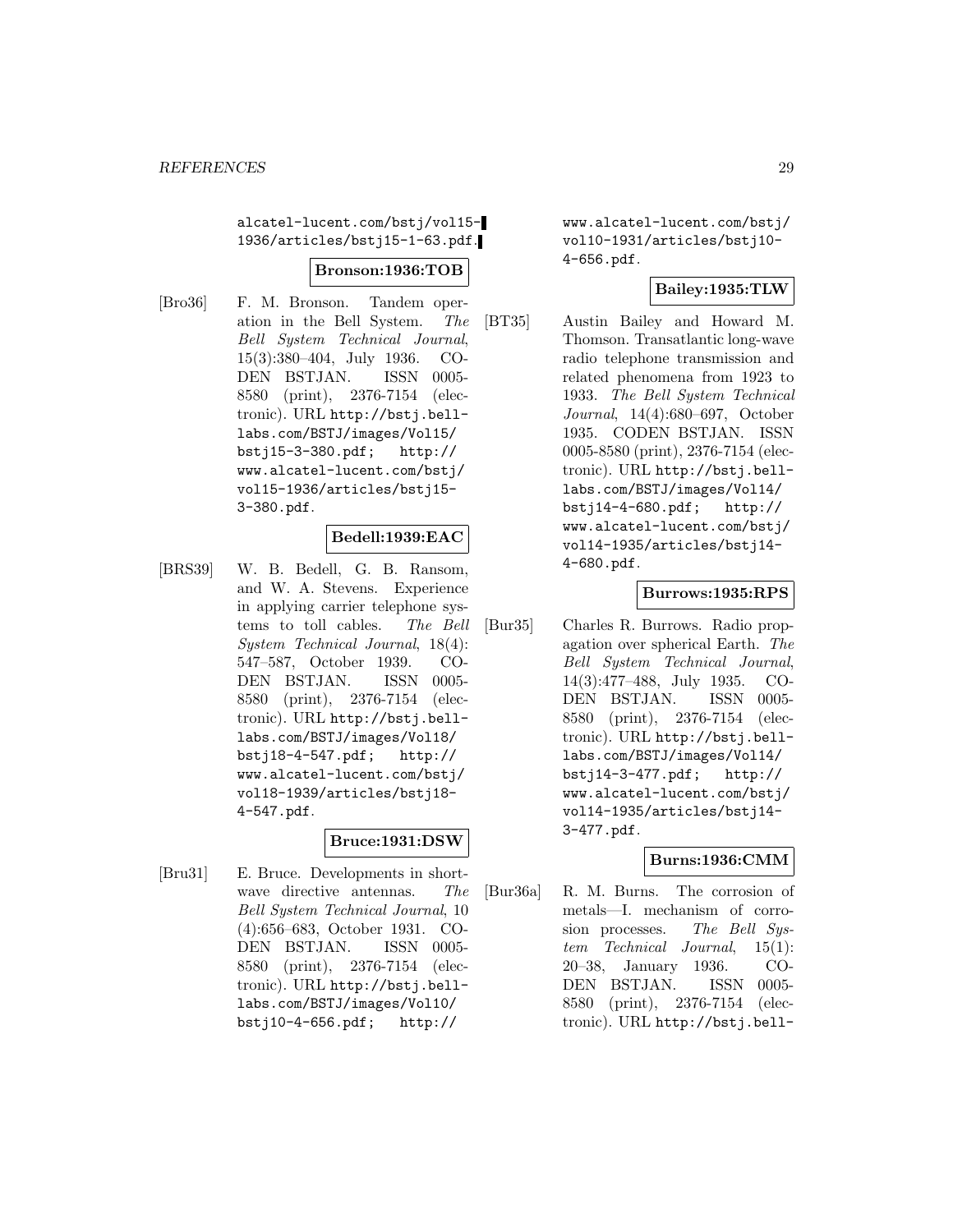labs.com/BSTJ/images/Vol15/ bstj15-1-20.pdf; http://www. alcatel-lucent.com/bstj/vol15- 1936/articles/bstj15-1-20.pdf.

# **Burns:1936:CMI**

[Bur36b] R. M. Burns. Corrosion of metals—II. lead and lead-alloy cable sheathing. The Bell System Technical Journal, 15(4): 603–625, October 1936. CO-DEN BSTJAN. ISSN 0005- 8580 (print), 2376-7154 (electronic). URL http://bstj.belllabs.com/BSTJ/images/Vol15/ bstj15-4-603.pdf; http:// www.alcatel-lucent.com/bstj/ vol15-1936/articles/bstj15- 4-603.pdf.

# **Burrows:1937:AQR**

[Bur37a] Charles R. Burrows. Addendum to 'Radio Propagation Over Plane Earth — Field Strength Curves'. The Bell System Technical Journal, 16(4):574–577, October 1937. CODEN BSTJAN. ISSN 0005-8580 (print), 2376-7154 (electronic). URL http://bstj.belllabs.com/BSTJ/images/Vol16/ bstj16-4-574.pdf; http:// www.alcatel-lucent.com/bstj/ vol16-1937/articles/bstj16- 4-574.pdf.

# **Burrows:1937:RPP**

[Bur37b] Charles R. Burrows. Radio propagation over plane Earth  $-$  field strength curves. The Bell System Technical Journal, 16 (1):45–75, January 1937. CO-DEN BSTJAN. ISSN 0005- 8580 (print), 2376-7154 (elec-

tronic). URL http://bstj.belllabs.com/BSTJ/images/Vol16/ bstj16-1-45.pdf; http://www. alcatel-lucent.com/bstj/vol16- 1937/articles/bstj16-1-45.pdf.

# **Burrows:1938:ETL**

[Bur38] Charles R. Burrows. The exponential transmission line. The Bell System Technical Journal, 17 (4):555–573, October 1938. CO-DEN BSTJAN. ISSN 0005- 8580 (print), 2376-7154 (electronic). URL http://bstj.belllabs.com/BSTJ/images/Vol17/ bstj17-4-555.pdf; http:// www.alcatel-lucent.com/bstj/ vol17-1938/articles/bstj17- 4-555.pdf.

# **Colley:1936:RBP**

[CA36] R. H. Colley and C. H. Amadon. The relation between penetration and decay in creosoted southern pine poles. The Bell System Technical Journal, 15(3):363–379, July 1936. CODEN BSTJAN. ISSN 0005-8580 (print), 2376-7154 (electronic). URL http://bstj.belllabs.com/BSTJ/images/Vol15/ bstj15-3-363.pdf; http:// www.alcatel-lucent.com/bstj/ vol15-1936/articles/bstj15- 3-363.pdf.

# **Carson:1930:NHO**

[Car30a] John R. Carson. Notes on the Heaviside operational calculus. The Bell System Technical Journal, 9(1):150–162, January 1930. CODEN BSTJAN. ISSN 0005- 8580 (print), 2376-7154 (electronic). URL http://bstj.bell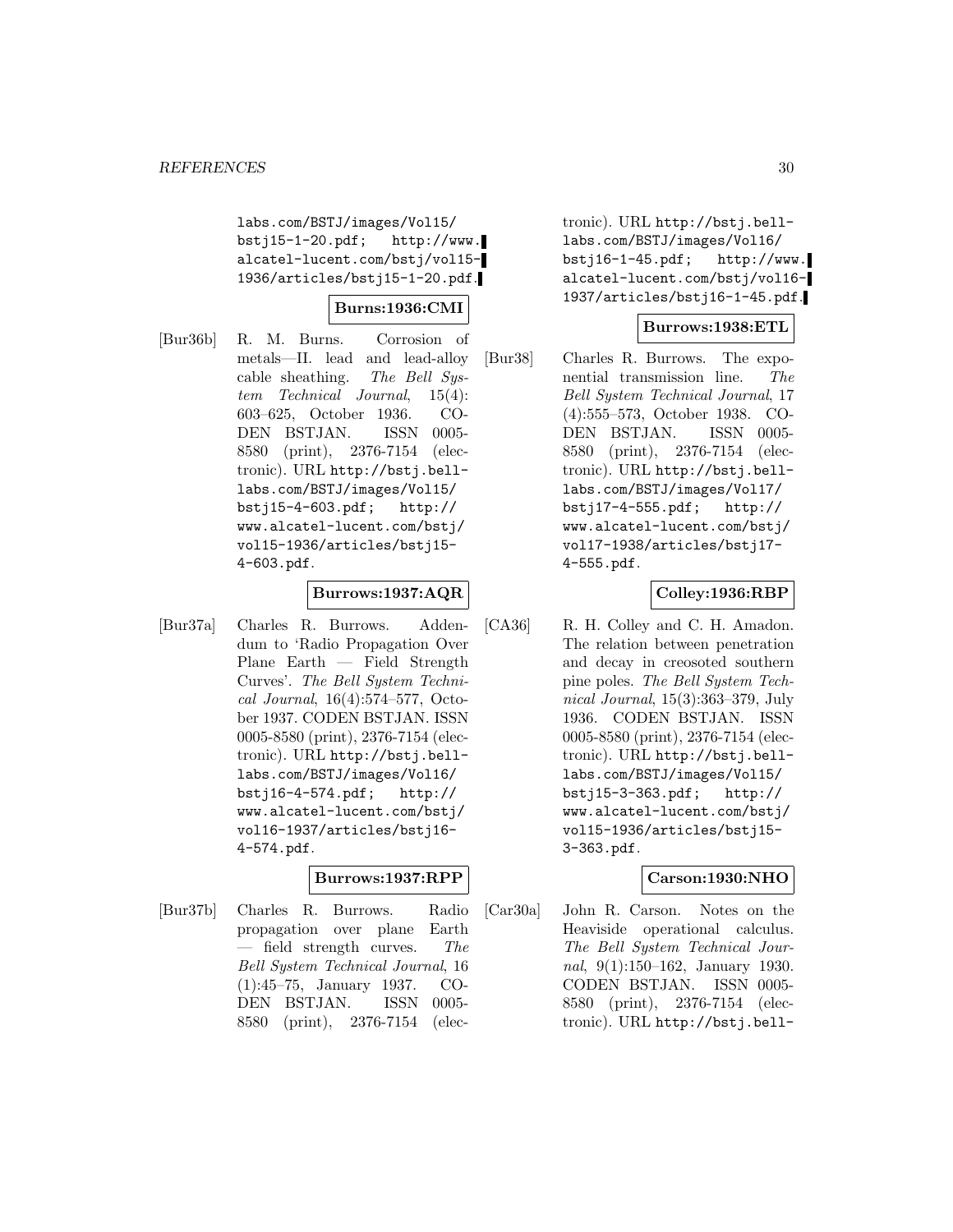labs.com/BSTJ/images/Vol09/ bstj9-1-150.pdf; http://www. alcatel-lucent.com/bstj/vol09- 1930/articles/bstj9-1-150.pdf.

## **Carson:1930:RET**

[Car30b] John R. Carson. The reciprocal energy theorem. The Bell System Technical Journal, 9 (2):325–331, April 1930. CO-DEN BSTJAN. ISSN 0005-8580 (print), 2376-7154 (electronic). URL http://bstj.bell-labs. com/BSTJ/images/Vol09/bstj9- 2-325.pdf; http://www.alcatellucent.com/bstj/vol09-1930/ articles/bstj9-2-325.pdf.

# **Carson:1931:SEF**

[Car31] John R. Carson. The statistical energy-frequency spectrum of random disturbances. The Bell System Technical Journal, 10(3):374–381, July 1931. CO-DEN BSTJAN. ISSN 0005- 8580 (print), 2376-7154 (electronic). URL http://bstj.belllabs.com/BSTJ/images/Vol10/ bstj10-3-374.pdf; http:// www.alcatel-lucent.com/bstj/ vol10-1931/articles/bstj10- 3-374.pdf.

# **Card:1936:TDE**

[Car36a] R. H. Card. Technical digests— Earth resistivity and geological structure. The Bell System Technical Journal, 15(1): 167–171, January 1936. CO-DEN BSTJAN. ISSN 0005- 8580 (print), 2376-7154 (electronic). URL http://bstj.belllabs.com/BSTJ/images/Vol15/

bstj15-1-167.pdf; http:// www.alcatel-lucent.com/bstj/ vol15-1936/articles/bstj15- 1-167.pdf.

# **Carr:1936:FOW**

[Car36b] J. A. Carr. Forces of oblique winds on telephone wires. The Bell System Technical Journal, 15 (4):587–602, October 1936. CO-DEN BSTJAN. ISSN 0005- 8580 (print), 2376-7154 (electronic). URL http://bstj.belllabs.com/BSTJ/images/Vol15/ bstj15-4-587.pdf; http:// www.alcatel-lucent.com/bstj/ vol15-1936/articles/bstj15- 4-587.pdf.

# **Carson:1936:EOC**

[Car36c] John R. Carson. An extension of operational calculus. The Bell System Technical Journal, 15 (2):340–342, April 1936. CO-DEN BSTJAN. ISSN 0005- 8580 (print), 2376-7154 (electronic). URL http://bstj.belllabs.com/BSTJ/images/Vol15/ bstj15-2-340.pdf; http:// www.alcatel-lucent.com/bstj/ vol15-1936/articles/bstj15- 2-340.pdf.

# **Carson:1939:FMT**

[Car39a] John R. Carson. Frequencymodulation: Theory of the feedback receiving circuit. The Bell System Technical Journal, 18 (3):395–403, July 1939. CO-DEN BSTJAN. ISSN 0005- 8580 (print), 2376-7154 (electronic). URL http://bstj.belllabs.com/BSTJ/images/Vol18/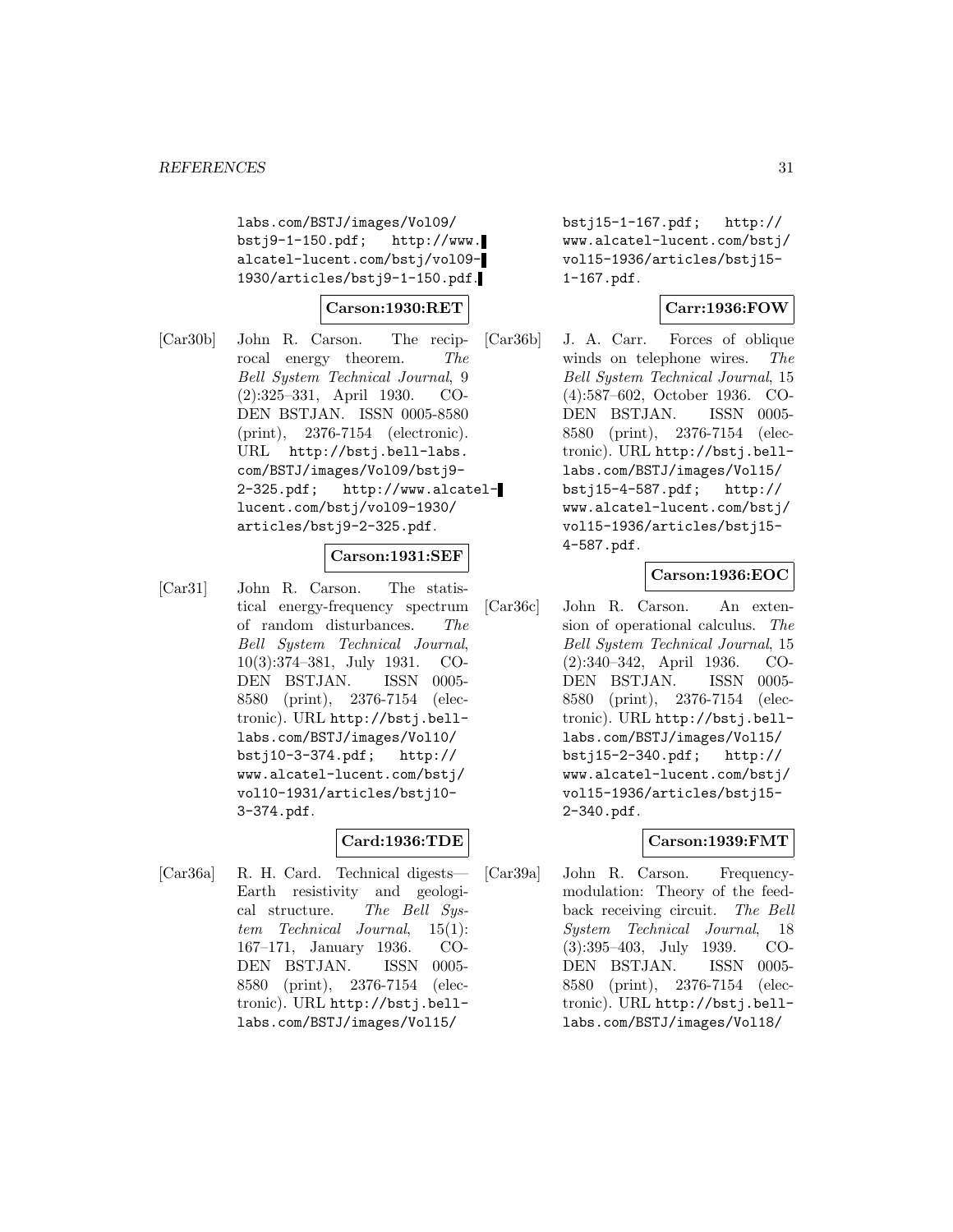bstj18-3-395.pdf; http:// www.alcatel-lucent.com/bstj/ vol18-1939/articles/bstj18- 3-395.pdf.

#### **Caruthers:1939:COM**

[Car39b] R. S. Caruthers. Copper oxide modulators in carrier telephone systems. The Bell System Technical Journal, 18(2):315–337, April 1939. CODEN BSTJAN. ISSN 0005-8580 (print), 2376-7154 (electronic). URL http://bstj.belllabs.com/BSTJ/images/Vol18/ bstj18-2-315.pdf; http:// www.alcatel-lucent.com/bstj/ vol18-1939/articles/bstj18- 2-315.pdf.

#### **Castner:1933:DAA**

[CC33] T. G. Castner and C. W. Carter, Jr. Developments in the application of articulation testing. The Bell System Technical Journal,  $12(3):347-370$ , July 1933. CODEN BSTJAN. ISSN 0005- 8580 (print), 2376-7154 (electronic). URL http://bstj.belllabs.com/BSTJ/images/Vol12/ bstj12-3-347.pdf; http:// www.alcatel-lucent.com/bstj/ vol12-1933/articles/bstj12- 3-347.pdf.

# **Coleman:1937:ICC**

[CD37] J. O'R. Coleman and R. F. Davis. The inductive coordination of common-neutral power distribution systems and telephone circuits. The Bell System Techni $cal Journal$ , 16(1):76-100, January 1937. CODEN BSTJAN. ISSN 0005-8580 (print), 2376-7154 (electronic). URL http://bstj.belllabs.com/BSTJ/images/Vol16/ bstj16-1-76.pdf; http://www. alcatel-lucent.com/bstj/vol16- 1937/articles/bstj16-1-76.pdf.

# **Carson:1937:VFE**

[CF37] John R. Carson and Thornton C. Fry. Variable frequency electric circuit theory with application to the theory of frequencymodulation. The Bell System Technical Journal, 16(4): 513–540, October 1937. CO-DEN BSTJAN. ISSN 0005- 8580 (print), 2376-7154 (electronic). URL http://bstj.belllabs.com/BSTJ/images/Vol16/ bstj16-4-513.pdf; http:// www.alcatel-lucent.com/bstj/ vol16-1937/articles/bstj16- 4-513.pdf.

# **Clark:1930:LDC**

[CG30] A. B. Clark and C. W. Green. Long distance cable circuit for program transmission. The Bell System Technical Journal, 9(3):567–594, July 1930. CO-DEN BSTJAN. ISSN 0005-8580 (print), 2376-7154 (electronic). URL http://bstj.bell-labs. com/BSTJ/images/Vol09/bstj9- 3-567.pdf; http://www.alcatellucent.com/bstj/vol09-1930/ articles/bstj9-3-567.pdf.

# **Clarke:1936:MSM**

[CH36] Beverly L. Clarke and H. W. Hermance. Microchemical and special methods of analysis in communication research. The Bell System Technical Journal, 15(4):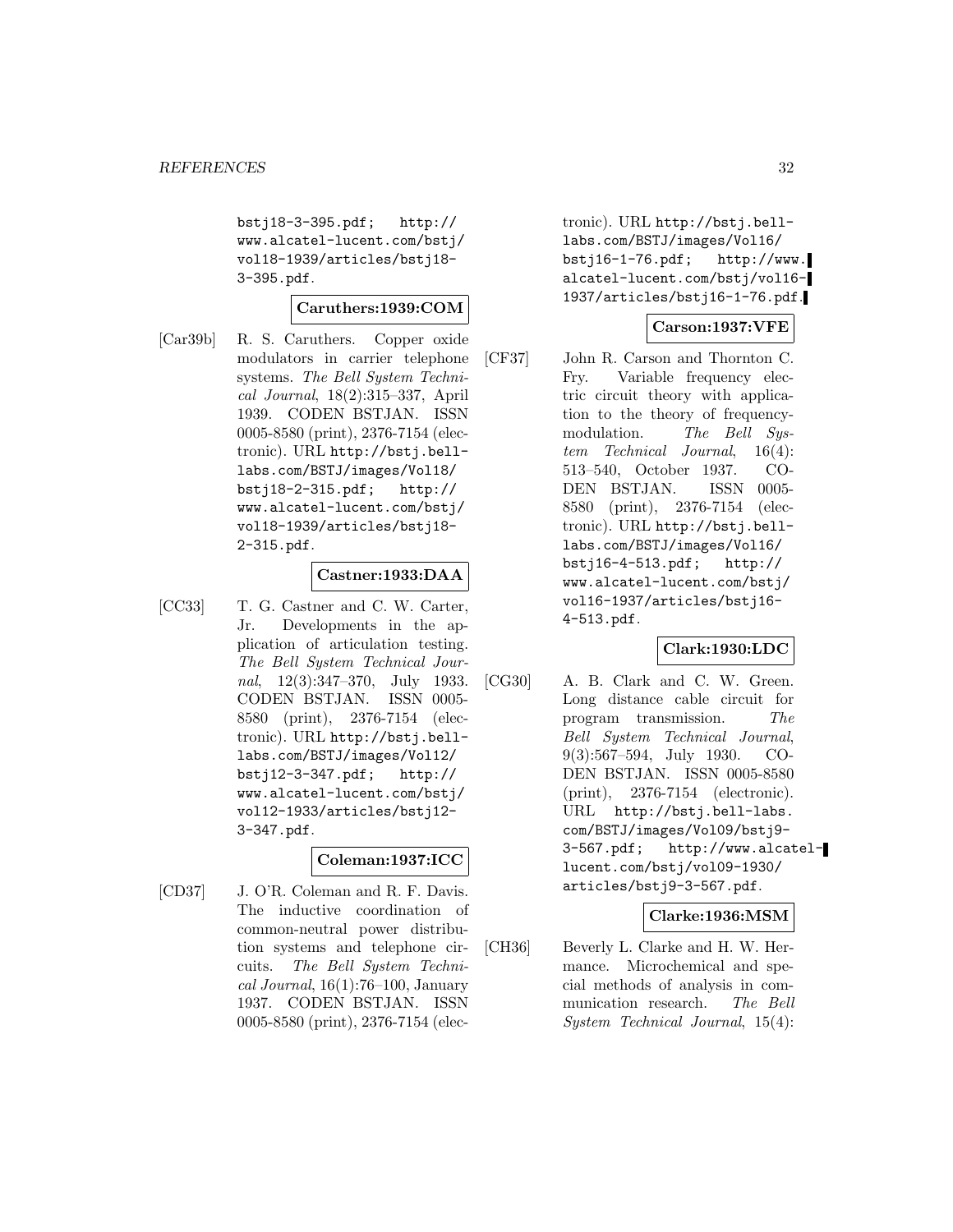483–503, October 1936. CO-DEN BSTJAN. ISSN 0005- 8580 (print), 2376-7154 (electronic). URL http://bstj.belllabs.com/BSTJ/images/Vol15/ bstj15-4-483.pdf; http:// www.alcatel-lucent.com/bstj/ vol15-1936/articles/bstj15- 4-483.pdf.

# **Carr:1938:STL**

[CH38] J. A. Carr and F. V. Haskell. Studies of telephone line wire spacing problems. The Bell System Technical Journal, 17 (2):195–228, April 1938. CO-DEN BSTJAN. ISSN 0005- 8580 (print), 2376-7154 (electronic). URL http://bstj.belllabs.com/BSTJ/images/Vol17/ bstj17-2-195.pdf; http:// www.alcatel-lucent.com/bstj/ vol17-1938/articles/bstj17- 2-195.pdf.

# **Chapman:1934:OWCa**

[Cha34a] A. G. Chapman. Open-wire crosstalk. The Bell System Technical Journal,  $13(1):19-58$ , January 1934. CODEN BSTJAN. ISSN 0005-8580 (print), 2376-7154 (electronic). URL http://bstj.belllabs.com/BSTJ/images/Vol13/ bstj13-1-19.pdf; http://www. alcatel-lucent.com/bstj/vol13- 1934/articles/bstj13-1-19.pdf.

# **Chapman:1934:OWCb**

[Cha34b] A. G. Chapman. Open-wire crosstalk. The Bell System Technical Journal, 13(2):195–238, April 1934. CODEN BSTJAN. ISSN 0005-8580 (print), 2376-7154 (electronic). URL http://bstj.belllabs.com/BSTJ/images/Vol13/ bstj13-2-195.pdf; http:// www.alcatel-lucent.com/bstj/ vol13-1934/articles/bstj13- 2-195.pdf.

# **Chaffee:1939:ANF**

[Cha39] J. G. Chaffee. The application of negative feedback to frequencymodulation systems. The Bell System Technical Journal, 18 (3):404–437, July 1939. CO-DEN BSTJAN. ISSN 0005- 8580 (print), 2376-7154 (electronic). URL http://bstj.belllabs.com/BSTJ/images/Vol18/ bstj18-3-404.pdf; http:// www.alcatel-lucent.com/bstj/ vol18-1939/articles/bstj18- 3-404.pdf.

# **Christopher:1932:TCC**

[Chr32] A. J. Christopher. Transformer coupling circuits for highfrequency amplifiers. The Bell System Technical Journal, 11(4): 608–621, October 1932. CO-DEN BSTJAN. ISSN 0005- 8580 (print), 2376-7154 (electronic). URL http://bstj.belllabs.com/BSTJ/images/Vol11/ bstj11-4-608.pdf; http:// www.alcatel-lucent.com/bstj/ vol11-1932/articles/bstj11- 4-608.pdf.

# **Chesnut:1938:CCT**

[CIK38] R. W. Chesnut, L. M. Ilgenfritz, and A. Kenner. Cable carrier telephone terminals. The Bell System Technical Journal, 17(1): 106–124, January 1938. CO-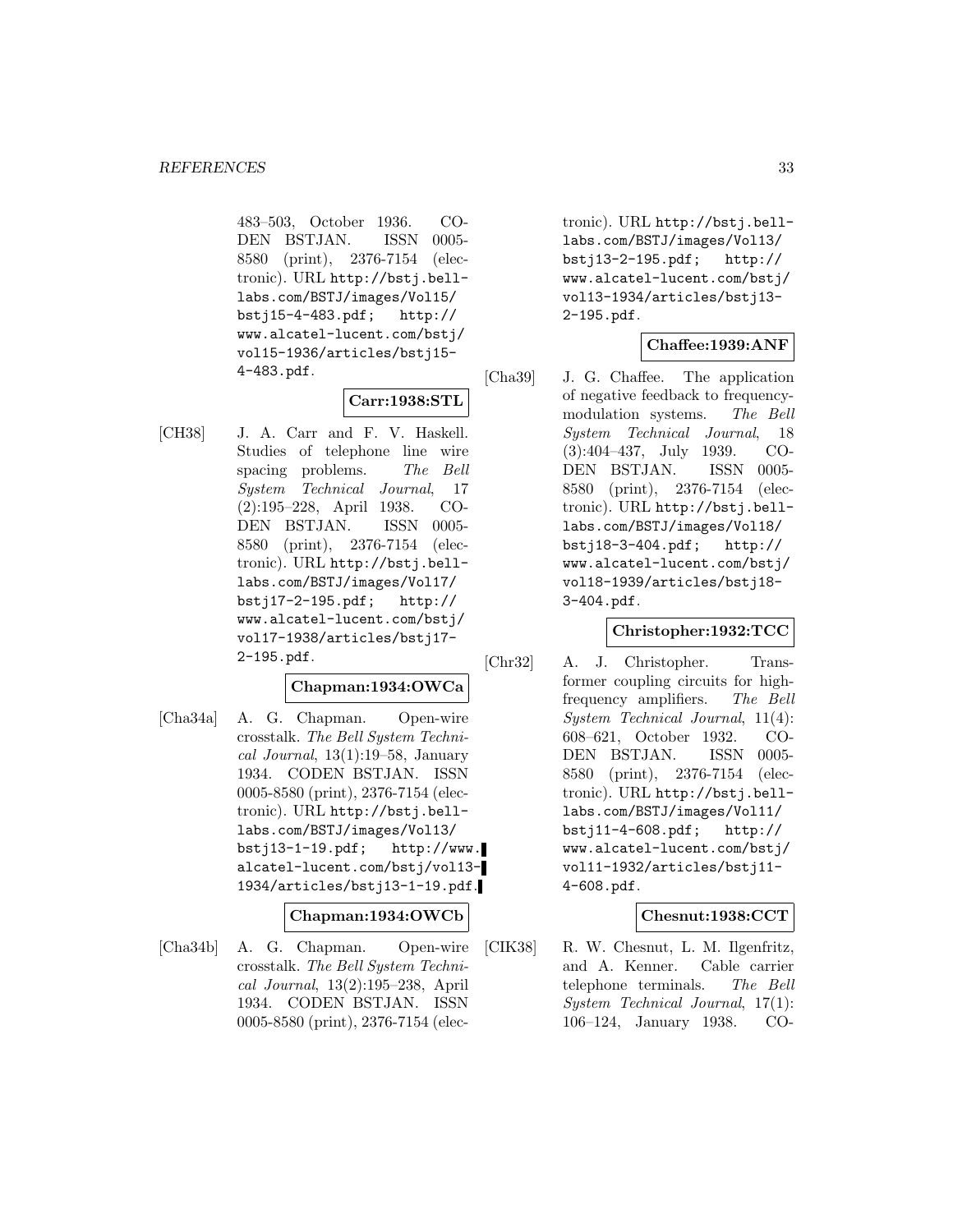DEN BSTJAN. ISSN 0005- 8580 (print), 2376-7154 (electronic). URL http://bstj.belllabs.com/BSTJ/images/Vol17/ bstj17-1-106.pdf; http:// www.alcatel-lucent.com/bstj/ vol17-1938/articles/bstj17- 1-106.pdf.

# **Clark:1933:CC**

[CK33] A. B. Clark and B. W. Kendall. Carrier in cable. The Bell System Technical Journal, 12 (3):251–263, July 1933. CO-DEN BSTJAN. ISSN 0005- 8580 (print), 2376-7154 (electronic). URL http://bstj.belllabs.com/BSTJ/images/Vol12/ bstj12-3-251.pdf; http:// www.alcatel-lucent.com/bstj/ vol12-1933/articles/bstj12- 3-251.pdf.

# **Clark:1930:SRD**

[Cla30a] A. B. Clark. Some recent developments in long distance cables in the United States of America. The Bell System Technical Journal, 9(3):487–492, July 1930. CO-DEN BSTJAN. ISSN 0005-8580 (print), 2376-7154 (electronic). URL http://bstj.bell-labs. com/BSTJ/images/Vol09/bstj9- 3-487.pdf; http://www.alcatellucent.com/bstj/vol09-1930/ articles/bstj9-3-487.pdf.

# **Clark:1930:WLS**

[Cla30b] A. B. Clark. Wire line systems for national broadcasting. The Bell System Technical Journal, 9 (1):141–149, January 1930. CO-DEN BSTJAN. ISSN 0005-8580

(print), 2376-7154 (electronic). URL http://bstj.bell-labs. com/BSTJ/images/Vol09/bstj9- 1-141.pdf; http://www.alcatellucent.com/bstj/vol09-1930/ articles/bstj9-1-141.pdf.

# **Clark:1935:WBT**

[Cla35] A. B. Clark. Wide band transmission over balanced circuits. The Bell System Technical Journal, 14(1):1–7, January 1935. CO-DEN BSTJAN. ISSN 0005- 8580 (print), 2376-7154 (electronic). URL http://bstj.belllabs.com/BSTJ/images/Vol14/  $bsti14-1-1.pdf;$  http://www. alcatel-lucent.com/bstj/vol14- 1935/articles/bstj14-1-1.pdf.

# **Clement:1934:LFP**

[Cle34] A. W. Clement. Line filter for program system. The Bell System Technical Journal, 13 (3):382–390, July 1934. CO-DEN BSTJAN. ISSN 0005- 8580 (print), 2376-7154 (electronic). URL http://bstj.belllabs.com/BSTJ/images/Vol13/ bstj13-3-382.pdf; http:// www.alcatel-lucent.com/bstj/ vol13-1934/articles/bstj13- 3-382.pdf.

# **Carson:1936:HFW**

[CMS36] John R. Carson, Sallie P. Mead, and S. A. Schelkunoff. Hyper-frequency wave guides mathematical theory. The Bell System Technical Journal, 15 (2):310–333, April 1936. CO-DEN BSTJAN. ISSN 0005- 8580 (print), 2376-7154 (elec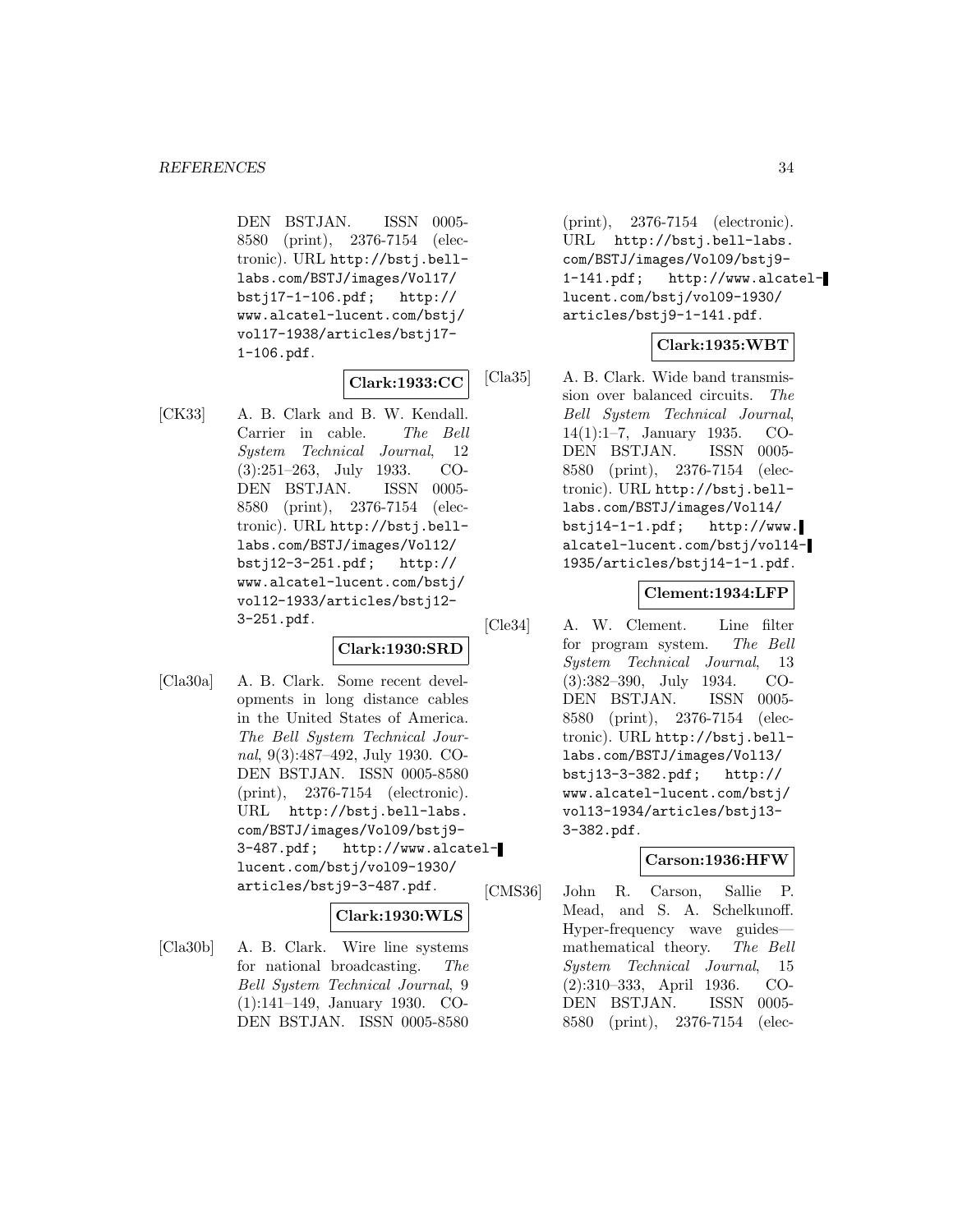tronic). URL http://bstj.belllabs.com/BSTJ/images/Vol15/ bstj15-2-310.pdf; http:// www.alcatel-lucent.com/bstj/ vol15-1936/articles/bstj15- 2-310.pdf.

# **Clark:1932:LDT**

[CO32] A. B. Clark and H. S. Osborne. Long distance telephone circuits in cable. The Bell System Technical Journal, 11(4):520–545, October 1932. CODEN BSTJAN. ISSN 0005-8580 (print), 2376-7154 (electronic). URL http://bstj.belllabs.com/BSTJ/images/Vol11/ bstj11-4-520.pdf; http:// www.alcatel-lucent.com/bstj/ vol11-1932/articles/bstj11- 4-520.pdf.

# **Colpitts:1937:RTT**

[Col37a] Edwin H. Colpitts. Recent trends in toll transmission in the United States. The Bell System Technical Journal, 16(2):119–143, April 1937. CODEN BSTJAN. ISSN 0005-8580 (print), 2376-7154 (electronic). URL http://bstj.belllabs.com/BSTJ/images/Vol16/ bstj16-2-119.pdf; http:// www.alcatel-lucent.com/bstj/ vol16-1937/articles/bstj16- 2-119.pdf.

# **Colpitts:1937:SRA**

[Col37b] Edwin H. Colpitts. Scientific research applied to the telephone transmitter and receiver. The Bell System Technical Journal, 16(3):251–274, July 1937. CO-DEN BSTJAN. ISSN 0005- 8580 (print), 2376-7154 (electronic). URL http://bstj.belllabs.com/BSTJ/images/Vol16/ bstj16-3-251.pdf; http:// www.alcatel-lucent.com/bstj/ vol16-1937/articles/bstj16- 3-251.pdf.

#### **Christensen:1936:SRF**

[CP36] C. J. Christensen and G. L. Pearson. Spontaneous resistance fluctuations in carbon microphones and other granular resistances. The Bell System Technical Journal, 15(2):197–223, April 1936. CODEN BSTJAN. ISSN 0005- 8580 (print), 2376-7154 (electronic). URL http://bstj.belllabs.com/BSTJ/images/Vol15/ bstj15-2-197.pdf; http:// www.alcatel-lucent.com/bstj/ vol15-1936/articles/bstj15- 2-197.pdf.

# **Clarke:1938:SAC**

[CR38] Beverly L. Clarke and A. E. Ruehle. Spectrochemical analysis in communication research. The Bell System Technical Journal, 17(3):381–392, July 1938. CODEN BSTJAN. ISSN 0005- 8580 (print), 2376-7154 (electronic). URL http://bstj.belllabs.com/BSTJ/images/Vol17/ bstj17-3-381.pdf; http:// www.alcatel-lucent.com/bstj/ vol17-1938/articles/bstj17- 3-381.pdf.

# **Crisson:1931:NIT**

[Cri31] George Crisson. Negative impedances and the twin 21-type repeater. The Bell System Technical Journal, 10(3):485–513, July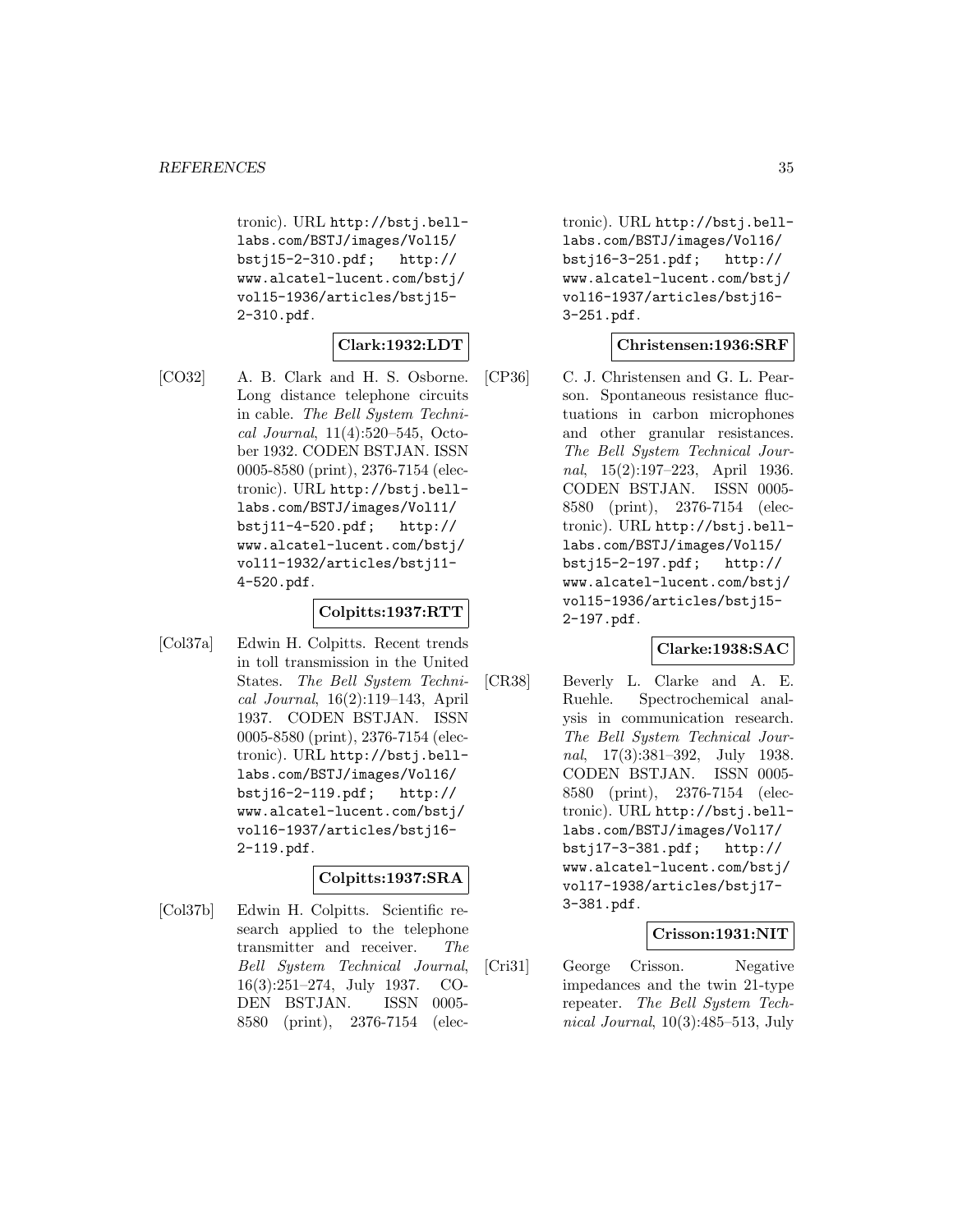1931. CODEN BSTJAN. ISSN 0005-8580 (print), 2376-7154 (electronic). URL http://bstj.belllabs.com/BSTJ/images/Vol10/ bstj10-3-485.pdf; http:// www.alcatel-lucent.com/bstj/ vol10-1931/articles/bstj10- 3-485.pdf.

# **Curtis:1933:OTT**

[Cur33] A. M. Curtis. An oscillograph for ten thousand cycles. The Bell System Technical Journal, 12 (1):76–90, January 1933. CO-DEN BSTJAN. ISSN 0005- 8580 (print), 2376-7154 (electronic). URL http://bstj.belllabs.com/BSTJ/images/Vol12/ bstj12-1-76.pdf; http://www. alcatel-lucent.com/bstj/vol12- 1933/articles/bstj12-1-76.pdf.

# **Conwell:1931:SJD**

[CW31] R. N. Conwell and H. S. Warren. Status of joint development and research on low-frequency induction. The Bell System Technical Journal, 10(2):206–230, April 1931. CODEN BSTJAN. ISSN 0005-8580 (print), 2376-7154 (electronic). URL http://bstj.belllabs.com/BSTJ/images/Vol10/ bstj10-2-206.pdf; http:// www.alcatel-lucent.com/bstj/ vol10-1931/articles/bstj10- 2-206.pdf.

# **Darrow:1930:CAPa**

[Dar30a] Karl K. Darrow. Contemporary advances in physics, XIX, fusion of wave and corpuscle theories. The Bell System Technical Journal, 9 (1):163–188, January 1930. CO-

DEN BSTJAN. ISSN 0005-8580 (print), 2376-7154 (electronic). URL http://bstj.bell-labs. com/BSTJ/images/Vol09/bstj9- 1-163.pdf; http://www.alcatellucent.com/bstj/vol09-1930/ articles/bstj9-1-163.pdf.

# **Darrow:1930:CAPb**

[Dar30b] Karl K. Darrow. Contemporary advances in physics, XX, ionization of gases by light. The Bell System Technical Journal, 9 (2):341–355, April 1930. CO-DEN BSTJAN. ISSN 0005-8580 (print), 2376-7154 (electronic). URL http://bstj.bell-labs. com/BSTJ/images/Vol09/bstj9- 2-341.pdf; http://www.alcatellucent.com/bstj/vol09-1930/ articles/bstj9-2-341.pdf.

# **Darrow:1930:CAPc**

[Dar30c] Karl K. Darrow. Contemporary advances in physics, XXI, interception and scattering of electrons and ions. The Bell System Technical Journal, 9(4): 668–696, October 1930. CO-DEN BSTJAN. ISSN 0005-8580 (print), 2376-7154 (electronic). URL http://bstj.bell-labs. com/BSTJ/images/Vol09/bstj9- 4-668.pdf; http://www.alcatellucent.com/bstj/vol09-1930/ articles/bstj9-4-668.pdf.

# **Darrow:1931:CAP**

[Dar31] Karl K. Darrow. Contemporary advances in physics, XXII — transmutation. The Bell System Technical Journal, 10(4): 628–655, October 1931. CO-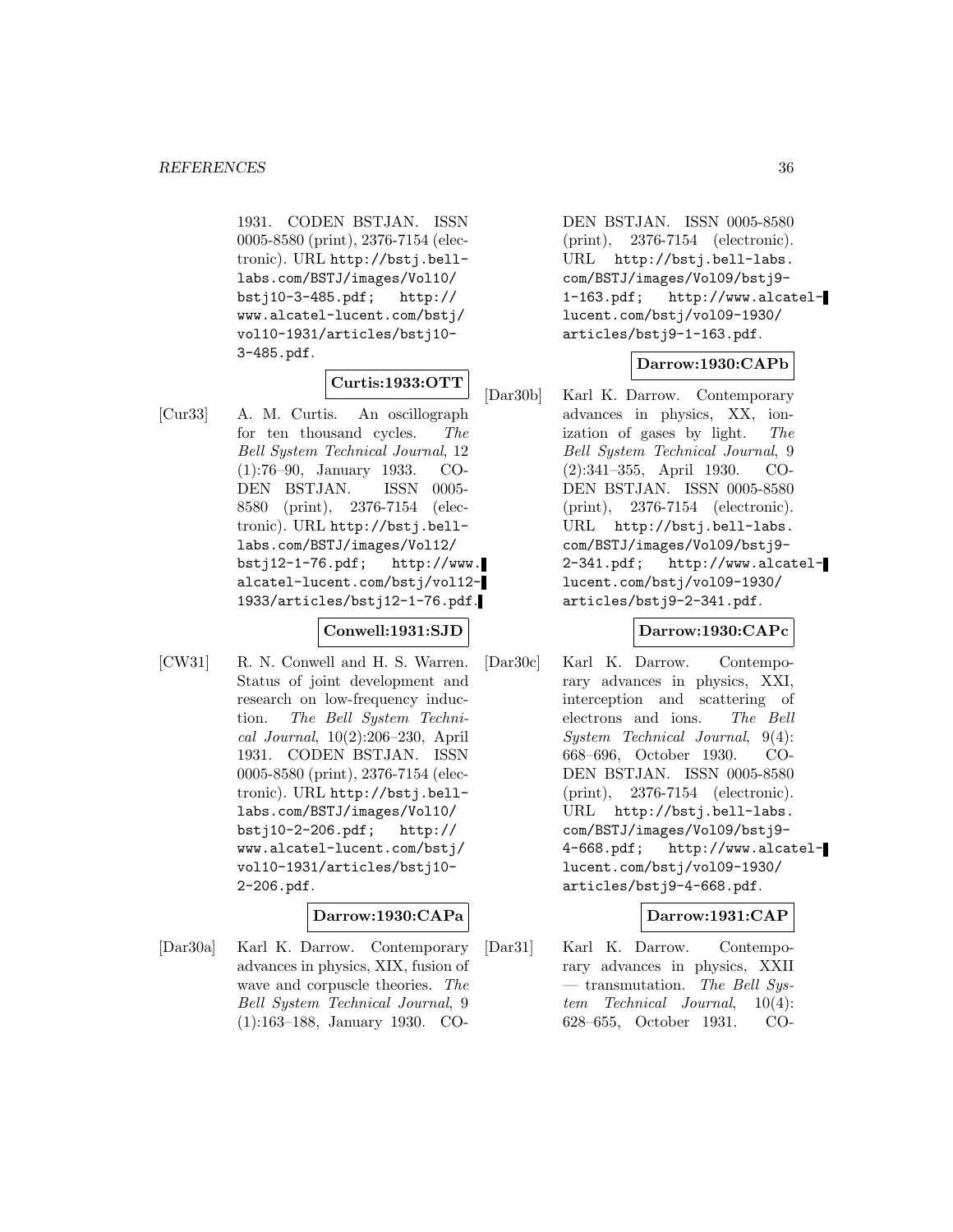DEN BSTJAN. ISSN 0005- 8580 (print), 2376-7154 (electronic). URL http://bstj.belllabs.com/BSTJ/images/Vol10/ bstj10-4-628.pdf; http:// www.alcatel-lucent.com/bstj/ vol10-1931/articles/bstj10- 4-628.pdf.

#### **Darrow:1932:CAPa**

[Dar32a] Karl K. Darrow. Contemporary advances in physics, XXIII — data and nature of cosmic rays. The Bell System Technical Journal, 11(1):148–184, January 1932. CODEN BSTJAN. ISSN 0005-8580 (print), 2376-7154 (electronic). URL http://bstj.belllabs.com/BSTJ/images/Vol11/ bstj11-1-148.pdf; http:// www.alcatel-lucent.com/bstj/ vol11-1932/articles/bstj11- 1-148.pdf.

#### **Darrow:1932:CAPb**

[Dar32b] Karl K. Darrow. Contemporary advances in physics, XXIV — high-frequency phenomena in gases, first part. The Bell System Technical Journal, 11(4): 576–607, October 1932. CO-DEN BSTJAN. ISSN 0005- 8580 (print), 2376-7154 (electronic). URL http://bstj.belllabs.com/BSTJ/images/Vol11/ bstj11-4-576.pdf; http:// www.alcatel-lucent.com/bstj/ vol11-1932/articles/bstj11- 4-576.pdf.

#### **Darrow:1933:CAPa**

[Dar33a] Karl K. Darrow. Contemporary advances in physics, XXV, highfrequency phenomena in gases, second part. The Bell System Technical Journal, 12(1): 91–118, January 1933. CO-DEN BSTJAN. ISSN 0005- 8580 (print), 2376-7154 (electronic). URL http://bstj.belllabs.com/BSTJ/images/Vol12/ bstj12-1-91.pdf; http://www. alcatel-lucent.com/bstj/vol12- 1933/articles/bstj12-1-91.pdf.

#### **Darrow:1933:CAPb**

[Dar33b] Karl K. Darrow. Contemporary advances in physics, XXVI, the nucleus, first part. The Bell System Technical Journal, 12(3):288–330, July 1933. CO-DEN BSTJAN. ISSN 0005- 8580 (print), 2376-7154 (electronic). URL http://bstj.belllabs.com/BSTJ/images/Vol12/ bstj12-3-288.pdf; http:// www.alcatel-lucent.com/bstj/ vol12-1933/articles/bstj12- 3-288.pdf.

### **Darrow:1934:CAPa**

[Dar34a] Karl K. Darrow. Contemporary advances in physics, XXVII the nucleus, second part. The Bell System Technical Journal, 13(1): 102–158, January 1934. CO-DEN BSTJAN. ISSN 0005- 8580 (print), 2376-7154 (electronic). URL http://bstj.belllabs.com/BSTJ/images/Vol13/ bstj13-1-102.pdf; http:// www.alcatel-lucent.com/bstj/ vol13-1934/articles/bstj13- 1-102.pdf.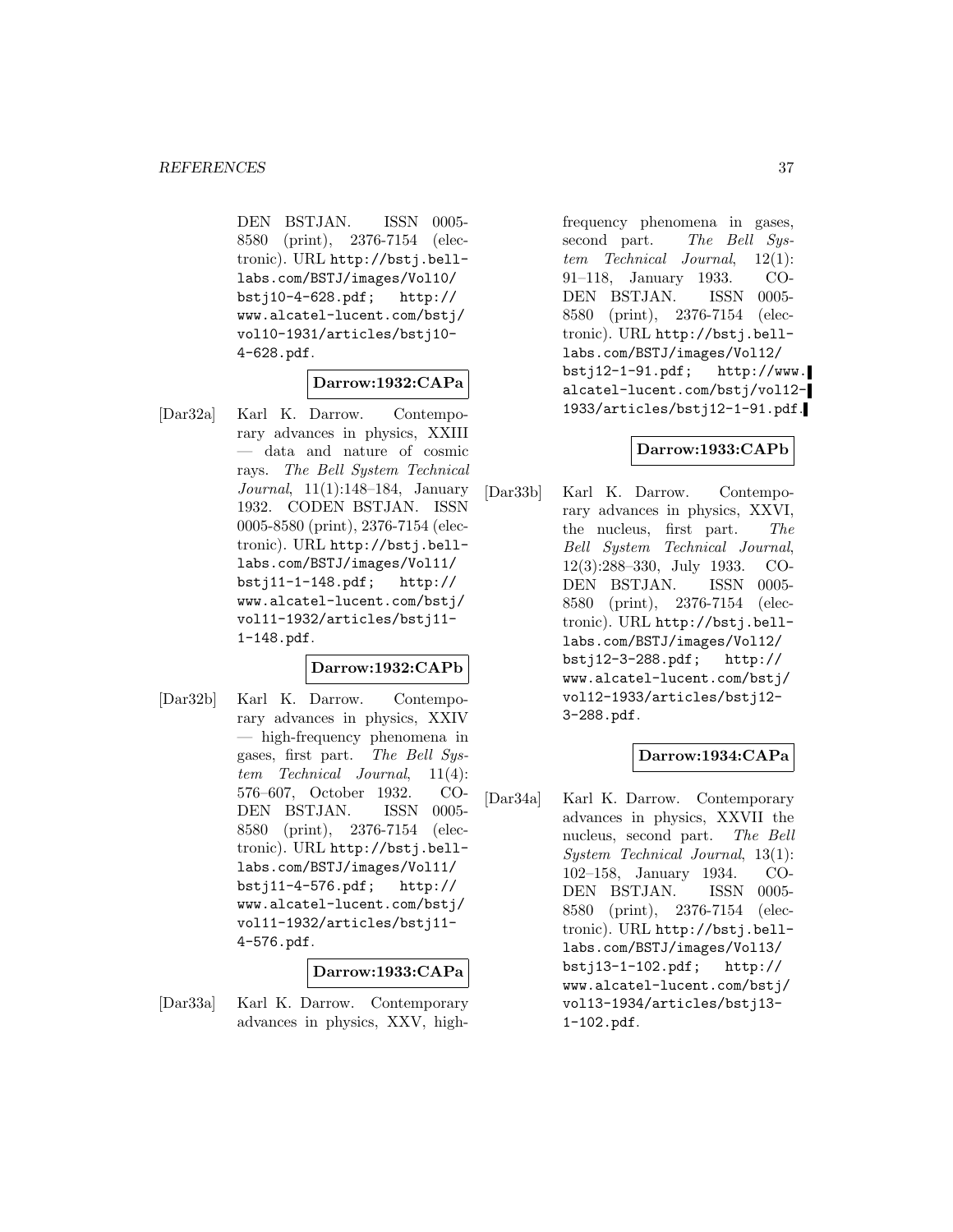#### *REFERENCES* 38

#### **Darrow:1934:CAPb**

[Dar34b] Karl K. Darrow. Contemporary advances in physics, XXVIII the nucleus, third part. The Bell System Technical Journal, 13(3):391–404, July 1934. CO-DEN BSTJAN. ISSN 0005- 8580 (print), 2376-7154 (electronic). URL http://bstj.belllabs.com/BSTJ/images/Vol13/ bstj13-3-391.pdf; http:// www.alcatel-lucent.com/bstj/ vol13-1934/articles/bstj13- 3-391.pdf.

### **Darrow:1934:CAPc**

[Dar34c] Karl K. Darrow. Contemporary advances in physics, XXVIII the nucleus, third part. The Bell System Technical Journal, 13 (4):580–613, October 1934. CO-DEN BSTJAN. ISSN 0005- 8580 (print), 2376-7154 (electronic). URL http://bstj.belllabs.com/BSTJ/images/Vol13/ bstj13-4-580.pdf; http:// www.alcatel-lucent.com/bstj/ vol13-1934/articles/bstj13- 4-580.pdf.

#### **Darrow:1935:CAP**

[Dar35] Karl K. Darrow. Contemporary advances in physics, XXIX, the nucleus, fourth part. The Bell System Technical Journal, 14 (2):285–321, April 1935. CO-DEN BSTJAN. ISSN 0005- 8580 (print), 2376-7154 (electronic). URL http://bstj.belllabs.com/BSTJ/images/Vol14/ bstj14-2-285.pdf; http:// www.alcatel-lucent.com/bstj/

vol14-1935/articles/bstj14- 2-285.pdf.

#### **Darrow:1936:CAP**

[Dar36] Karl K. Darrow. Contemporary advances in physics, XXX, the theory of magnetism. The Bell System Technical Journal, 15 (2):224–247, April 1936. CO-DEN BSTJAN. ISSN 0005- 8580 (print), 2376-7154 (electronic). URL http://bstj.belllabs.com/BSTJ/images/Vol15/ bstj15-2-224.pdf; http:// www.alcatel-lucent.com/bstj/ vol15-1936/articles/bstj15- 2-224.pdf.

#### **Darrow:1937:CAP**

[Dar37] Karl K. Darrow. Contemporary advances in physics, XXXI spinning atoms and spinning electrons. The Bell System Technical Journal, 16(3):319–336, July 1937. CODEN BSTJAN. ISSN 0005-8580 (print), 2376-7154 (electronic). URL http://bstj.belllabs.com/BSTJ/images/Vol16/ bstj16-3-319.pdf; http:// www.alcatel-lucent.com/bstj/ vol16-1937/articles/bstj16- 3-319.pdf.

## **Darrow:1938:RAN**

[Dar38] Karl K. Darrow. Radioactivity — artificial and natural. The Bell System Technical Journal, 17 (2):292–318, April 1938. CO-DEN BSTJAN. ISSN 0005- 8580 (print), 2376-7154 (electronic). URL http://bstj.belllabs.com/BSTJ/images/Vol17/ bstj17-2-292.pdf; http://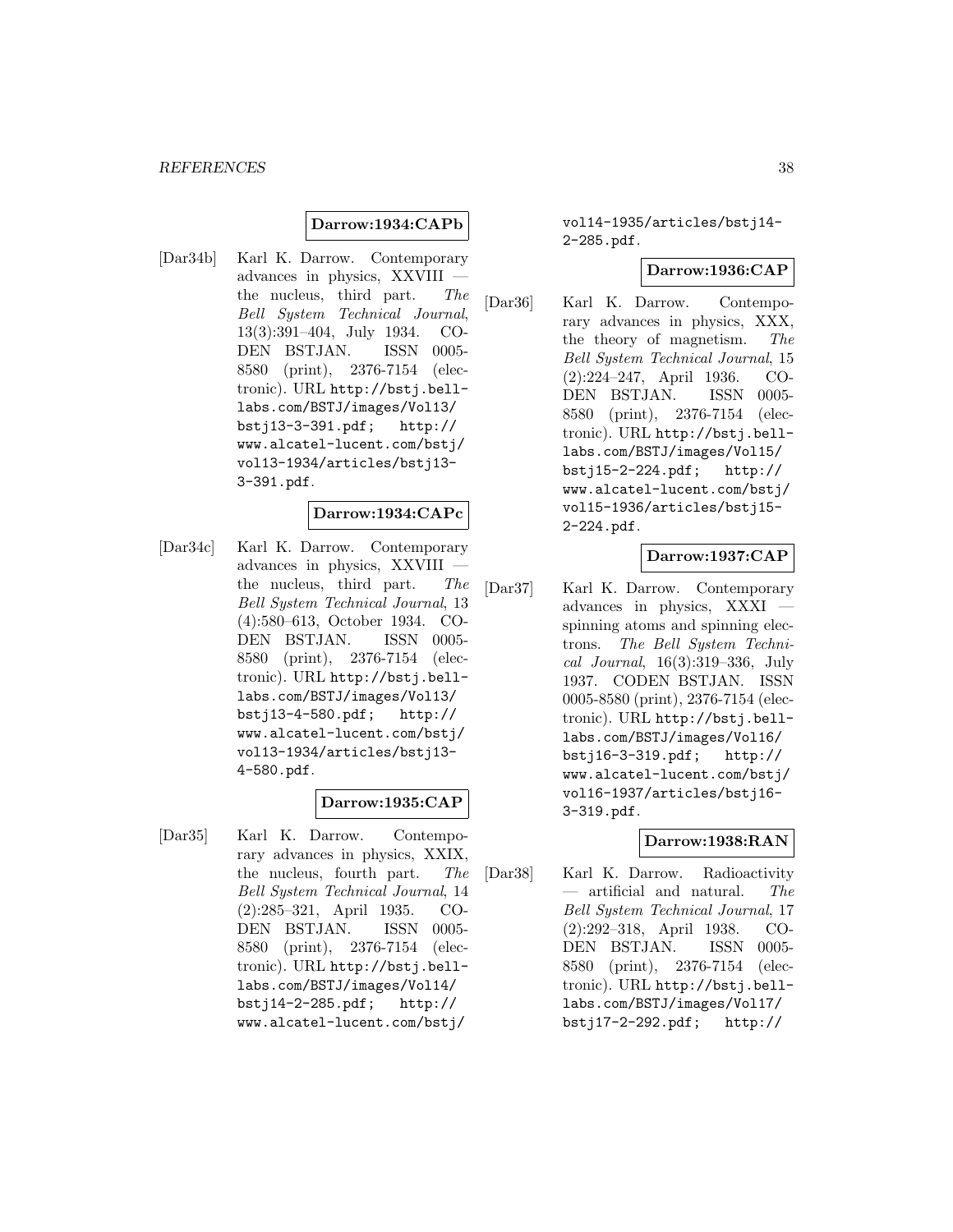www.alcatel-lucent.com/bstj/ vol17-1938/articles/bstj17- 2-292.pdf.

#### **Darrow:1939:CAP**

[Dar39] Karl K. Darrow. Contemporary advances in physics, XXXII, particles of the cosmic rays. The Bell System Technical Journal, 18 (1):190–217, January 1939. CO-DEN BSTJAN. ISSN 0005- 8580 (print), 2376-7154 (electronic). URL http://bstj.belllabs.com/BSTJ/images/Vol18/ bstj18-1-190.pdf; http:// www.alcatel-lucent.com/bstj/ vol18-1939/articles/bstj18- 1-190.pdf.

#### **Davisson:1932:CDE**

[Dav32] C. J. Davisson. The conception and demonstration of electron waves. The Bell System Technical Journal, 11(4):546–562, October 1932. CODEN BSTJAN. ISSN 0005-8580 (print), 2376-7154 (electronic). URL http://bstj.belllabs.com/BSTJ/images/Vol11/ bstj11-4-546.pdf; http:// www.alcatel-lucent.com/bstj/ vol11-1932/articles/bstj11- 4-546.pdf.

#### **Davisson:1938:DEW**

[Dav38] C. J. Davisson. The discovery of electron waves. The Bell System Technical Journal, 17(3):475–482, July 1938. CO-DEN BSTJAN. ISSN 0005- 8580 (print), 2376-7154 (electronic). URL http://bstj.belllabs.com/BSTJ/images/Vol17/ bstj17-3-475.pdf; http://

www.alcatel-lucent.com/bstj/ vol17-1938/articles/bstj17- 3-475.pdf.

### **Dietze:1939:CCN**

[DG39] E. Dietze and W. D. Goodale, Jr. The computation of the composite noise resulting from random variable sources. The Bell System Technical Journal, 18(4): 605–623, October 1939. CO-DEN BSTJAN. ISSN 0005- 8580 (print), 2376-7154 (electronic). URL http://bstj.belllabs.com/BSTJ/images/Vol18/ bstj18-4-605.pdf; http:// www.alcatel-lucent.com/bstj/ vol18-1939/articles/bstj18- 4-605.pdf.

#### **Davis:1933:STP**

[DH33] R. F. Davis and H. R. Huntley. Some theoretical and practical aspects of noise induction. The Bell System Technical Journal, 12(4):469–497, October 1933. CODEN BSTJAN. ISSN 0005- 8580 (print), 2376-7154 (electronic). URL http://bstj.belllabs.com/BSTJ/images/Vol12/ bstj12-4-469.pdf; http:// www.alcatel-lucent.com/bstj/ vol12-1933/articles/bstj12- 4-469.pdf.

#### **Doherty:1936:TDN**

[Doh36] W. H. Doherty. Technical digests—A new high-efficiency power amplifier for modulated waves. The Bell System Technical Journal, 15(3):469–475, July 1936. CODEN BSTJAN. ISSN 0005-8580 (print), 2376-7154 (elec-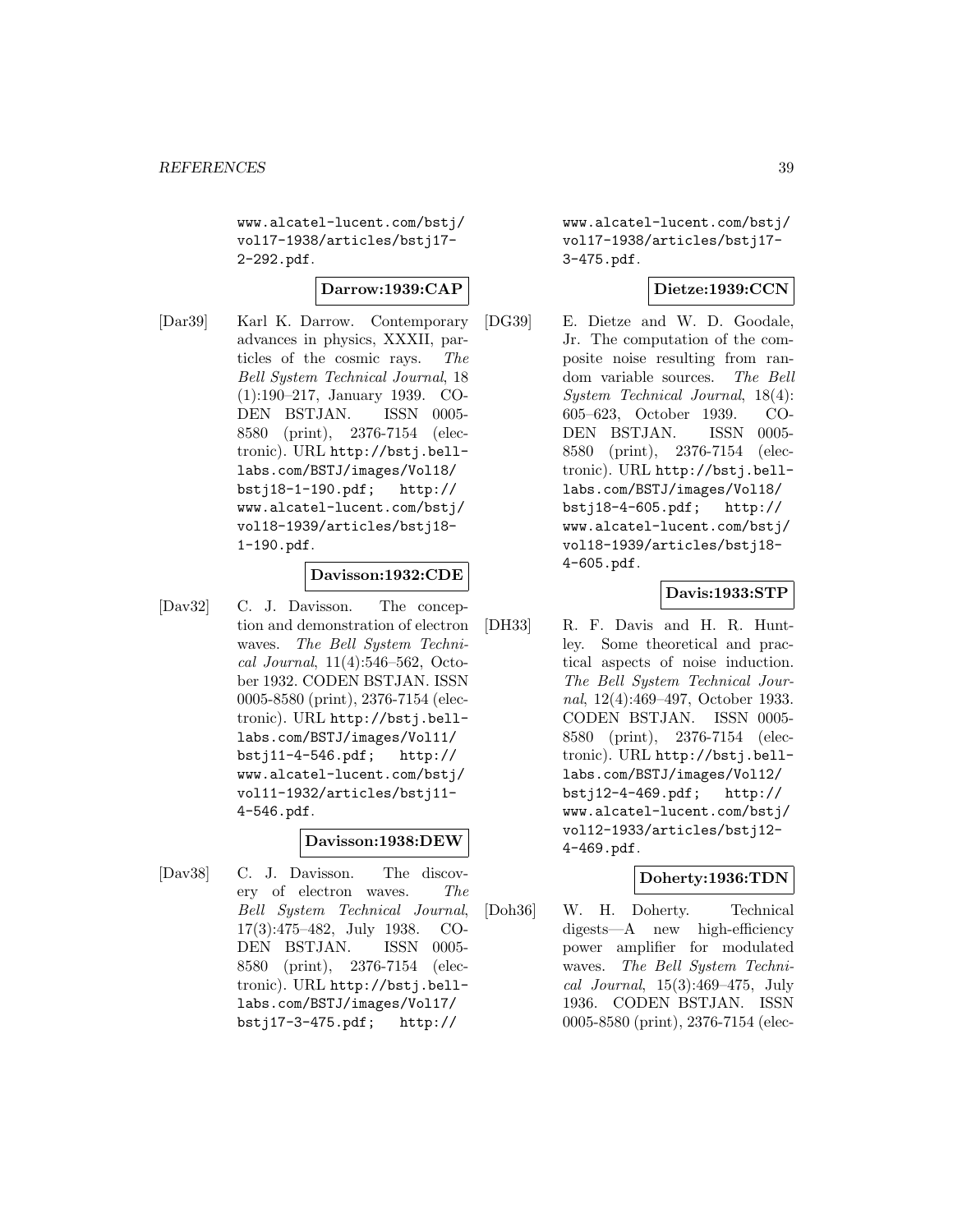tronic). URL http://bstj.belllabs.com/BSTJ/images/Vol15/ bstj15-3-469.pdf; http:// www.alcatel-lucent.com/bstj/ vol15-1936/articles/bstj15- 3-469.pdf.

#### **Englund:1933:SRS**

[ECM33] C. R. Englund, A. B. Crawford, and W. W. Mumford. Some results of a study of ultra-shortwave transmission phenomena. The Bell System Technical Journal, 12(2):197–227, April 1933. CODEN BSTJAN. ISSN 0005- 8580 (print), 2376-7154 (electronic). URL http://bstj.belllabs.com/BSTJ/images/Vol12/ bstj12-2-197.pdf; http:// www.alcatel-lucent.com/bstj/ vol12-1933/articles/bstj12- 2-197.pdf.

### **Englund:1935:FRS**

[ECM35] C. R. Englund, A. B. Crawford, and W. W. Mumford. Further results of a study of ultrashort-wave transmission phenomena. The Bell System Technical Journal, 14(3):369–387, July 1935. CODEN BSTJAN. ISSN 0005-8580 (print), 2376-7154 (electronic). URL http://bstj.belllabs.com/BSTJ/images/Vol14/ bstj14-3-369.pdf; http:// www.alcatel-lucent.com/bstj/ vol14-1935/articles/bstj14- 3-369.pdf.

### **Englund:1938:USW**

[ECM38] C. R. Englund, A. B. Crawford, and W. W. Mumford. Ultrashort-wave transmission and atmospheric irregularities. The Bell System Technical Journal, 17(4): 489–519, October 1938. CO-DEN BSTJAN. ISSN 0005- 8580 (print), 2376-7154 (electronic). URL http://bstj.belllabs.com/BSTJ/images/Vol17/ bstj17-4-489.pdf; http:// www.alcatel-lucent.com/bstj/ vol17-1938/articles/bstj17- 4-489.pdf.

### **Ellwood:1937:SML**

[EL37] W. B. Ellwood and V. E. Legg. Study of magnetic losses at low flux densities in permalloy sheet. The Bell System Technical Journal, 16(2):212–227, April 1937. CODEN BSTJAN. ISSN 0005- 8580 (print), 2376-7154 (electronic). URL http://bstj.belllabs.com/BSTJ/images/Vol16/ bstj16-2-212.pdf; http:// www.alcatel-lucent.com/bstj/ vol16-1937/articles/bstj16- 2-212.pdf.

### **Elmen:1936:MAI**

[Elm36] G. W. Elmen. Magnetic alloys of iron, nickel, and cobalt. The Bell System Technical Journal, 15(1):113–135, January 1936. CODEN BSTJAN. ISSN 0005- 8580 (print), 2376-7154 (electronic). URL http://bstj.belllabs.com/BSTJ/images/Vol15/ bstj15-1-113.pdf; http:// www.alcatel-lucent.com/bstj/ vol15-1936/articles/bstj15- 1-113.pdf.

### **Espenschied:1939:TCI**

[EN39] Lloyd Espenschied and R. C. New-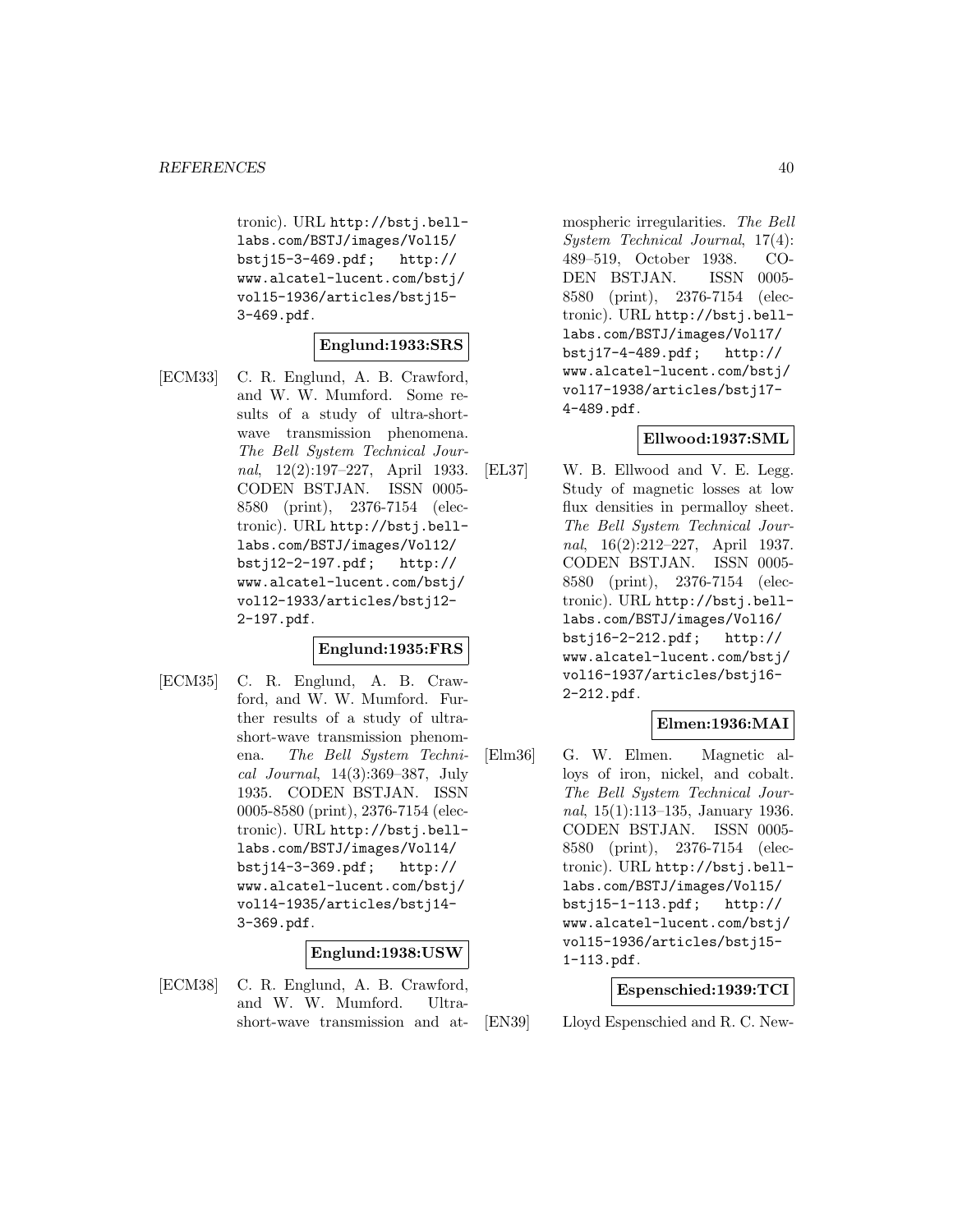house. A terrain clearance indicator. The Bell System Technical Journal, 18(1):222–234, January 1939. CODEN BSTJAN. ISSN 0005-8580 (print), 2376-7154 (electronic). URL http://bstj.belllabs.com/BSTJ/images/Vol18/ bstj18-1-222.pdf; http:// www.alcatel-lucent.com/bstj/ vol18-1939/articles/bstj18- 1-222.pdf.

#### **Espenschied:1934:SWB**

[ES34] L. Espenschied and M. E. Strieby. Systems for wide-band transmission over coaxial lines. The Bell System Technical Journal, 13(4): 654–679, October 1934. CO-DEN BSTJAN. ISSN 0005- 8580 (print), 2376-7154 (electronic). URL http://bstj.belllabs.com/BSTJ/images/Vol13/ bstj13-4-654.pdf; http:// www.alcatel-lucent.com/bstj/ vol13-1934/articles/bstj13- 4-654.pdf.

#### **Ellis:1935:SMM**

[ES35] W. C. Ellis and Earle E. Schumacher. A survey of magnetic materials in relation to structure. The Bell System Technical Journal,  $14(1):8-43$ , January 1935. CODEN BSTJAN. ISSN 0005-8580 (print), 2376-7154 (electronic). URL http://bstj.belllabs.com/BSTJ/images/Vol14/ bstj14-1-8.pdf; http://www. alcatel-lucent.com/bstj/vol14- 1935/articles/bstj14-1-8.pdf.

## **Espenschied:1931:ORE**

[EW31] Lloyd Espenschied and William

Wilson. Overseas radio extensions to wire telephone networks. The Bell System Technical Journal, 10(2):243–264, April 1931. CODEN BSTJAN. ISSN 0005- 8580 (print), 2376-7154 (electronic). URL http://bstj.belllabs.com/BSTJ/images/Vol10/ bstj10-2-243.pdf; http:// www.alcatel-lucent.com/bstj/ vol10-1931/articles/bstj10- 2-243.pdf.

#### **Fisher:1938:NSC**

[FAM38] H. J. Fisher, M. L. Almquist, and R. H. Mills. A new single channel carrier telephone system. The Bell System Technical Journal, 17(1):162–183, January 1938. CODEN BSTJAN. ISSN 0005-8580 (print), 2376-7154 (electronic). URL http://bstj.belllabs.com/BSTJ/images/Vol17/ bstj17-1-162.pdf; http:// www.alcatel-lucent.com/bstj/ vol17-1938/articles/bstj17- 1-162.pdf.

## **Fay:1932:OVT**

[Fay32] C. E. Fay. The operation of vacuum tubes as class B and class C amplifiers. The Bell System Technical Journal, 11 (1):28–52, January 1932. CO-DEN BSTJAN. ISSN 0005- 8580 (print), 2376-7154 (electronic). URL http://bstj.belllabs.com/BSTJ/images/Vol11/ bstj11-1-28.pdf; http://www. alcatel-lucent.com/bstj/vol11- 1932/articles/bstj11-1-28.pdf.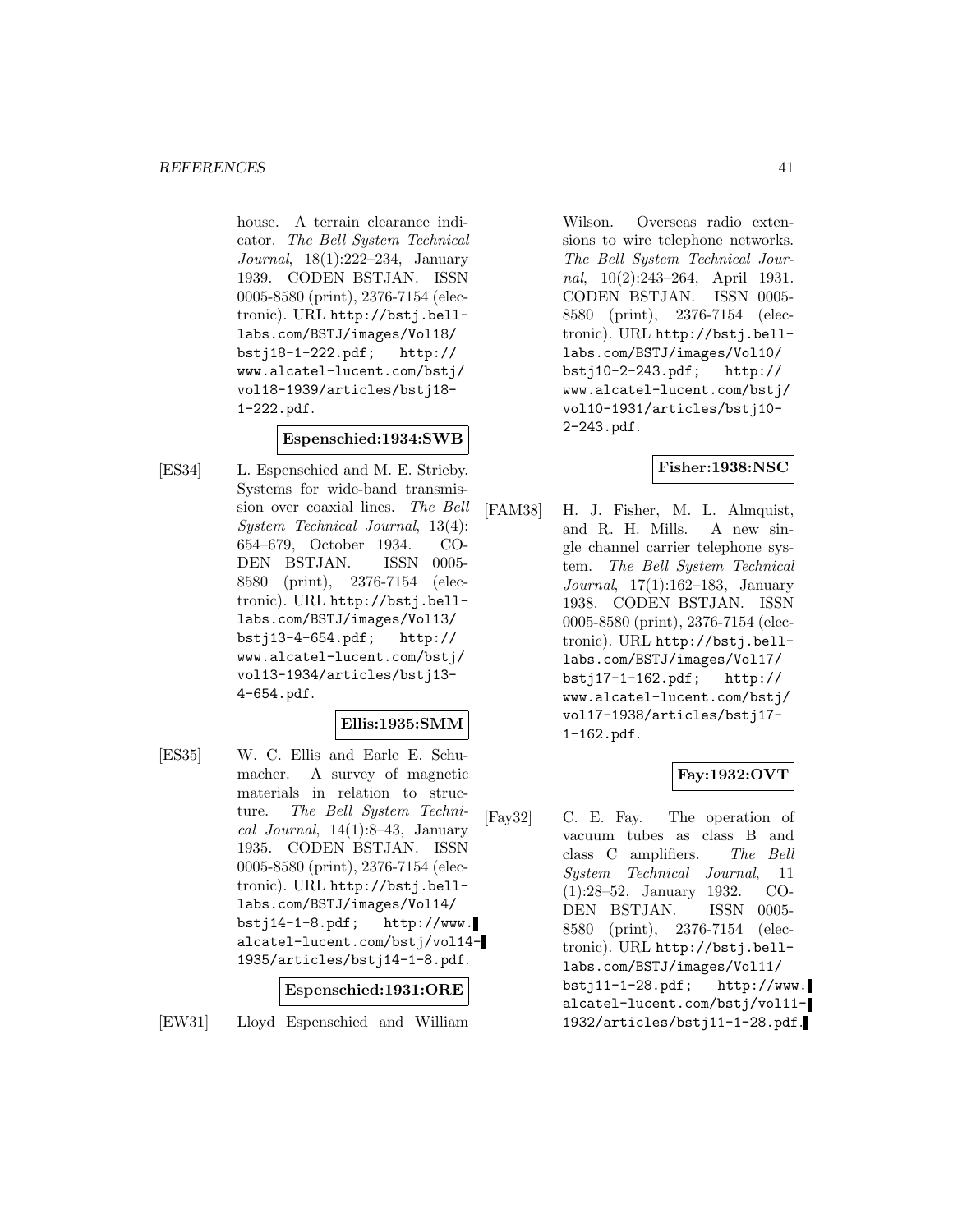### **French:1930:WST**

[FCK30] Norman R. French, Charles W. Carter, Jr., and Walter Koenig, Jr. The words and sounds of telephone conversations. The Bell System Technical Journal, 9 (2):290–324, April 1930. CO-DEN BSTJAN. ISSN 0005-8580 (print), 2376-7154 (electronic). URL http://bstj.bell-labs. com/BSTJ/images/Vol09/bstj9- 2-290.pdf; http://www.alcatellucent.com/bstj/vol09-1930/ articles/bstj9-2-290.pdf.

### **Ferguson:1933:CBM**

[Fer33] John G. Ferguson. Classification of bridge methods of measuring impedances. The Bell System Technical Journal, 12(4): 452–468, October 1933. CO-DEN BSTJAN. ISSN 0005- 8580 (print), 2376-7154 (electronic). URL http://bstj.belllabs.com/BSTJ/images/Vol12/ bstj12-4-452.pdf; http:// www.alcatel-lucent.com/bstj/ vol12-1933/articles/bstj12- 4-452.pdf.

### **Friis:1937:MUS**

[FF37] H. T. Friis and C. B. Feldman. A multiple unit steerable antenna for short-wave reception. The Bell System Technical Journal, 16(3):337–419, July 1937. CODEN BSTJAN. ISSN 0005-8580 (print), 2376-7154 (electronic). URL http://bstj.belllabs.com/BSTJ/images/Vol16/ bstj16-3-337.pdf; http:// www.alcatel-lucent.com/bstj/

### vol16-1937/articles/bstj16- 3-337.pdf.

#### **Ferris:1936:TDE**

[FKSW36] L. P. Ferris, B. G. King, P. W. Spence, and H. B. Williams. Technical digests—effect of electric shock on the heart. The Bell System Technical Journal, 15(3):455–468, July 1936. CO-DEN BSTJAN. ISSN 0005- 8580 (print), 2376-7154 (electronic). URL http://bstj.belllabs.com/BSTJ/images/Vol15/ bstj15-3-455.pdf; http:// www.alcatel-lucent.com/bstj/ vol15-1936/articles/bstj15- 3-455.pdf.

#### **Flanders:1932:MMA**

[Fla32] P. B. Flanders. A method of measuring acoustic impedance. The Bell System Technical Journal, 11(3):402–410, July 1932. CODEN BSTJAN. ISSN 0005- 8580 (print), 2376-7154 (electronic). URL http://bstj.belllabs.com/BSTJ/images/Vol11/ bstj11-3-402.pdf; http:// www.alcatel-lucent.com/bstj/ vol11-1932/articles/bstj11- 3-402.pdf.

#### **Fletcher:1931:SPC**

[Fle31] Harvey Fletcher. Some physical characteristics of speech and music. The Bell System Technical Journal, 10(3):349–373, July 1931. CODEN BSTJAN. ISSN 0005-8580 (print), 2376-7154 (electronic). URL http://bstj.belllabs.com/BSTJ/images/Vol10/ bstj10-3-349.pdf; http://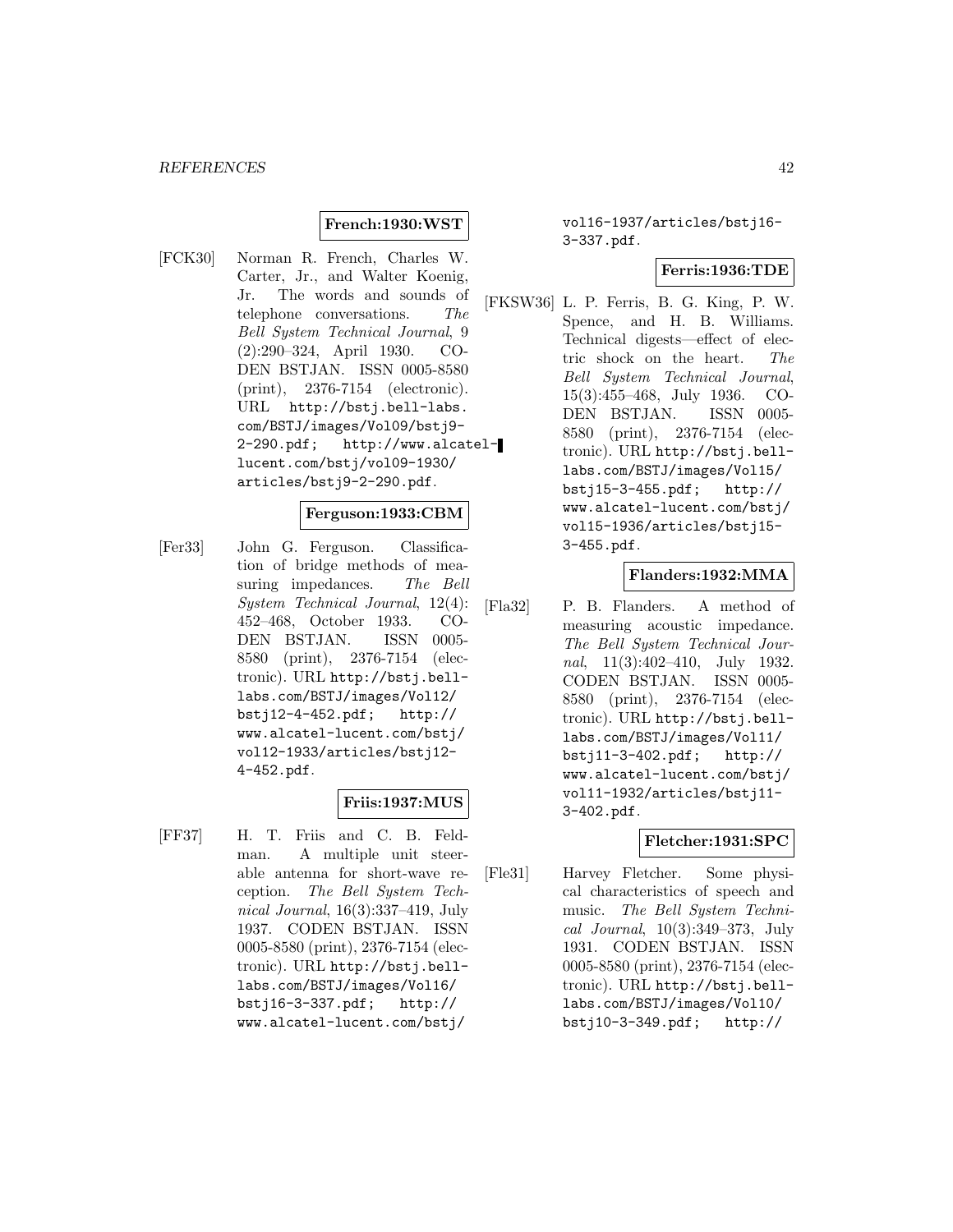www.alcatel-lucent.com/bstj/ vol10-1931/articles/bstj10- 3-349.pdf.

#### **Fletcher:1934:SWT**

[Fle34] Harvey Fletcher. Symposium on wire transmission of symphonic music and its reproduction in auditory perspective, basic requirements. The Bell System Technical Journal, 13(2):239–244, April 1934. CODEN BSTJAN. ISSN 0005-8580 (print), 2376-7154 (electronic). URL http://bstj.belllabs.com/BSTJ/images/Vol13/ bstj13-2-239.pdf; http:// www.alcatel-lucent.com/bstj/ vol13-1934/articles/bstj13- 2-239.pdf.

#### **Fletcher:1933:LDM**

[FM33] Harvey Fletcher and W. A. Munson. Loudness, its definition, measurement and calculation. The Bell System Technical Journal, 12 (4):377–430, October 1933. CO-DEN BSTJAN. ISSN 0005- 8580 (print), 2376-7154 (electronic). URL http://bstj.belllabs.com/BSTJ/images/Vol12/ bstj12-4-377.pdf; http:// www.alcatel-lucent.com/bstj/ vol12-1933/articles/bstj12- 4-377.pdf.

#### **Fondiller:1930:DCM**

[Fon30] William Fondiller. Developments in communication materials. The Bell System Technical Journal, 9 (2):237–257, April 1930. CO-DEN BSTJAN. ISSN 0005-8580 (print), 2376-7154 (electronic). URL http://bstj.bell-labs.

com/BSTJ/images/Vol09/bstj9- 2-237.pdf; http://www.alcatellucent.com/bstj/vol09-1930/ articles/bstj9-2-237.pdf.

### **Foster:1931:MIG**

[Fos31] Ronald M. Foster. Mutual impedance of grounded wires lying on the surface of the Earth. The Bell System Technical Journal, 10(3):408–419, July 1931. CODEN BSTJAN. ISSN 0005- 8580 (print), 2376-7154 (electronic). URL http://bstj.belllabs.com/BSTJ/images/Vol10/ bstj10-3-408.pdf; http:// www.alcatel-lucent.com/bstj/ vol10-1931/articles/bstj10- 3-408.pdf.

### **Foster:1933:MIG**

[Fos33] Ronald M. Foster. Mutual impedance of grounded wires lying on or above the surface of the Earth. The Bell System Technical Journal, 12(3):264–287, July 1933. CODEN BSTJAN. ISSN 0005-8580 (print), 2376-7154 (electronic). URL http://bstj.belllabs.com/BSTJ/images/Vol12/ bstj12-3-264.pdf; http:// www.alcatel-lucent.com/bstj/ vol12-1933/articles/bstj12- 3-264.pdf.

#### **Fruth:1932:CSC**

[Fru32] Hal F. Fruth. Cathode sputtering — A commercial application. The Bell System Technical Journal, 11(2):283–292, April 1932. CODEN BSTJAN. ISSN 0005-8580 (print), 2376-7154 (electronic). URL http://bstj.bell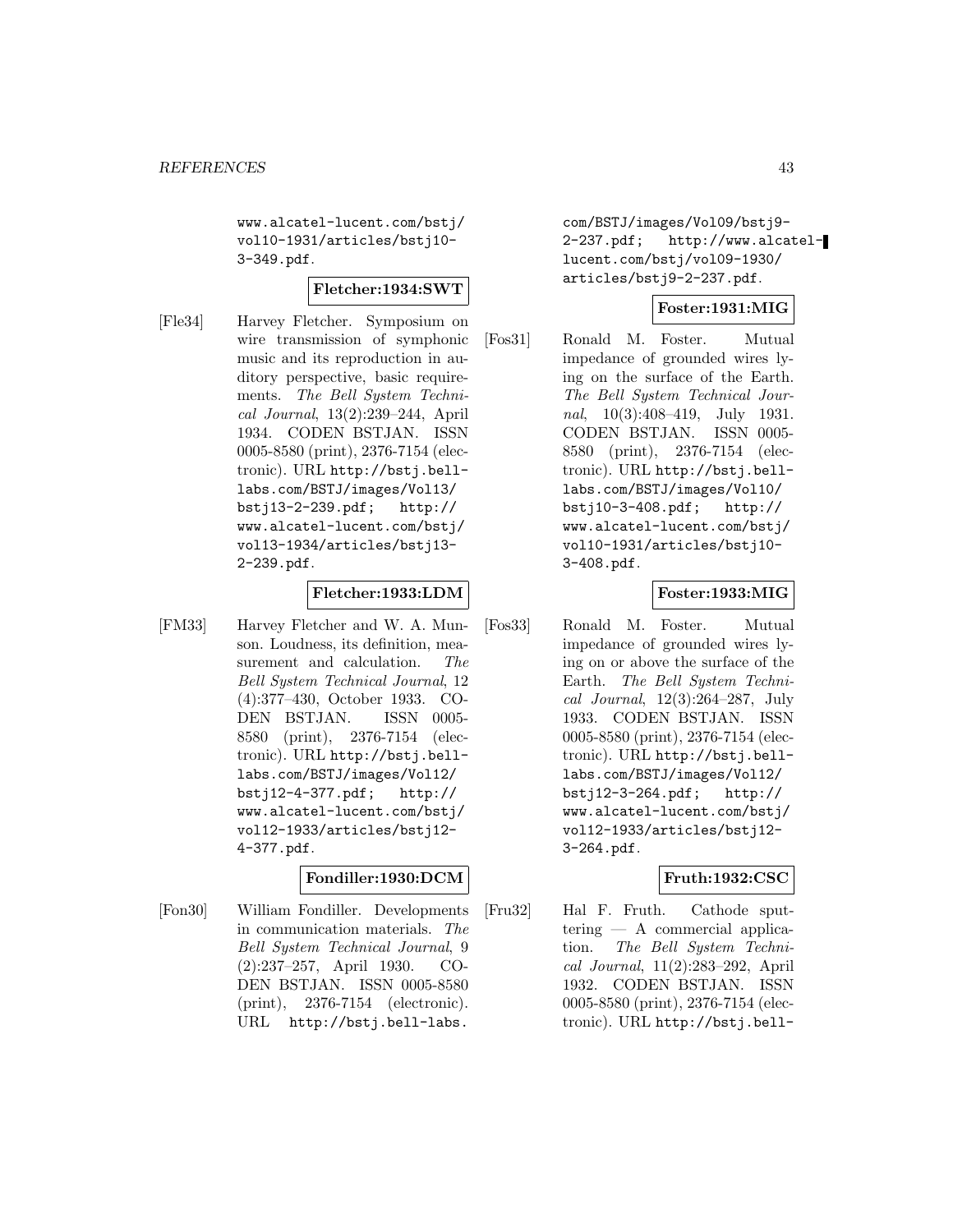labs.com/BSTJ/images/Vol11/ bstj11-2-283.pdf; http:// www.alcatel-lucent.com/bstj/ vol11-1932/articles/bstj11- 2-283.pdf.

## **Fay:1938:TSC**

[FSS38] C. E. Fay, A. L. Samuel, and W. Shockley. On the theory of space charge between parallel plane electrodes. The Bell System Technical Journal, 17 (1):49–79, January 1938. CO-DEN BSTJAN. ISSN 0005- 8580 (print), 2376-7154 (electronic). URL http://bstj.belllabs.com/BSTJ/images/Vol17/ bstj17-1-49.pdf; http://www. alcatel-lucent.com/bstj/vol17- 1938/articles/bstj17-1-49.pdf.

**Green:1938:CTS**

[GG38] C. W. Green and E. I. Green. A carrier telephone system for toll cables. The Bell System Technical Journal,  $17(1):80-105$ , January 1938. CODEN BSTJAN. ISSN 0005-8580 (print), 2376-7154 (electronic). URL http://bstj.belllabs.com/BSTJ/images/Vol17/ bstj17-1-80.pdf; http://www. alcatel-lucent.com/bstj/vol17- 1938/articles/bstj17-1-80.pdf.

#### **Gherardi:1931:SCP**

[Ghe31] B. Gherardi. Symposium on coordination of power and telephone plant, closing remarks. The Bell System Technical Journal, 10(2):241–242, April 1931. CODEN BSTJAN. ISSN 0005- 8580 (print), 2376-7154 (electronic). URL http://bstj.belllabs.com/BSTJ/images/Vol10/ bstj10-2-241.pdf; http:// www.alcatel-lucent.com/bstj/ vol10-1931/articles/bstj10- 2-241.pdf.

### **Gherardi:1932:HEP**

[Ghe32] Bancroft Gherardi. Henry as an electrical pioneer. The Bell System Technical Journal, 11 (3):327–333, July 1932. CO-DEN BSTJAN. ISSN 0005- 8580 (print), 2376-7154 (electronic). URL http://bstj.belllabs.com/BSTJ/images/Vol11/ bstj11-3-327.pdf; http:// www.alcatel-lucent.com/bstj/ vol11-1932/articles/bstj11- 3-327.pdf.

#### **Gibbon:1938:ECB**

[Gib38] C. O. Gibbon. An explanation of the common battery antisidetone subscriber set. The Bell System Technical Journal, 17 (2):245–257, April 1938. CO-DEN BSTJAN. ISSN 0005- 8580 (print), 2376-7154 (electronic). URL http://bstj.belllabs.com/BSTJ/images/Vol17/ bstj17-2-245.pdf; http:// www.alcatel-lucent.com/bstj/ vol17-1938/articles/bstj17- 2-245.pdf.

#### **Gillett:1931:SDC**

[Gil31] G. D. Gillett. Some developments in common frequency broadcasting. The Bell System Technical Journal, 10(4):577–600, October 1931. CODEN BSTJAN. ISSN 0005-8580 (print), 2376-7154 (electronic). URL http://bstj.bell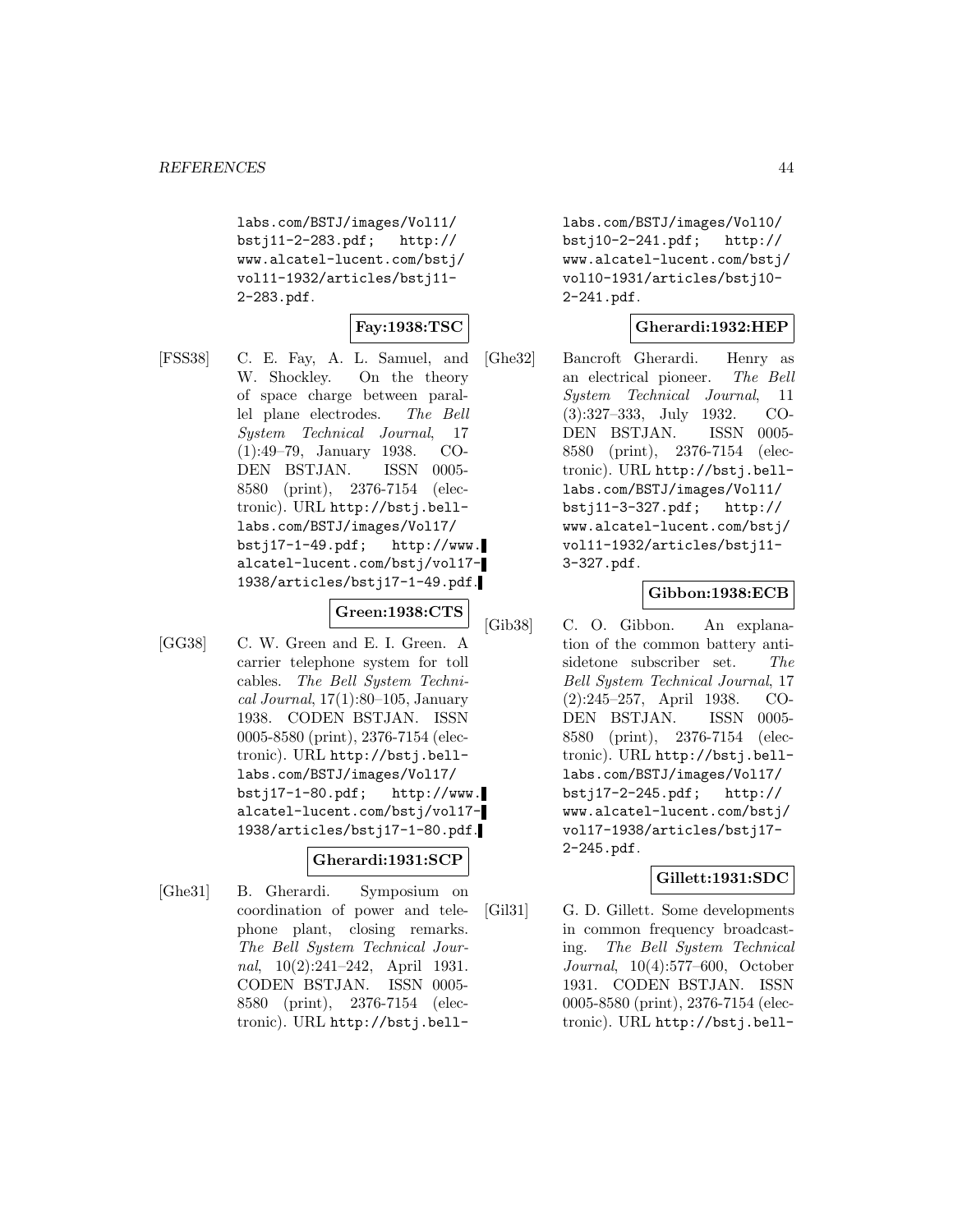labs.com/BSTJ/images/Vol10/ bstj10-4-577.pdf; http:// www.alcatel-lucent.com/bstj/ vol10-1931/articles/bstj10- 4-577.pdf.

### **Gherardi:1930:TCS**

[GJ30] Bancroft Gherardi and F. B. Jewett. Telephone communication system of the United States. The Bell System Technical Journal, 9 (1):1–100, January 1930. CO-DEN BSTJAN. ISSN 0005- 8580 (print), 2376-7154 (electronic). URL http://bstj.belllabs.com/BSTJ/images/Vol09/ bstj9-1-1.pdf; http://www. alcatel-lucent.com/bstj/vol09- 1930/articles/bstj9-1-1.pdf.

#### **Gherardi:1932:WWT**

[GJ32] Bancroft Gherardi and Frank B. Jewett. World-wide telephony its problems and future. The Bell System Technical Journal, 11 (4):485–519, October 1932. CO-DEN BSTJAN. ISSN 0005- 8580 (print), 2376-7154 (electronic). URL http://bstj.belllabs.com/BSTJ/images/Vol11/ bstj11-4-485.pdf; http:// www.alcatel-lucent.com/bstj/ vol11-1932/articles/bstj11- 4-485.pdf.

#### **Ganz:1936:ICT**

[GL36] A. G. Ganz and A. G. Laird. Improvements in communication transformers. The Bell System Technical Journal, 15(1): 136–150, January 1936. CO-DEN BSTJAN. ISSN 0005- 8580 (print), 2376-7154 (electronic). URL http://bstj.belllabs.com/BSTJ/images/Vol15/ bstj15-1-136.pdf; http:// www.alcatel-lucent.com/bstj/ vol15-1936/articles/bstj15- 1-136.pdf.

#### **Green:1936:PSC**

[GLC36] E. I. Green, F. A. Leibe, and H. E. Curtis. The proportioning of shielded circuits for minimum high-frequency attenuation. The Bell System Technical Journal, 15(2):248–283, April 1936. CODEN BSTJAN. ISSN 0005- 8580 (print), 2376-7154 (electronic). URL http://bstj.belllabs.com/BSTJ/images/Vol15/ bstj15-2-248.pdf; http:// www.alcatel-lucent.com/bstj/ vol15-1936/articles/bstj15- 2-248.pdf.

### **Gifford:1935:TDM**

[GM35] F. A. Gifford and R. B. Meader. Technical digests: Marine radio telephone service for Boston Harbor. The Bell System Technical Journal, 14(4):702–707, October 1935. CODEN BSTJAN. ISSN 0005-8580 (print), 2376-7154 (electronic). URL http://bstj.belllabs.com/BSTJ/images/Vol14/ bstj14-4-702.pdf; http:// www.alcatel-lucent.com/bstj/ vol14-1935/articles/bstj14- 4-702.pdf.

#### **Goucher:1934:CMA**

[Gou34] F. S. Goucher. The carbon microphone: An account of some researches bearing on its action. The Bell System Technical Jour-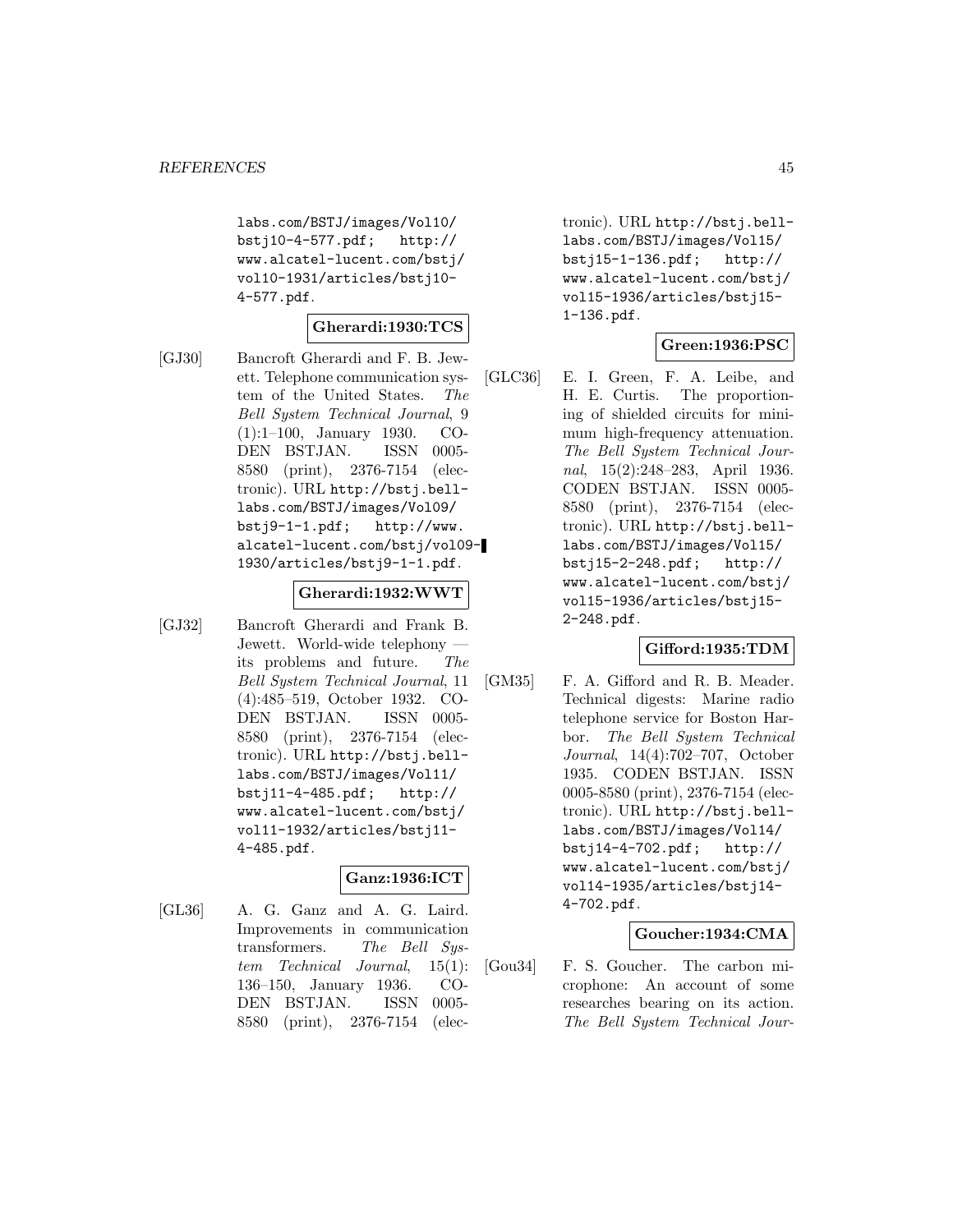nal, 13(2):163–194, April 1934. CODEN BSTJAN. ISSN 0005- 8580 (print), 2376-7154 (electronic). URL http://bstj.belllabs.com/BSTJ/images/Vol13/ bstj13-2-163.pdf; http:// www.alcatel-lucent.com/bstj/ vol13-1934/articles/bstj13- 2-163.pdf.

# **Gray:1939:EEO**

[Gra39] Frank Gray. Electrostatic electronoptics. The Bell System Technical Journal,  $18(1):1-31$ , January 1939. CODEN BSTJAN. ISSN 0005-8580 (print), 2376-7154 (electronic). URL http://bstj.belllabs.com/BSTJ/images/Vol18/ bstj18-1-1.pdf; http://www. alcatel-lucent.com/bstj/vol18- 1939/articles/bstj18-1-1.pdf.

#### **Green:1930:TCO**

[Gre30] E. I. Green. The transmission characteristics of open-wire telephone lines. The Bell System Technical Journal, 9(4): 730–759, October 1930. CO-DEN BSTJAN. ISSN 0005-8580 (print), 2376-7154 (electronic). URL http://bstj.bell-labs. com/BSTJ/images/Vol09/bstj9- 4-730.pdf; http://www.alcatellucent.com/bstj/vol09-1930/ articles/bstj9-4-730.pdf.

### **Gustafson:1938:MST**

[Gus38] W. G. Gustafson. Magnetic shielding of transformers at audio frequencies. The Bell System Technical Journal, 17(3):416–437, July 1938. CODEN BSTJAN. ISSN 0005-8580 (print), 2376-7154 (electronic). URL http://bstj.belllabs.com/BSTJ/images/Vol17/ bstj17-3-416.pdf; http:// www.alcatel-lucent.com/bstj/ vol17-1938/articles/bstj17- 3-416.pdf.

### **Hamilton:1934:WBO**

[Ham34] H. S. Hamilton. Wide-band open-wire program system. The Bell System Technical Journal, 13(3):351–381, July 1934. CO-DEN BSTJAN. ISSN 0005- 8580 (print), 2376-7154 (electronic). URL http://bstj.belllabs.com/BSTJ/images/Vol13/ bstj13-3-351.pdf; http:// www.alcatel-lucent.com/bstj/ vol13-1934/articles/bstj13- 3-351.pdf.

### **Hansen:1935:TDH**

[Han35] E. B. Hansen. Technical digests: Harbor craft ship-to-shore radio telephone service in puget sound area. The Bell System Technical Journal, 14(4):708–712, October 1935. CODEN BSTJAN. ISSN 0005-8580 (print), 2376-7154 (electronic). URL http://bstj.belllabs.com/BSTJ/images/Vol14/ bstj14-4-708.pdf; http:// www.alcatel-lucent.com/bstj/ vol14-1935/articles/bstj14- 4-708.pdf.

#### **Harris:1932:PMU**

[Har32] G. R. Harris. Precision methods used in constructing electric wave filters for carrier systems. The Bell System Technical Journal, 11(2):264–282, April 1932. CODEN BSTJAN. ISSN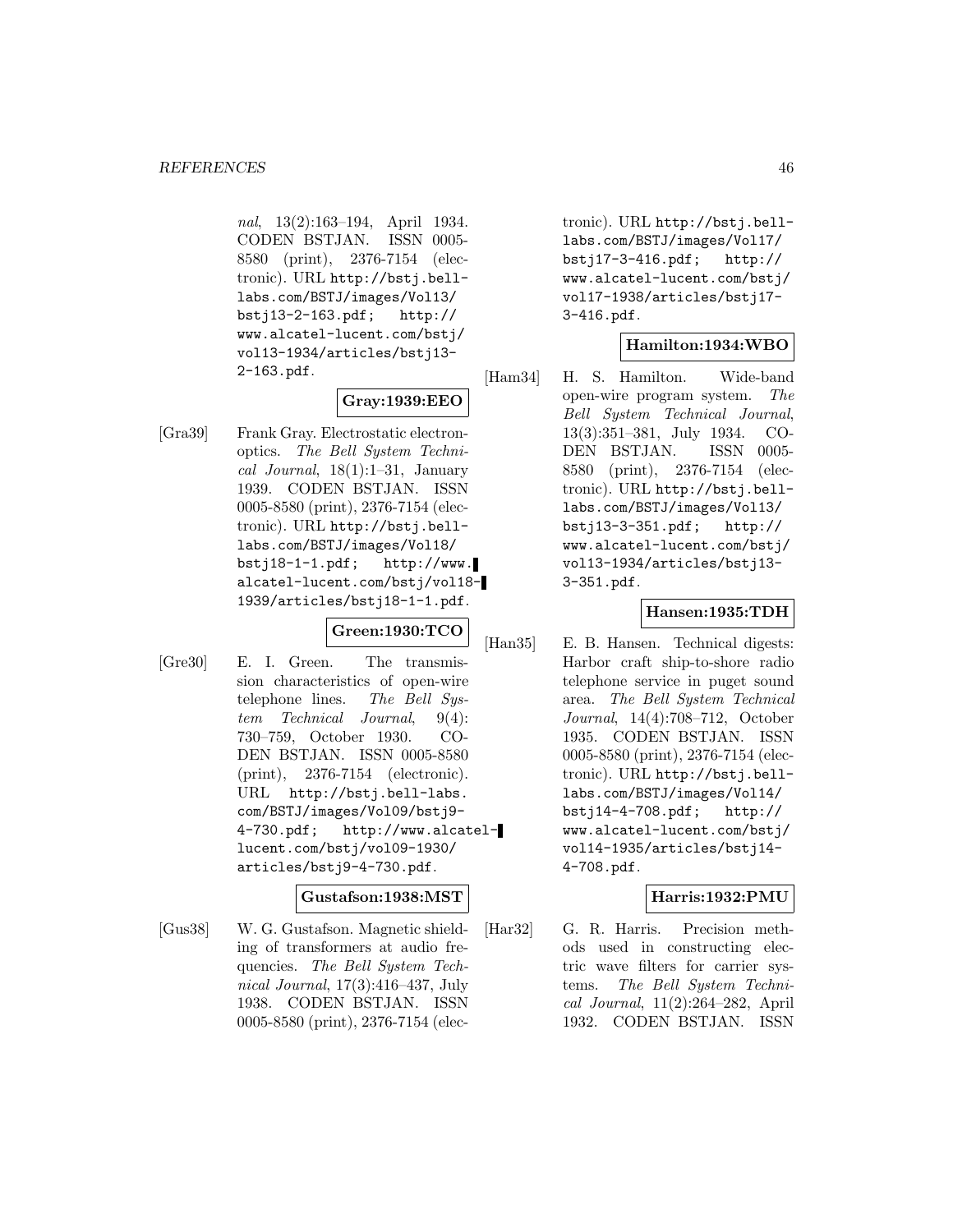0005-8580 (print), 2376-7154 (electronic). URL http://bstj.belllabs.com/BSTJ/images/Vol11/ bstj11-2-264.pdf; http:// www.alcatel-lucent.com/bstj/ vol11-1932/articles/bstj11- 2-264.pdf.

## **Hartley:1936:OSN**

[Har36] R. V. L. Hartley. Oscillations in systems with non-linear reactance. The Bell System Technical Journal, 15(3):424–440, July 1936. CODEN BSTJAN. ISSN 0005-8580 (print), 2376-7154 (electronic). URL http://bstj.belllabs.com/BSTJ/images/Vol15/ bstj15-3-424.pdf; http:// www.alcatel-lucent.com/bstj/ vol15-1936/articles/bstj15- 3-424.pdf.

#### **Harrison:1939:HFS**

[Har39] W. H. Harrison. Hurricane and flood — September 1938. The Bell System Technical Journal, 18 (1):218–221, January 1939. CO-DEN BSTJAN. ISSN 0005- 8580 (print), 2376-7154 (electronic). URL http://bstj.belllabs.com/BSTJ/images/Vol18/ bstj18-1-218.pdf; http:// www.alcatel-lucent.com/bstj/ vol18-1939/articles/bstj18- 1-218.pdf.

## **Haworth:1931:MCT**

[Haw31] F. E. Haworth. A magnetic curve tracer. The Bell System Technical Journal,  $10(1):20-32$ , January 1931. CODEN BSTJAN. ISSN 0005-8580 (print), 2376-7154 (electronic). URL http://bstj.belllabs.com/BSTJ/images/Vol10/ bstj10-1-20.pdf; http://www. alcatel-lucent.com/bstj/vol10- 1931/articles/bstj10-1-20.pdf.

### **Hunter:1935:CCE**

[HB35] R. N. Hunter and R. P. Booth. Cable crosstalk–effect of non-uniform current distribution in the wires. The Bell System Technical Journal, 14(2):179–194, April 1935. CODEN BSTJAN. ISSN 0005- 8580 (print), 2376-7154 (electronic). URL http://bstj.belllabs.com/BSTJ/images/Vol14/ bstj14-2-179.pdf; http:// www.alcatel-lucent.com/bstj/ vol14-1935/articles/bstj14- 2-179.pdf.

#### **Holbrook:1939:LRT**

[HD39] B. D. Holbrook and J. T. Dixon. Load rating theory for multichannel amplifiers. The Bell System Technical Journal, 18(4): 624–644, October 1939. CO-DEN BSTJAN. ISSN 0005- 8580 (print), 2376-7154 (electronic). URL http://bstj.belllabs.com/BSTJ/images/Vol18/ bstj18-4-624.pdf; http:// www.alcatel-lucent.com/bstj/ vol18-1939/articles/bstj18- 4-624.pdf.

#### **Henneberger:1931:BML**

[HE31] T. C. Henneberger and P. G. Edwards. Bridge methods for locating resistance faults on cable wires. The Bell System Technical Journal, 10(3):382–407, July 1931. CODEN BSTJAN. ISSN 0005-8580 (print), 2376-7154 (elec-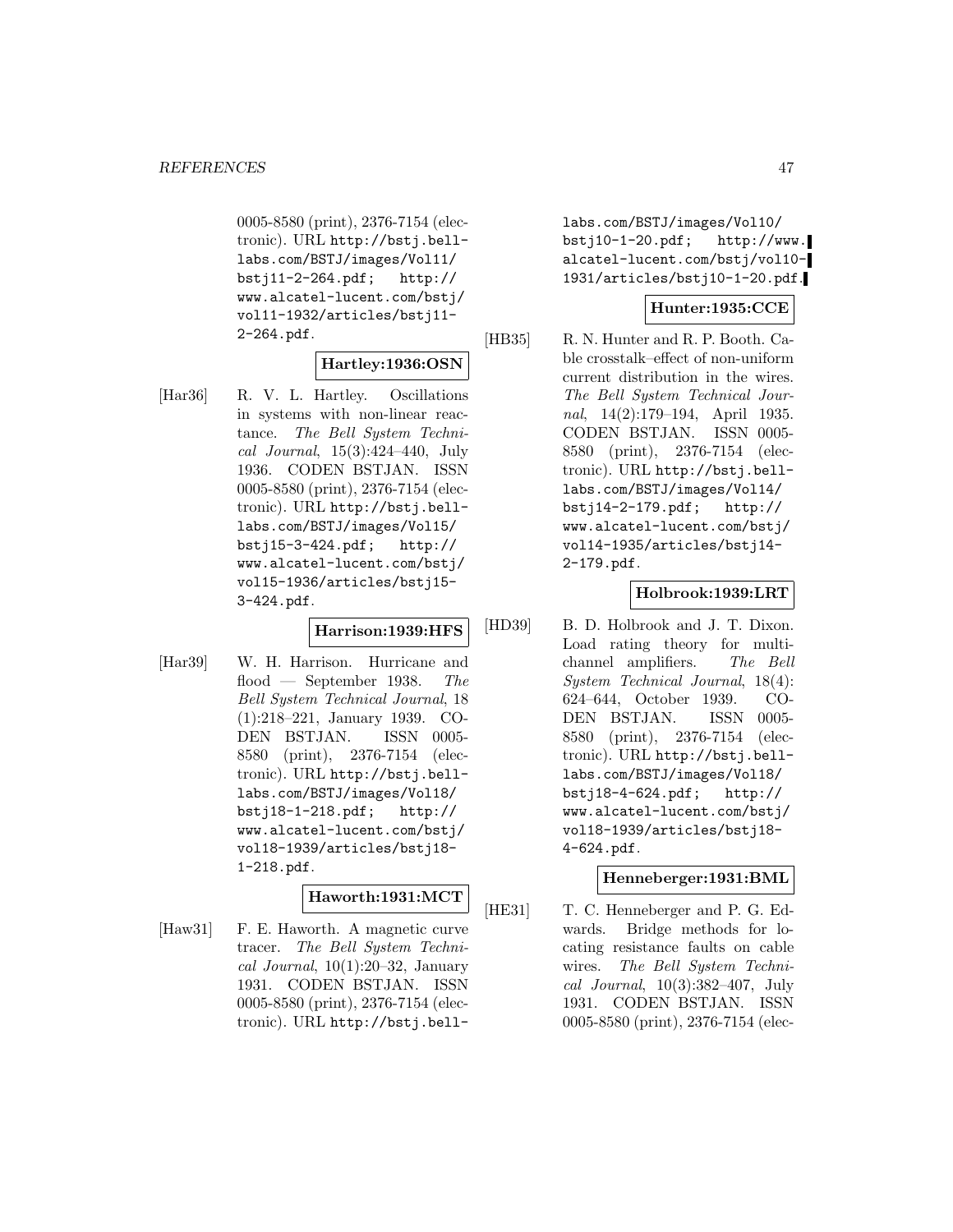tronic). URL http://bstj.belllabs.com/BSTJ/images/Vol10/ bstj10-3-382.pdf; http:// www.alcatel-lucent.com/bstj/ vol10-1931/articles/bstj10- 3-382.pdf.

#### **Herriott:1938:HSM**

[Her38] W. Herriott. High speed motion picture photography. The Bell System Technical Journal, 17(3):393–405, July 1938. CO-DEN BSTJAN. ISSN 0005- 8580 (print), 2376-7154 (electronic). URL http://bstj.belllabs.com/BSTJ/images/Vol17/ bstj17-3-393.pdf; http:// www.alcatel-lucent.com/bstj/ vol17-1938/articles/bstj17- 3-393.pdf.

#### **Harrison:1932:EMC**

[HF32] H. C. Harrison and P. B. Flanders. An efficient miniature condenser microphone system. The Bell System Technical Journal, 11(3):451–461, July 1932. CO-DEN BSTJAN. ISSN 0005- 8580 (print), 2376-7154 (electronic). URL http://bstj.belllabs.com/BSTJ/images/Vol11/ bstj11-3-451.pdf; http:// www.alcatel-lucent.com/bstj/ vol11-1932/articles/bstj11- 3-451.pdf.

### **Hickman:1937:SRM**

[Hic37] C. N. Hickman. Sound recording on magnetic tape. The Bell System Technical Journal, 16 (2):165–177, April 1937. CO-DEN BSTJAN. ISSN 0005- 8580 (print), 2376-7154 (electronic). URL http://bstj.belllabs.com/BSTJ/images/Vol16/ bstj16-2-165.pdf; http:// www.alcatel-lucent.com/bstj/ vol16-1937/articles/bstj16- 2-165.pdf.

### **Hoyt:1935:MIP**

[HM35] Ray S. Hoyt and Sallie Pero Mead. Mutual impedances of parallel wires. The Bell System Technical Journal, 14(3):509–533, July 1935. CODEN BSTJAN. ISSN 0005-8580 (print), 2376-7154 (electronic). URL http://bstj.belllabs.com/BSTJ/images/Vol14/ bstj14-3-509.pdf; http:// www.alcatel-lucent.com/bstj/ vol14-1935/articles/bstj14- 3-509.pdf.

#### **Huntley:1935:SAL**

[HO35] H. R. Huntley and E. J. O'Connell. Some aspects of low-frequency induction between power and telephone circuits. The Bell System Technical Journal, 14(4): 573–599, October 1935. CO-DEN BSTJAN. ISSN 0005- 8580 (print), 2376-7154 (electronic). URL http://bstj.belllabs.com/BSTJ/images/Vol14/ bstj14-4-573.pdf; http:// www.alcatel-lucent.com/bstj/ vol14-1935/articles/bstj14- 4-573.pdf.

#### **Horton:1938:OEL**

[Hor38] Arthur W. Horton, Jr. The occurrence and effect of lockout occasioned by two echo suppressors. The Bell System Technical Journal, 17(2):258–280, April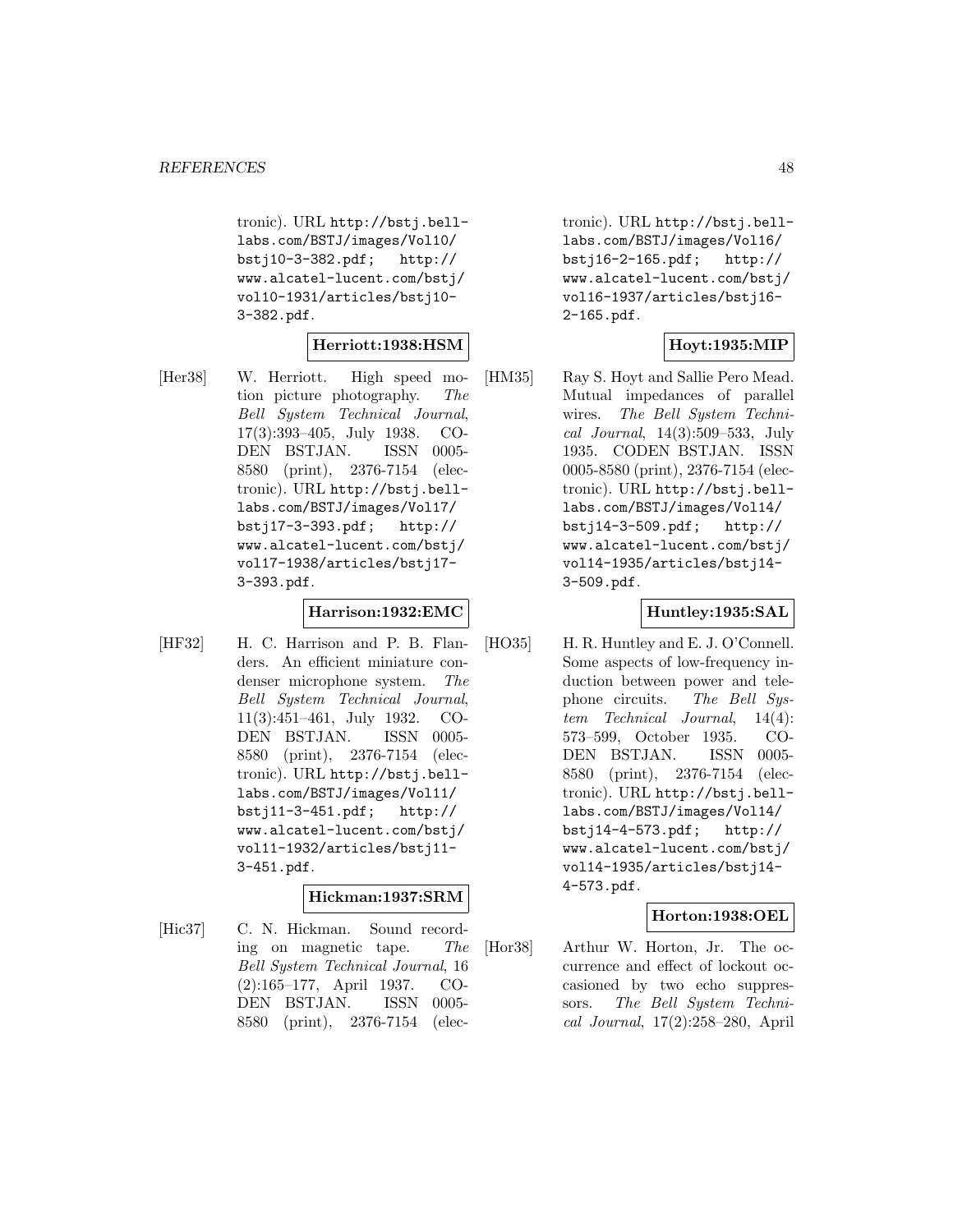1938. CODEN BSTJAN. ISSN 0005-8580 (print), 2376-7154 (electronic). URL http://bstj.belllabs.com/BSTJ/images/Vol17/ bstj17-2-258.pdf; http:// www.alcatel-lucent.com/bstj/ vol17-1938/articles/bstj17- 2-258.pdf.

### **Hoyt:1933:PTT**

[Hoy33] Ray S. Hoyt. Probability theory and telephone transmission engineering. The Bell System Techni $cal Journal, 12(1):35–75, January$ 1933. CODEN BSTJAN. ISSN 0005-8580 (print), 2376-7154 (electronic). URL http://bstj.belllabs.com/BSTJ/images/Vol12/ bstj12-1-35.pdf; http://www. alcatel-lucent.com/bstj/vol12- 1933/articles/bstj12-1-35.pdf.

#### **Harrison:1931:TTP**

[HS31] W. H. Harrison and A. E. Silver. Trends in telephone and power practise as affecting coordination. The Bell System Technical Journal, 10(2):159–183, April 1931. CODEN BSTJAN. ISSN 0005-8580 (print), 2376-7154 (electronic). URL http://bstj.belllabs.com/BSTJ/images/Vol10/ bstj10-2-159.pdf; http:// www.alcatel-lucent.com/bstj/ vol10-1931/articles/bstj10- 2-159.pdf.

### **Haring:1935:TDS**

[HTSP35] H. E. Haring, U. B. Thomas, E. E. Schumacher, and G. S. Phipps. Technical digests: Superiorities of lead-calcium alloys for storage battery construction.

The Bell System Technical Journal, 14(4):699–701, October 1935. CODEN BSTJAN. ISSN 0005- 8580 (print), 2376-7154 (electronic). URL http://bstj.belllabs.com/BSTJ/images/Vol14/ bstj14-4-699.pdf; http:// www.alcatel-lucent.com/bstj/ vol14-1935/articles/bstj14- 4-699.pdf.

#### **Hussey:1936:OES**

[HW36] L. W. Hussey and L. R. Wrathall. Oscillations in an electromechanical system. The Bell System Technical Journal, 15(3):441–445, July 1936. CODEN BSTJAN. ISSN 0005-8580 (print), 2376-7154 (electronic). URL http://bstj.belllabs.com/BSTJ/images/Vol15/ bstj15-3-441.pdf; http:// www.alcatel-lucent.com/bstj/ vol15-1936/articles/bstj15- 3-441.pdf.

#### **Ives:1930:ITS**

[IGB30] Herbert E. Ives, Frank Gray, and M. W. Baldwin. Image transmission system for two-way television. The Bell System Technical Journal, 9(3):448–469, July 1930. CO-DEN BSTJAN. ISSN 0005-8580 (print), 2376-7154 (electronic). URL http://bstj.bell-labs. com/BSTJ/images/Vol09/bstj9- 3-448.pdf; http://www.alcatellucent.com/bstj/vol09-1930/ articles/bstj9-3-448.pdf.

### **Inglis:1932:VET**

[IGJ32] A. H. Inglis, C. H. G. Gray, and R. T. Jenkins. A voice and ear for telephone measure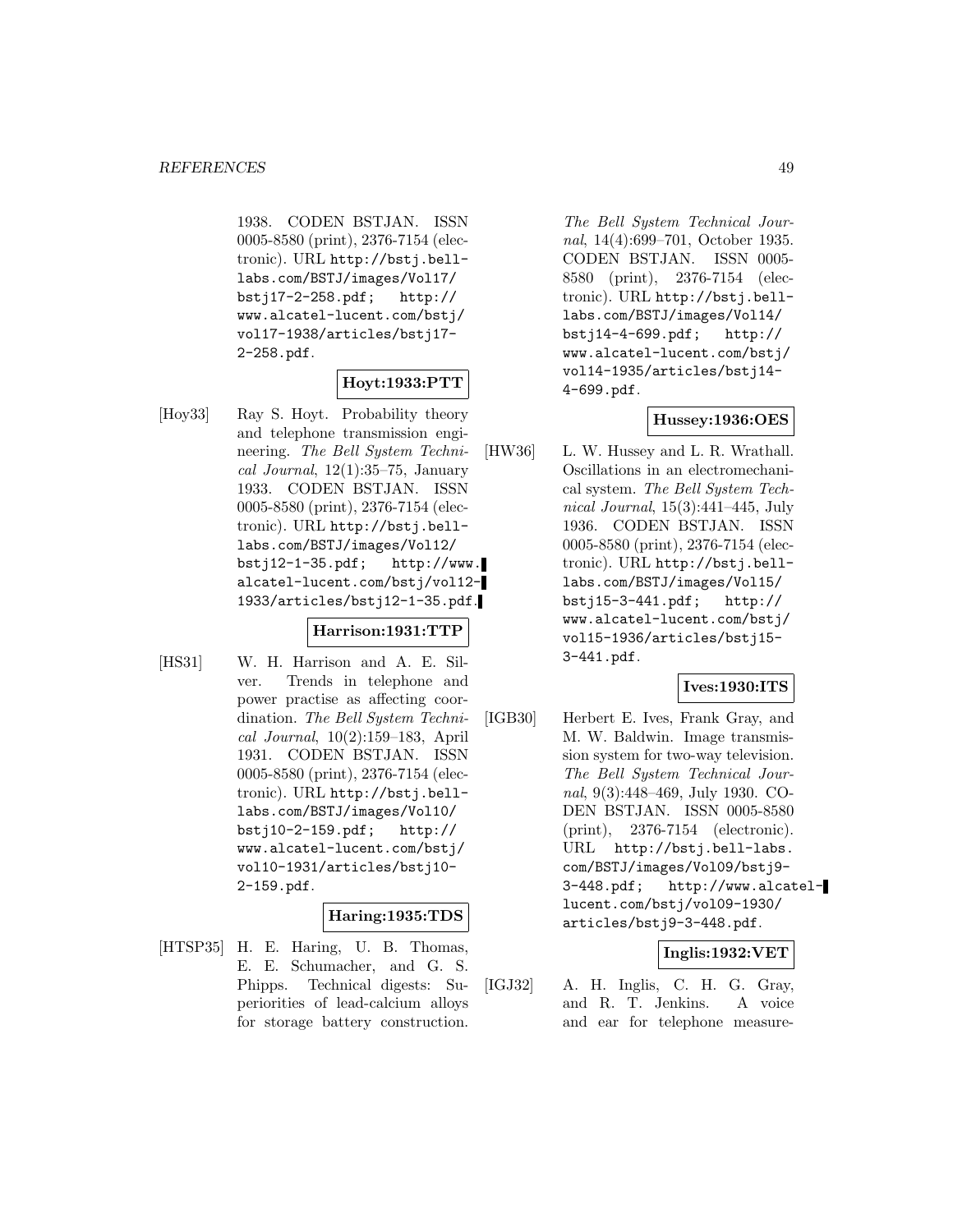ments. The Bell System Technical Journal, 11(2):293–317, April 1932. CODEN BSTJAN. ISSN 0005-8580 (print), 2376-7154 (electronic). URL http://bstj.belllabs.com/BSTJ/images/Vol11/ bstj11-2-293.pdf; http:// www.alcatel-lucent.com/bstj/ vol11-1932/articles/bstj11- 2-293.pdf.

## **Ilgenfritz:1939:LPD**

[IHW39] L. M. Ilgenfritz, R. N. Hunter, and A. L. Whitman. Line problems in the development of the twelve-channel open-wire carrier system. The Bell System Technical Journal, 18(2):363–387, April 1939. CODEN BSTJAN. ISSN 0005-8580 (print), 2376-7154 (electronic). URL http://bstj.belllabs.com/BSTJ/images/Vol18/ bstj18-2-363.pdf; http:// www.alcatel-lucent.com/bstj/ vol18-1939/articles/bstj18- 2-363.pdf.

#### **Inglis:1938:TFN**

[Ing38] A. H. Inglis. Transmission features of the new telephone sets. The Bell System Technical Journal, 17(3):358–380, July 1938. CODEN BSTJAN. ISSN 0005- 8580 (print), 2376-7154 (electronic). URL http://bstj.belllabs.com/BSTJ/images/Vol17/ bstj17-3-358.pdf; http:// www.alcatel-lucent.com/bstj/ vol17-1938/articles/bstj17- 3-358.pdf.

### **Ives:1931:MCT**

[Ive31a] Herbert E. Ives. A multi-channel

television apparatus. The Bell System Technical Journal, 10 (1):33–45, January 1931. CO-DEN BSTJAN. ISSN 0005- 8580 (print), 2376-7154 (electronic). URL http://bstj.belllabs.com/BSTJ/images/Vol10/ bstj10-1-33.pdf; http://www. alcatel-lucent.com/bstj/vol10- 1931/articles/bstj10-1-33.pdf.

### **Ives:1931:SOF**

[Ive31b] Herbert E. Ives. Some optical features in two-way television. The Bell System Technical Journal, 10(2):265–272, April 1931. CODEN BSTJAN. ISSN 0005-8580 (print), 2376-7154 (electronic). URL http://bstj.belllabs.com/BSTJ/images/Vol10/ bstj10-2-265.pdf; http:// www.alcatel-lucent.com/bstj/ vol10-1931/articles/bstj10- 2-265.pdf.

## **Jewett:1935:DGC**

[Jew35] F. B. Jewett. Dr. George A. Campbell. The Bell System Technical Journal, 14(4):553–557, October 1935. CODEN BSTJAN. ISSN 0005-8580 (print), 2376-7154 (electronic). URL http://bstj.belllabs.com/BSTJ/images/Vol14/ bstj14-4-553.pdf; http:// www.alcatel-lucent.com/bstj/ vol14-1935/articles/bstj14- 4-553.pdf.

#### **Jones:1932:DHT**

[JI32] W. C. Jones and A. H. Inglis. The development of a handset for telephone stations. The Bell System Technical Journal, 11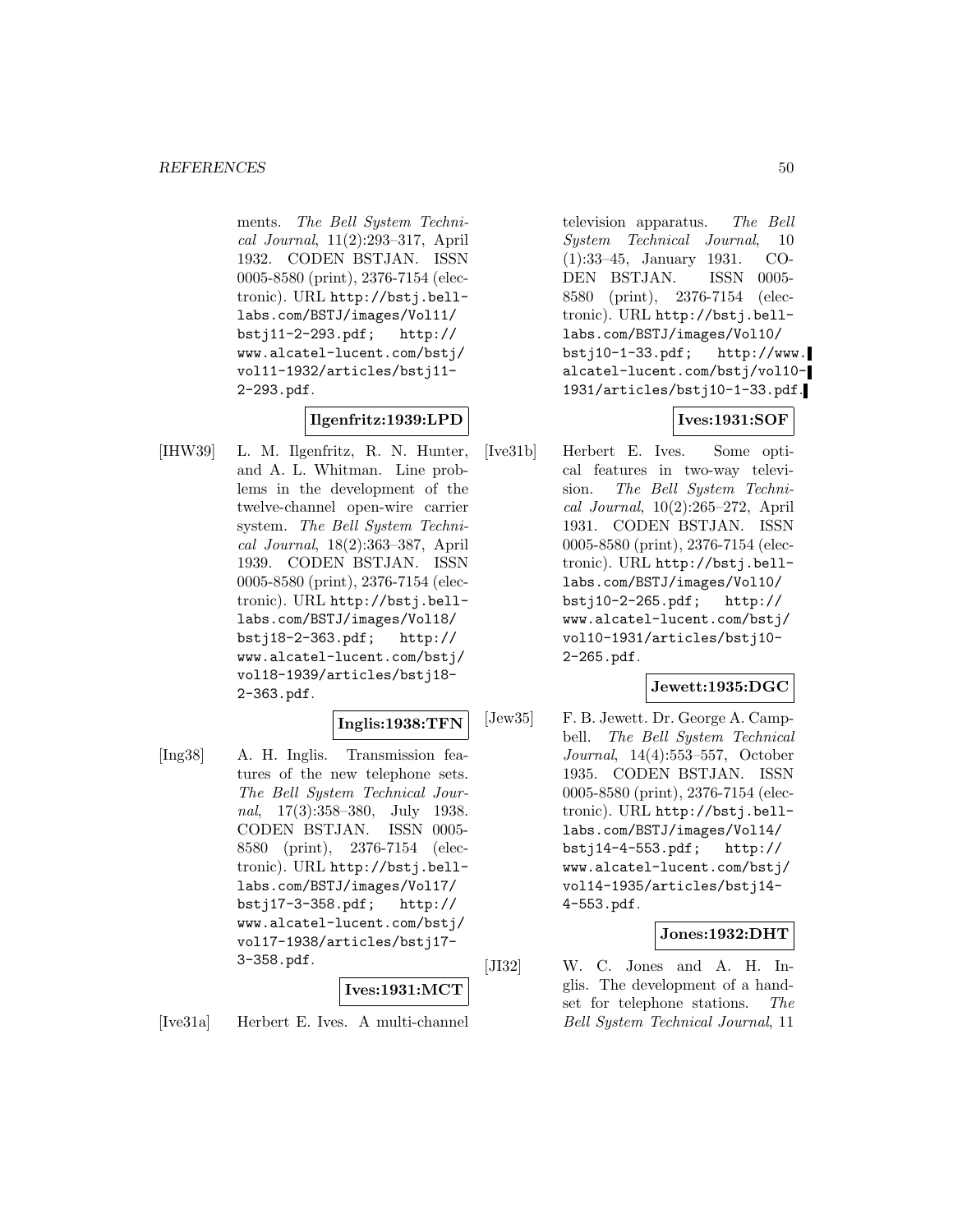(2):245–263, April 1932. CO-DEN BSTJAN. ISSN 0005- 8580 (print), 2376-7154 (electronic). URL http://bstj.belllabs.com/BSTJ/images/Vol11/ bstj11-2-245.pdf; http:// www.alcatel-lucent.com/bstj/ vol11-1932/articles/bstj11- 2-245.pdf.

## **Johnson:1935:LA**

[JL35] J. B. Johnson and F. B. Llewellyn. Limits to amplification. The Bell System Technical Journal, 14 (1):85–96, January 1935. CO-DEN BSTJAN. ISSN 0005- 8580 (print), 2376-7154 (electronic). URL http://bstj.belllabs.com/BSTJ/images/Vol14/ bstj14-1-85.pdf; http://www. alcatel-lucent.com/bstj/vol14-  $1935/$ articles/bstj14-1-85.pdf. $\blacksquare$ [Jon38]

#### **Johnson:1932:CRO**

[Joh32] J. B. Johnson. The cathode ray oscillograph. The Bell System Technical Journal,  $11(1):1-27$ , January 1932. CODEN BSTJAN. ISSN 0005-8580 (print), 2376-7154 (electronic). URL http://bstj.belllabs.com/BSTJ/images/Vol11/ bstj11-1-1.pdf; http://www. alcatel-lucent.com/bstj/vol11- 1932/articles/bstj11-1-1.pdf.

#### **Jones:1931:NSS**

[Jon31a] R. L. Jones. New standard specifications for wood poles. The Bell System Technical Journal, 10(3):514–524, July 1931. CO-DEN BSTJAN. ISSN 0005- 8580 (print), 2376-7154 (electronic). URL http://bstj.belllabs.com/BSTJ/images/Vol10/ bstj10-3-514.pdf; http:// www.alcatel-lucent.com/bstj/ vol10-1931/articles/bstj10- 3-514.pdf.

## **Jones:1931:CCM**

[Jon31b] W. C. Jones. Condenser and carbon microphones — their construction and use. The Bell System Technical Journal, 10 (1):46–62, January 1931. CO-DEN BSTJAN. ISSN 0005- 8580 (print), 2376-7154 (electronic). URL http://bstj.belllabs.com/BSTJ/images/Vol10/ bstj10-1-46.pdf; http://www. alcatel-lucent.com/bstj/vol10- 1931/articles/bstj10-1-46.pdf.

### **Jones:1938:INT**

W. C. Jones. Instruments for the new telephone sets. The Bell System Technical Journal, 17(3):338–357, July 1938. CO-DEN BSTJAN. ISSN 0005- 8580 (print), 2376-7154 (electronic). URL http://bstj.belllabs.com/BSTJ/images/Vol17/ bstj17-3-338.pdf; http:// www.alcatel-lucent.com/bstj/ vol17-1938/articles/bstj17- 3-338.pdf.

#### **Johnson:1939:SCM**

[JS39] A. G. Johnson and L. I. Shaw. Some ceramic manufacturing developments of the western electric company. The Bell System Technical Journal, 18(2):255–279, April 1939. CODEN BSTJAN. ISSN 0005-8580 (print), 2376-7154 (electronic). URL http://bstj.bell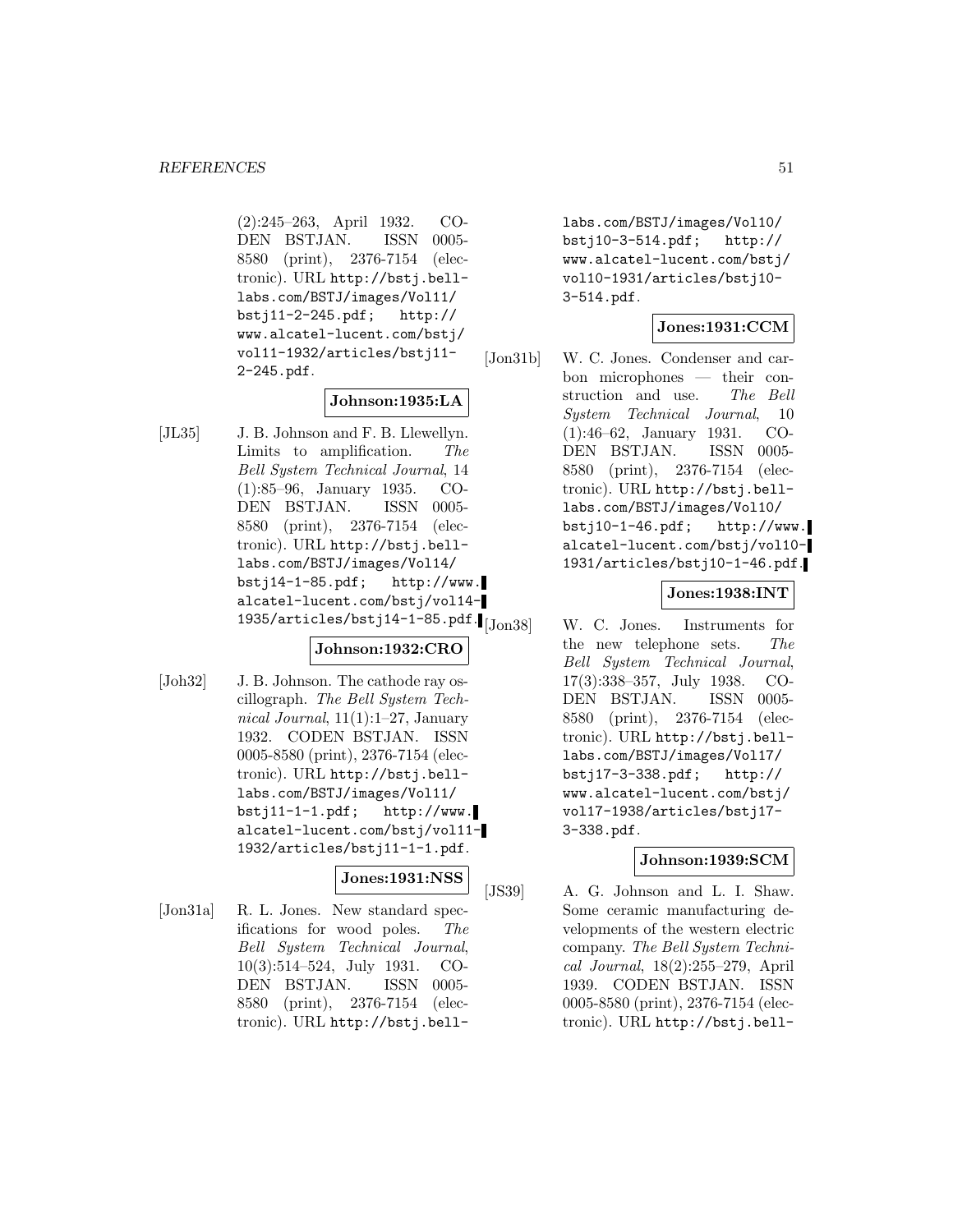labs.com/BSTJ/images/Vol18/ bstj18-2-255.pdf; http:// www.alcatel-lucent.com/bstj/ vol18-1939/articles/bstj18- 2-255.pdf.

#### **Kendall:1939:TCC**

[KA39] B. W. Kendall and H. A. Affel. A twelve-channel carrier telephone system for open-wire lines. The Bell System Technical Journal, 18(1):119–142, January 1939. CODEN BSTJAN. ISSN 0005-8580 (print), 2376-7154 (electronic). URL http://bstj.belllabs.com/BSTJ/images/Vol18/ bstj18-1-119.pdf; http:// www.alcatel-lucent.com/bstj/ vol18-1939/articles/bstj18- 1-119.pdf.

### **Kalb:1935:FDT**

[KB35] Robert M. Kalb and William R. Bennett. Ferromagnetic distortion of a two-frequency wave. The Bell System Technical Journal, 14(2):322–359, April 1935. CODEN BSTJAN. ISSN 0005- 8580 (print), 2376-7154 (electronic). URL http://bstj.belllabs.com/BSTJ/images/Vol14/ bstj14-2-322.pdf; http:// www.alcatel-lucent.com/bstj/ vol14-1935/articles/bstj14- 2-322.pdf.

### **Kemp:1931:PNI**

[Kem31] A. R. Kemp. Paragutta, A new insulating material for submarine cables. The Bell System Technical Journal, 10(1):132–148, January 1931. CODEN BSTJAN. ISSN 0005-8580 (print), 2376-7154 (electronic). URL http://bstj.belllabs.com/BSTJ/images/Vol10/ bstj10-1-132.pdf; http:// www.alcatel-lucent.com/bstj/ vol10-1931/articles/bstj10- 1-132.pdf.

#### **Knowlton:1936:SSF**

[KLS36] A. D. Knowlton, G. A. Locke, and F. J. Singer. Switchboards and signaling facilities of the teletypewriter exchange system. The Bell System Technical Journal, 15 (4):504–528, October 1936. CO-DEN BSTJAN. ISSN 0005- 8580 (print), 2376-7154 (electronic). URL http://bstj.belllabs.com/BSTJ/images/Vol15/ bstj15-4-504.pdf; http:// www.alcatel-lucent.com/bstj/ vol15-1936/articles/bstj15- 4-504.pdf.

#### **Kelly:1935:VTH**

[KS35] M. J. Kelly and A. L. Samuel. Vacuum tubes as high-frequency oscillators. The Bell System Technical Journal, 14(1):97–134, January 1935. CODEN BSTJAN. ISSN 0005-8580 (print), 2376-7154 (electronic). URL http://bstj.belllabs.com/BSTJ/images/Vol14/ bstj14-1-97.pdf; http://www. alcatel-lucent.com/bstj/vol14- 1935/articles/bstj14-1-97.pdf.

### **Lane:1930:PDT**

[Lan30] C. E. Lane. Phase distortion in telephone apparatus. The Bell System Technical Journal, 9(3):493–521, July 1930. CO-DEN BSTJAN. ISSN 0005-8580 (print), 2376-7154 (electronic).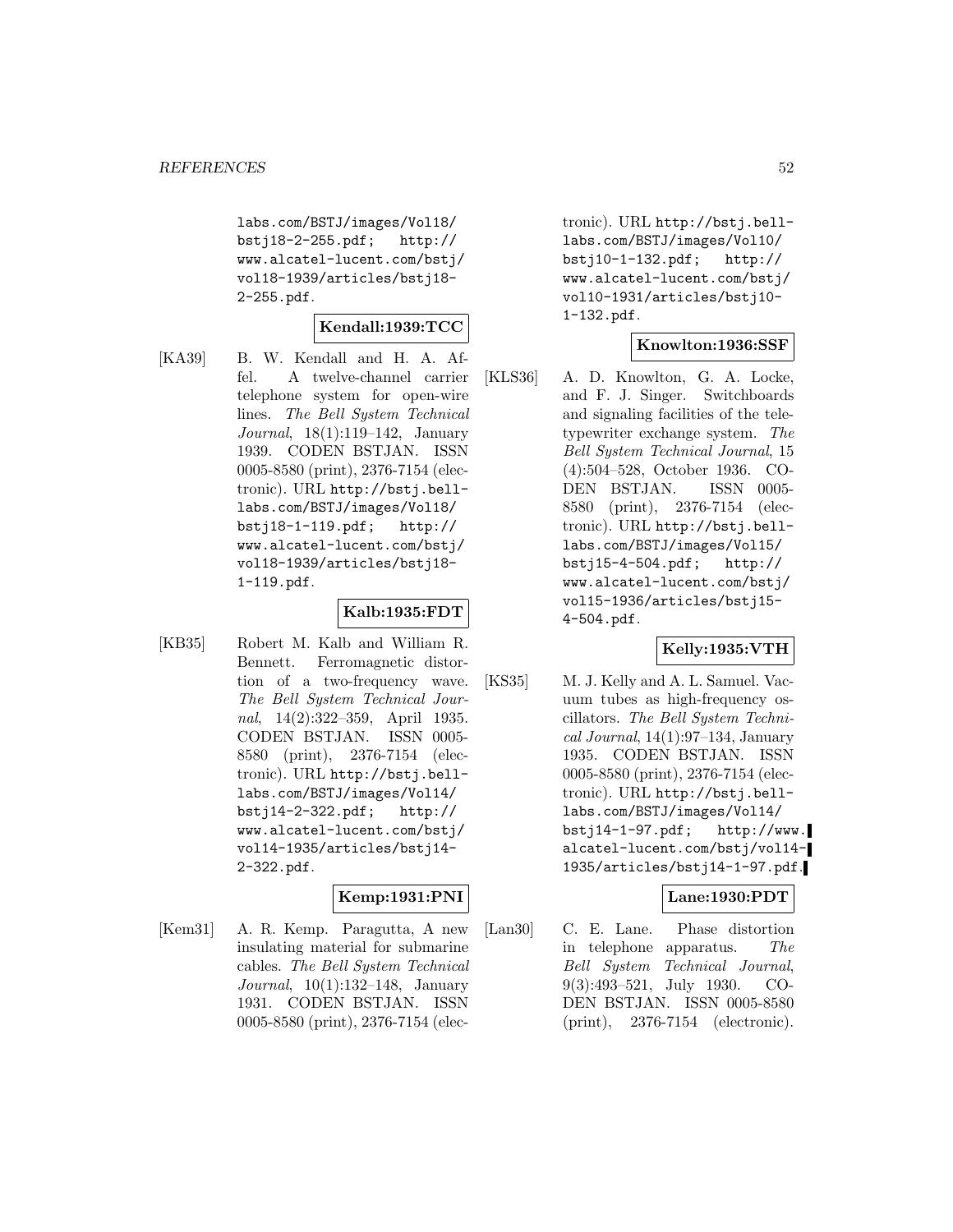URL http://bstj.bell-labs. com/BSTJ/images/Vol09/bstj9- 3-493.pdf; http://www.alcatellucent.com/bstj/vol09-1930/ articles/bstj9-3-493.pdf.

## **Lane:1938:CCF**

[Lan38] C. E. Lane. Crystal channel filters for the cable carrier system. The Bell System Technical Journal, 17(1):125–136, January 1938. CODEN BSTJAN. ISSN 0005-8580 (print), 2376-7154 (electronic). URL http://bstj.belllabs.com/BSTJ/images/Vol17/ bstj17-1-125.pdf; http:// www.alcatel-lucent.com/bstj/ vol17-1938/articles/bstj17- 1-125.pdf.

#### **Lawther:1935:ANT**

[Law35] H. P. Lawther, Jr. An application of number theory to the splicing of telephone cables. The Bell System Technical Journal, 14(2):273–284, April 1935. CODEN BSTJAN. ISSN 0005- 8580 (print), 2376-7154 (electronic). URL http://bstj.belllabs.com/BSTJ/images/Vol14/ bstj14-2-273.pdf; http:// www.alcatel-lucent.com/bstj/ vol14-1935/articles/bstj14- 2-273.pdf.

#### **Llewellyn:1939:PUH**

[LB39] F. B. Llewellyn and A. E. Bowen. The production of ultra-highfrequency oscillations by means of diodes. The Bell System Technical Journal, 18(2):280–291, April 1939. CODEN BSTJAN. ISSN 0005-8580 (print), 2376-7154 (electronic). URL http://bstj.belllabs.com/BSTJ/images/Vol18/ bstj18-2-280.pdf; http:// www.alcatel-lucent.com/bstj/ vol18-1939/articles/bstj18- 2-280.pdf.

### **Legg:1936:MML**

[Leg36] Victor E. Legg. Magnetic measurements at low flux densities using the alternating current bridge. The Bell System Technical Journal, 15(1):39–62, January 1936. CODEN BSTJAN. ISSN 0005- 8580 (print), 2376-7154 (electronic). URL http://bstj.belllabs.com/BSTJ/images/Vol15/ bstj15-1-39.pdf; http://www. alcatel-lucent.com/bstj/vol15- 1936/articles/bstj15-1-39.pdf.

## **Legg:1939:SMM**

[Leg39] V. E. Legg. Survey of magnetic materials and applications in the telephone system. The Bell System Technical Journal, 18(3):438–464, July 1939. CO-DEN BSTJAN. ISSN 0005- 8580 (print), 2376-7154 (electronic). URL http://bstj.belllabs.com/BSTJ/images/Vol18/ bstj18-3-438.pdf; http:// www.alcatel-lucent.com/bstj/ vol18-1939/articles/bstj18- 3-438.pdf.

#### **Llewellyn:1932:CFO**

[Lle32] F. B. Llewellyn. Constant frequency oscillators. The Bell System Technical Journal, 11(1): 67–100, January 1932. CO-DEN BSTJAN. ISSN 0005- 8580 (print), 2376-7154 (elec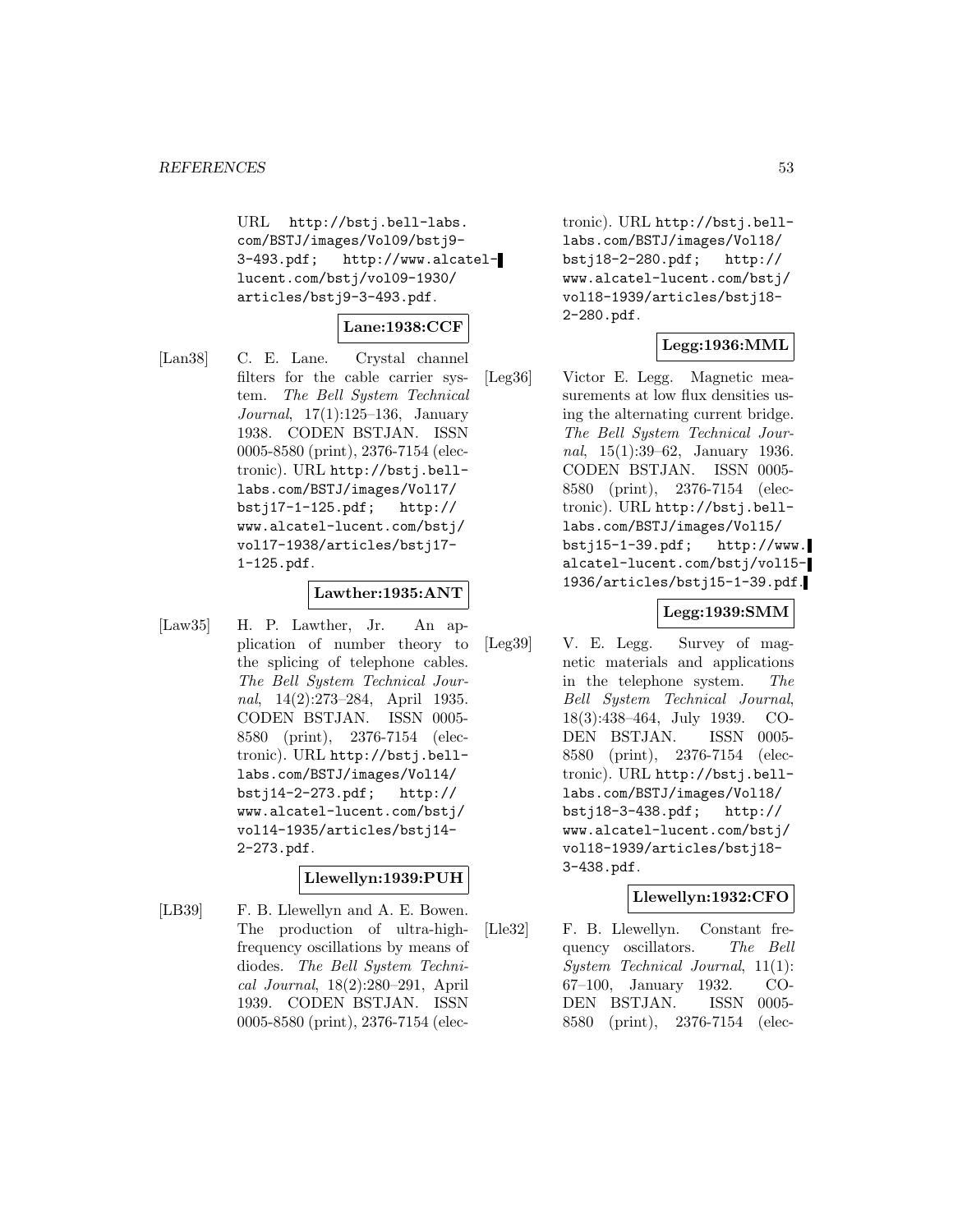tronic). URL http://bstj.belllabs.com/BSTJ/images/Vol11/  $bsti11-1-67.pdf;$  http://www. alcatel-lucent.com/bstj/vol11- 1932/articles/bstj11-1-67.pdf.

### **Llewellyn:1934:VTE**

[Lle34] F. B. Llewellyn. Vacuum tube electronics at ultra-high frequencies. The Bell System Techni $cal Journal, 13(1):59–101, January$ 1934. CODEN BSTJAN. ISSN 0005-8580 (print), 2376-7154 (electronic). URL http://bstj.belllabs.com/BSTJ/images/Vol13/  $bst$  i13-1-59.pdf; http://www. alcatel-lucent.com/bstj/vol13- 1934/articles/bstj13-1-59.pdf.

#### **Llewellyn:1935:OUH**

- 
- [Lle35] F. B. Llewellyn. Operation of ultra-high-frequency vacuum tubes. The Bell System Technical Journal, 14(4):632–665, October 1935. CODEN BSTJAN. ISSN 0005-8580 (print), 2376-7154 (electronic). URL http://bstj.belllabs.com/BSTJ/images/Vol14/ bstj14-4-632.pdf; http:// www.alcatel-lucent.com/bstj/ vol14-1935/articles/bstj14- 4-632.pdf.

#### **Llewellyn:1936:ENN**

[Lle36] F. B. Llewellyn. Equivalent networks of negative-grid vacuum tubes at ultra-high frequencies. The Bell System Technical Journal, 15(4):575–586, October 1936. CODEN BSTJAN. ISSN 0005- 8580 (print), 2376-7154 (electronic). URL http://bstj.belllabs.com/BSTJ/images/Vol15/

bstj15-4-575.pdf; http:// www.alcatel-lucent.com/bstj/ vol15-1936/articles/bstj15- 4-575.pdf.

### **Levin:1934:ETT**

[LP34] S. A. Levin and Liss C. Peterson. An extension of the theory of three-electrode vacuum tube circuits. The Bell System Technical Journal, 13(4):523–531, October 1934. CODEN BSTJAN. ISSN 0005-8580 (print), 2376-7154 (electronic). URL http://bstj.belllabs.com/BSTJ/images/Vol13/ bstj13-4-523.pdf; http:// www.alcatel-lucent.com/bstj/ vol13-1934/articles/bstj13- 4-523.pdf.

### **Levin:1935:FET**

[LP35] S. A. Levin and Liss C. Peterson. Further extensions of the theory of multi-electrode vacuum tube circuits. The Bell System Technical Journal, 14(4):666–679, October 1935. CODEN BSTJAN. ISSN 0005-8580 (print), 2376-7154 (electronic). URL http://bstj.belllabs.com/BSTJ/images/Vol14/ bstj14-4-666.pdf; http:// www.alcatel-lucent.com/bstj/ vol14-1935/articles/bstj14- 4-666.pdf.

#### **Lucas:1930:SNT**

[Luc30] Francis F. Lucas. Structure and nature of troostite. The Bell System Technical Journal, 9(1): 101–120, January 1930. CO-DEN BSTJAN. ISSN 0005-8580 (print), 2376-7154 (electronic). URL http://bstj.bell-labs.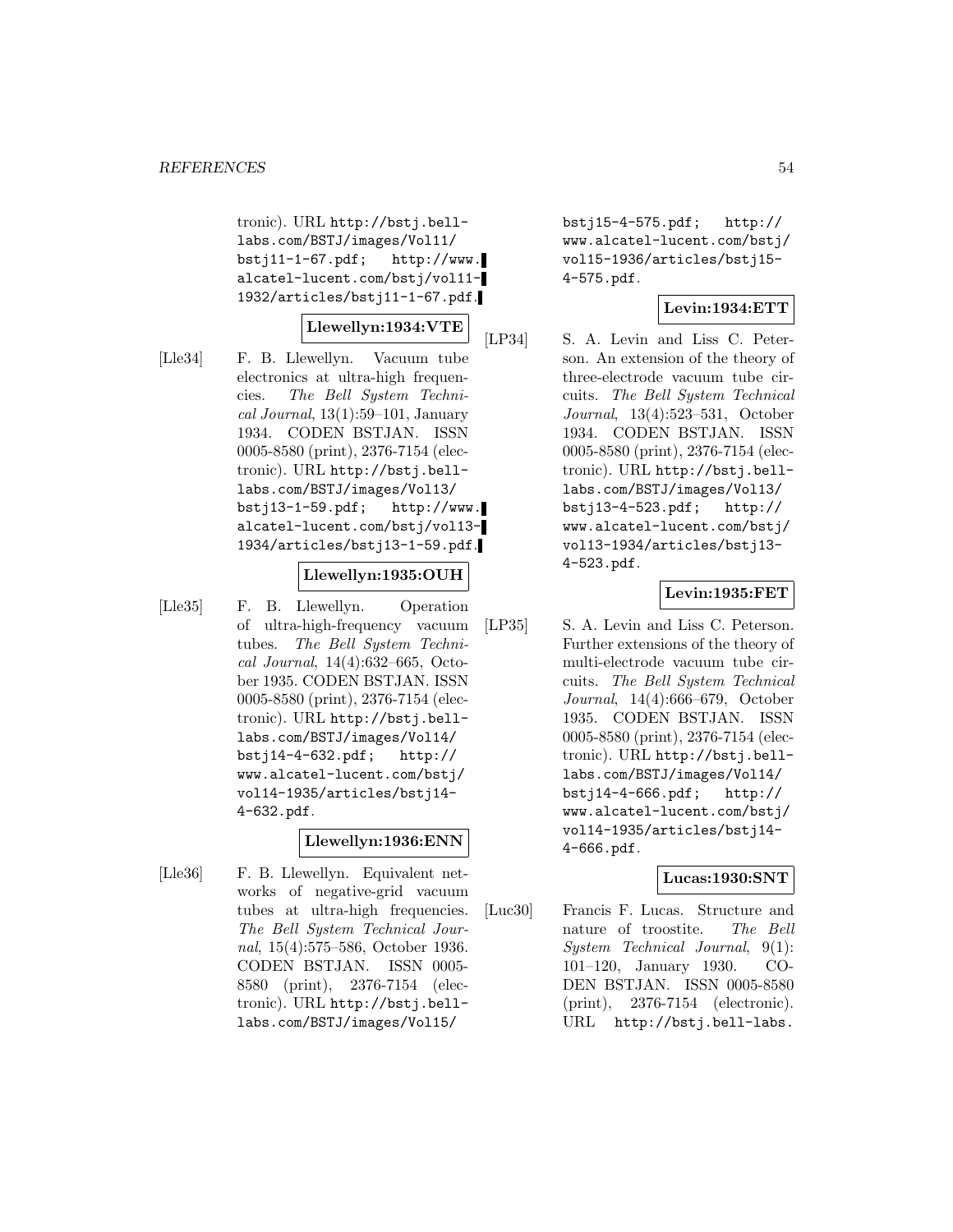com/BSTJ/images/Vol09/bstj9- 1-101.pdf; http://www.alcatellucent.com/bstj/vol09-1930/ articles/bstj9-1-101.pdf.

$$
\big|\operatorname{Lack:1934:SIQ}\big|
$$

[LWF34] F. R. Lack, G. W. Willard, and I. E. Fair. Some improvements in quartz crystal circuit elements. The Bell System Technical Journal, 13(3):453–463, July 1934. CODEN BSTJAN. ISSN 0005-8580 (print), 2376-7154 (electronic). URL http://bstj.belllabs.com/BSTJ/images/Vol13/ bstj13-3-453.pdf; http:// www.alcatel-lucent.com/bstj/ vol13-1934/articles/bstj13- 3-453.pdf.

# **MacNair:1930:ORT**

[Mac30] Walter A. MacNair. Optimum reverberation time for auditoriums. The Bell System Technical Journal, 9(2):390–397, April 1930. CO-DEN BSTJAN. ISSN 0005-8580 (print), 2376-7154 (electronic). URL http://bstj.bell-labs. com/BSTJ/images/Vol09/bstj9- 2-390.pdf; http://www.alcatellucent.com/bstj/vol09-1930/ articles/bstj9-2-390.pdf.

## **Martin:1930:TFR**

[Mar30] W. H. Martin. Transmitted frequency range for telephone message circuits. The Bell System Technical Journal, 9(3):483–486, July 1930. CO-DEN BSTJAN. ISSN 0005-8580 (print), 2376-7154 (electronic). URL http://bstj.bell-labs. com/BSTJ/images/Vol09/bstj93-483.pdf; http://www.alcatellucent.com/bstj/vol09-1930/ articles/bstj9-3-483.pdf.

### **Martin:1931:RTP**

[Mar31] W. H. Martin. Rating the transmission performance of telephone circuits. The Bell System Technical Journal, 10(1): 116–131, January 1931. CO-DEN BSTJAN. ISSN 0005- 8580 (print), 2376-7154 (electronic). URL http://bstj.belllabs.com/BSTJ/images/Vol10/ bstj10-1-116.pdf; http:// www.alcatel-lucent.com/bstj/ vol10-1931/articles/bstj10- 1-116.pdf.

## **Mason:1930:ANA**

[Mas30] W. P. Mason. The approximate networks of acoustic filters. The Bell System Technical Journal, 9 (2):332–340, April 1930. CO-DEN BSTJAN. ISSN 0005-8580 (print), 2376-7154 (electronic). URL http://bstj.bell-labs. com/BSTJ/images/Vol09/bstj9- 2-332.pdf; http://www.alcatellucent.com/bstj/vol09-1930/ articles/bstj9-2-332.pdf.

### **Mason:1934:EWF**

[Mas34] W. P. Mason. Electrical wave filters employing quartz crystals as elements. The Bell System Technical Journal, 13(3):405–452, July 1934. CODEN BSTJAN. ISSN 0005-8580 (print), 2376-7154 (electronic). URL http://bstj.belllabs.com/BSTJ/images/Vol13/ bstj13-3-405.pdf; http:// www.alcatel-lucent.com/bstj/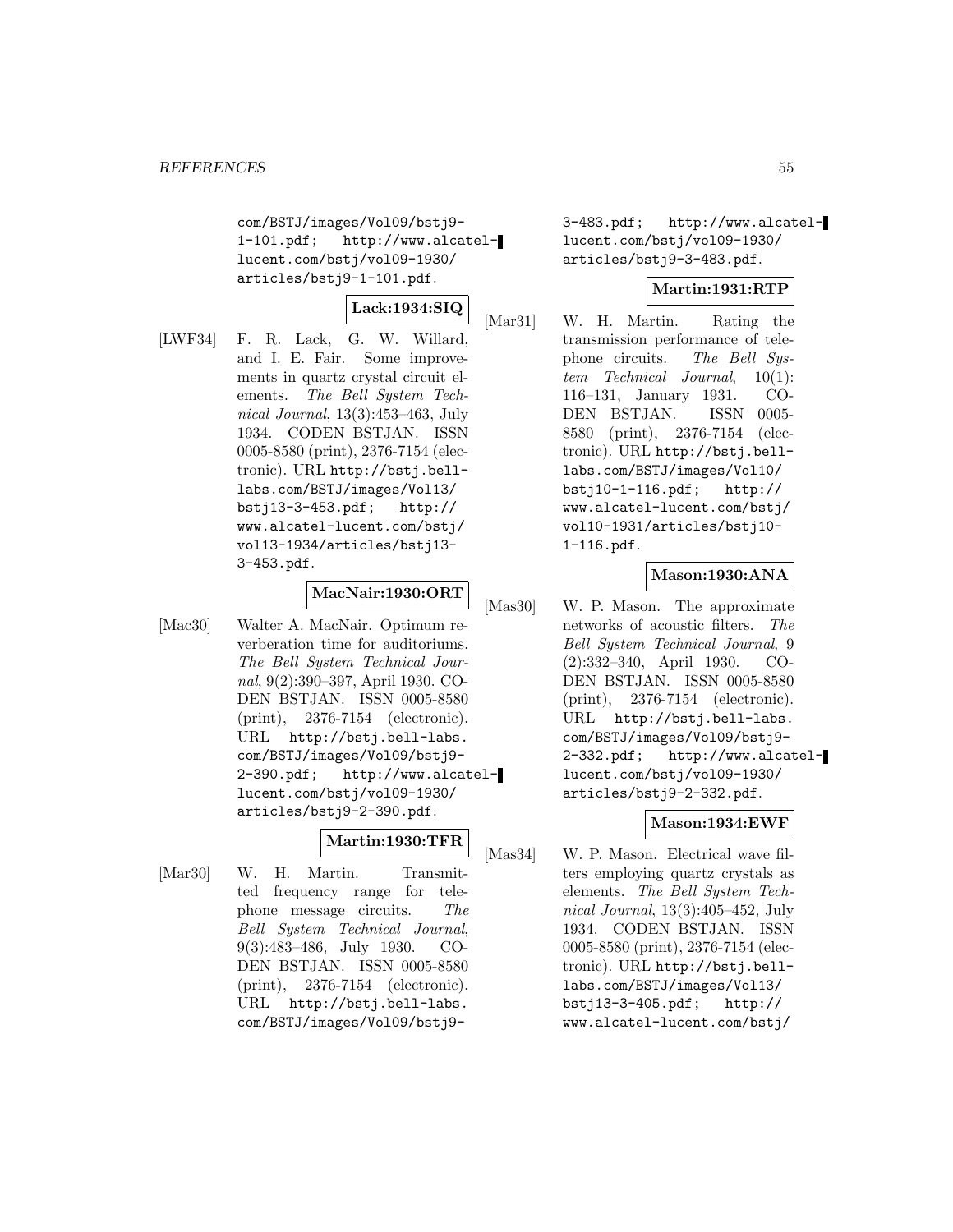vol13-1934/articles/bstj13- 3-405.pdf.

#### **Mason:1935:TDE**

[Mas35] W. P. Mason. Technical digests: An electromechanical representation of a piezoelectric crystal used as A transducer. The Bell System Technical Journal, 14 (4):718–723, October 1935. CO-DEN BSTJAN. ISSN 0005- 8580 (print), 2376-7154 (electronic). URL http://bstj.belllabs.com/BSTJ/images/Vol14/ bstj14-4-718.pdf; http:// www.alcatel-lucent.com/bstj/ vol14-1935/articles/bstj14- 4-718.pdf.

### **Mason:1937:RCB**

[Mas37] W. P. Mason. Resistance compensated band-pass crystal filters for use in unbalanced circuits. The Bell System Technical Journal, 16(4):423–436, October 1937. CODEN BSTJAN. ISSN 0005-8580 (print), 2376-7154 (electronic). URL http://bstj.belllabs.com/BSTJ/images/Vol16/ bstj16-4-423.pdf; http:// www.alcatel-lucent.com/bstj/ vol16-1937/articles/bstj16- 4-423.pdf.

## **Martin:1930:TDT**

[MD30] W. H. Martin and W. F. Davidson. The trend in the design of telephone transmitters and receivers. The Bell Sustem Technical Journal, 9(4): 622–627, October 1930. CO-DEN BSTJAN. ISSN 0005-8580 (print), 2376-7154 (electronic).

URL http://bstj.bell-labs. com/BSTJ/images/Vol09/bstj9- 4-622.pdf; http://www.alcatellucent.com/bstj/vol09-1930/ articles/bstj9-4-622.pdf.

#### **McKown:1933:SET**

[ME33] F. W. McKown and J. W. Emling. A system of effective transmission data for rating telephone circuits. The Bell System Technical Journal, 12(3):331–346, July 1933. CODEN BSTJAN. ISSN 0005-8580 (print), 2376-7154 (electronic). URL http://bstj.belllabs.com/BSTJ/images/Vol12/ bstj12-3-331.pdf; http:// www.alcatel-lucent.com/bstj/ vol12-1933/articles/bstj12- 3-331.pdf.

### **Meacham:1938:BSO**

[Mea38] L. A. Meacham. The bridge stabilized oscillator. The Bell System Technical Journal, 17(4): 574–591, October 1938. CO-DEN BSTJAN. ISSN 0005- 8580 (print), 2376-7154 (electronic). URL http://bstj.belllabs.com/BSTJ/images/Vol17/ bstj17-4-574.pdf; http:// www.alcatel-lucent.com/bstj/ vol17-1938/articles/bstj17- 4-574.pdf.

#### **Mertz:1934:TSR**

[MG34] Pierre Mertz and Frank Gray. A theory of scanning and its relation to the characteristics of the transmitted signal in telephotography and television. The Bell System Technical Journal, 13(3):464–515, July 1934. CO-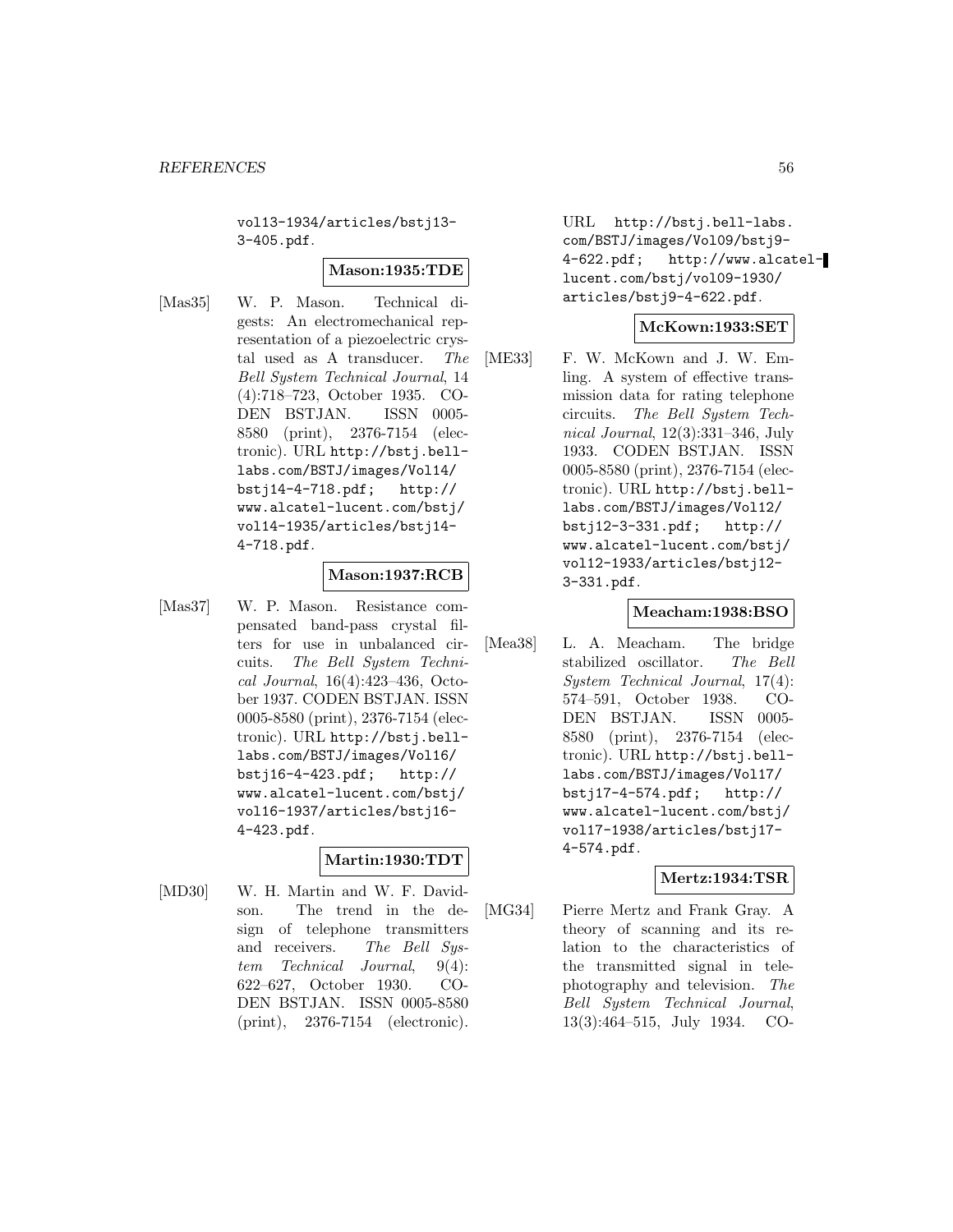DEN BSTJAN. ISSN 0005- 8580 (print), 2376-7154 (electronic). URL http://bstj.belllabs.com/BSTJ/images/Vol13/ bstj13-3-464.pdf; http:// www.alcatel-lucent.com/bstj/ vol13-1934/articles/bstj13- 3-464.pdf.

#### **Martin:1931:SCW**

[MH31] J. C. Martin and H. L. Huber. Status of cooperative work on joint use of poles. The Bell System Technical Journal, 10 (2):231–240, April 1931. CO-DEN BSTJAN. ISSN 0005- 8580 (print), 2376-7154 (electronic). URL http://bstj.belllabs.com/BSTJ/images/Vol10/ bstj10-2-231.pdf; http:// www.alcatel-lucent.com/bstj/ vol10-1931/articles/bstj10- 2-231.pdf.

#### **Murphy:1937:DPI**

[MM37] E. J. Murphy and S. O. Morgan. The dielectric properties of insulating materials. The Bell System Technical Journal, 16(4): 493–512, October 1937. CO-DEN BSTJAN. ISSN 0005- 8580 (print), 2376-7154 (electronic). URL http://bstj.belllabs.com/BSTJ/images/Vol16/ bstj16-4-493.pdf; http:// www.alcatel-lucent.com/bstj/ vol16-1937/articles/bstj16- 4-493.pdf.

#### **Murphy:1938:DPI**

[MM38] E. J. Murphy and S. O. Morgan. The dielectric properties of insulating materials. The Bell

System Technical Journal, 17(4): 640–669, October 1938. CO-DEN BSTJAN. ISSN 0005- 8580 (print), 2376-7154 (electronic). URL http://bstj.belllabs.com/BSTJ/images/Vol17/ bstj17-4-640.pdf; http:// www.alcatel-lucent.com/bstj/ vol17-1938/articles/bstj17- 4-640.pdf.

### **Murphy:1939:DPI**

[MM39] E. J. Murphy and S. O. Morgan. The dielectric properties of insulating materials, III alternating and direct current conductivity. The Bell System Technical Journal, 18(3):502–537, July 1939. CODEN BSTJAN. ISSN 0005-8580 (print), 2376-7154 (electronic). URL http://bstj.belllabs.com/BSTJ/images/Vol18/ bstj18-3-502.pdf; http:// www.alcatel-lucent.com/bstj/ vol18-1939/articles/bstj18- 3-502.pdf.

## **Molina:1931:BTE**

[Mol31] Edward C. Molina. Bayes' theorem — an expository presentation. The Bell System Technical Journal, 10(2):273–283, April 1931. CODEN BSTJAN. ISSN 0005-8580 (print), 2376-7154 (electronic). URL http://bstj.belllabs.com/BSTJ/images/Vol10/ bstj10-2-273.pdf; http:// www.alcatel-lucent.com/bstj/ vol10-1931/articles/bstj10- 2-273.pdf.

#### **Molina:1932:ELI**

[Mol32] Edward C. Molina. An ex-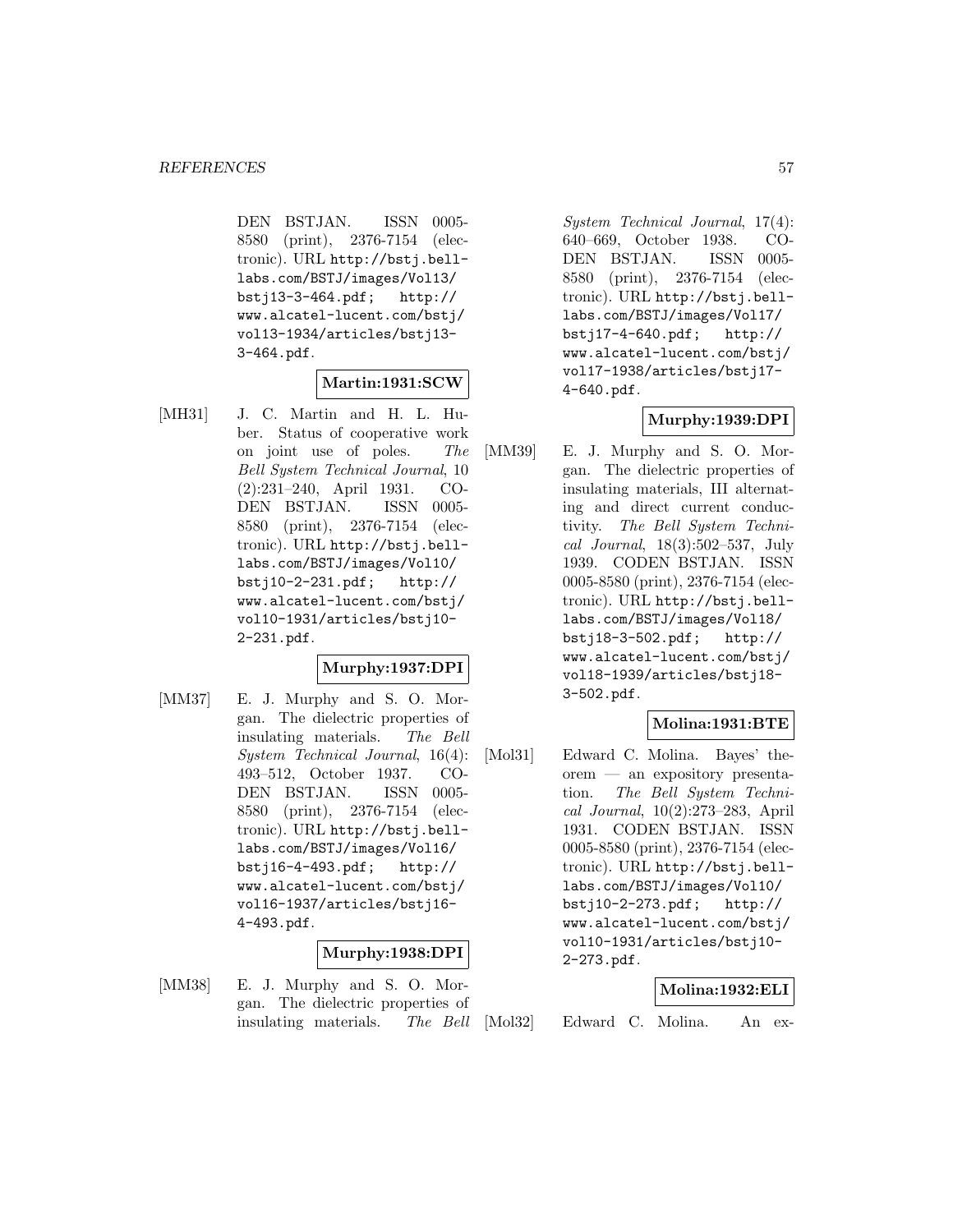pansion for Laplacian integrals in terms of incomplete gamma functions, and some applications. The Bell System Technical Journal, 11(4):563–575, October 1932. CODEN BSTJAN. ISSN 0005- 8580 (print), 2376-7154 (electronic). URL http://bstj.belllabs.com/BSTJ/images/Vol11/ bstj11-4-563.pdf; http:// www.alcatel-lucent.com/bstj/ vol11-1932/articles/bstj11- 4-563.pdf.

## **Molina:1936:LEH**

[Mol36] E. C. Molina. A Laplacian expansion for Hermitian–Laplace functions of high order. The Bell System Technical Journal, 15(3):355–362, July 1936. CO-DEN BSTJAN. ISSN 0005- 8580 (print), 2376-7154 (electronic). URL http://bstj.belllabs.com/BSTJ/images/Vol15/ bstj15-3-355.pdf; http:// www.alcatel-lucent.com/bstj/ vol15-1936/articles/bstj15- 3-355.pdf.

#### **Montgomery:1938:OHA**

[Mon38] H. C. Montgomery. An optical harmonic analyzer. The Bell System Technical Journal, 17(3):406–415, July 1938. CO-DEN BSTJAN. ISSN 0005- 8580 (print), 2376-7154 (electronic). URL http://bstj.belllabs.com/BSTJ/images/Vol17/ bstj17-3-406.pdf; http:// www.alcatel-lucent.com/bstj/ vol17-1938/articles/bstj17- 3-406.pdf.

## **Mertz:1937:IBB**

[MP37] Pierre Mertz and K. W. Pfleger. Irregularities in broad-band wire transmission circuits. The Bell System Technical Journal, 16(4): 541–559, October 1937. CO-DEN BSTJAN. ISSN 0005- 8580 (print), 2376-7154 (electronic). URL http://bstj.belllabs.com/BSTJ/images/Vol16/ bstj16-4-541.pdf; http:// www.alcatel-lucent.com/bstj/ vol16-1937/articles/bstj16- 4-541.pdf.

### **McLean:1932:SPP**

[MPS32] D. A. McLean, R. L. Peek, Jr., and E. E. Schumacher. Some physical properties of wiping solders. The Bell System Technical Journal, 11(1):101–125, January 1932. CODEN BSTJAN. ISSN 0005-8580 (print), 2376-7154 (electronic). URL http://bstj.belllabs.com/BSTJ/images/Vol11/ bstj11-1-101.pdf; http:// www.alcatel-lucent.com/bstj/ vol11-1932/articles/bstj11- 1-101.pdf.

## **Marshall:1936:NDM**

[MR36] R. N. Marshall and F. F. Romanow. A non-directional microphone. The Bell System Technical Journal, 15(3):405–423, July 1936. CODEN BSTJAN. ISSN 0005-8580 (print), 2376-7154 (electronic). URL http://bstj.belllabs.com/BSTJ/images/Vol15/ bstj15-3-405.pdf; http:// www.alcatel-lucent.com/bstj/ vol15-1936/articles/bstj15- 3-405.pdf.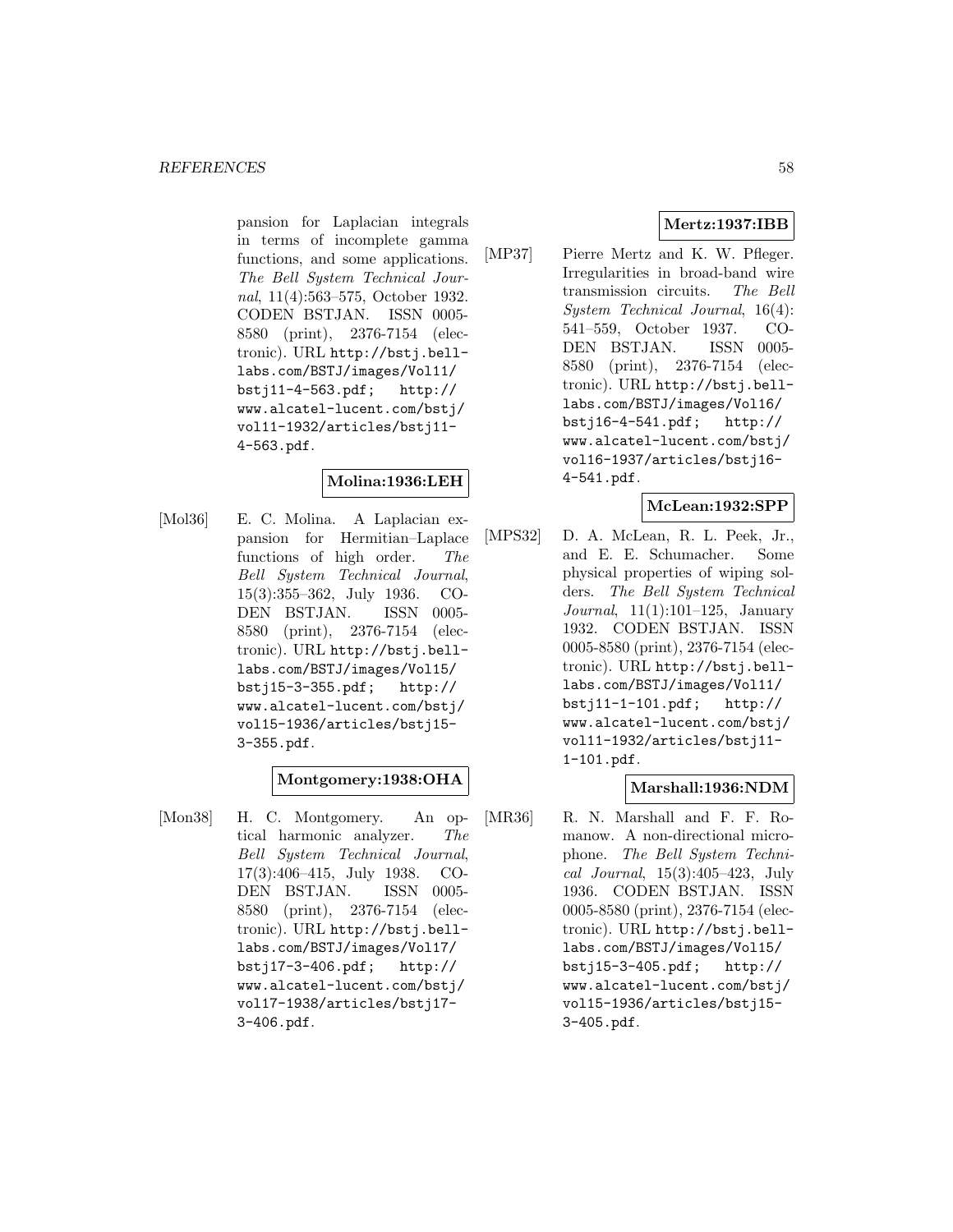## **Mason:1937:UCB**

[MS37] W. P. Mason and R. A. Sykes. The use of coaxial and balanced transmission lines in filters and wide band transformers for high radio frequencies. The Bell System Technical Journal, 16(3):275–302, July 1937. CODEN BSTJAN. ISSN 0005- 8580 (print), 2376-7154 (electronic). URL http://bstj.belllabs.com/BSTJ/images/Vol16/ bstj16-3-275.pdf; http:// www.alcatel-lucent.com/bstj/ vol16-1937/articles/bstj16- 3-275.pdf.

## **Mathes:1934:CAA**

[MW34] R. C. Mathes and S. B. Wright. The compandor — an aid against static in radio telephony. The Bell System Technical Journal, 13(3):315–332, July 1934. CO-DEN BSTJAN. ISSN 0005- 8580 (print), 2376-7154 (electronic). URL http://bstj.belllabs.com/BSTJ/images/Vol13/ bstj13-3-315.pdf; http:// www.alcatel-lucent.com/bstj/ vol13-1934/articles/bstj13- 3-315.pdf.

#### **Nance:1932:WCA**

[Nan32] H. H. Nance. Wire communication aids to air transportation. The Bell System Technical Journal, 11(3):462–476, July 1932. CODEN BSTJAN. ISSN 0005-8580 (print), 2376-7154 (electronic). URL http://bstj.belllabs.com/BSTJ/images/Vol11/ bstj11-3-462.pdf; http:// www.alcatel-lucent.com/bstj/

vol11-1932/articles/bstj11- 3-462.pdf.

### **Nyquist:1930:MPD**

[NB30] H. Nyquist and S. Brand. Measurement of phase distortion. The Bell System Technical Journal, 9(3):522–549, July 1930. CO-DEN BSTJAN. ISSN 0005-8580 (print), 2376-7154 (electronic). URL http://bstj.bell-labs. com/BSTJ/images/Vol09/bstj9- 3-522.pdf; http://www.alcatellucent.com/bstj/vol09-1930/ articles/bstj9-3-522.pdf.

#### **Nelson:1930:RBT**

[Nel30] Edward L. Nelson. Radio broadcasting transmitters and related transmission phenomena. The Bell System Technical Journal, 9 (1):121–140, January 1930. CO-DEN BSTJAN. ISSN 0005-8580 (print), 2376-7154 (electronic). URL http://bstj.bell-labs. com/BSTJ/images/Vol09/bstj9- 1-121.pdf; http://www.alcatellucent.com/bstj/vol09-1930/ articles/bstj9-1-121.pdf.

### **Norwine:1938:CTI**

[NM38] A. C. Norwine and O. J. Murphy. Characteristic time intervals in telephonic conversation. The Bell System Technical Journal, 17(2):281–291, April 1938. CODEN BSTJAN. ISSN 0005- 8580 (print), 2376-7154 (electronic). URL http://bstj.belllabs.com/BSTJ/images/Vol17/ bstj17-2-281.pdf; http:// www.alcatel-lucent.com/bstj/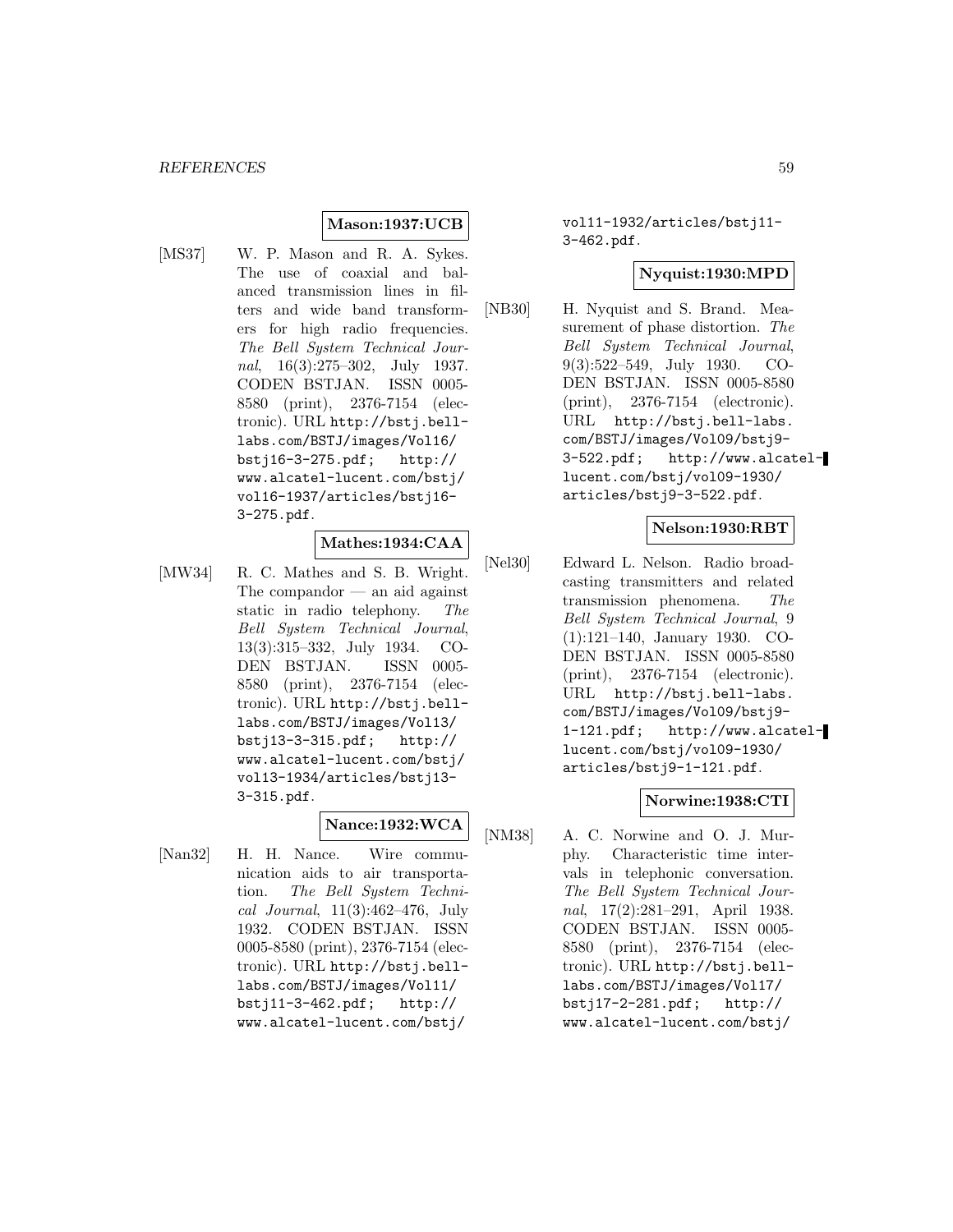vol17-1938/articles/bstj17- 2-281.pdf.

#### **Norton:1937:CRA**

[Nor37] E. L. Norton. Constant resistance with applications to filter groups. The Bell System Technical Journal, 16(2):178–193, April 1937. CODEN BSTJAN. ISSN 0005-8580 (print), 2376-7154 (electronic). URL http://bstj.belllabs.com/BSTJ/images/Vol16/ bstj16-2-178.pdf; http:// www.alcatel-lucent.com/bstj/ vol16-1937/articles/bstj16- 2-178.pdf.

#### **Norwine:1938:DCA**

[Nor38] A. C. Norwine. Devices for controlling amplitude characteristics of telephonic signals. The Bell System Technical Journal, 17(4): 539–554, October 1938. CO-DEN BSTJAN. ISSN 0005- 8580 (print), 2376-7154 (electronic). URL http://bstj.belllabs.com/BSTJ/images/Vol17/ bstj17-4-539.pdf; http:// www.alcatel-lucent.com/bstj/ vol17-1938/articles/bstj17- 4-539.pdf.

## **Nyquist:1932:RT**

[Nyq32] H. Nyquist. Regeneration theory. The Bell System Technical Journal, 11(1):126–147, January 1932. CODEN BSTJAN. ISSN 0005-8580 (print), 2376-7154 (electronic). URL http://bstj.belllabs.com/BSTJ/images/Vol11/ bstj11-1-126.pdf; http:// www.alcatel-lucent.com/bstj/

vol11-1932/articles/bstj11- 1-126.pdf.

### **OLeary:1939:ITC**

[OBB39] J. T. O'Leary, E. C. Blessing, and J. W. Beyer. An improved three-channel carrier telephone system. The Bell System Technical Journal,  $18(1):49-75$ , January 1939. CODEN BSTJAN. ISSN 0005-8580 (print), 2376-7154 (electronic). URL http://bstj.belllabs.com/BSTJ/images/Vol18/ bstj18-1-49.pdf; http://www. alcatel-lucent.com/bstj/vol18- 1939/articles/bstj18-1-49.pdf.

#### **Osborne:1932:EDJ**

[OD32] H. S. Osborne and A. M. Dowling. The electrical discoveries of Joseph Henry, A supplement to the Bell System Technical Journal, July 1932. The Bell System Technical Journal, 11(3):1–22, July 1932. CODEN BSTJAN. ISSN 0005-8580 (print), 2376-7154 (electronic). URL http://bstj.belllabs.com/BSTJ/images/Vol11/  $bsti11-3-1.pdf;$  http://www. alcatel-lucent.com/bstj/vol11- 1932/articles/bstj11-3-1.pdf.

### **Osbourne:1930:GSP**

[Osb30] H. S. Osbourne. A general switching plan for telephone toll service. The Bell System Technical Journal, 9(3):429–447, July 1930. CO-DEN BSTJAN. ISSN 0005-8580 (print), 2376-7154 (electronic). URL http://bstj.bell-labs. com/BSTJ/images/Vol09/bstj9- 3-429.pdf; http://www.alcatel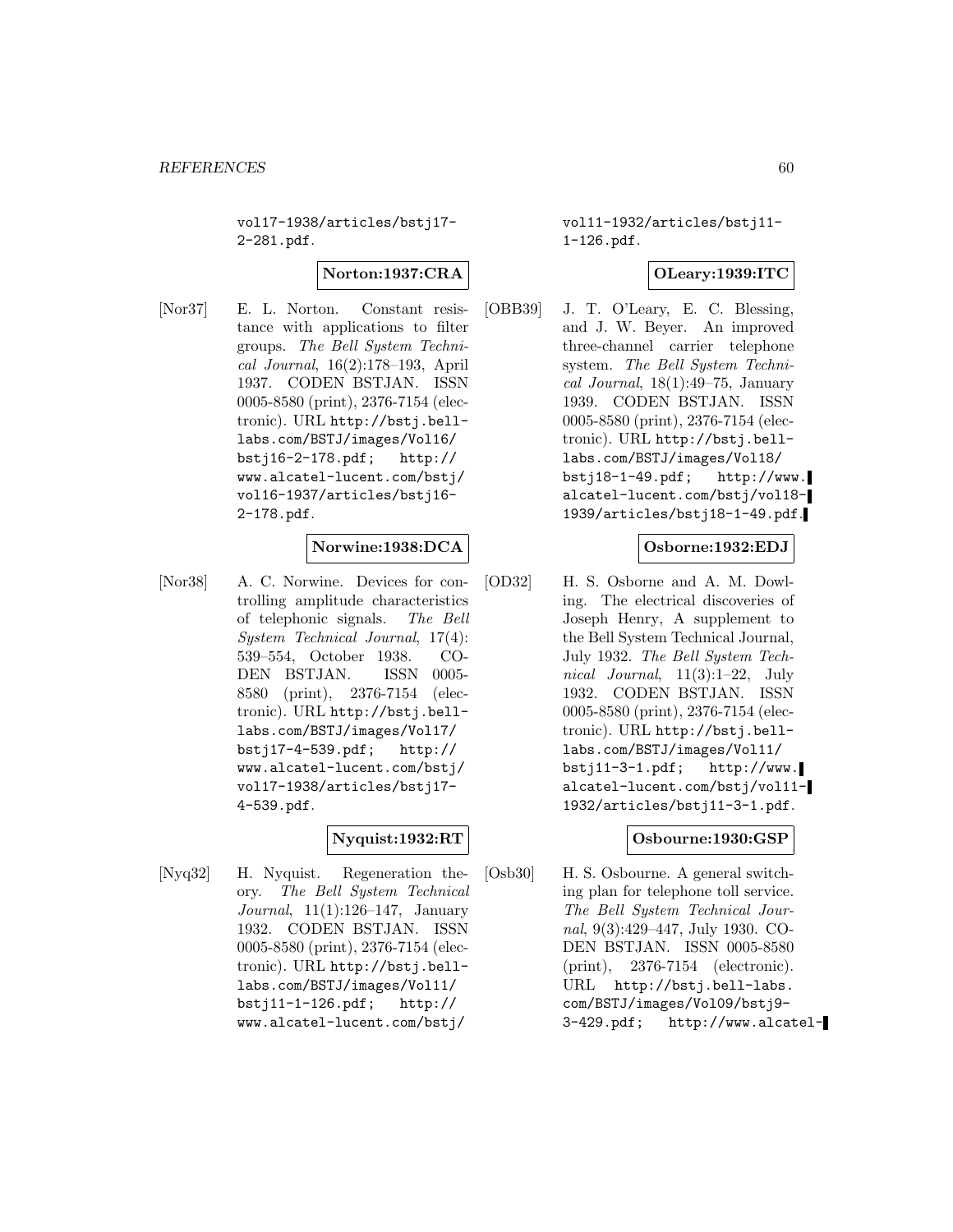lucent.com/bstj/vol09-1930/ articles/bstj9-3-429.pdf.

### **Oswald:1930:TTS**

[Osw30] A. A. Oswald. Transoceanic telephone service — short-wave equipment. The Bell System Technical Journal, 9(2): 270–289, April 1930. CO-DEN BSTJAN. ISSN 0005-8580 (print), 2376-7154 (electronic). URL http://bstj.bell-labs. com/BSTJ/images/Vol09/bstj9- 2-270.pdf; http://www.alcatellucent.com/bstj/vol09-1930/ articles/bstj9-2-270.pdf.

#### **Pack:1931:SCP**

[Pac31] R. F. Pack. Symposium on coordination of power and telephone plant. The Bell System Technical Journal, 10(2):155–158, April 1931. CODEN BSTJAN. ISSN 0005-8580 (print), 2376-7154 (electronic). URL http://bstj.belllabs.com/BSTJ/images/Vol10/ bstj10-2-155.pdf; http:// www.alcatel-lucent.com/bstj/ vol10-1931/articles/bstj10- 2-155.pdf.

## **Payne:1930:ICW**

[Pay30] E. B. Payne. Impedance correction of wave filters. The Bell System Technical Journal, 9(4): 770–793, October 1930. CO-DEN BSTJAN. ISSN 0005-8580 (print), 2376-7154 (electronic). URL http://bstj.bell-labs. com/BSTJ/images/Vol09/bstj9- 4-770.pdf; http://www.alcatellucent.com/bstj/vol09-1930/ articles/bstj9-4-770.pdf.

## **Pierce:1936:TST**

[PB36] R. E. Pierce and E. W. Bemis. A transmission system for teletypewriter exchange service. The Bell System Technical Journal, 15(4):529–548, October 1936. CODEN BSTJAN. ISSN 0005- 8580 (print), 2376-7154 (electronic). URL http://bstj.belllabs.com/BSTJ/images/Vol15/ bstj15-4-529.pdf; http:// www.alcatel-lucent.com/bstj/ vol15-1936/articles/bstj15- 4-529.pdf.

## **Pearson:1934:FNV**

[Pea34] G. L. Pearson. Fluctuation noise in vacuum tubes. The Bell System Technical Journal, 13(4): 634–653, October 1934. CO-DEN BSTJAN. ISSN 0005- 8580 (print), 2376-7154 (electronic). URL http://bstj.belllabs.com/BSTJ/images/Vol13/ bstj13-4-634.pdf; http:// www.alcatel-lucent.com/bstj/ vol13-1934/articles/bstj13- 4-634.pdf.

# **Penick:1934:MRM**

[Pen34] D. B. Penick. The measurement and reduction of microphonic noise in vacuum tubes. The Bell System Technical Journal, 13(4):614–633, October 1934. CODEN BSTJAN. ISSN 0005- 8580 (print), 2376-7154 (electronic). URL http://bstj.belllabs.com/BSTJ/images/Vol13/ bstj13-4-614.pdf; http:// www.alcatel-lucent.com/bstj/ vol13-1934/articles/bstj13- 4-614.pdf.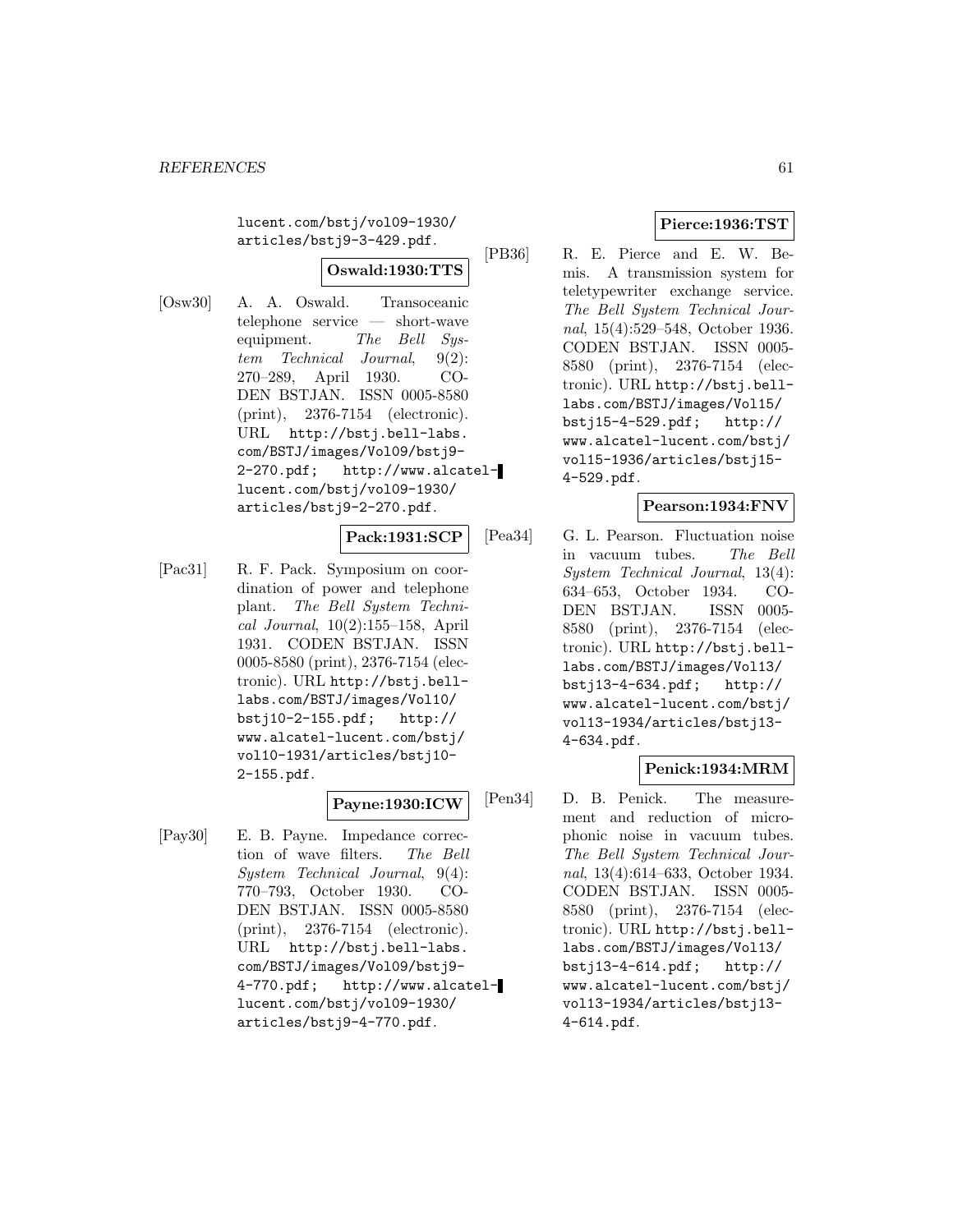#### **Peterson:1930:TPG**

[Pet30] Liss C. Peterson. Transients in parallel grounded circuits, one of which is of infinite length. The Bell System Technical Journal, 9 (4):760–769, October 1930. CO-DEN BSTJAN. ISSN 0005-8580 (print), 2376-7154 (electronic). URL http://bstj.bell-labs. com/BSTJ/images/Vol09/bstj9- 4-760.pdf; http://www.alcatellucent.com/bstj/vol09-1930/ articles/bstj9-4-760.pdf.

### **Peterson:1939:IPE**

[Pet39] Liss C. Peterson. Impedance properties of electron streams. The Bell System Technical Journal, 18(3):465–481, July 1939. CODEN BSTJAN. ISSN 0005- 8580 (print), 2376-7154 (electronic). URL http://bstj.belllabs.com/BSTJ/images/Vol18/ bstj18-3-465.pdf; http:// www.alcatel-lucent.com/bstj/ vol18-1939/articles/bstj18- 3-465.pdf.

### **Peterson:1939:EMC**

[PH39] E. Peterson and L. W. Hussey. Equivalent modulator circuits. The Bell System Technical Journal, 18(1):32–48, January 1939. CODEN BSTJAN. ISSN 0005- 8580 (print), 2376-7154 (electronic). URL http://bstj.belllabs.com/BSTJ/images/Vol18/ bstj18-1-32.pdf; http://www. alcatel-lucent.com/bstj/vol18- 1939/articles/bstj18-1-32.pdf.

#### **Pidgeon:1935:TME**

[Pid35] H. A. Pidgeon. Theory of multielectrode vacuum tubes. The Bell System Technical Journal, 14 (1):44–84, January 1935. CO-DEN BSTJAN. ISSN 0005- 8580 (print), 2376-7154 (electronic). URL http://bstj.belllabs.com/BSTJ/images/Vol14/  $bsti14-1-44.pdf;$  http://www. alcatel-lucent.com/bstj/vol14- 1935/articles/bstj14-1-44.pdf.

#### **Pilliod:1939:TTL**

[Pil39] J. J. Pilliod. Transcontinental telephone lines. The Bell System Technical Journal, 18(1): 235–245, January 1939. CO-DEN BSTJAN. ISSN 0005- 8580 (print), 2376-7154 (electronic). URL http://bstj.belllabs.com/BSTJ/images/Vol18/ bstj18-1-235.pdf; http:// www.alcatel-lucent.com/bstj/ vol18-1939/articles/bstj18- 1-235.pdf.

### **Prescott:1932:COS**

[PK32] C. J. Prescott, Jr. and M. J. Kelly. The caesium–oxygen– silver photoelectric cell. The Bell System Technical Journal, 11(3):334–367, July 1932. CO-DEN BSTJAN. ISSN 0005- 8580 (print), 2376-7154 (electronic). URL http://bstj.belllabs.com/BSTJ/images/Vol11/<br>bstj11-3-334.pdf; http://  $bstj11-3-334.pdf;$ www.alcatel-lucent.com/bstj/ vol11-1932/articles/bstj11- 3-334.pdf.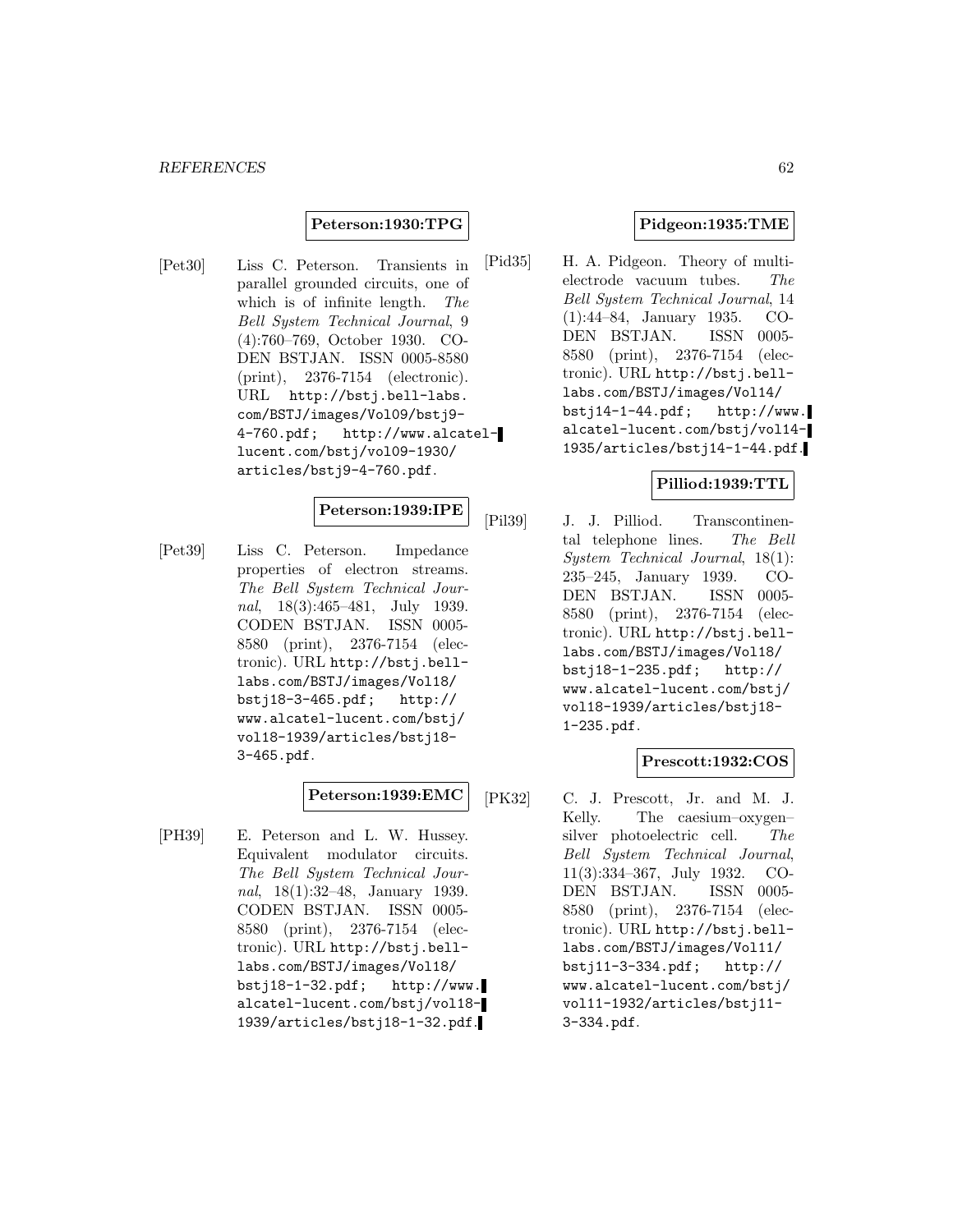#### **Peterson:1934:RTE**

[PKW34] E. Peterson, J. G. Kreer, and L. A. Ware. Regeneration theory and experiment. The Bell System Technical Journal, 13(4): 680–700, October 1934. CO-DEN BSTJAN. ISSN 0005- 8580 (print), 2376-7154 (electronic). URL http://bstj.belllabs.com/BSTJ/images/Vol13/ bstj13-4-680.pdf; http:// www.alcatel-lucent.com/bstj/ vol13-1934/articles/bstj13- 4-680.pdf.

#### **Pennell:1936:MES**

[PL36] W. O. Pennell and H. P. Lawther. A magneto-elastic source of noise in steel telephone wires. The Bell System Technical Journal, 15 (2):334–339, April 1936. CO-DEN BSTJAN. ISSN 0005- 8580 (print), 2376-7154 (electronic). URL http://bstj.belllabs.com/BSTJ/images/Vol15/ bstj15-2-334.pdf; http:// www.alcatel-lucent.com/bstj/ vol15-1936/articles/bstj15- 2-334.pdf.

#### **Peterson:1937:MGG**

[PMW37] E. Peterson, J. M. Manley, and L. R. Wrathall. Magnetic generation of a group of harmonics. The Bell System Technical Journal, 16(4):437–455, October 1937. CODEN BSTJAN. ISSN 0005-8580 (print), 2376-7154 (electronic). URL http://bstj.belllabs.com/BSTJ/images/Vol16/ bstj16-4-437.pdf; http:// www.alcatel-lucent.com/bstj/

vol16-1937/articles/bstj16- 4-437.pdf.

#### **Potter:1936:RSW**

[PP36] R. K. Potter and A. C. Peterson, Jr. The reliability of short-wave radio telephone circuits. The Bell System Technical Journal, 15(2):181–196, April 1936. CODEN BSTJAN. ISSN 0005-8580 (print), 2376-7154 (electronic). URL http://bstj.belllabs.com/BSTJ/images/Vol15/ bstj15-2-181.pdf; http:// www.alcatel-lucent.com/bstj/ vol15-1936/articles/bstj15- 2-181.pdf.

#### **Polkinghorn:1935:SSS**

[PS35] F. A. Polkinghorn and N. F. Schlaack. A single-sideband shortwave system for transatlantic telephony. The Bell System Technical Journal, 14(3):489–508, July 1935. CODEN BSTJAN. ISSN 0005-8580 (print), 2376-7154 (electronic). URL http://bstj.belllabs.com/BSTJ/images/Vol14/ bstj14-3-489.pdf; http:// www.alcatel-lucent.com/bstj/ vol14-1935/articles/bstj14- 3-489.pdf.

#### **Quarles:1930:MTW**

[Qua30] D. A. Quarles. Motion of telephone wires in wind. The Bell System Technical Journal, 9 (2):356–363, April 1930. CO-DEN BSTJAN. ISSN 0005-8580 (print), 2376-7154 (electronic). URL http://bstj.bell-labs. com/BSTJ/images/Vol09/bstj9- 2-356.pdf; http://www.alcatel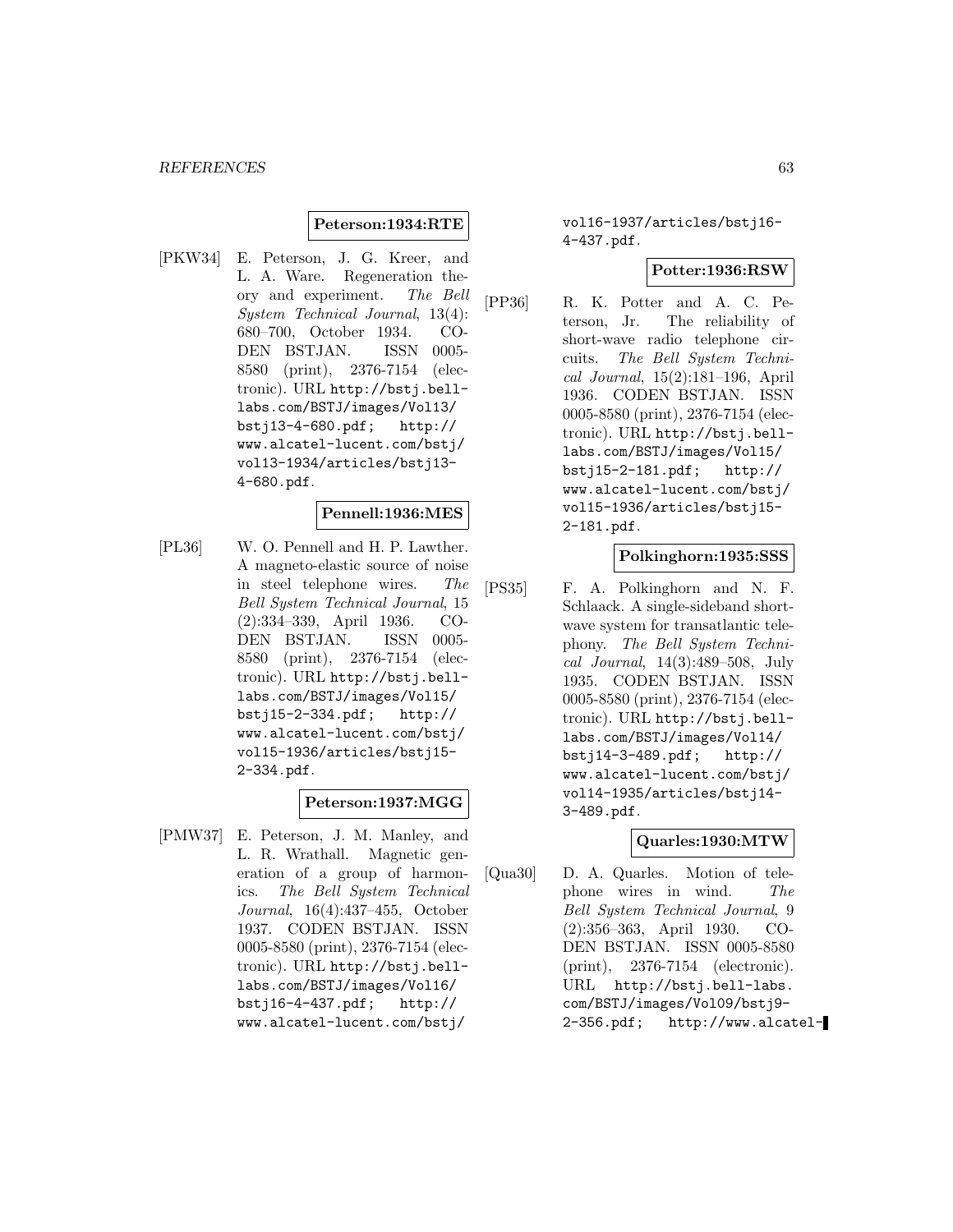lucent.com/bstj/vol09-1930/ articles/bstj9-2-356.pdf.

#### **Quarles:1936:NTU**

[Qua36] D. A. Quarles. A new type of underground telephone wire. The Bell System Technical Journal,  $15(3):446-454$ , July 1936. CODEN BSTJAN. ISSN 0005- 8580 (print), 2376-7154 (electronic). URL http://bstj.belllabs.com/BSTJ/images/Vol15/ bstj15-3-446.pdf; http:// www.alcatel-lucent.com/bstj/ vol15-1936/articles/bstj15- 3-446.pdf.

#### **Rack:1938:ESC**

[Rac38] A. J. Rack. Effect of space charge and transit time on the shot noise in diodes. The Bell System Technical Journal, 17(4):592–619, October 1938. CODEN BSTJAN. ISSN 0005-8580 (print), 2376-7154 (electronic). URL http://bstj.belllabs.com/BSTJ/images/Vol17/ bstj17-4-592.pdf; http:// www.alcatel-lucent.com/bstj/ vol17-1938/articles/bstj17- 4-592.pdf.

## **Reynolds:1936:NTS**

[Rey36] F. W. Reynolds. A new telephotograph system. The Bell System Technical Journal, 15(4): 549–574, October 1936. CO-DEN BSTJAN. ISSN 0005- 8580 (print), 2376-7154 (electronic). URL http://bstj.belllabs.com/BSTJ/images/Vol15/ bstj15-4-549.pdf; http:// www.alcatel-lucent.com/bstj/

vol15-1936/articles/bstj15- 4-549.pdf.

### **Rice:1937:SWF**

[Ric37] S. O. Rice. Series for the wave function of a radiating dipole at the Earth's surface. The Bell System Technical Journal, 16(1): 101–109, January 1937. CO-DEN BSTJAN. ISSN 0005- 8580 (print), 2376-7154 (electronic). URL http://bstj.belllabs.com/BSTJ/images/Vol16/ bstj16-1-101.pdf; http:// www.alcatel-lucent.com/bstj/ vol16-1937/articles/bstj16- 1-101.pdf.

#### **Riordan:1931:TGW**

[Rio31] John Riordan. Transients in grounded wires on the Earth's surface. The Bell System Technical Journal, 10(3):420–431, July 1931. CODEN BSTJAN. ISSN 0005-8580 (print), 2376-7154 (electronic). URL http://bstj.belllabs.com/BSTJ/images/Vol10/ bstj10-3-420.pdf; http:// www.alcatel-lucent.com/bstj/ vol10-1931/articles/bstj10- 3-420.pdf.

#### **Riordan:1937:LNT**

[Rio37] John Riordan. A ladder network theorem. The Bell System Technical Journal, 16(3):303–318, July 1937. CODEN BSTJAN. ISSN 0005-8580 (print), 2376-7154 (electronic). URL http://bstj.belllabs.com/BSTJ/images/Vol16/ bstj16-3-303.pdf; http:// www.alcatel-lucent.com/bstj/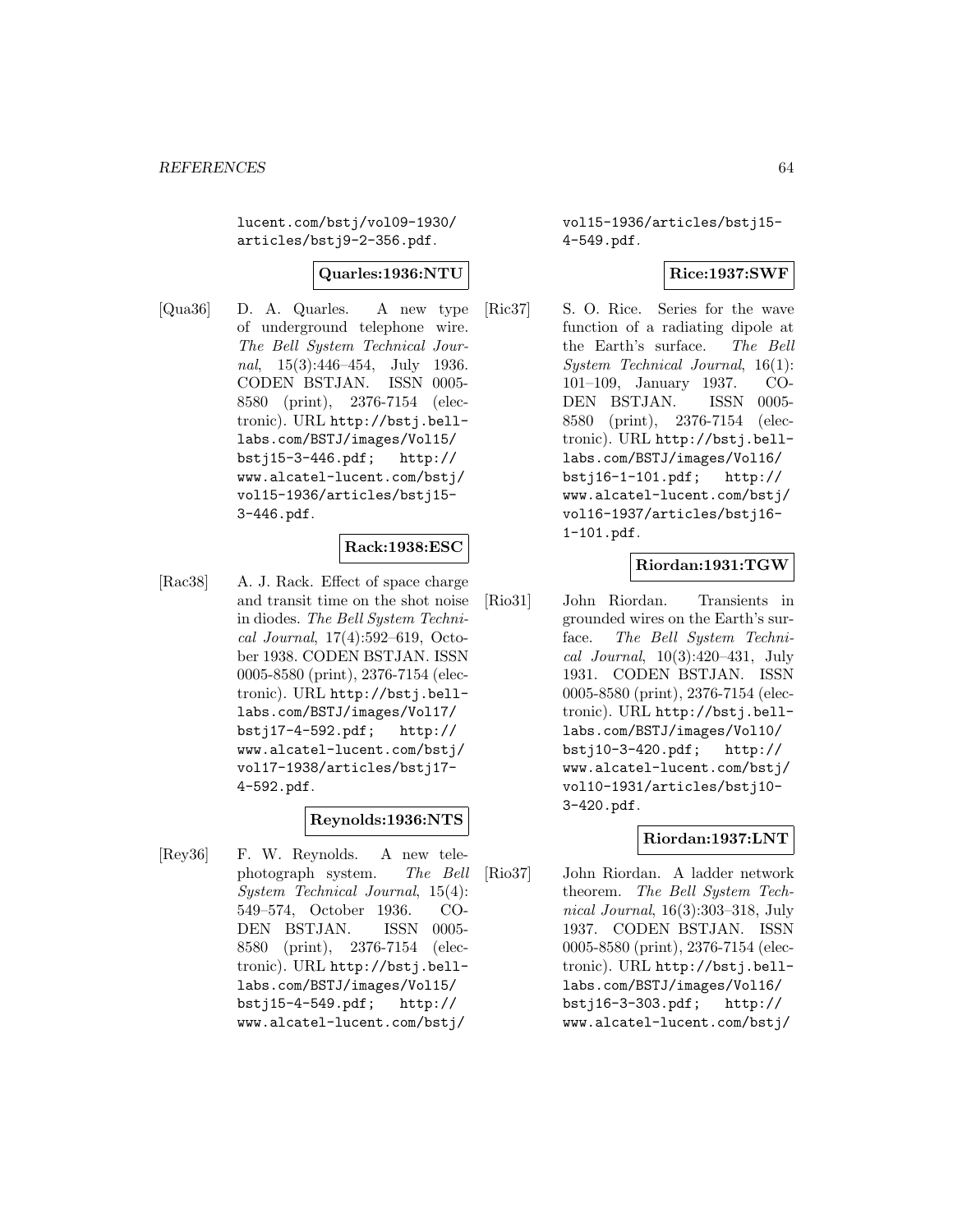vol16-1937/articles/bstj16- 3-303.pdf.

#### **Riordan:1939:NIT**

[Rio39] John Riordan. The number of impedances of an n terminal network. The Bell System Technical Journal, 18(2):300–314, April 1939. CODEN BSTJAN. ISSN 0005-8580 (print), 2376-7154 (electronic). URL http://bstj.belllabs.com/BSTJ/images/Vol18/ bstj18-2-300.pdf; http:// www.alcatel-lucent.com/bstj/ vol18-1939/articles/bstj18- 2-300.pdf.

#### **Riordan:1933:MIG**

[RS33] John Riordan and Erling D. Sunde. Mutual impedance of grounded wires for horizontally stratified two-layer Earth. The Bell System Technical Journal, 12 (2):162–177, April 1933. CO-DEN BSTJAN. ISSN 0005- 8580 (print), 2376-7154 (electronic). URL http://bstj.belllabs.com/BSTJ/images/Vol12/ bstj12-2-162.pdf; http:// www.alcatel-lucent.com/bstj/ vol12-1933/articles/bstj12- 2-162.pdf.

#### **Samuel:1937:TDN**

[Sam37] A. L. Samuel. Technical digests — A negative-grid triode oscillator and amplifier for ultra-high frequencies. The Bell System Technical Journal, 16(4):568–573, October 1937. CODEN BSTJAN. ISSN 0005-8580 (print), 2376-7154 (electronic). URL http://bstj.belllabs.com/BSTJ/images/Vol16/

bstj16-4-568.pdf; http:// www.alcatel-lucent.com/bstj/ vol16-1937/articles/bstj16- 4-568.pdf.

### **Schelleng:1933:USW**

[SBF33] J. C. Schelleng, C. R. Burrows, and E. B. Ferrell. Ultrashort wave propagation. The Bell System Technical Journal, 12 (2):125–161, April 1933. CO-DEN BSTJAN. ISSN 0005- 8580 (print), 2376-7154 (electronic). URL http://bstj.belllabs.com/BSTJ/images/Vol12/ bstj12-2-125.pdf; http:// www.alcatel-lucent.com/bstj/ vol12-1933/articles/bstj12- 2-125.pdf.

#### **Shanck:1939:RDM**

[SCC39] R. B. Shanck, F. A. Cowan, and S. I. Cory. Recent developments in the measurement of telegraph transmission. The Bell System Technical Journal, 18(1): 143–189, January 1939. CO-DEN BSTJAN. ISSN 0005- 8580 (print), 2376-7154 (electronic). URL http://bstj.belllabs.com/BSTJ/images/Vol18/ bstj18-1-143.pdf; http:// www.alcatel-lucent.com/bstj/ vol18-1939/articles/bstj18- 1-143.pdf.

#### **Schelkunoff:1934:ETC**

[Sch34] S. A. Schelkunoff. The electromagnetic theory of coaxial transmission lines and cylindrical shields. The Bell System Technical Journal, 13(4):532–579, October 1934. CODEN BSTJAN. ISSN 0005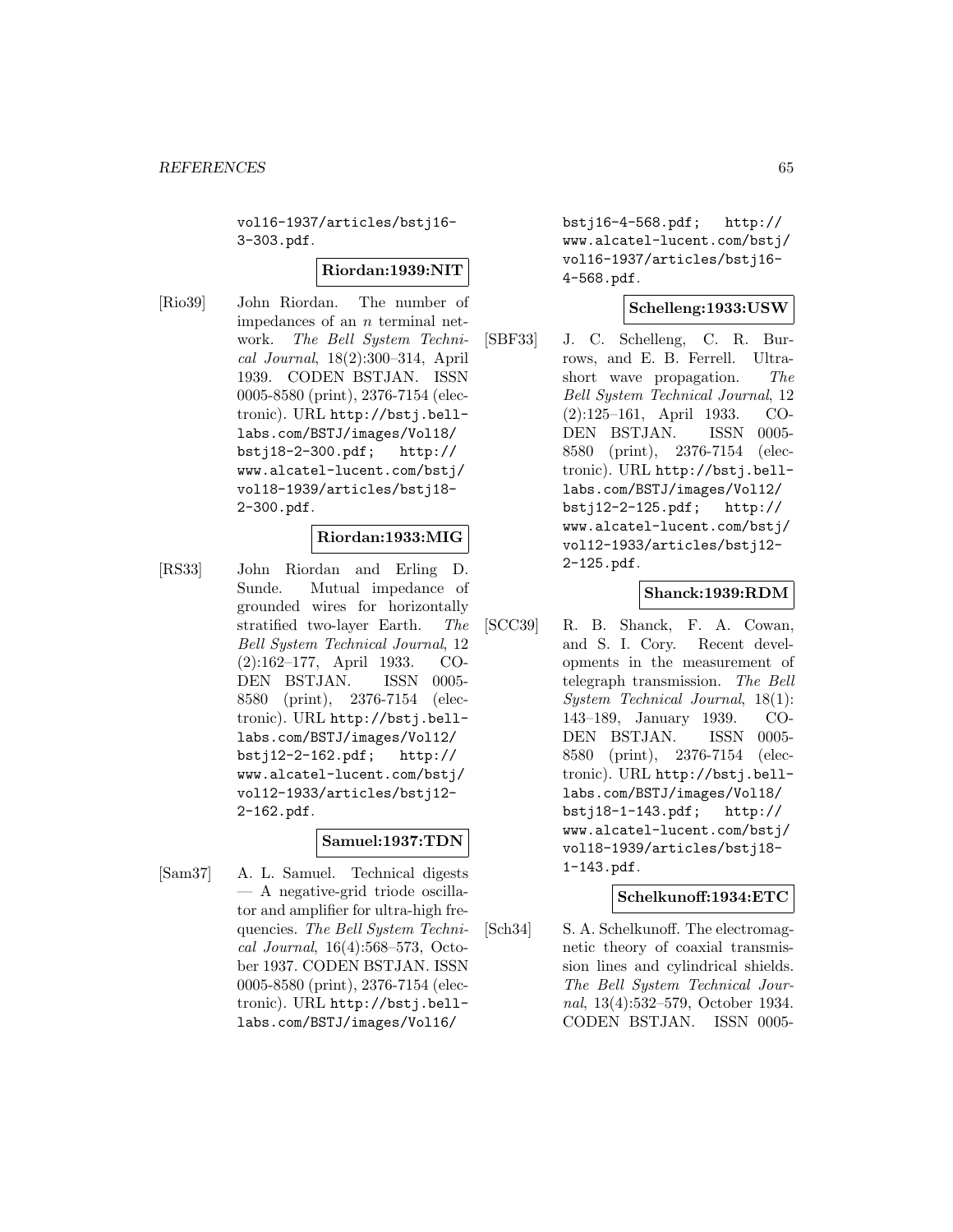8580 (print), 2376-7154 (electronic). URL http://bstj.belllabs.com/BSTJ/images/Vol13/ bstj13-4-532.pdf; http:// www.alcatel-lucent.com/bstj/ vol13-1934/articles/bstj13- 4-532.pdf.

### **Schelkunoff:1936:SET**

[Sch36] S. A. Schelkunoff. Some equivalence theorems of electromagnetics and their application to radiation problems. The Bell System Technical Journal, 15(1): 92–112, January 1936. CO-DEN BSTJAN. ISSN 0005- 8580 (print), 2376-7154 (electronic). URL http://bstj.belllabs.com/BSTJ/images/Vol15/ bstj15-1-92.pdf; http://www. alcatel-lucent.com/bstj/vol15- 1936/articles/bstj15-1-92.pdf.

#### **Schelkunoff:1938:ICA**

[Sch38] S. A. Schelkunoff. The impedance concept and its application to problems of reflection, refraction, shielding and power absorption. The Bell System Technical Journal, 17(1):17–48, January 1938. CODEN BSTJAN. ISSN 0005- 8580 (print), 2376-7154 (electronic). URL http://bstj.belllabs.com/BSTJ/images/Vol17/  $bstj17-1-17.pdf;$  http://www. alcatel-lucent.com/bstj/vol17- 1938/articles/bstj17-1-17.pdf.

#### **Scott:1932:MSP**

[Sco32] K. L. Scott. Magnet steels and permanent magnets — relationships among their magnetic properties. The Bell System Techni-

cal Journal, 11(3):383–401, July 1932. CODEN BSTJAN. ISSN 0005-8580 (print), 2376-7154 (electronic). URL http://bstj.belllabs.com/BSTJ/images/Vol11/ bstj11-3-383.pdf; http:// www.alcatel-lucent.com/bstj/ vol11-1932/articles/bstj11- 3-383.pdf.

#### **Scriven:1934:RAP**

[Scr34] E. O. Scriven. Reproduction in auditory perspective. The Bell System Technical Journal, 13 (2):278–284, April 1934. CO-DEN BSTJAN. ISSN 0005- 8580 (print), 2376-7154 (electronic). URL http://bstj.belllabs.com/BSTJ/images/Vol13/ bstj13-2-278.pdf; http:// www.alcatel-lucent.com/bstj/ vol13-1934/articles/bstj13- 2-278.pdf.

### **Sterba:1932:TLS**

[SF32] E. J. Sterba and C. B. Feldman. Transmission lines for short-wave radio systems. The Bell System Technical Journal, 11(3):411–450, July 1932. CO-DEN BSTJAN. ISSN 0005- 8580 (print), 2376-7154 (electronic). URL http://bstj.belllabs.com/BSTJ/images/Vol11/ bstj11-3-411.pdf; http:// www.alcatel-lucent.com/bstj/ vol11-1932/articles/bstj11- 3-411.pdf.

### **Schafer:1936:TDE**

[SG36] J. P. Schafer and W. M. Goodall. Technical digests—eclipse effects in the ionsphere. The Bell Sys-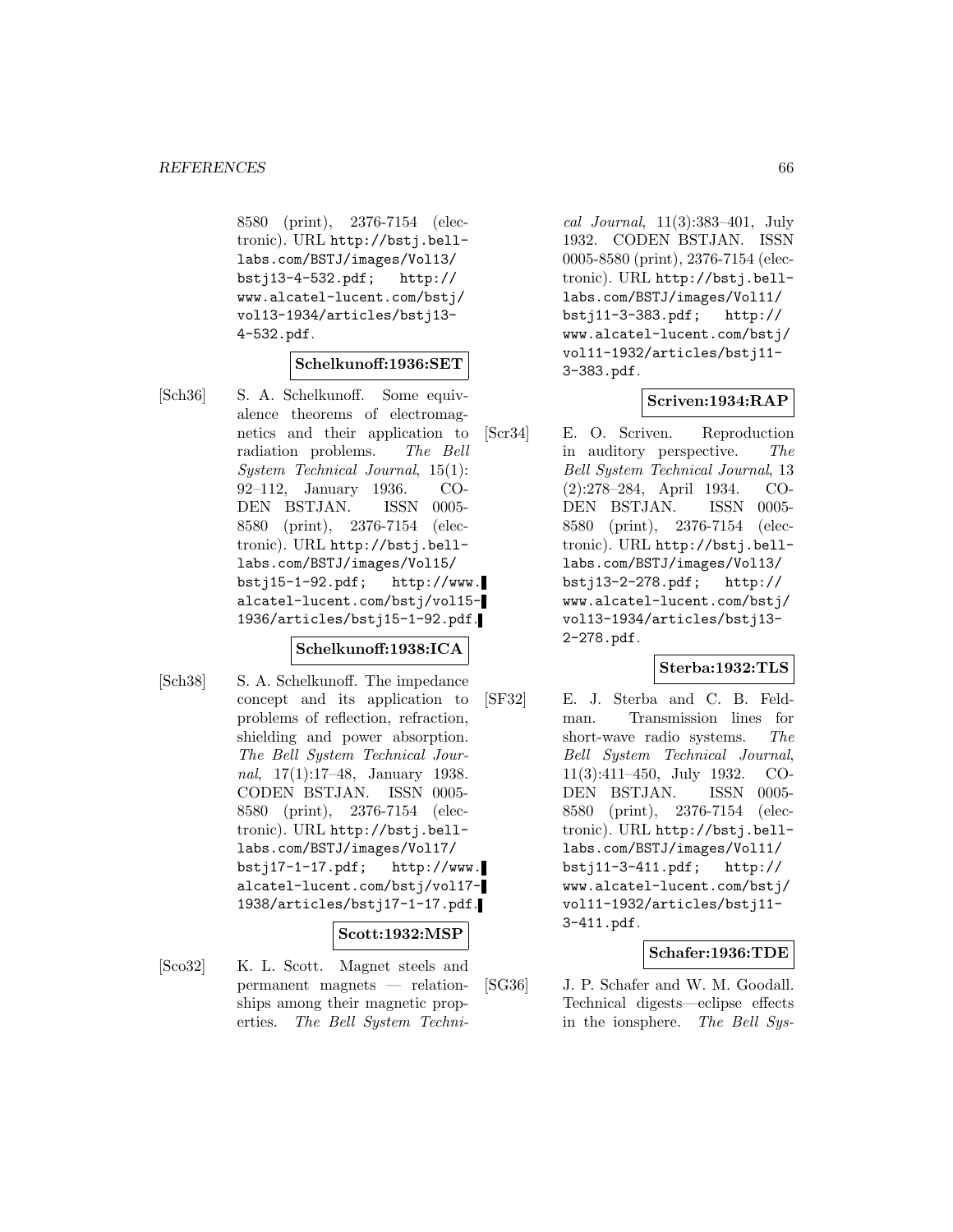tem Technical Journal, 15(1): 162–166, January 1936. CO-DEN BSTJAN. ISSN 0005- 8580 (print), 2376-7154 (electronic). URL http://bstj.belllabs.com/BSTJ/images/Vol15/ bstj15-1-162.pdf; http:// www.alcatel-lucent.com/bstj/ vol15-1936/articles/bstj15- 1-162.pdf.

## **Shewhart:1930:EQC**

[She30] W. A. Shewhart. Economic quality control of manufactured product. The Bell System Technical Journal, 9(2):364–389, April 1930. CO-DEN BSTJAN. ISSN 0005-8580 (print), 2376-7154 (electronic). URL http://bstj.bell-labs. com/BSTJ/images/Vol09/bstj9- 2-364.pdf; http://www.alcatellucent.com/bstj/vol09-1930/ articles/bstj9-2-364.pdf.

## **Shea:1931:DML**

[She31] John R. Shea. Developments in the manufacture of lead-covered paper-insulated telephone cable. The Bell System Technical Journal,  $10(3):432-471$ , July 1931. CODEN BSTJAN. ISSN 0005- 8580 (print), 2376-7154 (electronic). URL http://bstj.belllabs.com/BSTJ/images/Vol10/ bstj10-3-432.pdf; http:// www.alcatel-lucent.com/bstj/ vol10-1931/articles/bstj10- 3-432.pdf.

## **Shockley:1939:QPS**

[Sho39] W. Shockley. The quantum physics of solids, I. the energies of electrons in crystals. The Bell

System Technical Journal, 18(4): 645–723, October 1939. CO-DEN BSTJAN. ISSN 0005- 8580 (print), 2376-7154 (electronic). URL http://bstj.belllabs.com/BSTJ/images/Vol18/ bstj18-4-645.pdf; http:// www.alcatel-lucent.com/bstj/ vol18-1939/articles/bstj18- 4-645.pdf.

### **Sivian:1931:ACC**

[Siv31] L. J. Sivian. Absolute calibration of condenser transmitters. The Bell System Technical Journal, 10(1):96–115, January 1931. CODEN BSTJAN. ISSN 0005- 8580 (print), 2376-7154 (electronic). URL http://bstj.belllabs.com/BSTJ/images/Vol10/ bstj10-1-96.pdf; http://www. alcatel-lucent.com/bstj/vol10- 1931/articles/bstj10-1-96.pdf.

### **Skellett:1936:TDC**

[Ske36] A. M. Skellett. Technical digests on the correlation of radio transmission with solar phenomena. The Bell System Technical Journal, 15(1):157–161, January 1936. CODEN BSTJAN. ISSN 0005- 8580 (print), 2376-7154 (electronic). URL http://bstj.belllabs.com/BSTJ/images/Vol15/ bstj15-1-157.pdf; http:// www.alcatel-lucent.com/bstj/ vol15-1936/articles/bstj15- 1-157.pdf.

## **Spain:1936:TDR**

[SLT36] C. J. Spain, D. P. Loye, and E. W. Templin. Technical digests reduction of airplane noise and vi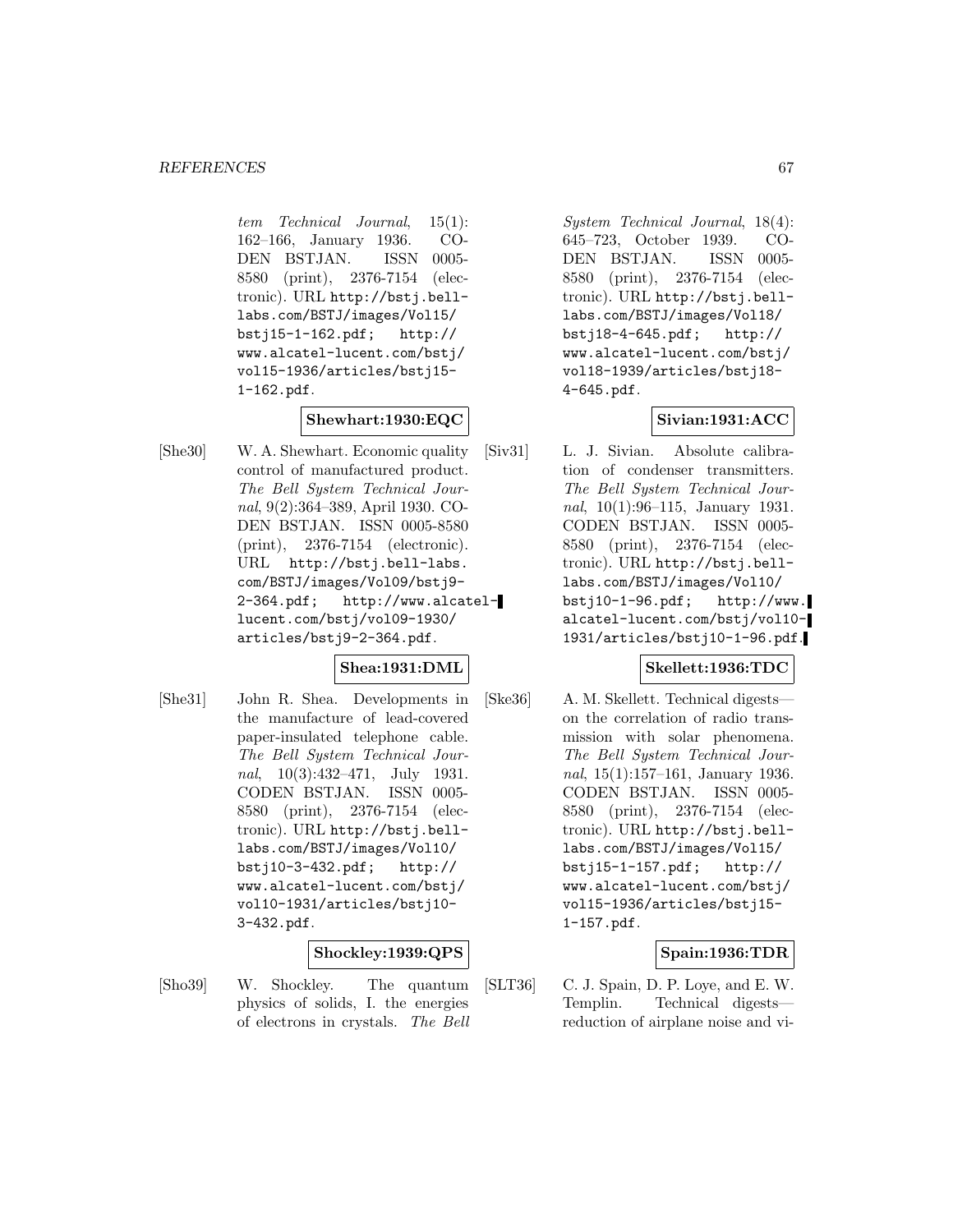bration. The Bell System Technical Journal, 15(4):626–627, October 1936. CODEN BSTJAN. ISSN 0005-8580 (print), 2376-7154 (electronic). URL http://bstj.belllabs.com/BSTJ/images/Vol15/ bstj15-4-626.pdf; http:// www.alcatel-lucent.com/bstj/ vol15-1936/articles/bstj15- 4-626.pdf.

## **Starbird:1939:SAT**

[SM39] L. C. Starbird and J. D. Mathis. Some applications of the type 'J' carrier system. The Bell System Technical Journal, 18 (2):338–362, April 1939. CO-DEN BSTJAN. ISSN 0005- 8580 (print), 2376-7154 (electronic). URL http://bstj.belllabs.com/BSTJ/images/Vol18/ bstj18-2-338.pdf; http:// www.alcatel-lucent.com/bstj/ vol18-1939/articles/bstj18- 2-338.pdf.

### **Snow:1931:AFR**

[Sno31] W. B. Snow. Audible frequency ranges of music, speech and noise. The Bell System Technical Journal, 10(4):616–627, October 1931. CODEN BSTJAN. ISSN 0005- 8580 (print), 2376-7154 (electronic). URL http://bstj.belllabs.com/BSTJ/images/Vol10/ bstj10-4-616.pdf; http:// www.alcatel-lucent.com/bstj/ vol10-1931/articles/bstj10- 4-616.pdf.

#### **Schelkunoff:1937:CBC**

[SO37] S. A. Schelkunoff and T. M. Odarenko. Crosstalk between

coaxial transmission lines. The Bell System Technical Journal, 16 (2):144–164, April 1937. CO-DEN BSTJAN. ISSN 0005- 8580 (print), 2376-7154 (electronic). URL http://bstj.belllabs.com/BSTJ/images/Vol16/ bstj16-2-144.pdf; http:// www.alcatel-lucent.com/bstj/ vol16-1937/articles/bstj16- 2-144.pdf.

### **Southworth:1931:CFA**

[Sou31] G. C. Southworth. Certain factors affecting the gain of directive antennas. The Bell System Technical Journal,  $10(1):63-95$ , January 1931. CODEN BSTJAN. ISSN 0005-8580 (print), 2376-7154 (electronic). URL http://bstj.belllabs.com/BSTJ/images/Vol10/  $bstj10-1-63.pdf;$  http://www. alcatel-lucent.com/bstj/vol10- 1931/articles/bstj10-1-63.pdf.

#### **Southworth:1936:HFW**

[Sou36] G. C. Southworth. Hyperfrequency wave guides—general considerations and experimental results. The Bell System Technical Journal, 15(2):284–309, April 1936. CODEN BSTJAN. ISSN 0005-8580 (print), 2376-7154 (electronic). URL http://bstj.belllabs.com/BSTJ/images/Vol15/ bstj15-2-284.pdf; http:// www.alcatel-lucent.com/bstj/ vol15-1936/articles/bstj15- 2-284.pdf.

#### **Schlaack:1935:UUS**

[SP35] N. F. Schlaack and F. A. Polkinghorn. An unattended ultra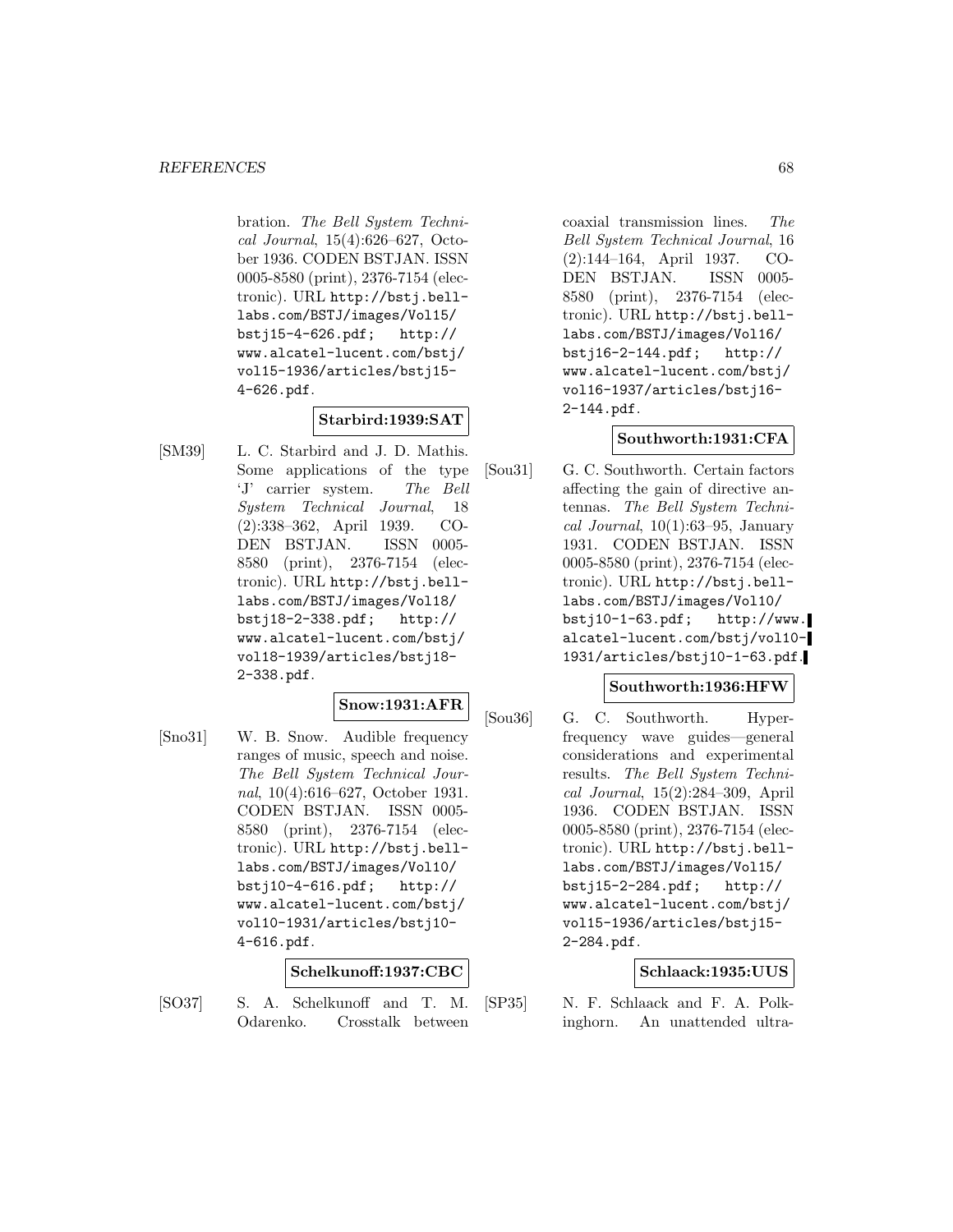short-wave radio telephone system. The Bell System Technical Journal, 14(3):534–541, July 1935. CODEN BSTJAN. ISSN 0005-8580 (print), 2376-7154 (electronic). URL http://bstj.belllabs.com/BSTJ/images/Vol14/ bstj14-3-534.pdf; http:// www.alcatel-lucent.com/bstj/ vol14-1935/articles/bstj14- 3-534.pdf.

### **Scudder:1939:CDT**

[SR39] F. J. Scudder and J. N. Reynolds. Crossbar dial telephone switching system. The Bell System Techni $cal Journal, 18(1):76–118, January$ 1939. CODEN BSTJAN. ISSN 0005-8580 (print), 2376-7154 (electronic). URL http://bstj.belllabs.com/BSTJ/images/Vol18/  $bsti18-1-76.pdf;$  http://www. alcatel-lucent.com/bstj/vol18- 1939/articles/bstj18-1-76.pdf.

## **Scaff:1933:STP**

[SS33] J. H. Scaff and E. E. Schumacher. Some theoretical and practical aspects of gases in metals. The Bell System Technical Journal, 12(2):178–196, April 1933. CODEN BSTJAN. ISSN 0005-8580 (print), 2376-7154 (electronic). URL http://bstj.belllabs.com/BSTJ/images/Vol12/ bstj12-2-178.pdf; http:// www.alcatel-lucent.com/bstj/ vol12-1933/articles/bstj12- 2-178.pdf.

#### **Steinberg:1934:PFS**

[SS34] J. C. Steinberg and W. B. Snow. Physical factors, symposium on

wire transmission of symphonic music and its reproduction in auditory perspective. The Bell System Technical Journal, 13 (2):245–258, April 1934. CO-DEN BSTJAN. ISSN 0005- 8580 (print), 2376-7154 (electronic). URL http://bstj.belllabs.com/BSTJ/images/Vol13/ bstj13-2-245.pdf; http:// www.alcatel-lucent.com/bstj/ vol13-1934/articles/bstj13- 2-245.pdf.

## **Samuel:1937:PAU**

[SS37] A. L. Samuel and N. E. Sowers. A power amplifier for ultra-high frequencies. The Bell System Technical Journal,  $16(1):10-34$ , January 1937. CODEN BSTJAN. ISSN 0005-8580 (print), 2376-7154 (electronic). URL http://bstj.belllabs.com/BSTJ/images/Vol16/ bstj16-1-10.pdf; http://www. alcatel-lucent.com/bstj/vol16- 1937/articles/bstj16-1-10.pdf.

## **Steinberg:1930:EPD**

[Ste30] John C. Steinberg. Effects of phase distortion on telephone quality. The Bell System Technical Journal, 9(3):550–566, July 1930. CO-DEN BSTJAN. ISSN 0005-8580 (print), 2376-7154 (electronic). URL http://bstj.bell-labs. com/BSTJ/images/Vol09/bstj9- 3-550.pdf; http://www.alcatellucent.com/bstj/vol09-1930/ articles/bstj9-3-550.pdf.

#### **Stevenson:1938:SFO**

[Ste38] G. H. Stevenson. Stabilized feedback oscillators. The Bell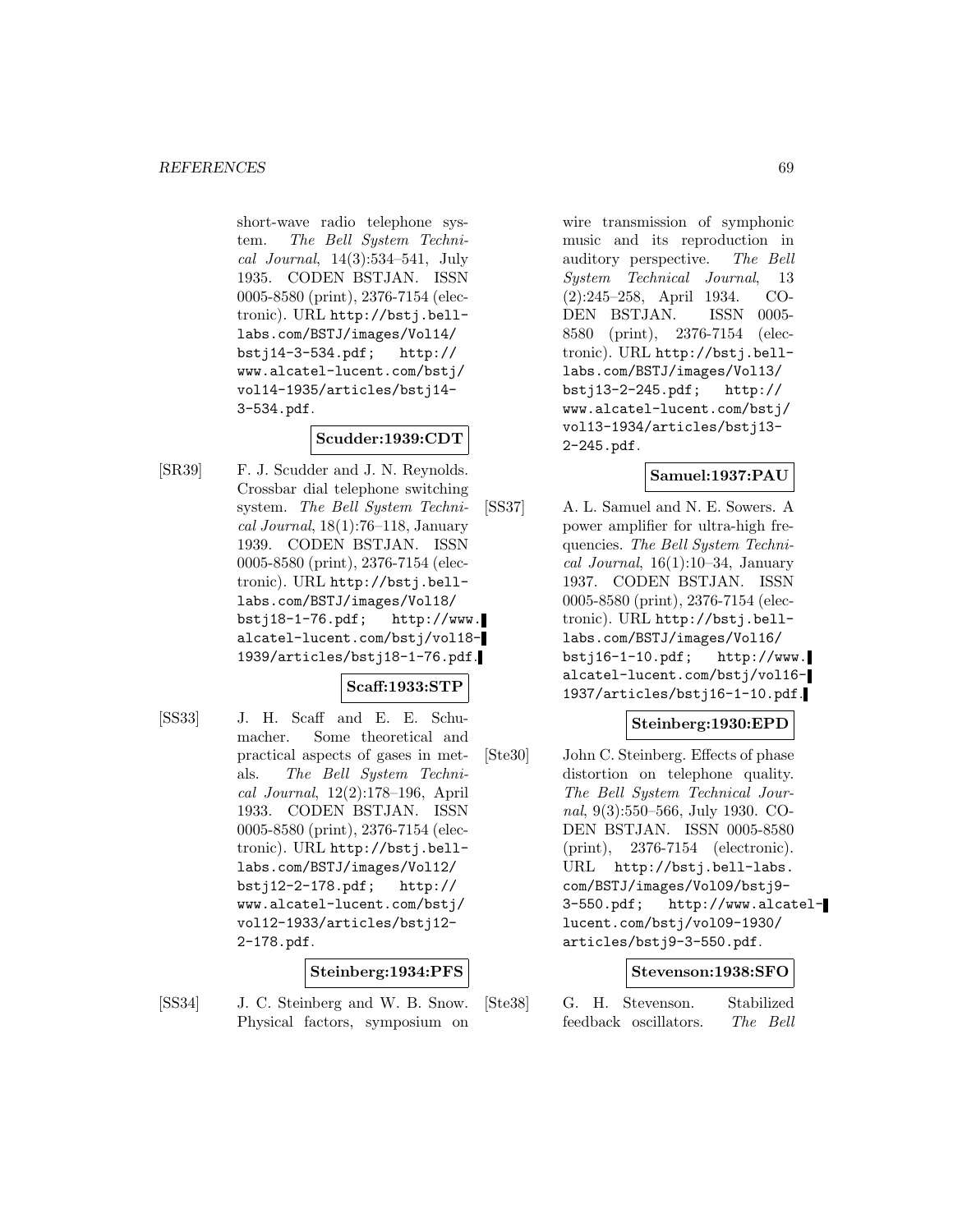System Technical Journal, 17 (3):458–474, July 1938. CO-DEN BSTJAN. ISSN 0005- 8580 (print), 2376-7154 (electronic). URL http://bstj.belllabs.com/BSTJ/images/Vol17/ bstj17-3-458.pdf; http:// www.alcatel-lucent.com/bstj/ vol17-1938/articles/bstj17- 3-458.pdf.

# **Stoller:1930:SST**

[Sto30] H. M. Stoller. Synchronization system for two-way television. The Bell System Technical Journal, 9(3):470–477, July 1930. CO-DEN BSTJAN. ISSN 0005-8580 (print), 2376-7154 (electronic). URL http://bstj.bell-labs. com/BSTJ/images/Vol09/bstj9- 3-470.pdf; http://www.alcatellucent.com/bstj/vol09-1930/ articles/bstj9-3-470.pdf.

#### **Strieby:1937:MCT**

[Str37] M. E. Strieby. A million-cycle telephone system. The Bell System Technical Journal, 16 (1):1–9, January 1937. CO-DEN BSTJAN. ISSN 0005- 8580 (print), 2376-7154 (electronic). URL http://bstj.belllabs.com/BSTJ/images/Vol16/  $bstj16-1-1.pdf;$  http://www. alcatel-lucent.com/bstj/vol16- 1937/articles/bstj16-1-1.pdf.

### **Strieby:1938:CCS**

[Str38] M. E. Strieby. Coaxial cable system for television transmission. The Bell System Technical Journal, 17(3):438–457, July 1938. CODEN BSTJAN. ISSN

0005-8580 (print), 2376-7154 (electronic). URL http://bstj.belllabs.com/BSTJ/images/Vol17/ bstj17-3-438.pdf; http:// www.alcatel-lucent.com/bstj/ vol17-1938/articles/bstj17- 3-438.pdf.

## **Sunde:1937:TDC**

[Sun37] E. D. Sunde. Technical digests — currents and potentials along leaky ground-return conductors. The Bell System Technical Journal, 16(1):110–112, January 1937. CODEN BSTJAN. ISSN 0005- 8580 (print), 2376-7154 (electronic). URL http://bstj.belllabs.com/BSTJ/images/Vol16/ bstj16-1-110.pdf; http:// www.alcatel-lucent.com/bstj/ vol16-1937/articles/bstj16- 1-110.pdf.

## **Taylor:1937:RTN**

[Tay37] C. C. Taylor. Radio telephone noise reduction by voice control at receiver. The Bell System Technical Journal, 16(4):475–486, October 1937. CODEN BSTJAN. ISSN 0005-8580 (print), 2376-7154 (electronic). URL http://bstj.belllabs.com/BSTJ/images/Vol16/ bstj16-4-475.pdf; http:// www.alcatel-lucent.com/bstj/ vol16-1937/articles/bstj16- 4-475.pdf.

#### **Townsend:1939:PMT**

[TC39] J. R. Townsend and W. J. Clarke. Plastic materials in telephone use. The Bell System Technical Journal, 18(3):482–501, July 1939. CODEN BSTJAN. ISSN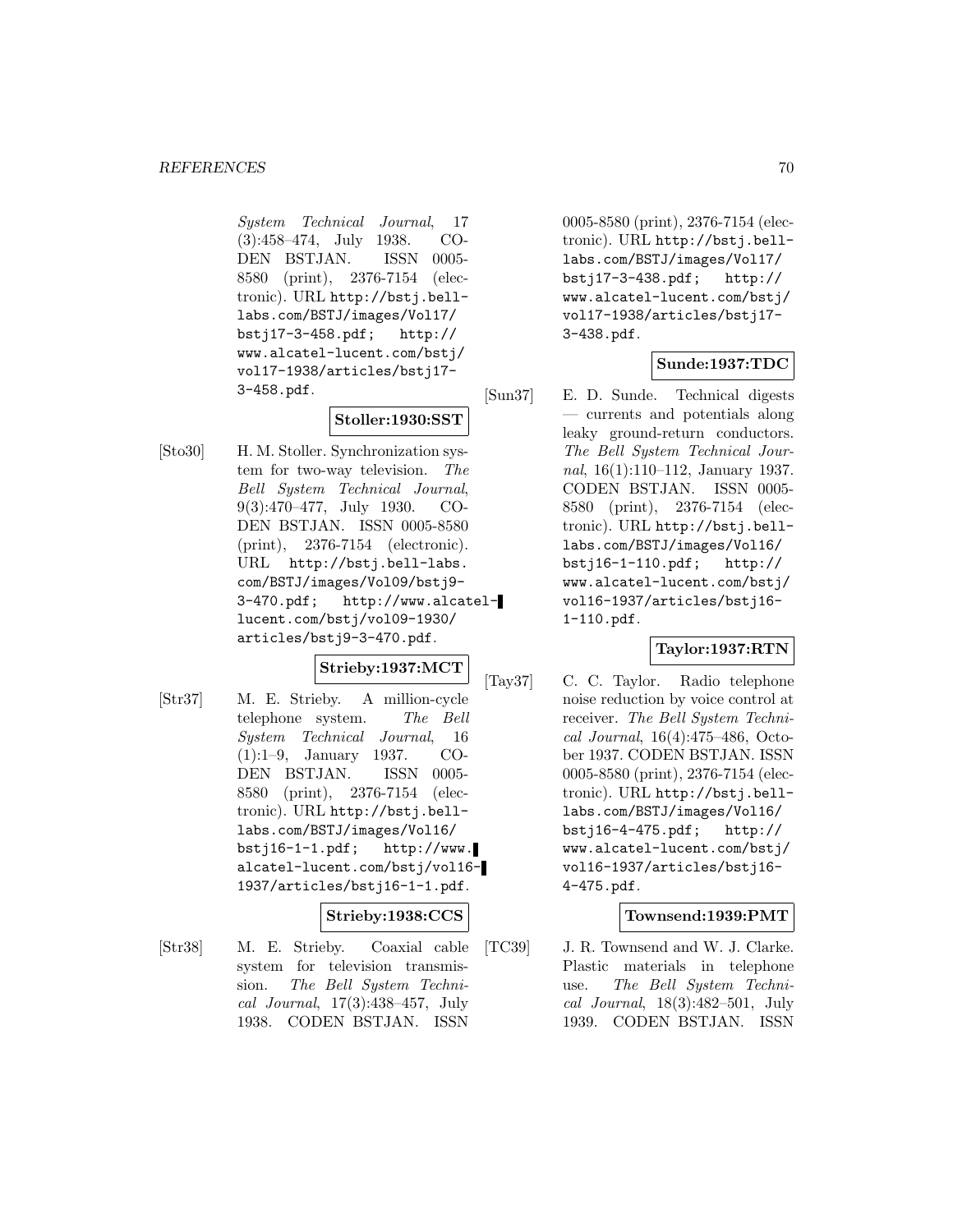0005-8580 (print), 2376-7154 (electronic). URL http://bstj.belllabs.com/BSTJ/images/Vol18/ bstj18-3-482.pdf; http:// www.alcatel-lucent.com/bstj/ vol18-1939/articles/bstj18- 3-482.pdf.

### **Thuras:1935:EFG**

[TJO35] A. L. Thuras, R. T. Jenkins, and H. T. O'Neil. Extraneous frequencies generated in air carrying intense sound waves. The Bell System Technical Journal, 14 (1):159–172, January 1935. CO-DEN BSTJAN. ISSN 0005- 8580 (print), 2376-7154 (electronic). URL http://bstj.belllabs.com/BSTJ/images/Vol14/ bstj14-1-159.pdf; http:// www.alcatel-lucent.com/bstj/ vol14-1935/articles/bstj14- 1-159.pdf.

#### **Walker:1933:EAH**

[Wal33] Albert C. Walker. Effect of atmospheric humidity and temperature on the relation between moisture content and electrical conductivity of cotton. The Bell System Technical Journal, 12(4):431–451, October 1933. CODEN BSTJAN. ISSN 0005-8580 (print), 2376-7154 (electronic). URL http://bstj.belllabs.com/BSTJ/images/Vol12/ bstj12-4-431.pdf; http:// www.alcatel-lucent.com/bstj/ vol12-1933/articles/bstj12- 4-431.pdf.

#### **Walker:1937:MT**

[Wal37] Albert C. Walker. Moisture in textiles. The Bell System Techni-

cal Journal, 16(2):228–246, April 1937. CODEN BSTJAN. ISSN 0005-8580 (print), 2376-7154 (electronic). URL http://bstj.belllabs.com/BSTJ/images/Vol16/ bstj16-2-228.pdf; http:// www.alcatel-lucent.com/bstj/ vol16-1937/articles/bstj16- 2-228.pdf.

#### **Watson:1938:FTU**

[Wat38] E. F. Watson. Fundamentals of teletypewriters used in the Bell System. The Bell System Technical Journal, 17(4):620–639, October 1938. CODEN BSTJAN. ISSN 0005-8580 (print), 2376-7154 (electronic). URL http://bstj.belllabs.com/BSTJ/images/Vol17/ bstj17-4-620.pdf; http:// www.alcatel-lucent.com/bstj/ vol17-1938/articles/bstj17- 4-620.pdf.

#### **Wills:1931:SJD**

[WB31] H. L. Wills and O. B. Blackwell. Status of joint development and research on noise frequency induction. The Bell System Technical Journal, 10(2):184–205, April 1931. CODEN BSTJAN. ISSN 0005-8580 (print), 2376-7154 (electronic). URL http://bstj.belllabs.com/BSTJ/images/Vol10/ bstj10-2-184.pdf; http:// www.alcatel-lucent.com/bstj/ vol10-1931/articles/bstj10- 2-184.pdf.

## **Wood:1932:CAT**

[WB32] E. B. Wood and D. R. Brobst. Cellulose acetate treatment for textile insulation — engineering develop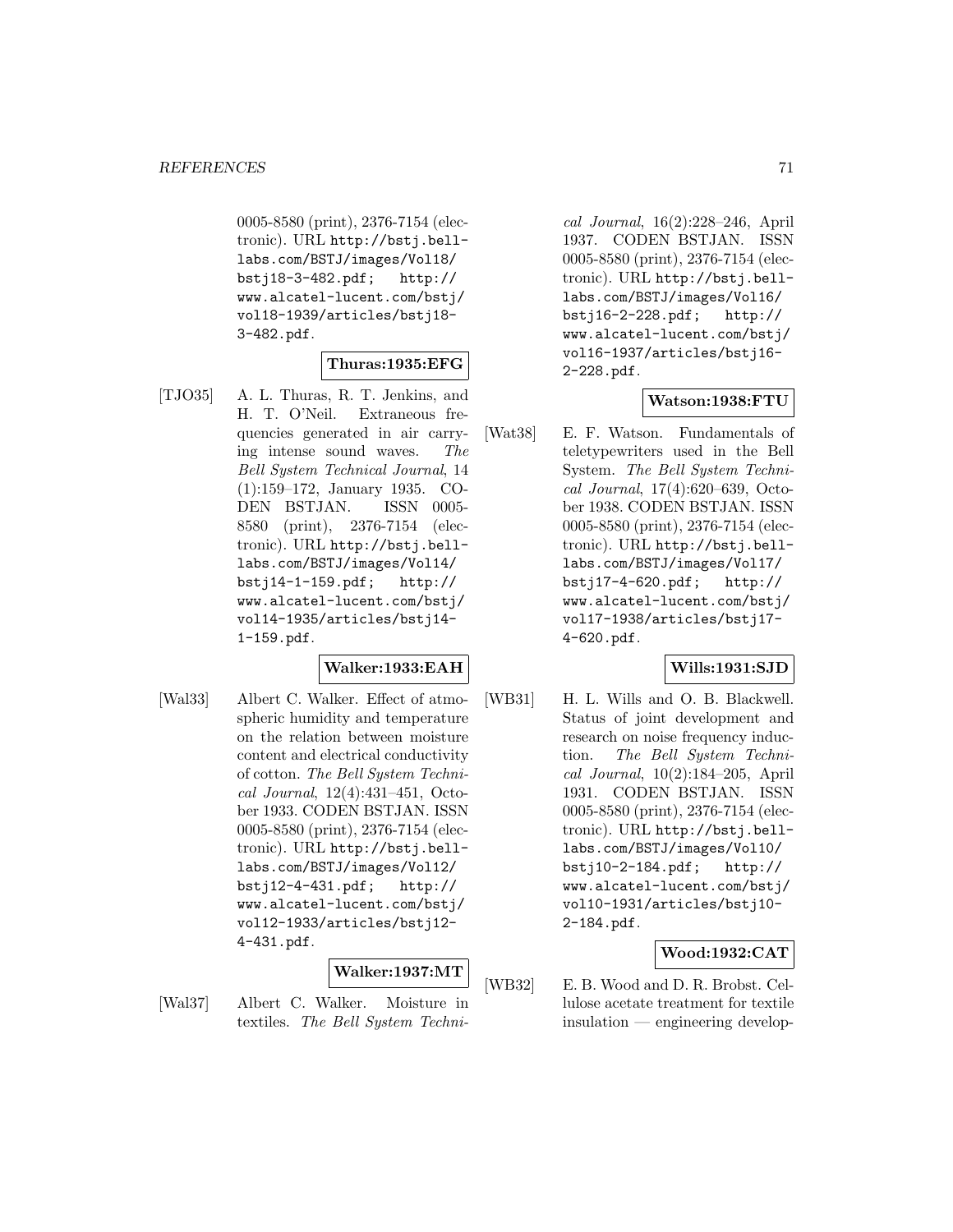ment. The Bell System Technical Journal, 11(2):213–230, April 1932. CODEN BSTJAN. ISSN 0005-8580 (print), 2376-7154 (electronic). URL http://bstj.belllabs.com/BSTJ/images/Vol11/ bstj11-2-213.pdf; http:// www.alcatel-lucent.com/bstj/ vol11-1932/articles/bstj11- 2-213.pdf.

# **Wilson:1930:RTS**

[WE30] William Wilson and Lloyd Espenschied. Radio telephone service to ships at sea. The Bell System Technical Journal, 9(3):407–428, July 1930. CO-DEN BSTJAN. ISSN 0005-8580 (print), 2376-7154 (electronic). URL http://bstj.bell-labs. com/BSTJ/images/Vol09/bstj9- 3-407.pdf; http://www.alcatellucent.com/bstj/vol09-1930/ articles/bstj9-3-407.pdf.

## **Wegel:1930:TVL**

[Weg30] R. L. Wegel. Theory of vibration of the larynx. The Bell System Technical Journal, 9(1): 207–227, January 1930. CO-DEN BSTJAN. ISSN 0005-8580 (print), 2376-7154 (electronic). URL http://bstj.bell-labs. com/BSTJ/images/Vol09/bstj9- 1-207.pdf; http://www.alcatellucent.com/bstj/vol09-1930/ articles/bstj9-1-207.pdf.

#### **Wente:1935:AI**

[Wen35] E. C. Wente. Acoustical instruments. The Bell System Technical Journal, 14(3):388–412, July 1935. CODEN BSTJAN. ISSN

0005-8580 (print), 2376-7154 (electronic). URL http://bstj.belllabs.com/BSTJ/images/Vol14/ bstj14-3-388.pdf; http:// www.alcatel-lucent.com/bstj/ vol14-1935/articles/bstj14- 3-388.pdf.

## **Walker:1933:PIT**

[WF33] H. G. Walker and L. S. Ford. Pulp insulation for telephone cables. The Bell System Technical Journal,  $12(1):1-21$ , January 1933. CODEN BSTJAN. ISSN 0005-8580 (print), 2376-7154 (electronic). URL http://bstj.belllabs.com/BSTJ/images/Vol12/ bstj12-1-1.pdf; http://www. alcatel-lucent.com/bstj/vol12- 1933/articles/bstj12-1-1.pdf.

## **Wiebusch:1939:DCS**

[Wie39] C. F. Wiebusch. Dial clutch of the spring type. The Bell System Technical Journal, 18(4): 724–741, October 1939. CO-DEN BSTJAN. ISSN 0005- 8580 (print), 2376-7154 (electronic). URL http://bstj.belllabs.com/BSTJ/images/Vol18/ bstj18-4-724.pdf; http:// www.alcatel-lucent.com/bstj/ vol18-1939/articles/bstj18- 4-724.pdf.

#### **Williams:1930:CTI**

[Wil30a] Robert R. Williams. Chemistry in the telephone industry. The Bell System Technical Journal, 9 (4):603–621, October 1930. CO-DEN BSTJAN. ISSN 0005-8580 (print), 2376-7154 (electronic). URL http://bstj.bell-labs.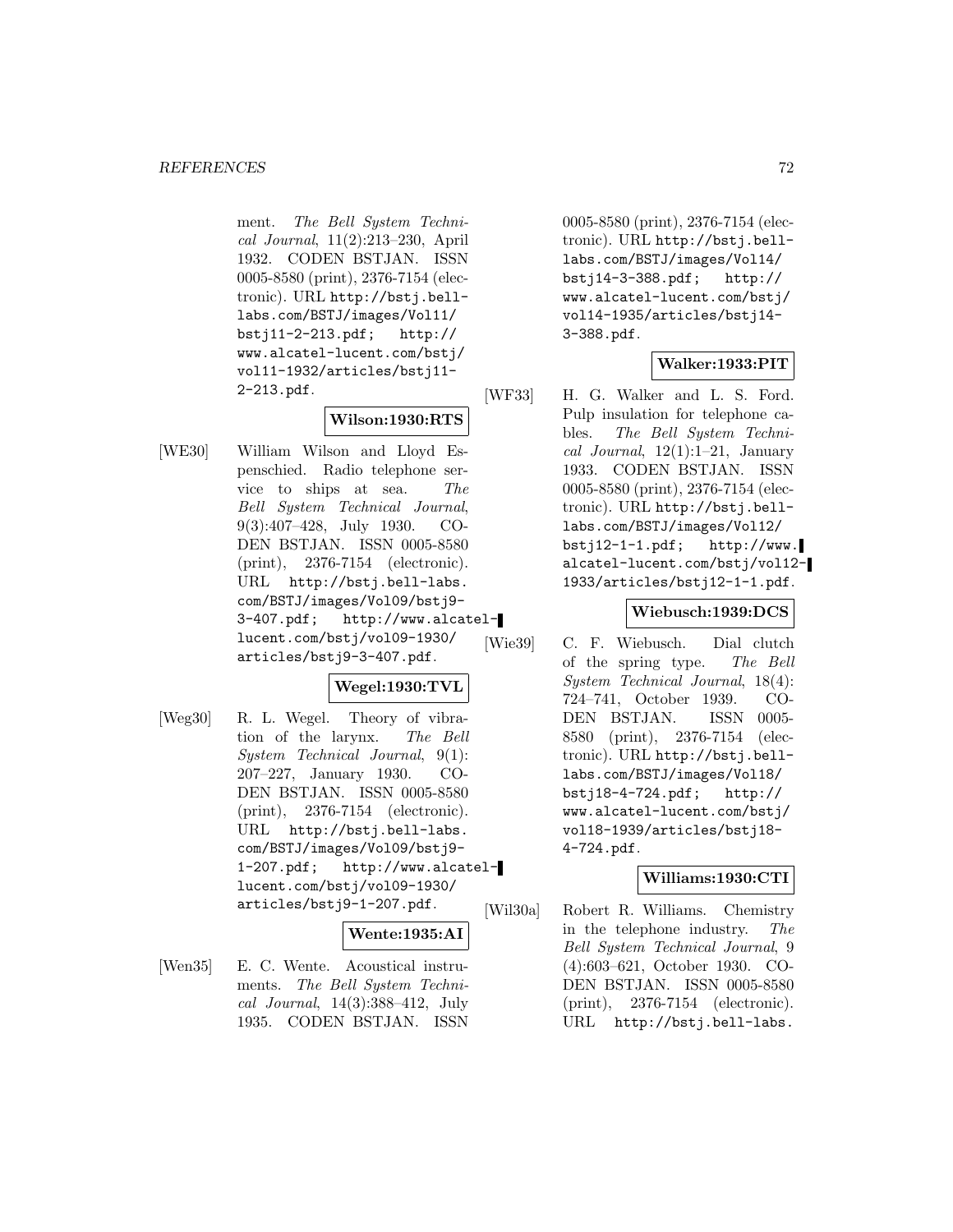com/BSTJ/images/Vol09/bstj9- 4-603.pdf; http://www.alcatellucent.com/bstj/vol09-1930/ articles/bstj9-4-603.pdf.

#### **Wilson:1930:STL**

[Wil30b] L. T. Wilson. A study of telephone line insulators. The Bell System Technical Journal, 9(4): 697–729, October 1930. CO-DEN BSTJAN. ISSN 0005-8580 (print), 2376-7154 (electronic). URL http://bstj.bell-labs. com/BSTJ/images/Vol09/bstj9- 4-697.pdf; http://www.alcatellucent.com/bstj/vol09-1930/ articles/bstj9-4-697.pdf.

### **Wilkinson:1931:ITS**

[Wil31] R. I. Wilkinson. The interconnection of telephone systems — graded multiples. The Bell System Technical Journal, 10(4): 531–564, October 1931. CO-DEN BSTJAN. ISSN 0005- 8580 (print), 2376-7154 (electronic). URL http://bstj.belllabs.com/BSTJ/images/Vol10/ bstj10-4-531.pdf; http:// www.alcatel-lucent.com/bstj/ vol10-1931/articles/bstj10- 4-531.pdf.

# **Willets:1935:TDS**

[Wil35] H. N. Willets. Technical digests: Ship sets for harbor ship-to-shore service. The Bell System Technical Journal, 14(4):713–717, October 1935. CODEN BSTJAN. ISSN 0005-8580 (print), 2376-7154 (electronic). URL http://bstj.belllabs.com/BSTJ/images/Vol14/ bstj14-4-713.pdf; http://

www.alcatel-lucent.com/bstj/ vol14-1935/articles/bstj14- 4-713.pdf.

### **Wise:1931:EGP**

[Wis31] W. Howard Wise. Effect of ground permeability on ground return circuits. The Bell System Technical Journal, 10(3):472–484, July 1931. CODEN BSTJAN. ISSN 0005-8580 (print), 2376-7154 (electronic). URL http://bstj.belllabs.com/BSTJ/images/Vol10/ bstj10-3-472.pdf; http:// www.alcatel-lucent.com/bstj/ vol10-1931/articles/bstj10- 3-472.pdf.

# **Wise:1937:PRZ**

[Wis37] W. Howard Wise. The physical reality of Zenneck's surface wave. The Bell System Technical Journal,  $16(1):35-44$ , January 1937. CODEN BSTJAN. ISSN 0005-8580 (print), 2376-7154 (electronic). URL http://bstj.belllabs.com/BSTJ/images/Vol16/ bstj16-1-35.pdf; http://www. alcatel-lucent.com/bstj/vol16- 1937/articles/bstj16-1-35.pdf.

#### **Waterman:1937:LEW**

[WLH37] R. E. Waterman, John Leutritz, and Caleb M. Hill. A laboratory evaluation of wood preservatives. The Bell System Technical Journal, 16(2):194–211, April 1937. CODEN BSTJAN. ISSN 0005-8580 (print), 2376-7154 (electronic). URL http://bstj.belllabs.com/BSTJ/images/Vol16/ bstj16-2-194.pdf; http:// www.alcatel-lucent.com/bstj/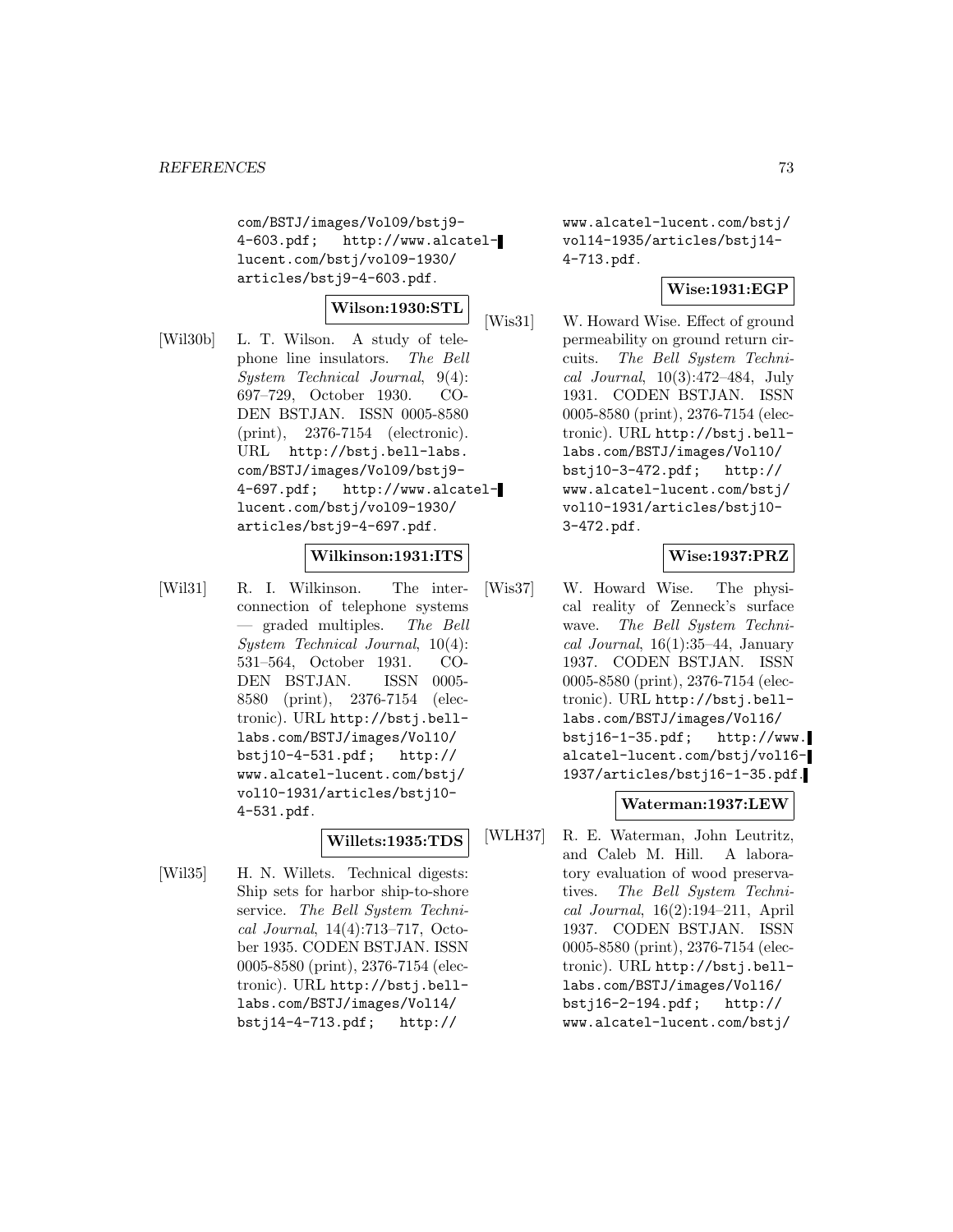vol16-1937/articles/bstj16- 2-194.pdf.

### **Williams:1930:SRN**

[WM30] W. J. Williams and Ralph G. Mc-Curdy. A survey of room noise in telephone locations. The Bell System Technical Journal, 9(4): 652–667, October 1930. CO-DEN BSTJAN. ISSN 0005-8580 (print), 2376-7154 (electronic). URL http://bstj.bell-labs. com/BSTJ/images/Vol09/bstj9- 4-652.pdf; http://www.alcatellucent.com/bstj/vol09-1930/ articles/bstj9-4-652.pdf.

# **Wright:1932:TWR**

[WM32] S. B. Wright and D. Mitchell. Two-way radio telephone circuits. The Bell System Technical Journal, 11(3):368–382, July 1932. CODEN BSTJAN. ISSN 0005- 8580 (print), 2376-7154 (electronic). URL http://bstj.belllabs.com/BSTJ/images/Vol11/ bstj11-3-368.pdf; http:// www.alcatel-lucent.com/bstj/ vol11-1932/articles/bstj11- 3-368.pdf.

# **Wright:1937:V**

[Wri37] S. B. Wright. The vodas. The Bell System Technical Journal, 16 (4):456–474, October 1937. CO-DEN BSTJAN. ISSN 0005- 8580 (print), 2376-7154 (electronic). URL http://bstj.belllabs.com/BSTJ/images/Vol16/ bstj16-4-456.pdf; http:// www.alcatel-lucent.com/bstj/ vol16-1937/articles/bstj16- 4-456.pdf.

# **Wright:1938:ARC**

[Wri38] S. B. Wright. Amplitude range control. The Bell System Technical Journal, 17(4):520–538, October 1938. CODEN BSTJAN. ISSN 0005-8580 (print), 2376-7154 (electronic). URL http://bstj.belllabs.com/BSTJ/images/Vol17/ bstj17-4-520.pdf; http:// www.alcatel-lucent.com/bstj/ vol17-1938/articles/bstj17- 4-520.pdf.

### **Wente:1931:MCT**

[WT31] E. C. Wente and A. L. Thuras. Moving-coil telephone receivers and microphones. The Bell System Technical Journal, 10(4): 565–576, October 1931. CO-DEN BSTJAN. ISSN 0005- 8580 (print), 2376-7154 (electronic). URL http://bstj.belllabs.com/BSTJ/images/Vol10/ bstj10-4-565.pdf; http:// www.alcatel-lucent.com/bstj/ vol10-1931/articles/bstj10- 4-565.pdf.

# **Wente:1934:LSM**

[WT34] E. C. Wente and A. L. Thuras. Loud speakers and microphones, symposium on wire transmission of symphonic music and its reproduction in auditory perspective. The Bell System Technical Journal, 13(2):259–277, April 1934. CODEN BSTJAN. ISSN 0005-8580 (print), 2376-7154 (electronic). URL http://bstj.belllabs.com/BSTJ/images/Vol13/ bstj13-2-259.pdf; http:// www.alcatel-lucent.com/bstj/